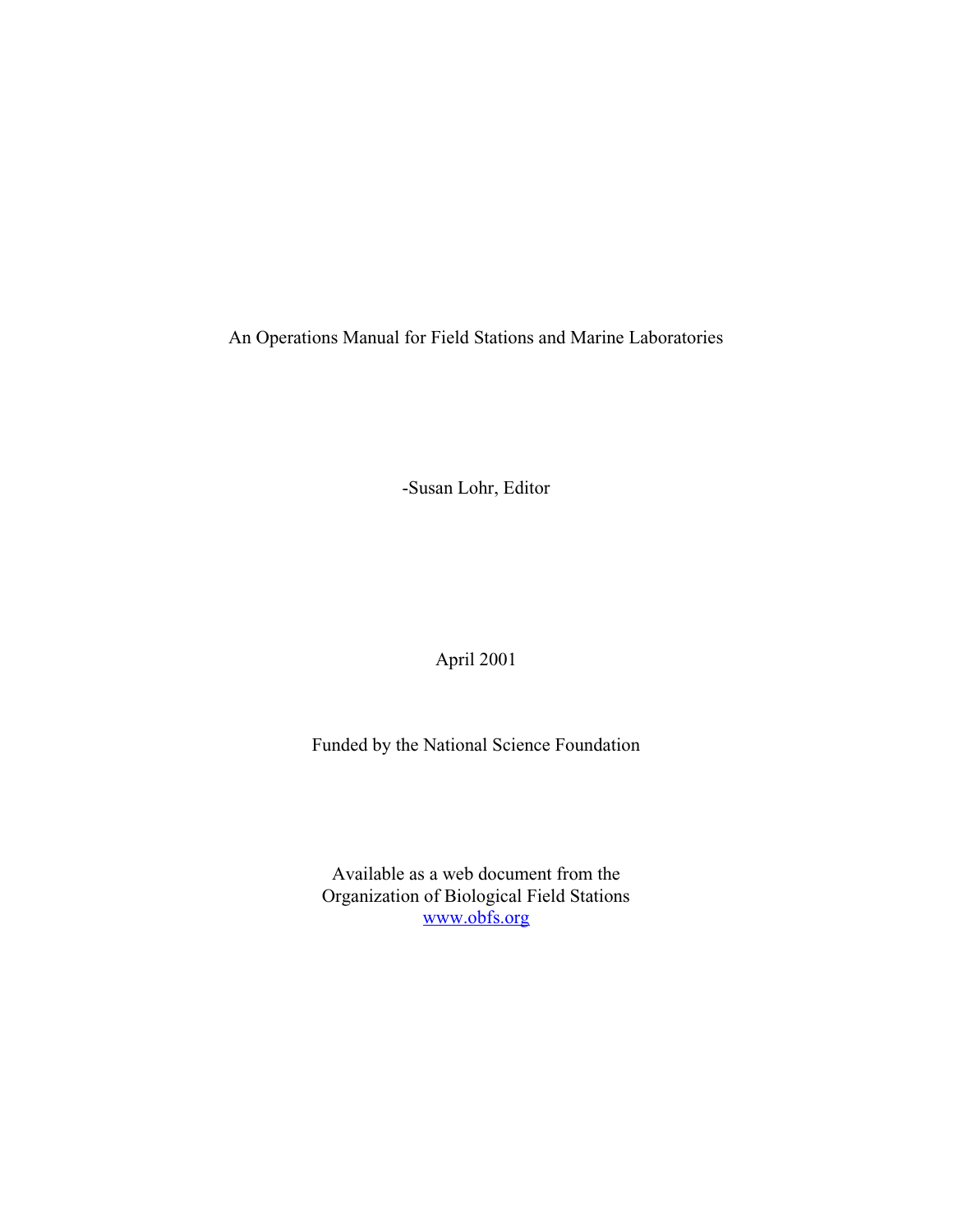## Table of Contents

Executive Summary

Update Schedule

Introduction

How to Use This Manual

## I. Planning

- A. Essential Planning
- B. Other Plans
- C. Unintentional Consequences
- List of Tables, Figures, Documents and Links for Section I: Planning
- II. Administration
	- A. Guiding Principles
	- B. Statements of Mission, Vision, Goals and Objectives
	- C. Governance of the FSML
	- D. The Nature of the Directorship
	- E. Organization
	- F. Staffing and Human Resources
	- G. General Policy Development
	- H. Liability and Insurance
	- I. Constoriums and Other Formal Associations
	- J. Personal Behavior
	- K. Safety
	- L. Legal Issues
	- M. Regulatory Environment
	- N. Ecosystem Impacts
	- O. Land Management and Stewardship
	- P. Volunteer Programs
	- Q. The FSML Network
	- R. Public Relations
	- S. Other Administrative Policies
	- T. Emerging Administrative Issues for FSMLs
	- U. Record-keeping

List of Tables, Figures, Documents and Links for Section II: Administration

- III. Programs
	- A. Technical Support
	- B. Research
	- C. Education
	- D. Outreach: Public Relations, Community Relations and Professional Service
	- E. Social Interactions
	- List of Tables, Figures, Documents and Links for Section III: Program

## IV. Facilities

- A. Guiding Principles
- B. Buildings
- C. Communication and Connectivity
- D. Equipment
- E. Habitat Resources
- F. Operations and Maintenance
- G. Facility Policies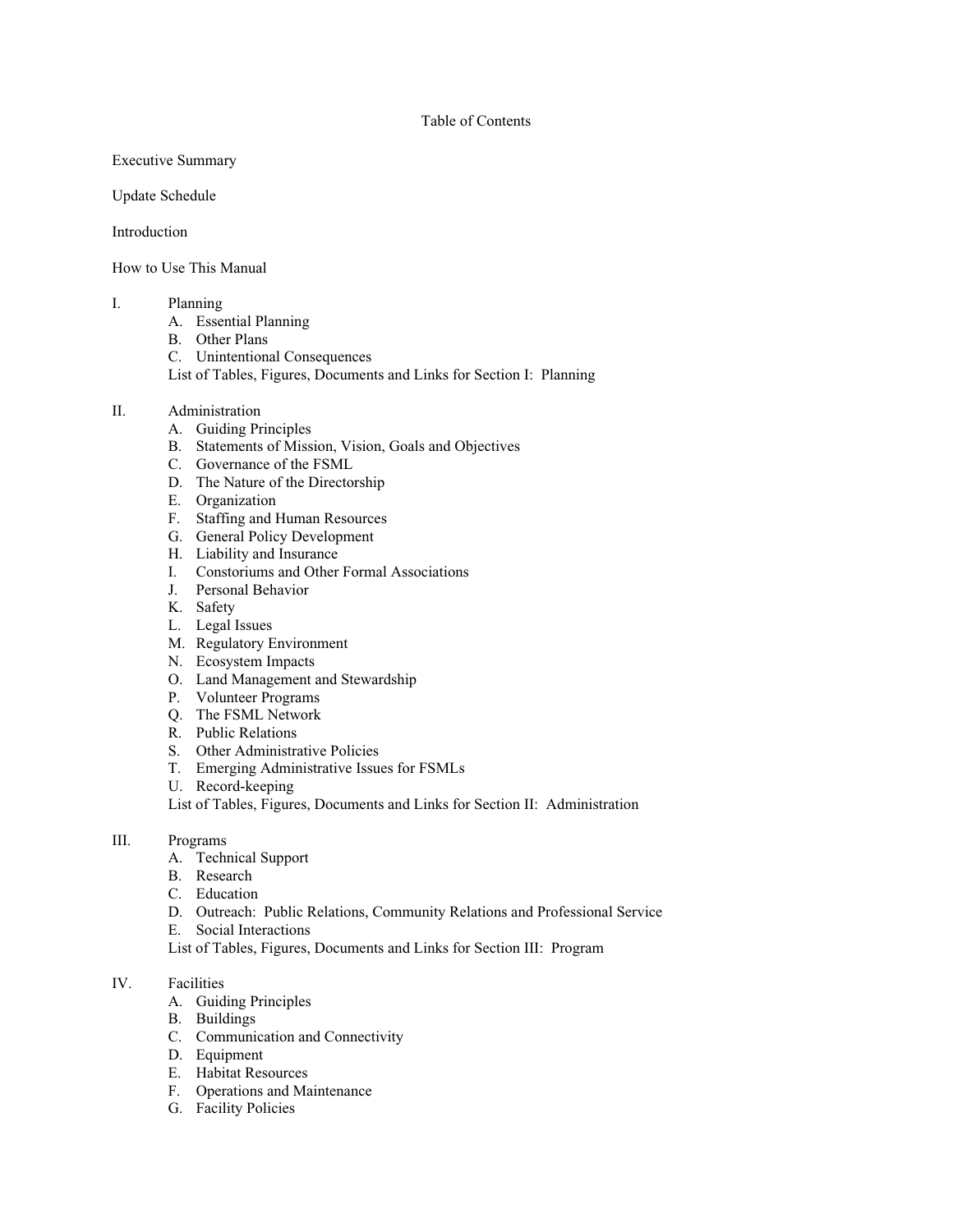H. Site Issues List of Tables, Figures, Documents and Links to Follow Section IV: Facilities

- V. Finances
	- A. Cost Centers
	- B. Chart of Accounts
	- C. Budgets
	- D. Grants and Contracts
	- E. Cost Recovery Policies
	- F. Software Tools
	- G. Financial Reports
	- H. Financial Policies
	- I. External Audits
	- J. Endowments
	- K. Funding Sources

List of Tables, Figures, Documents and Links for Section V: Finances

Bibliography

Organizations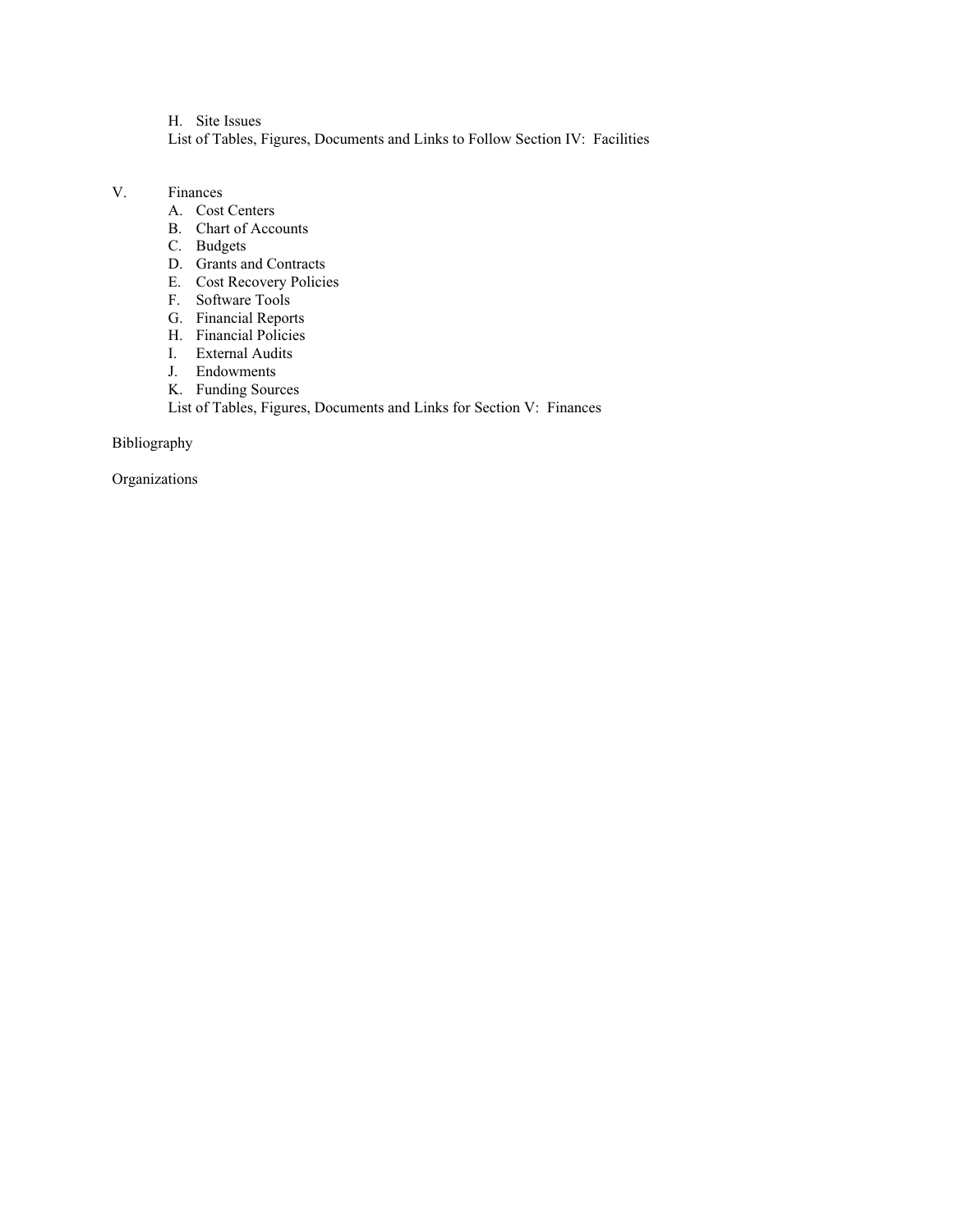## Executive Summary

A guide to operational policies and procedures for field stations and marine laboratories (FSMLs) is presented, funded by the National Science Foundation. The purpose of the guide is to provide some information about standard operating procedures at FSMLs across the country. At least 40 FSML directors were involved in the initial elaboration of coverage for the operations manual. The final product is a web-based document available online as a narrative that covers Planning, Administration, Programs, Facilities and Finances. Examples are provided for each section as part of the initial narrative. Further specific examples are solicited from individual FSMLs. These will be added to each section as web documents or linkages. There will be regular updates to the manual text as more information is received from FSML directors.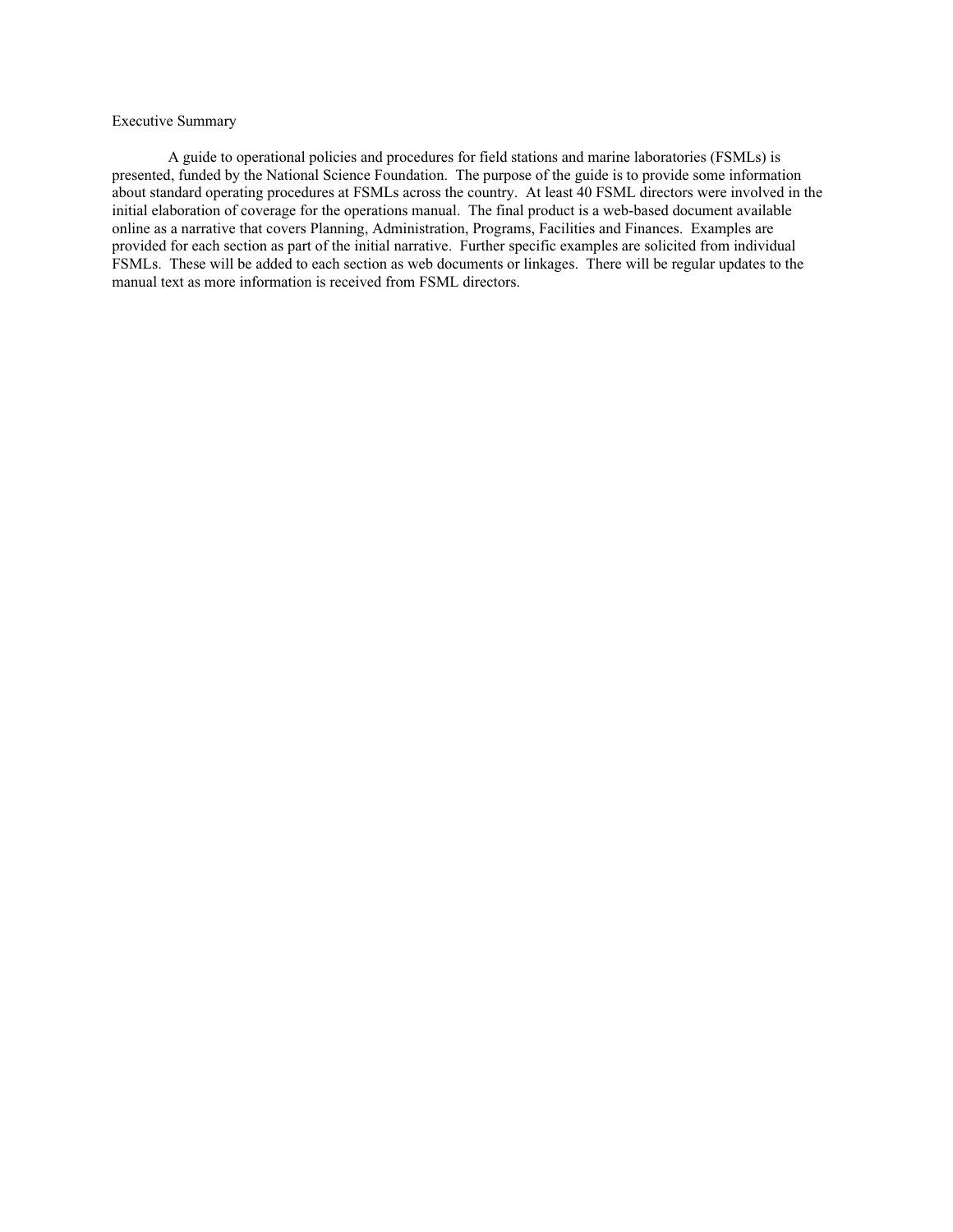# Update Schedule

When the main text of the manual is updated by the editor, the date and the sections involved will be added to this table:

| and the second series of the series of the series of the series of the series of the series of the series of the series of the series of the series of the series of the series of the series of the series of the series of t<br>110 |
|---------------------------------------------------------------------------------------------------------------------------------------------------------------------------------------------------------------------------------------|
|                                                                                                                                                                                                                                       |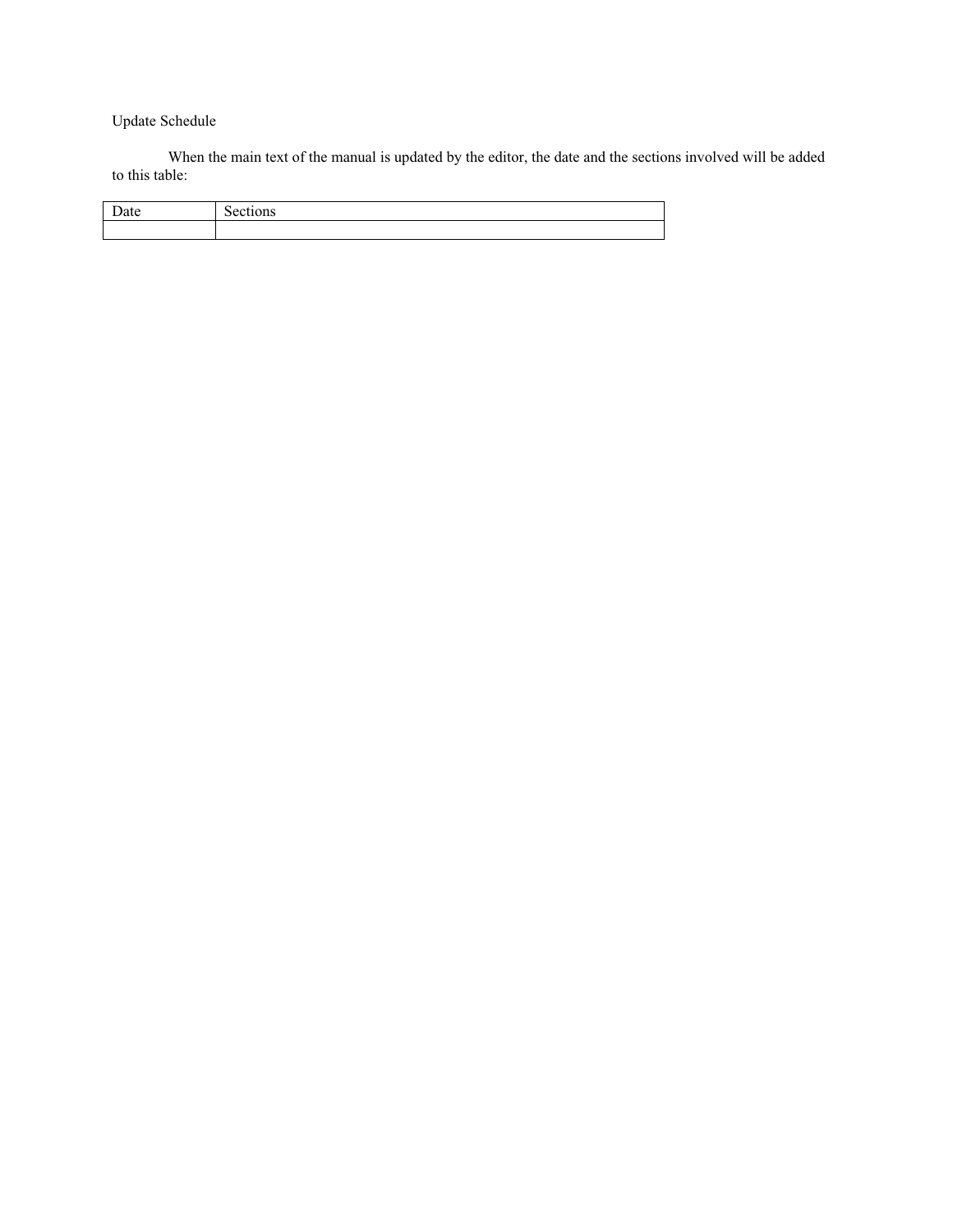## Introduction

In September 1999 at the annual meeting of the Organization of Biological Field Stations the assembled membership expressed an interest in generating an operations manual for field stations and marine laboratories (FSMLs). The purpose of the manual would be to assemble some fundamental principles regarding policies and procedures for administering FSMLs. The inclusion of specific policy examples from a wide variety of FSMLs around the country was of great interest.

On behalf of OBFS Susan Lohr submitted a grant request to the National Science Foundation, which was funded in 2000. At the annual OBFS meeting that year 34 FSML directors participated in a detailed discussion of content for the operations manual. An outline was generated and participants for a subsequent workshop to write parts of the manual were selected.

The workshop was held in Gunnison, Colorado from November 30 — December 3, 2000. Twelve FSML administrators participated in an intensive three-day effort chaired by Susan Lohr. Small groups were assigned to address the specific topics covered by the table of contents. There were numerous opportunities for cross-checking progress with all the participants. After many hours of productive hard work, drafts of some text for each topic section were completed by the end of the workshop.

Susan Lohr compiled and edited the rough drafts into text for the manual, and wrote a number of sections that weren t covered in depth by workshop participants. She added tables and figures and organized the content into the web publication. She will continue to edit the document in response to suggestions from users.

Workshop participants who initially authored each section were:

#### *Section I: Planning*

Susan Lohr, former Director of Rocky Mountain Biological Laboratory, currently with Lohr Associates, 1569 4005 Dr., Paonia, CO 81428, ph/fax (970)527-8524, email slohr@frontier.net.

#### *Section II: Administration*

- Dr. David Biesboer, Director and Professor, Lake Itasca Forestry and Biological Station, Department of Plant Biology, 220 Bio Sci, 1445 Gortner Avenue, University of Minnesota, St. Paul, MN 55108, ph. (612)624- 6743, fax (612)625-6291, email biesboer@maroon.tc.umn.edu
- Violet Nakayama Handelman, Coordinator, Natural Reserve System, University of California, Office of the President, 1111 Franklin St.,  $6^{th}$  Floor, Oakland, CA 94607-5200, ph. (510)987-0161, fax (510)763-2971, email violet.handelman@ucop.edu
- Dr. Stephen Tonsor, former Director of Pymatuning Laboratory of Ecology, currently Associate Professor, Department of Biological Sciences, University of Pittsburgh, ph. (412)624-5491, fax (412)624-5863, email tonsor@pitt.edu

#### *Section III: Program*

- Janet Ebaugh, Associate Director, Katharine Ordway Natural History Study Area, Macalester College, 9550 Inver Grove Trail, Inver Grove Heights, MN 55076, ph. (651)455-6204, fax (651)696-6443, email ebaugh@mediaone.net
- Dr. William Michener, LTER/OBFS Liason, Department of Biology, University of New Mexico, Albuquerque, NM 87131-1091, ph. (505)272-7831, fax (505)272-780, email wmichene@lternet.edu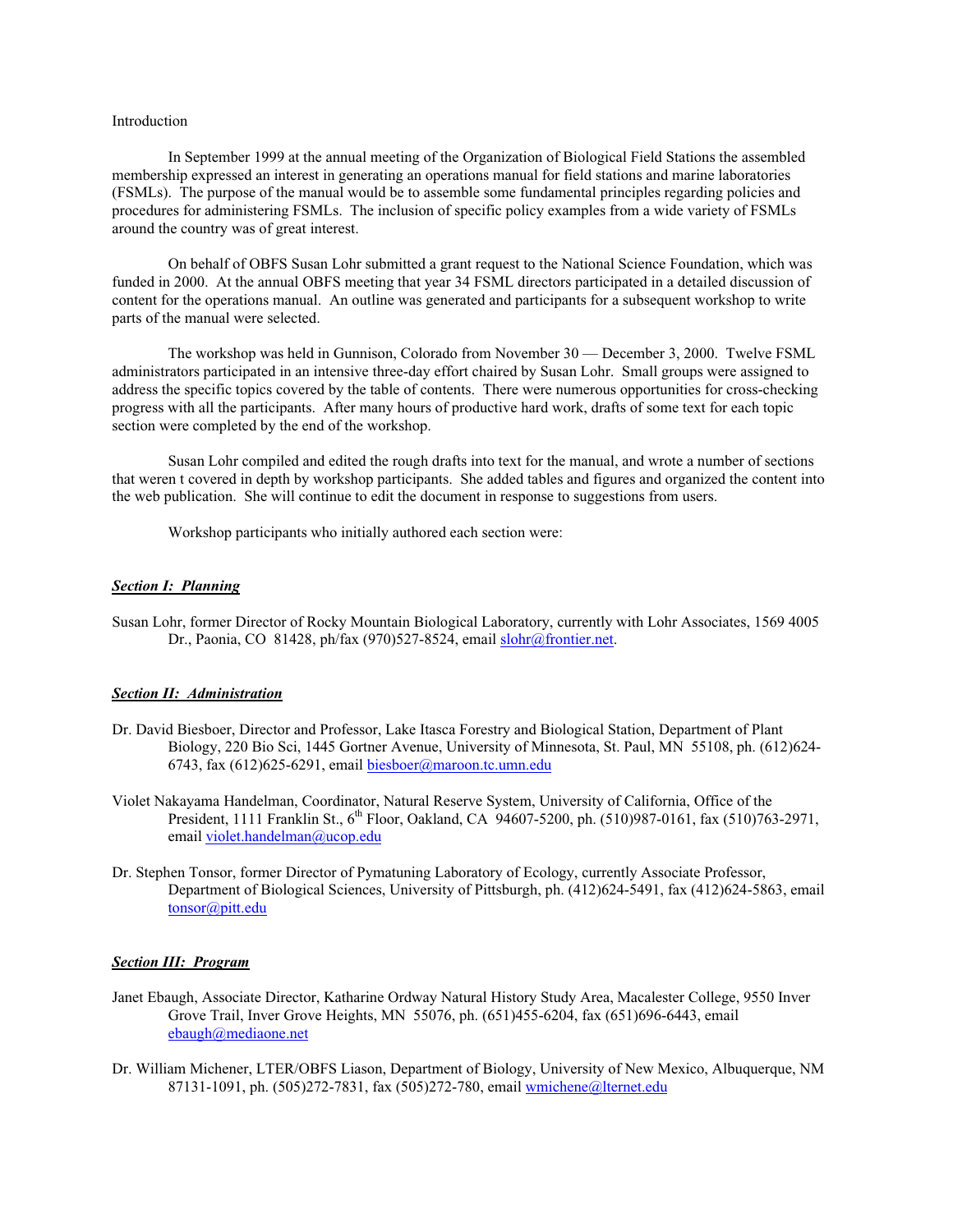- Sedra Shapiro, Interim Executive Director, San Diego State University Field Station Programs, College of Sciences, SDSU, 5500 Campanile Dr., San Diego, CA 92182-4610, ph. (619)594-5386, fax (619)594-0714, email sshapiro@sciences.sdsu.edu
- Dr. Mark Stromberg, Reserve Manager, Hastings Natural History Reservation, 38601 E. Carmel Valley Rd., Carmel Valley, CA 93924, ph. (831)659-2664, fax (831)659-0148, email stromber@socrates.berkeley.edu

## *Section IV: Facilities*

- Dr. Allan Muth, Reserve Manager, Boyd Deep Canyon Desert Research Center, P.O. Box 1738, Palm Desert, CA 92261, ph. (760)341-3655, fax (760)779-8076, email deepcanyon@mindspring.com
- Paul Siri, Associate Director, Bodega Marine Laboratory, University of California, P.O. Box 247, Bodega Bay, CA 94923, ph. (707)875-2005, fax (707)875-2009, email pasiri@ucdavis.edu
- Ryan Stander, Field Manager, Ecology Research Center, Department of Zoology, Miami University, Oxford, OH 45056-1400, ph. (513)529-5634, fax (513)529-6900, email standerf@muohio.edu

## *Section V: Finance*

- Dr. Sandra Nierzwicki-Bauer, Director, Darrin Fresh Water Institute, MRC 306, Rensselaer Polytechnic Institute, Troy, NY 12180-3590, ph. (518)276-2696, fax (518)644-3640, email nierzs@rpi.edu
- Susan Pettine, Controller, Archbold Biological Station, P.O. Box 2057, Old State Route 8, Lake Placed, FL 33862, ph. (863)465-2571, x273, (863)699-1927, email spettine@archbold-station.org

This manual is dedicated to the memory of Tom Callahan, FSML mentor at the National Science Foundation until his passing in 1999. Tom would have written this manual with much greater brevity, in just a few lines. His rules for FSML administration were:

- 1. Treat everyone decently.
- 2. Laugh at yourself.
- 3. Know that everyone makes mistakes, so Get Over It!
- 4. Don't call the authorities unless there is either fire or blood.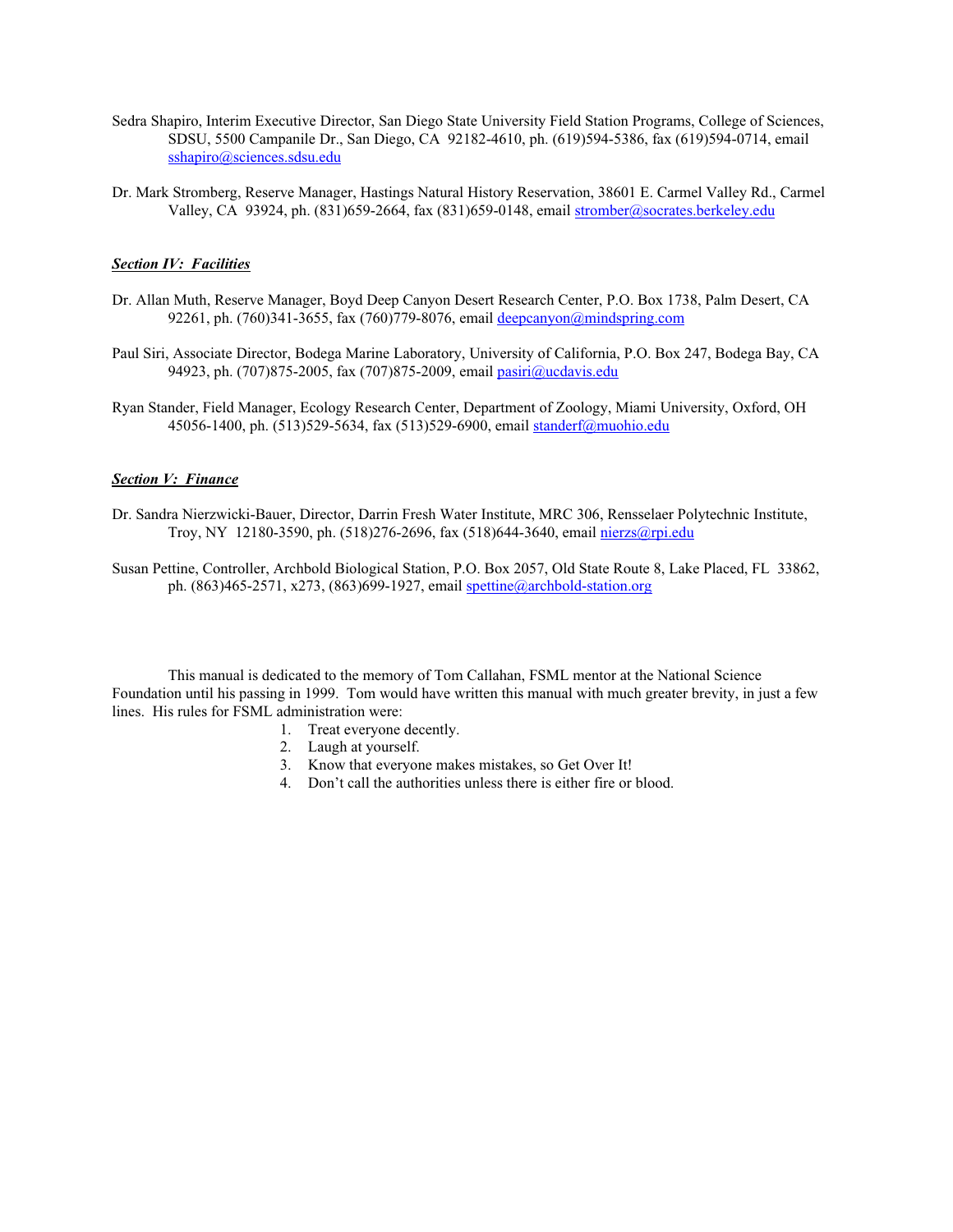## How to Use This Manual

This web-based document is designed for maximum utility for field stations and marine laboratories. The main text contains initial conceptual content. The tables, figures, documents and linkages that follow each text section are intended to provide an infinite number of specific examples.

Suggestions for editing or content changes, and additions to the bibliography or list of organizations, should be sent to the editor, Susan Lohr, at slohr@frontier.net. Suggestions and comments will be incorporated approximately biweekly as needed.

Examples of policies, forms, procedures, operations manuals, or any other documents for sharing with other FSMLs can be provided as links at the end of each section. These should be sent to Mark Stromberg at stromber@socrates.berkeley.edu either as email attachments or as web links. Mark can incorporate any number of examples in this fashion.

Users of the operations manual can link to different sections by clicking on broad topics in the table of contents. After reading the general principles, most users will probably want to locate specific examples concerning their topic of interest. Contact the FSML directly that provided the example for further information, not Susan or Mark.

Mark will be setting up a chat room for interactive discussions of a less formal nature. Experiences, problems, questions, informal surveys, product information and other resources can be shared in the chat room format. Susan and Mark will monitor the content for substantive information that could enhance the main text of the operations manual. They will add to the manual as needed. Mark is also considering setting up a FAQ board with frequently asked questions .

Hopefully together we can all create a maximally flexible document that meets the needs of field station and marine laboratory personnel. Please consider participating.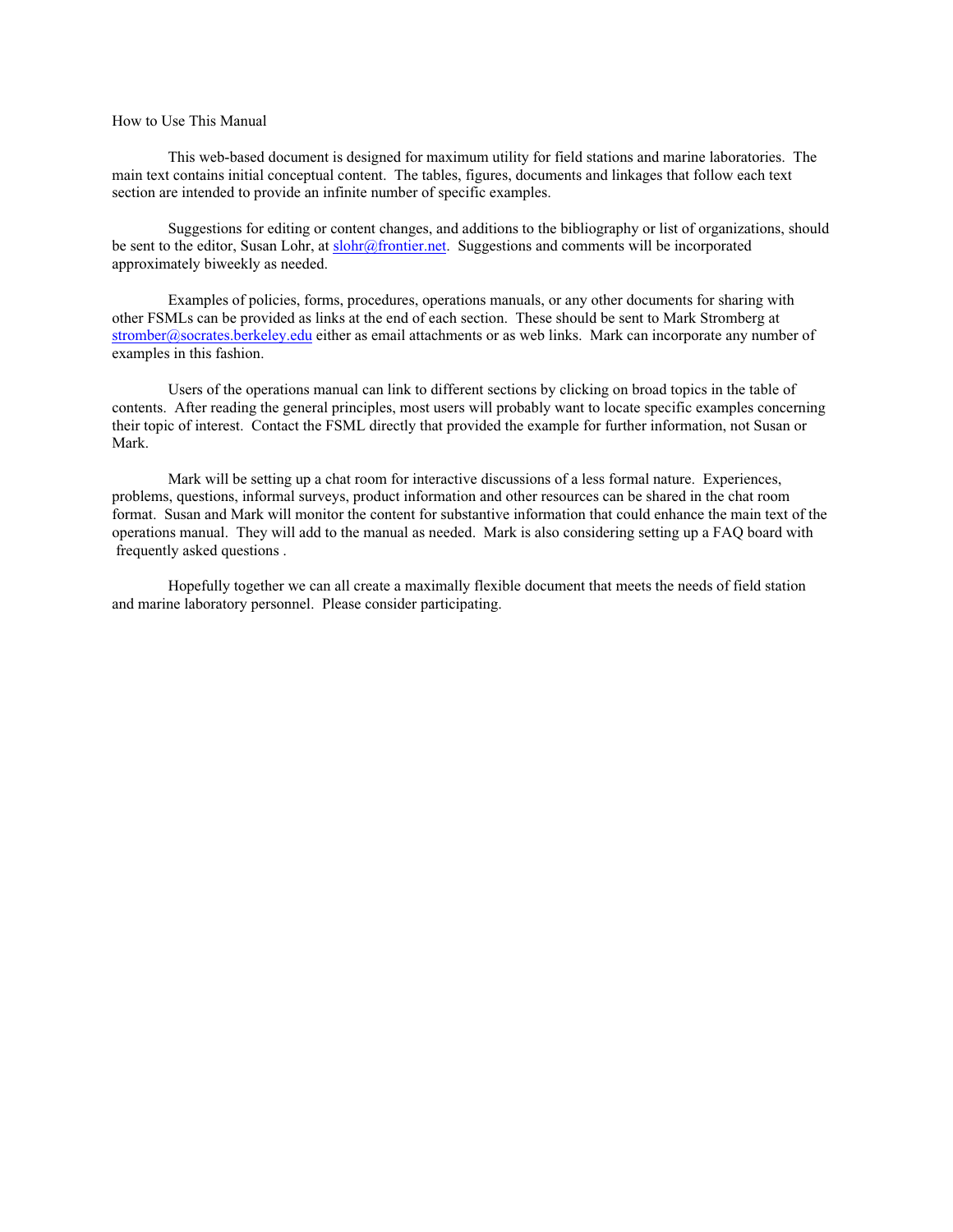## **I. Planning**

Good advance planning is essential to the success of a FSML. Some planning efforts should be obligatory and others are more *ad hoc*, depending on needs that arise over time. A basic planning principle is to include as many potential users or other interested parties as possible during the planning process. These parties are called stakeholders in planning jargon, and that is a good descriptive term because they have a stake or a vested interest in the success of the FSML.

The most important stakeholder is the governing institution or body, whether a university, museum or nonprofit board. The planning process should be sanctioned by the governing body. At least one representative from higher administration should be involved in the process, and preferably more.

## **FSML Planning Sequence**

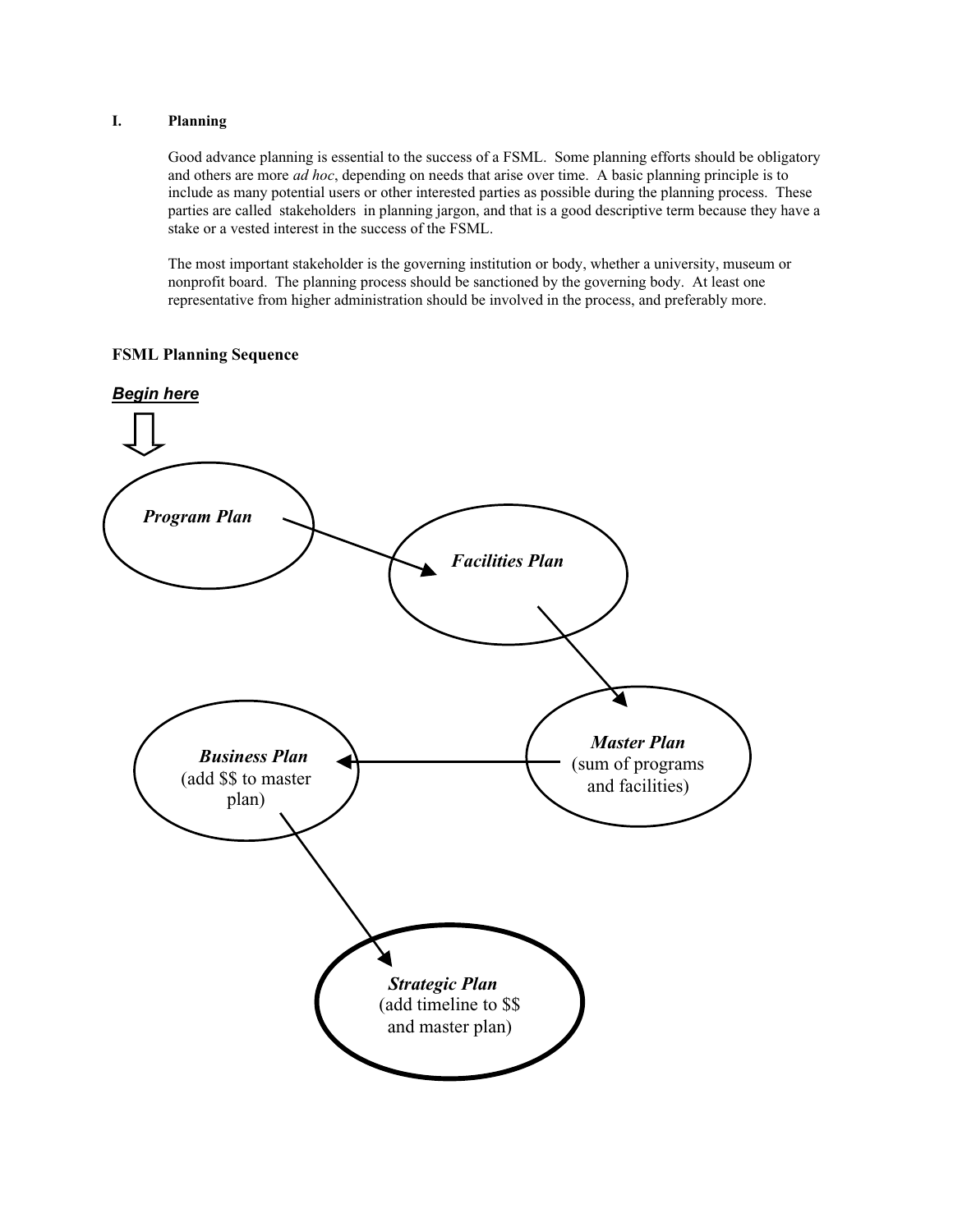- A. Essential Planning (in appropriate chronological order)
	- 1. Program Plan

This is the plan that provides academic content for FSML activities. It is sometimes called an academic plan. Types of programs to be considered include research activities, both visiting and in-house, educational activities, and outreach activities. A Program Plan should derive from a committee that is composed of all types of users of FSML programs. The committee should seek broader input during its deliberations.

2. Facilities Plan

This plan supports the program plan and evolves from it. Once the Program Plan is written and approved, a facilities planning committee should convene to address the best manner of providing appropriate facilities for programs. All staff and users of the FSML should be well represented, as should maintenance personnel.

3. Master Plan

This plan is a combination of the program plan and the facilities plan. Once facilities to be used, improved, or constructed are agreed upon, a committee should be formed to incorporate the facilities and programs into a single document. The Master Plan also includes an articulation of the mission, vision, goals and objectives of the FSML. All programs and facilities should fit within these overriding organizational guidelines.

4. Business Plan or Financial Plan

This plan lays out a financial road map for addressing the costs of programs and facilities. Examples for presentation of a business plan can be found in business software, such as Powerpoint. Usually this plan articulates principles such as 1) that there will be an annual subsidy from the governing institution, 2) cost centers for each program will be developed and income/expenses determined for each cost center, and 3) whether or not financial self-sufficiency is a goal.

Every FSML should develop a business plan that outlines responsible business practices for operating the facility and specifies the financial expectations for each contributing entity. Usually a step-wise procedure is used for creating a business plan that leads to cost-recovery for a field station. Here are some suggested steps to follow:

a. Recognize and quantify the fundamental institutional obligation.

There should always be a fundamental financial commitment to the FSML from the sponsoring institution. Such a commitment is expected by donors and by outside funding sources such as the National Science Foundation (NSF) and other granting agencies. This institutional obligation should be calculated and agreed upon early in the planning process. For example, this commitment might cover the provision of core staff and a maintenance budget. Other noncash institutional contributions may include insurance, legal assistance, development office assistance, physical plant personnel, and access to the many resources a university provides its various departments.

b. Cost center all activities.

Determine the full cost of providing research space, courses, housing, food service, annual utilities, maintenance and deferred maintenance, depreciation, etc. by assessing the expenses associated with each area. (See **Table I.A.4.b** for an example of an analysis of personnel costs over time.) Include opportunity costs also, such as giving housing to staff that might otherwise be occupied by a paying user. This process will enable the FSML to initiate a cost recovery system. The basic cost of providing the facility can be divided by the number of potential daily users to develop a station use fee. Eventually this fee will lead to reducing and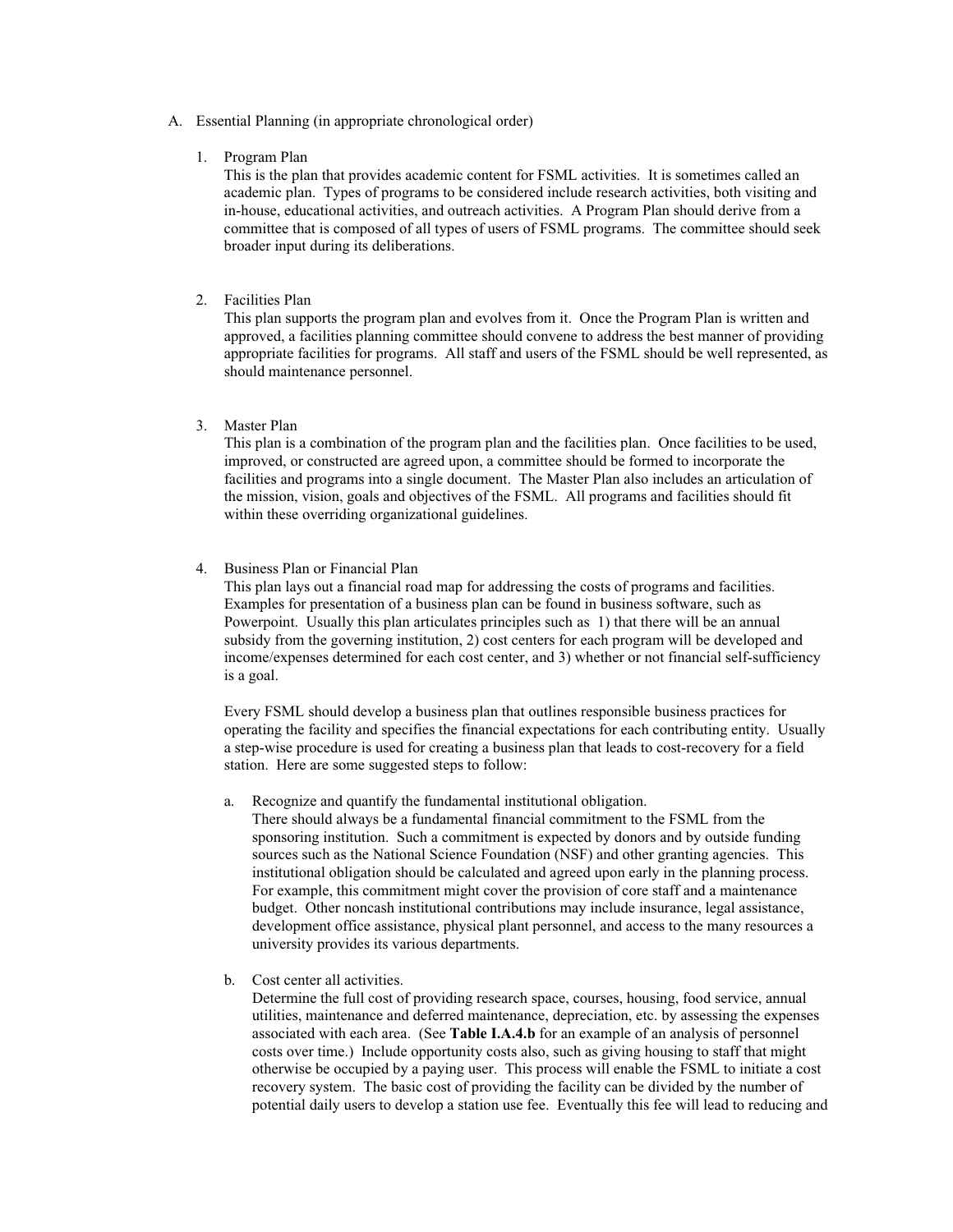then minimizing the basic expense to the university for providing the FSML facility. Fees for use of specific FSML services such as courses or housing can be calculated by knowing the cost of providing those services. It is critical for the FSML to have the freedom to set usage fees and not be unnecessarily constrained therein by university policies.

c. Determine which programs can legitimately recover costs.

There are a number of policy decisions that must be made to determine how to charge for FSML facility use. Should university faculty be charged for lab rental? Can faculty expenses be charged back to departments? If faculty have research grants, then they definitely should be charged use fees. Once areas of subsidy are recognized and accepted, space allocations need to be made for each type of activity, to avoid having all the space at the FSML taken up by subsidized programs, leaving no room for income-producing users.

d. Develop programs that recover costs.

There are an almost infinite number of possible programs that will pay fees for use of the FSML, and will also generate revenue to offset the university s financial obligation. Some examples are summer courses for high school, undergraduate, graduate and professional scientists and students, intensive workshops, corporate training or retreats, conferences relating to science and policy, and sponsored research with grant and overhead income. Any proposed program should undergo an effort/return analysis, and decisions should tend to promote those programs that offer maximum financial return for minimum effort, as long as the mission of the FSML isn t violated. See **Figure I.A.4.d** for an example of an effort/return matrix.

- e. Grants, donations and gifts should be targeted in a focused development program. Although fundraising shouldn t provide the basic operational income for the FSML, it certainly can be a significant component of overall financial health. Any opportunity to generate an endowment should be taken. For example, ideally a portion of funding for capital improvements would be set aside in a maintenance endowment to provide future annual income toward the expense of staff and materials for facility upkeep. Development consultants at the university will be very helpful in outlining realistic approaches to the wide variety of fundraising options available. Planned or deferred giving (wills, trusts, etc.) should not be overlooked.
- 5. Strategic Plan

This plan places the other plans in a timeline, so that anyone can pick a month in a given year and see what programs will be offered, what facilities will be needed for those programs, and what the financial picture will look like. This is the plan that prioritizes FSML activities. A strategic planning committee should create this plan by combining all other plans into a realistic schedule, usually monthly, that extends over at least a five-year period. The committee should have representatives from higher administration, FSML administrators, financial officers and program directors in order to generate the most realistic and achievable plan. The Strategic Plan becomes an operational road map. It is examined every year for accuracy, and adjusted as necessary so that a five-year timeline is always available for more specific operational planning. An excellent reference for FSML strategic planning is Director s Guide to Best Management Practices (Byrd 2000).

#### B. Other Plans

1. Construction Project Planning Process

A construction project requires a very specific and focused planning process that evolves from the FSML program and facilities plans. A construction steering committee should be formed that will see the process through from beginning to end. The committee should have representatives of FSML administration, persons who will be using the facility, and physical plant personnel who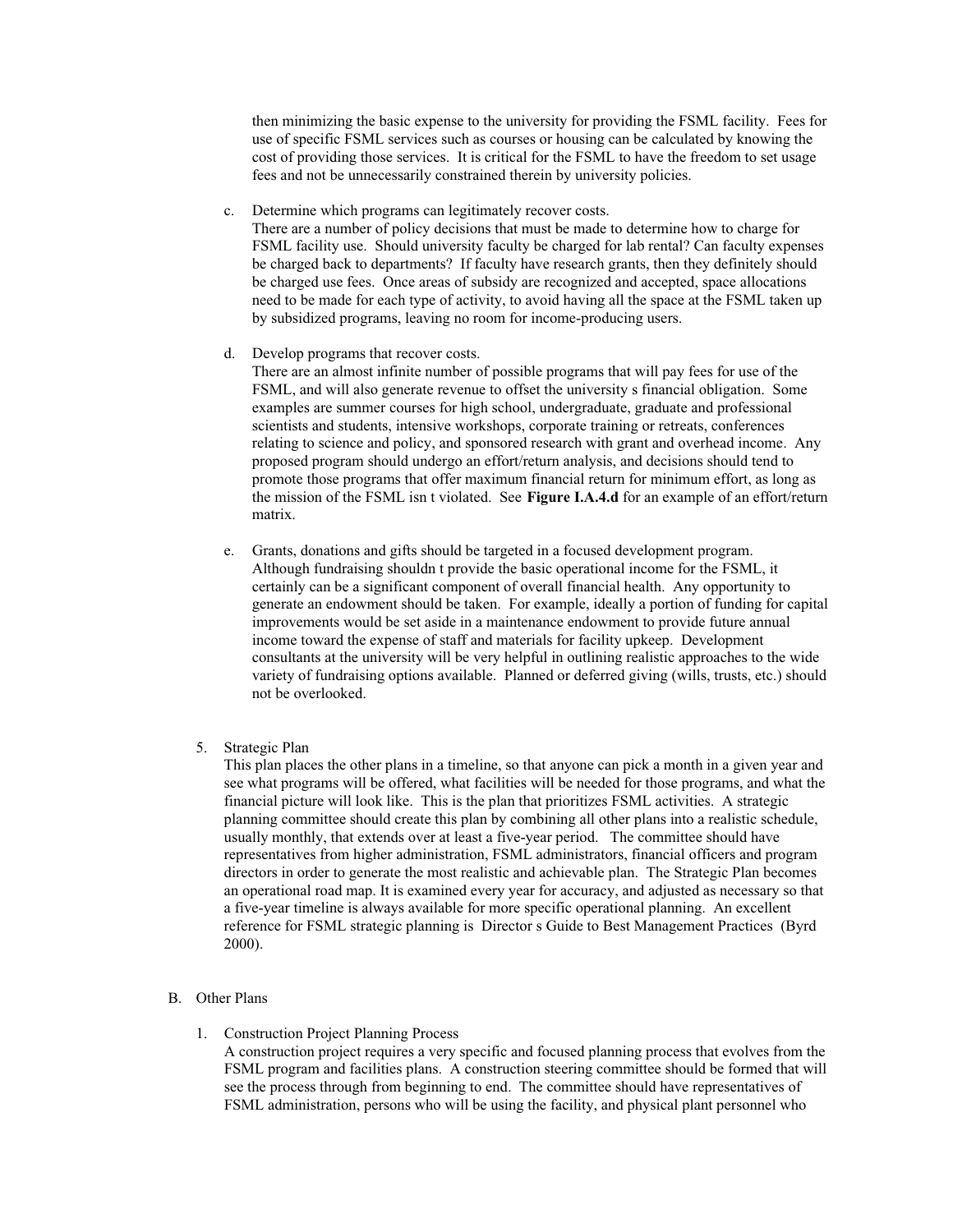will be maintaining the facility once it is built. During active construction weekly meetings will be necessary, and committee members may need to be released from other duties in order to give the construction process enough time and attention. See **Table I.B.1.a** for an example of a facility development process. See **Table I.B.1.b** for an example of tasks and personnel required for facility development.

2. Investment Plan

This plan is usually developed within the policies of the governing institution, and applies to endowments, held funds for capital improvements, and other savings funds. For a stand alone FSML this plan will need to be articulated before fundraising is undertaken in order to appear fiscally responsible to funders.

3. Safety Plan

In addition to a safety handbook that addresses specific issues, there should be a brief overall plan that articulates the FSML interest in addressing safety concerns, and states the principles that will be followed when a safety issue arises.

4. Emergency Plan

What to do in various emergencies. This plan is usually part of a safety handbook.

5. Land Use Plan

Often this plan is a unit within the Master Plan, but it should be developed as a stand-alone plan before being incorporated into the Master Plan. A Land Use Plan is a map with a narrative, and shows what activities are appropriate for what areas of the FSML property. Examples of uses to be considered for various locations include:

- a. Research intensive, manipulated, experimental, observational? Lab buildings? Labs in cabins OK?
- b. Education kids, visiting groups, college courses, class research projects?
- c. Public Use nature center, tours, special events?
- d. Residences centralized or dispersed? Bathroom facilities?
- e. Administration offices, library, collections room, computer facility
- f. Maintenance centralized? Shop, metal work, vehicle maintenance?
- g. Parking public, in front of cabins, near lecture halls?
- h. Trails walking or driving?
- 6. Fundraising Plan

This plan should show targeted donor audiences, funding goals from different sources, who does what regarding fundraising, annual campaign, capital campaign, etc. all set within a specific timeframe. See **Document I.B.6** for an example of a strategic fundraising plan.

C. Unintentional Consequences

One of the most common and insidious planning errors at FSMLs is an omission: not to plan for the long-term effects of a short-term program. Here are a few real-life examples of unintended consequences:

1. A limited term educational outreach program is very popular with the community around the FSML. When the program runs its intended duration and ends, the capacity to support the demand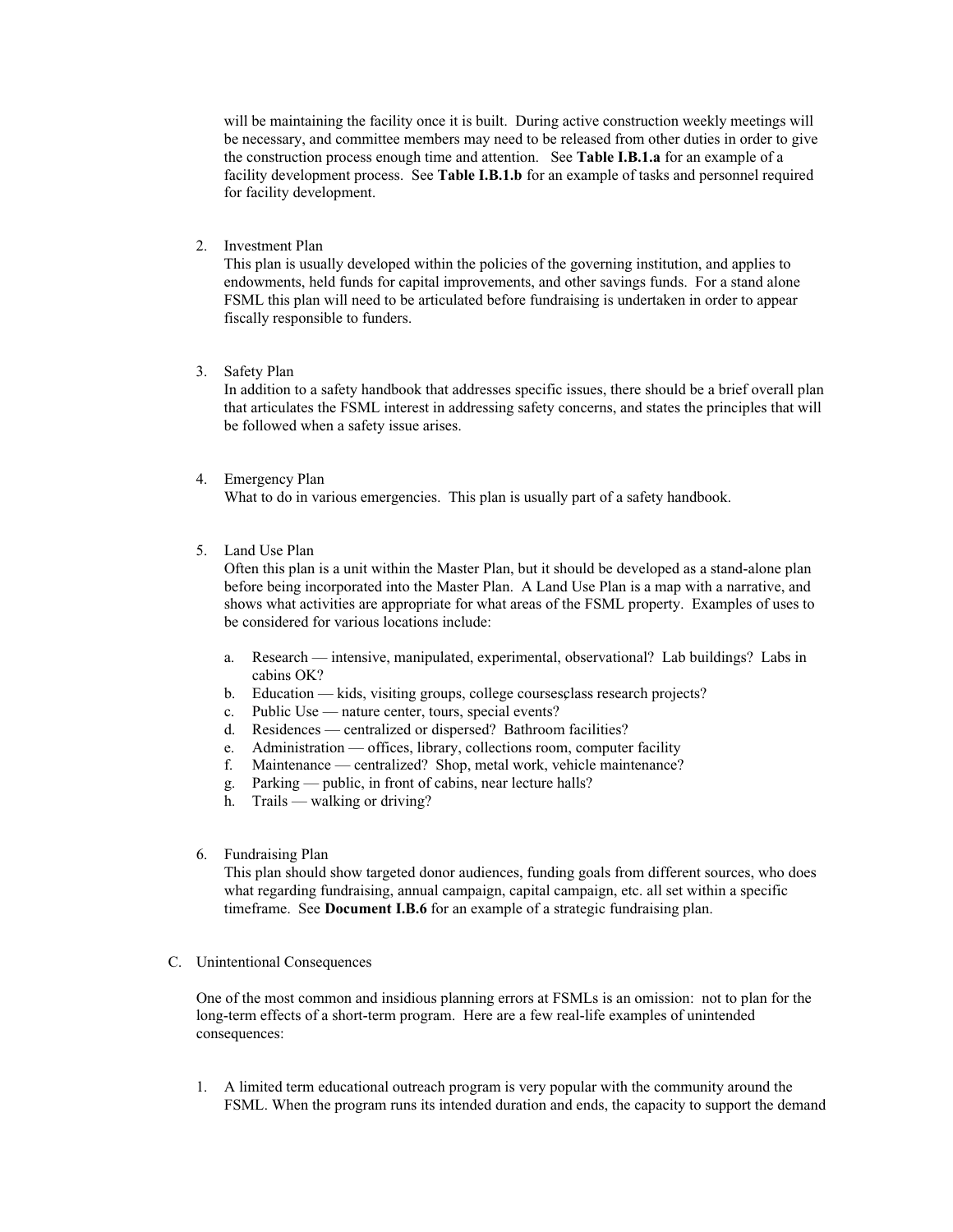is not there. Other examples include newsletters, open houses, annual reports, etc. that get started with best intentions, generate expectations, and then are terminated. Planning how to handle the consequences of program termination is important in order to minimize the adverse effects of disappointed users.

- 2. A three-year study that dramatically manipulates the land (adds nutrients, introduces non-native species/genes, etc.) can preclude future research opportunities, degrade natural habitat characteristics, or diminish the long-term ecological and research values of the research site.
- 3. The development of a computational networking environment or information management system without input from the users (i.e., the scientific community) can result in the need for a permanent full-time position (or more) to handle the resulting problems.

#### **Tables, Figures and Documents for Section I — Planning**

Table I.A.4.b — Personnel Costs Over Time *(Source: S. Lohr)* Figure 1.A.4.d — Effort/Return Matrix *(Source: S. Lohr)* Table I.B.1.a - Facility Development Process *(Source S. Lohr and P. Siri)* Table I.B.1.b — Tasks and Personnel for Facility Development *(Source: S. Lohr)* 

Examples (fill in list as examples are provided):

- I.A.1 Program or Academic Plans
- I.A.2 Facilities Plans
- I.A.3 Master Plans
- I.A.4 Business Plans
- I.A.5 Strategic Plans
- I.B.1 Construction Plans
- I.B.2 Investment Plans
- I.B.3 Safety Plans
- I.B.4 Emergency Plans
- I.B.5 Land Use Plans
- I.B.6 Fundraising Plans

Strategic Fundraising Plan, Gunnison Ranchland Conservation Legacy *(S. Lohr)*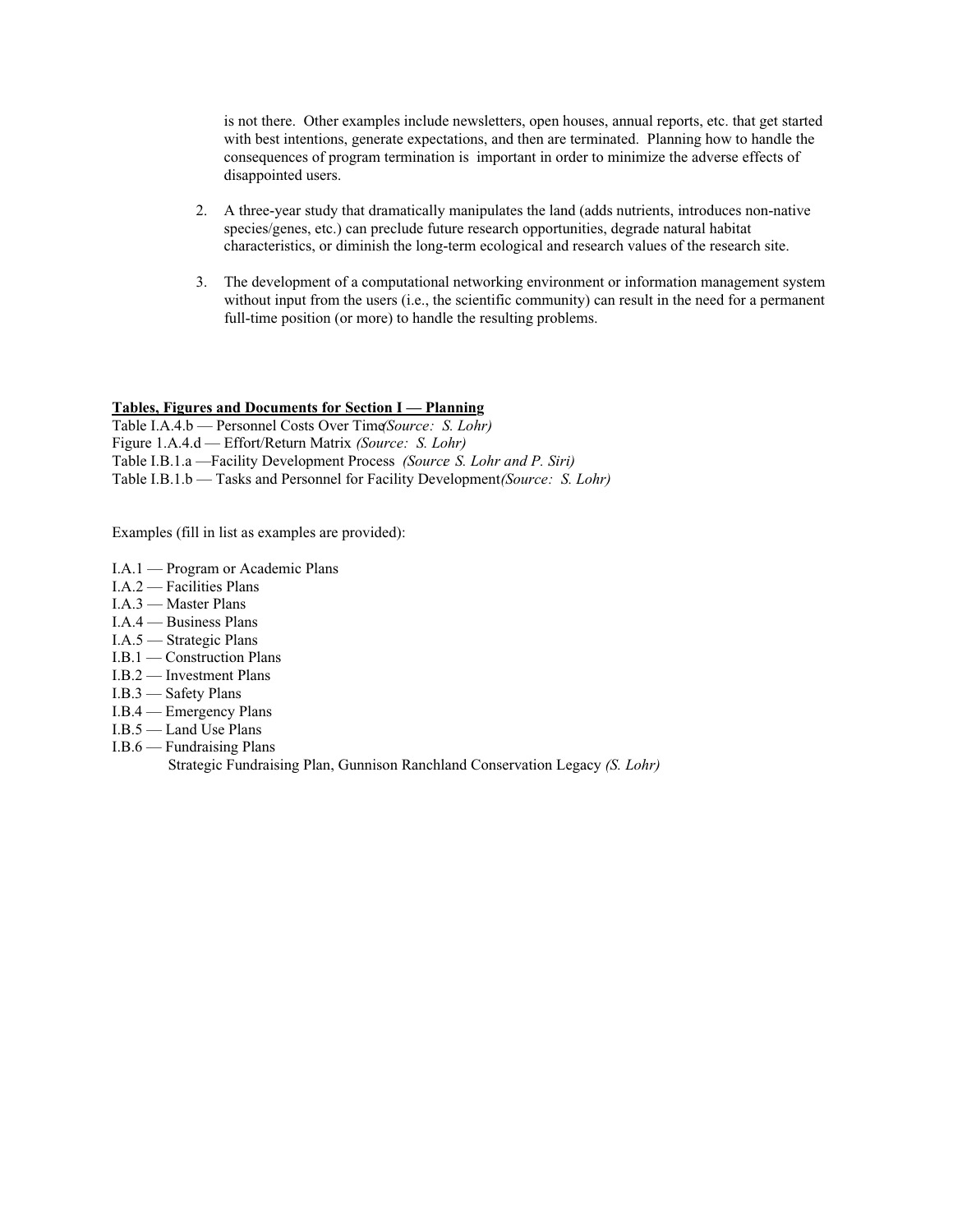## **II. Administration**

## A. Guiding Principles

FSMLs are diverse institutions. However, as relatively remote sites for conducting field research, research training and science education FSMLs share some fundamental similarities. Effective administration of a FSML will take into consideration the following general principles:

- 1. All administrative activities should evolve from the FSML mission, through the program, facilities, master, business and strategic plans. The FSML mission statement should reflect the mission of the sponsoring institution, and justifies the activities of the FSML to the sponsoring institution. The purpose of FSML administration is to manage the execution of tasks which arise from FSML plans.
- 2. Administrative policies must be derived from the sponsoring institution's policies. Additional policies will be required to cover activities and needs peculiar to the FSML. Independent FSMLs should develop policies that reflect their governing Board's philosophy.
- 3. The level of reporting within the sponsoring institution should be concordant with the administrative level at which the categories of activities in which the FSML engages are integrated within the sponsoring institution. For example, if the FSML engages in both outreach and research, the FSML Director should report at an administrative level which includes both outreach and research in its responsibilities.
- 4. A FSML is essentially a remote campus. A fully developed FSML performs nearly all the functions of a campus on reduced scale.
- 5. External participation through advisory committees and periodic external reviews can greatly enhance the stability and resiliency of the FSML's administration.
- 6. FSML administration does not occur in a vacuum. The FSML is nested within a network of administrative relationships (see Figure II.A). For these relationships to be sustainable, there must be an exchange of benefits. Each partner supplies something of value to the other partner. In addition to the mutual provision of some need, there is also an exchange of reporting. The largest percentage of administrative efforts are best directed towards those groups below the dashed line in the figure, as well as toward the sponsoring institution. However, to achieve sustainable growth, the FSML administration should allocate administrative responsibility to maintaining the other relationships as well.
- 7. The nature of administrative relationships varies widely among FSMLs. Some FSMLs are independent nonprofit corporations and have no sponsoring institution. For independent FSMLs, a Board of Directors often fills some of the roles of both the sponsoring institution and the community of donors. Some FSMLs have many neighbors who can support their mission politically and financially, while others are located in remote areas with low human population density and perhaps a poorly educated surrounding community. Many FSMLs serve only one or two of the three programmatic groups (research, education and outreach).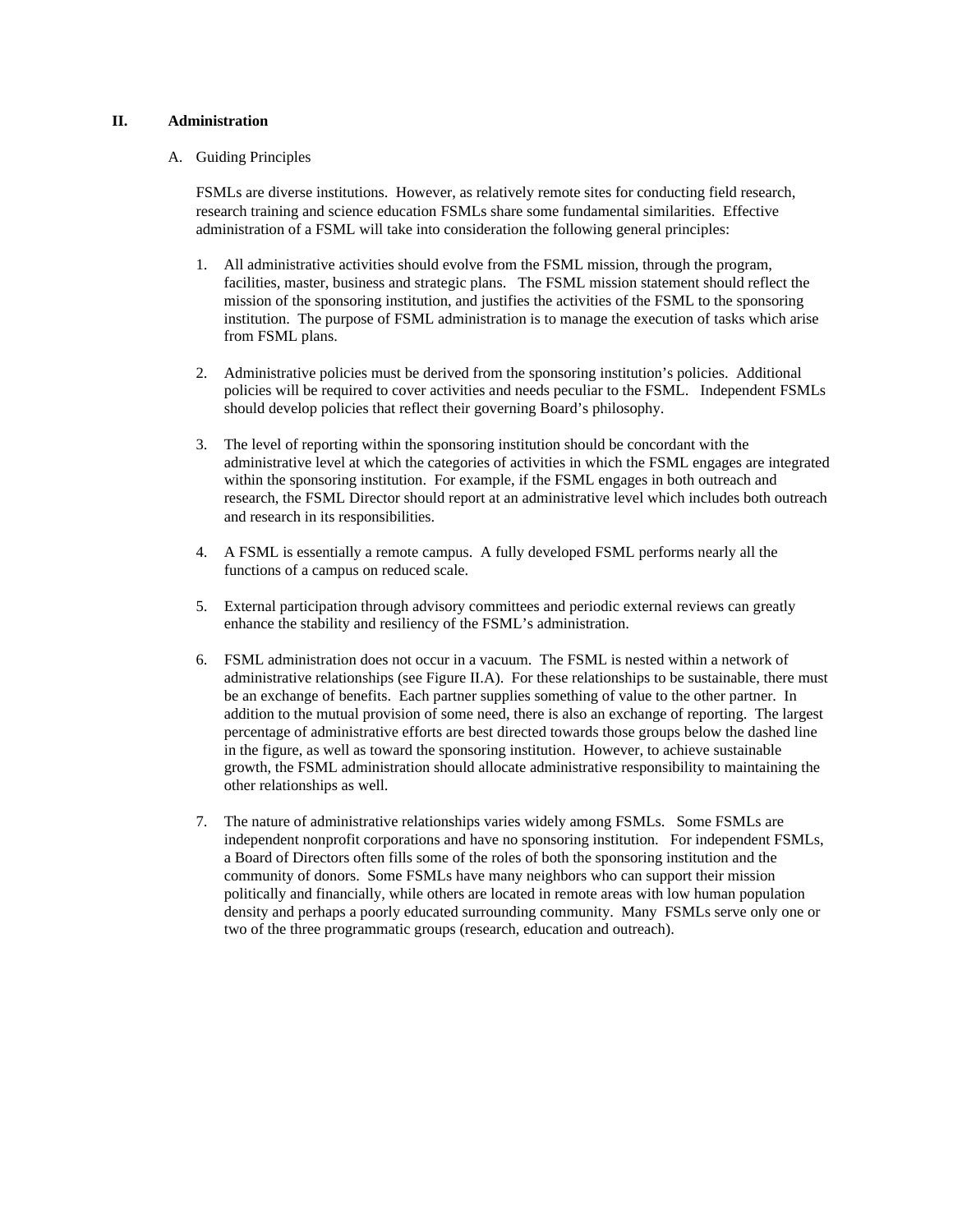

**Figure II.A.** FSML relationships. Those below the double dashed lines are groups for whom the FSML either provides direct administration or facilitates the conduct of the group's activities. Those above the dashed line are entities that function either above or outside the FSML's administrative jurisdiction.

## B. Statements of Mission, Vision, Goals and Objectives

1. Mission Statement

Effective administration evolves from a one-or-two-sentence mission statement that is general enough to apply in perpetuity. A mission statement that is appropriately constituted is essential for guiding FSML program development. Here are some nonidentifying examples of FSML mission statements:

*"The \_\_\_\_\_\_ is a living laboratory for the advancement of knowledge through ecological research, education, and stewardship of the natural world."*

*"The mission of the \_\_\_\_\_\_ is to provide a site and facilities for ecological and environmental research and research training."*

*"The mission of the \_\_\_\_\_ is to develop knowledge and promote an understanding of general ecology through a program supporting research in the \_\_\_\_\_ watershed."*

*"The mission of the \_\_\_\_\_ is to increase, through field research, understanding of the \_\_\_\_\_\_\_\_\_\_\_ ecosystem, and to foster ecosystem stewardship through training, education and outreach."*

*"The mission of the \_\_\_\_\_\_\_ is environmental research and education concerning the long-term dynamics of the barrier islands, lagoons, marshes and watersheds of the \_\_\_\_\_."*

2. Vision Statement

A vision for a FSML is a more in-depth articulation of the mission and addresses a shorter time span. Each operational area of the FSML may have its own vision, goals and objectives to guide decisions and policies. Here is a vision statement that might evolve from one of the above mission statements: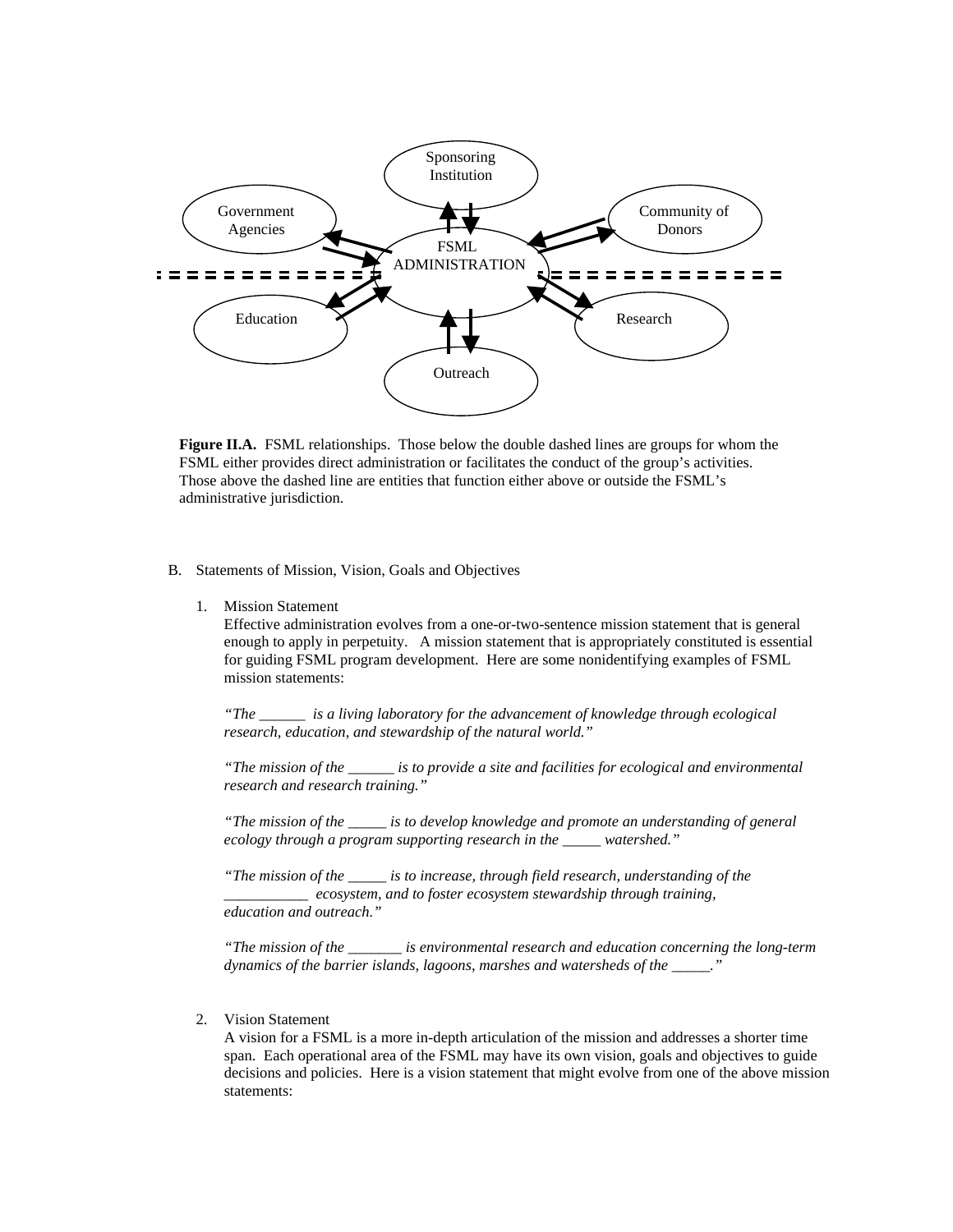*"To use the site and facility to promote the integration of environmental and ecological awareness into every aspect of undergraduate education."*

There would be a similar vision statement addressing appropriate research for the FSML.

## 3. Goals

Programmatic goals evolve from components of the mission and vision, and are more specific. Here are two sets of goals that might evolve from the above FSML mission statements:

- *a. Provide a research climate that results in fundamental discoveries about ecological and environmental processes.*
- *b. Ensure that faculty and students are the central element in fundamental field science investigations.*
- *c. Promote participation in FSML programs by visiting researchers and students.*
- *d. Establish a mechanism to communicate field science to the general public.*
- *a. Through research we will understand the long-term dynamics of the coastal environment.*

\_\_\_\_\_\_\_\_\_\_\_\_\_\_\_\_\_\_\_\_\_\_\_\_\_\_\_\_\_\_\_\_\_\_\_\_\_\_\_\_\_\_\_\_\_\_\_\_\_\_\_\_\_\_\_\_\_\_\_\_\_\_\_\_\_\_

- *b. Through education we will foster environmental literacy.*
- *c. Through research and education we will advance the conservation of one of America's premier natural treasures.*

#### 4. Objectives

Specific objectives set the programmatic goals into a timeline, such as for one-, five-, 10- and 20 years.

- a. *To become fiscally responsible, with a business plan that emphasizes financial self-sufficiency to a large degree, beyond a fundamental financial commitment from the university*. (One-year objective)
- *b. To provide a physical facility that supports and encourages accomplishment of the mission and goals.* (Five-year objective)
- *c. To achieve national prominence as a coastal research center.* (10-year objective*)*

See **Table II.B.4** for an example of objectives set into a timeline.

The sum of mission, vision, goals and objectives statements provides a powerful tool for planing and administering a FSML. Opportunities that arise, such as the donation of a piece of property that has specific management restrictions attached, can be evaluated in light of these statements of purpose. Some opportunities should be declined if they don't fit the mission of the FSML. Other opportunities can be pursued because of the manner in which they would enhance the mission of the FSML. Ignoring the power of articulating these statements of purpose means that administration of the FSML takes place in an *ad hoc* manner, and risks the consequences of managing in a vacuum without firm guidance. A number of benefits to leadership that evolve from understanding the institutional mission are articulated in "Director's Guide to Best Practices" (Byrd 2000).

- C. Governance of the FSML
	- 1. There are two distinct models for FSML governance:
		- a. Model I: Governance by a sponsoring institution, which is usually a university, college, museum, or larger nonprofit corporation. As of January 2001 approximately 85% of OBFS member FSMLs were part of a larger institution.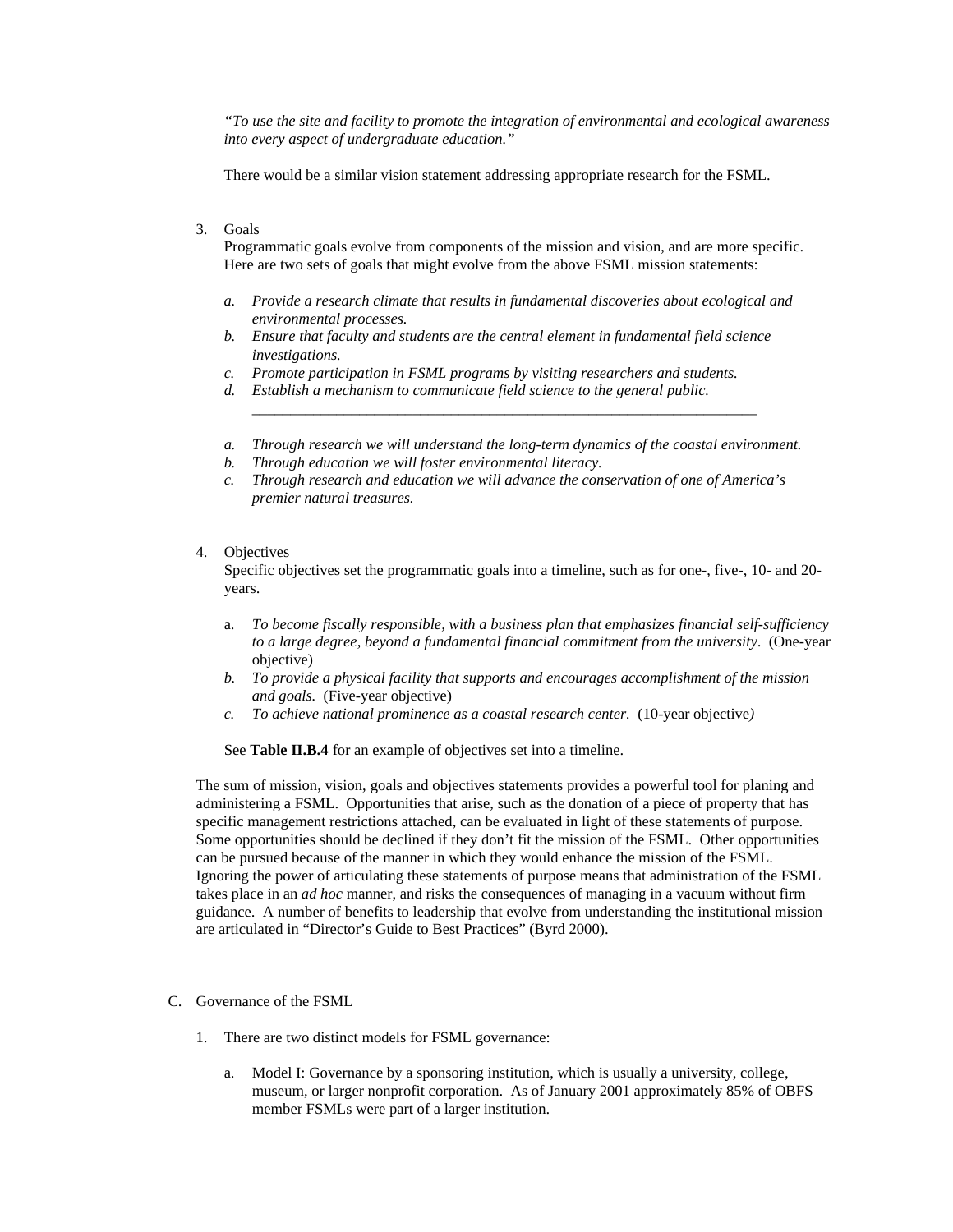- b. Model II: Self-governance at an independent FSML, with no sponsoring institution. These FSMLs are usually nonprofit corporations with federal tax-exempt status. AS of Jauary 2001 about 15% of OBFS member FSMLs were independent.
- 2. How is governance effected?

There are a number of questions associated with governance. Each should be answered in writing, and a process established for appropriate action.

- a. Who determines policy?
- b. Who hires and fires?
- c. Who evaluates the Director/Executive Director?
- d. Who controls the strategic plan, and other planning processes?
- e. Who approves the budget?

For Model I FSMLs, many of these functions are intrinsic to the FSML, although authority may lie with either the sponsoring institution. For Model II FSMLs, the Bylaws of the Board of Trustees dictate where authority rests. Some of the literature available from the National Center for Nonprofit Boards (www.ncnb.org) can help a Model II FSML understand the national norms for nonprofit governance. Another resource is the "Trustee Handbook: A Guide to Effective Governance for Independent School Boards" (De Kuyper 1998), sponsored by the National Association of Independent Schools (www.nais-schools.org).

3. Advisory Committees and Other Groups

Many FSMLs have found tremendous benefits in using advisory committees. Most common is a Scientific Advisory Committee, composed of scientists who conduct research at the FSML as a minority of committee members, other national or international colleagues, and persons with special expertise such as high-level regulatory executives. These committees meet at least once a year and address policy issues related to the scientific content of research or educational programs at the FSML. To be most effective, their advice is solicited in a proactive fashion rather than in response to one or more emergencies. And most important, their advice is taken very seriously.

Other advisory groups can be constituted to deal with fundraising, finances, endowments, capital projects, or any number of topics. Not only do FSMLs benefit directly from expertise that might otherwise be available, but there are benefits to be gained from having powerful individuals from other professions knowledgeable about and vitally interested in the activities of the FSML.

- D. The Nature of the Directorship
	- 1. The Qualities of a FSML Director

Directors of FSMLs are in unique positions within the sponsoring institution. Directors are often hired with a primary appointment as faculty or curator, and with a secondary administrative appointment. As a result, they have a large number of tasks to perform that are very different from people in the organization who have similar primary appointments (i.e., faculty colleagues). They may be expected to interact with the president of a university on one day, and to quickly repair a boat motor for a field class on the next.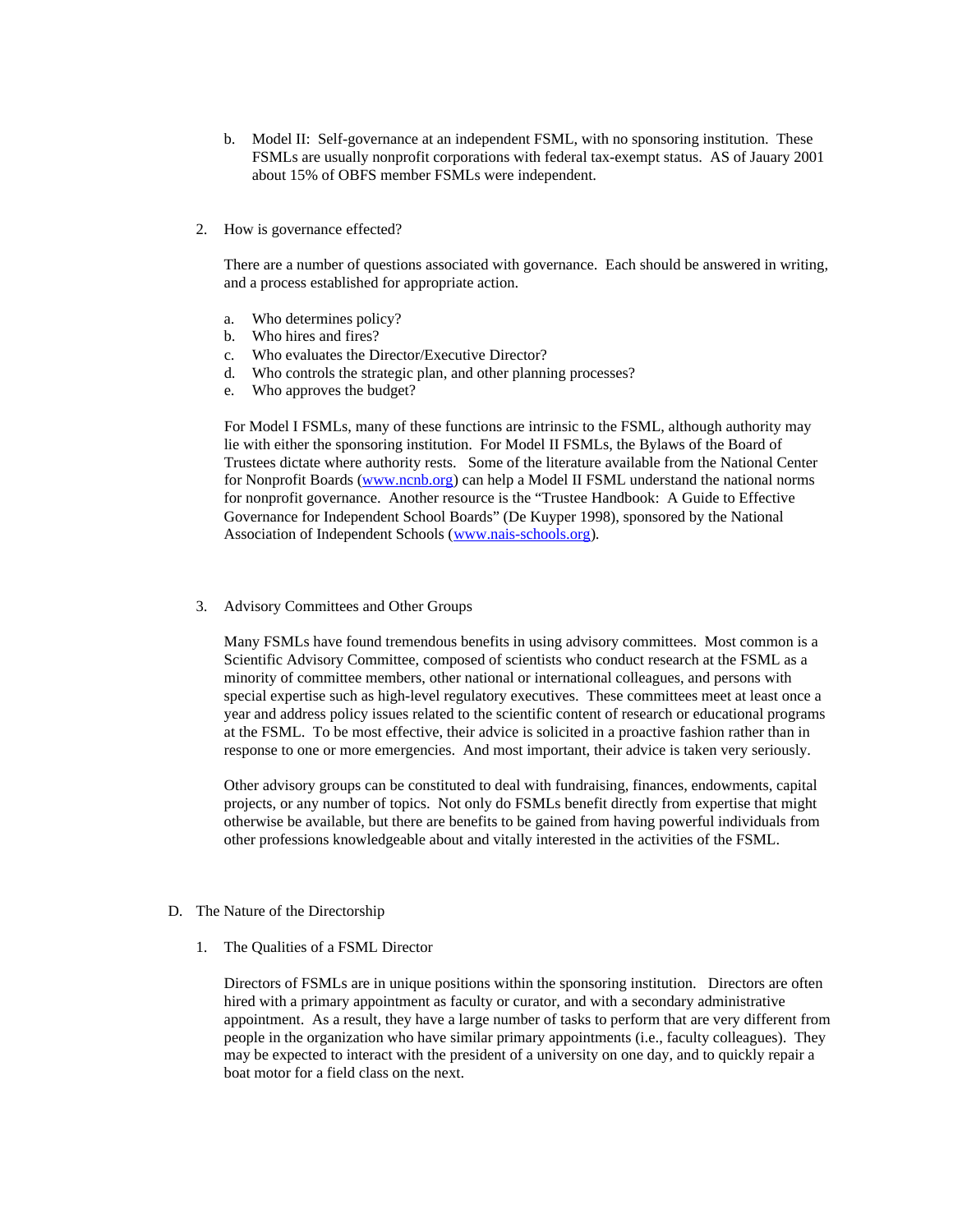In searching for the Director of a FSML, an organization should attempt to find candidates who have vision; administrative, supervisory, and fund raising experience; are interested in strategic planning and development of programs in education and research; and are broadly trained in the sciences. Specialized skills will include being an excellent communicator, being knowledgeable in database and information management, and having some experience in working effectively with the public, government organizations, non-government organizations and private foundations.

Successful directors are often personable, extroverted, high-energy people with well developed people skills. They will not be afraid to get their hands dirty during the operation of their FSML. Depending on the nature of the FSML, an effective Director doesn't necessarily need a Ph.D. A combination of experience, skills, knowledge and personality are often more important than academic credentials.

#### 2. Managerial Responsibilities of a FSML Director

The managerial responsibilities of a Director will vary depending upon the scale of operations of a particular FSML. The range in scale of FSML operations is very great. Some FSMLs are complex, multi-million dollar operations employing dozens of people and having very large physical plants or large land holdings. At the opposite end of the spectrum are simple, low budget operations employing only one or two people that have limited physical plant and land holdings.

The most complex operations are for those FSMLs that mirror the mission and activities of their sponsoring institution and are located in remote locations. A good example might be a universitysponsored facility that is located far from urban centers but carries out most functions of the parent institution. This FSML would offer undergraduate or graduate instruction and curriculum development; would support housing and food services for faculty, students, and researchers; would equip and maintain laboratories, classrooms, and animal care facilities; and would provide informal educational and recreational activities for the residents of the facility. FSMLs such as this are, in fact, stand alone miniature university campuses that have all the managerial and administrative problems associated with a larger university campus.

In general, remote FSMLs will demand more resources and administrative effort to manage properly than comparable facilities located in close proximity to their home institution. The phrase "out of sight and out of mind" is particularly true for any remote FSML. Parent organizations must make greater commitments to remote FSMLs to ensure that they prosper. The Director is well advised to establish a strong presence within the sponsoring institution. One of the Director's critical tasks is to educate the administrator to whom he/she reports about the FSML. This education is most effective if it includes periodic visits to the FSML by the administrator to whom the Director reports. The Director should also consider visits from other key sponsoring institution personnel, so that they have a context for understanding the special challenges faced by the FSML staff with whom they interact. This can often lead to special funding allocations to address, for example, health and safety issues which arise during a tour of the FSML facilities by the sponsoring institution's health and safety director. The Director's efforts at establishing relationships with key administrators will with time lead to inclusion in the informal problem-solving and mutual support networks that, beyond the formal administrative structure, are usually the route by which needs are addressed and problems solved.

Since FSML Directors often have little or no prior administrative experience, the Director also needs to engage in self-education about the sponsoring institution's administrative structure and culture. Universities often offer workshops which can accomplish two goals: 1) rapid increase in understanding of administrative structure and procedures, and 2) a chance to establish a relationship with sponsoring institution unit administrators outside of the chain of command.

In most cases, the FSML Director will be a middle level manager within a larger organizational structure. The level of reporting within the sponsoring institution should be concordant with the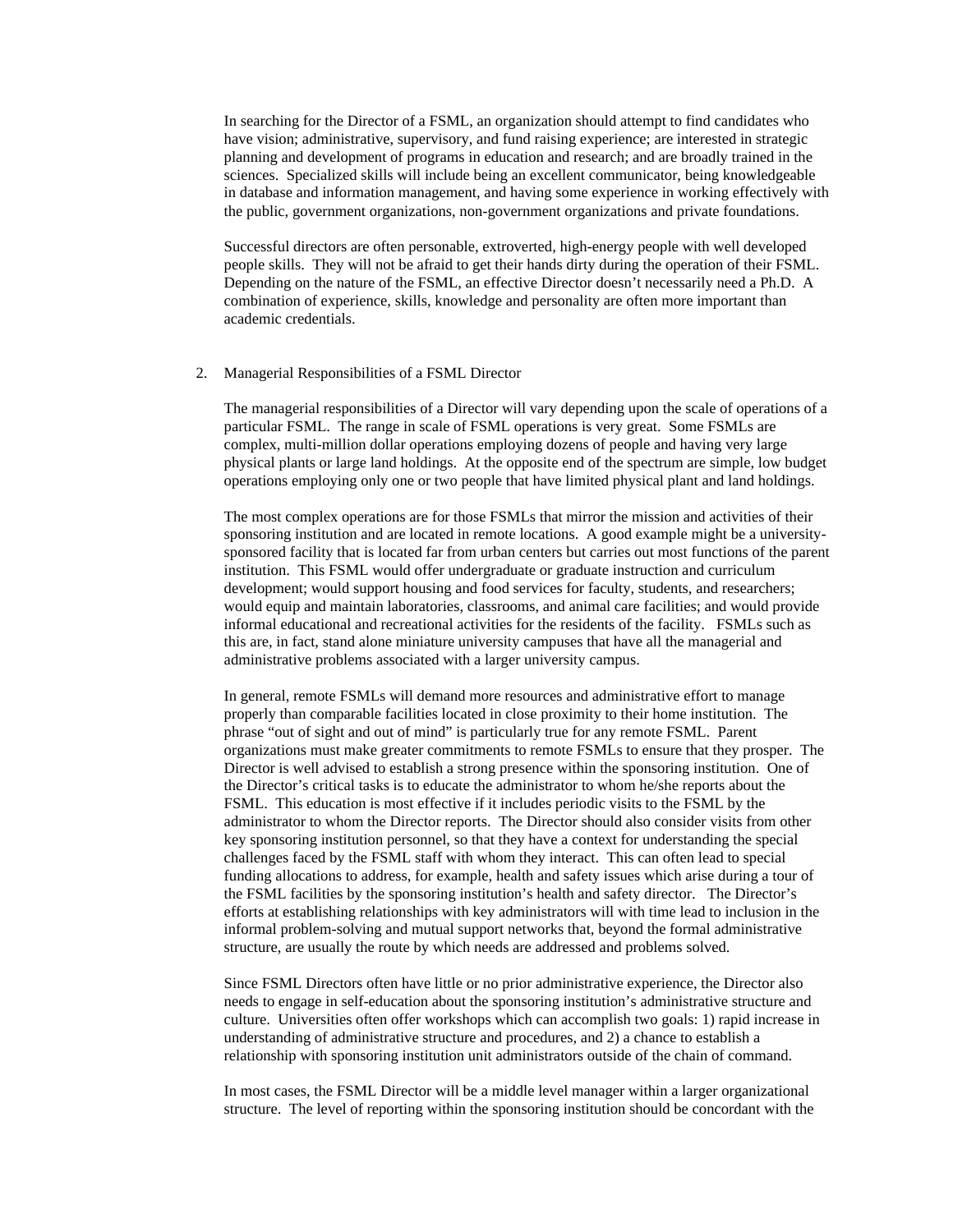administrative level at which the categories of activities in which the FSML engages are integrated at the sponsoring institution. For example, if the FSML engages in both outreach and research, the FSML Director should report to the administrative level which includes both outreach and research in its responsibilities. In the case of a university-funded FSML, the Director should in general report to someone at the level of a Dean or above. In the case of an independent FSML, the Director will often report to a Board of Trustees or similar group.

The Director will have the following overall responsibilities at all FSMLs:

- a) integration of FSML activities both within the FSML and within the parent organization
- b) communication up and down lines of administration
- c) program planning
- 3. Models for the Directorship

The administrative activities at a FSML can be organized in a task tree as illustrated in Figure II.E.1. Depending upon the mission of the FSML and its scale, the proportion of these tasks which the Director executes vs. those which the Director delegates will decrease in proportion to FSML size and complexity. Regardless of size, the Director plays a critical role in the integration of tasks and information, in reporting to the sponsoring institution, and for budgetary and programmatic planning.

Many models currently exist for the directorship of FSMLs. The type of model often depends upon the size, location, financial health of the parent institution, and whether the FSML is public or private. FSML directorships include full-time appointments, partial appointments, rotating appointments, faculty who are tenured or tenure-track, or directors that are drawn from the business community because of their experience in the private sector.

It is a guiding principle that in *most* instances a FSML will only prosper if:

- a) The Director has a full-time appointment.
- b) The Director is a tenured faculty member (or equivalent) in the case of academic organizations.
- c) Every attempt is made to ensure that the Director is long-lived in the position in order to cultivate administrative and other beneficial relationships.
- d) The Director has business experience if the mission of the FSML demands a significant amount of interaction with the public or business community.

To reiterate, FSMLs will not prosper unless a Director can devote full and focused efforts toward development of their unit. We recognize that this is often not possible, and not desirable in some unusual instances, but then special attention must be paid to the establishment of an evaluation strategy and reward structure commensurate with the increased responsibilities of the Director of an FSML.

4. Evaluation of the Director

The parent institution should recognize the diversity of tasks and establish evaluation procedures that reflect that diversity. The Director may need release time from departmental teaching or committee responsibilities in order to achieve FSML administrative goals. Ideally, a percentage of effort to be allocated to research, administration, teaching and service would be part of both the Director's job description and the evaluation procedure. Most FSMLs could truly use a 100% administrative Director. If research is part of the Director's job description, then it should not exceed 25% of the Director's time in order for the FSML to be administered effectively. Teaching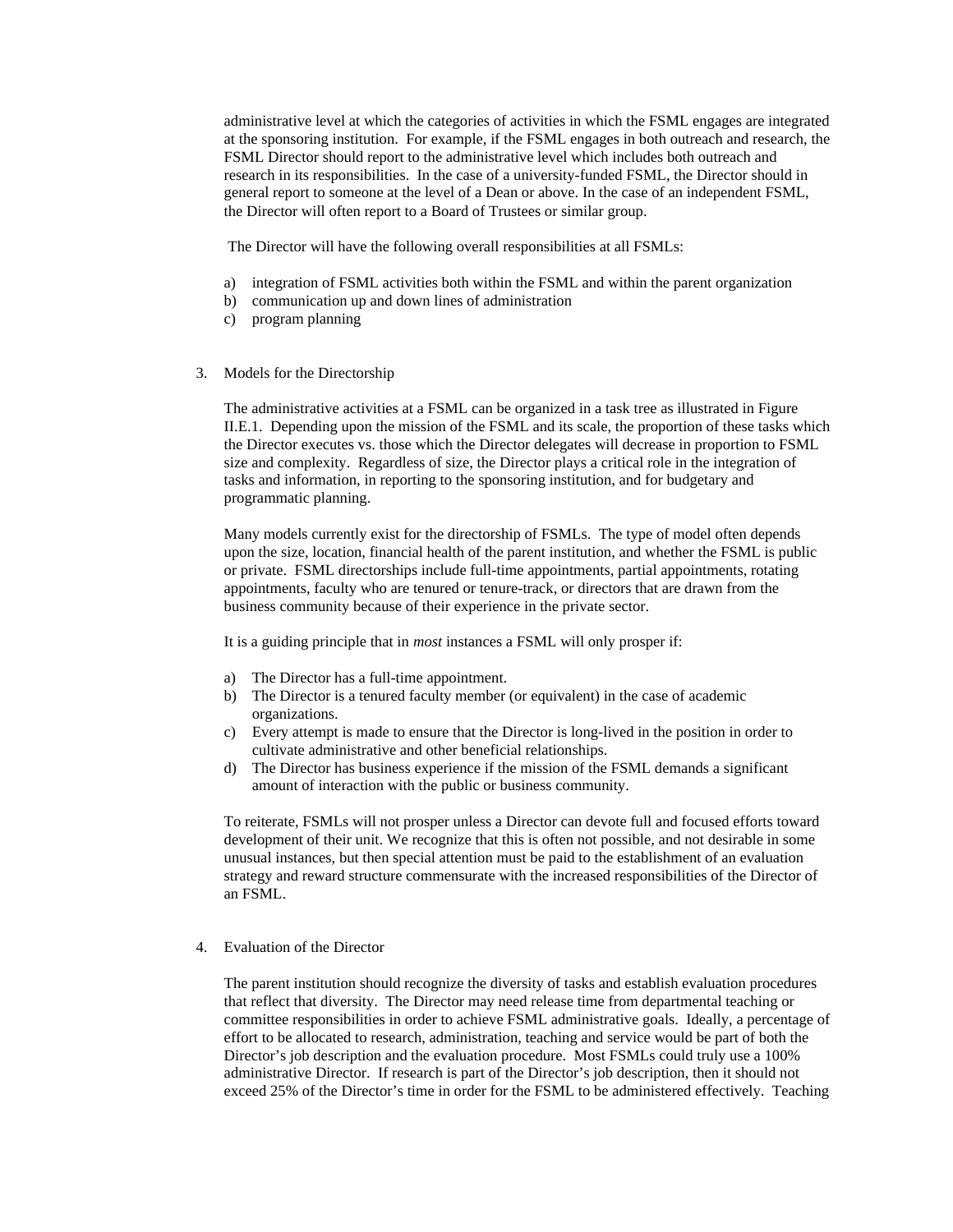and institutional service responsibilities should be minimal. This generalization doesn't apply to situations with enough financial resources to hire a multitude of assistants to the Director.

Annual performance evaluations of the Director can be difficult. For example, in many instances, a Director may be drawn from the faculty of a parent university. However, despite the multitude of tasks that a Director must perform, they are often simply evaluated along with their departmental counterparts with little attention being paid to their responsibilities as Director.

In the case of tenured faculty, evaluations of scholarly performance should be tempered by the fact that the Director has large temporal and professional commitments to the management of the FSML. These commitments are often far above and beyond the "normal" load of a colleague in one's own department, but are often ignored or perceived to be unimportant by an evaluating committee. A clear set of criteria must be developed for judging how well the Director has met the demands of FSML management, and rewards developed which compensate for the loss of research productivity associated with the unique job of being a Director.

As a principle, specialized evaluation procedures should be developed for the Directors of FSMLs. The annual review is an important process that not only aligns the priorities of the sponsoring institution with the FSML, but also aligns the performance of the Director with the mission, goals, and objectives of the FSML. Since no one at the sponsoring institution may have direct experience with FSML administration, it is highly desirable to establish periodic external reviews which include administrators from other FSMLs with established records of excellent administration. This recommendation is also important for stand-alone FSMLs, which often operate in administrative isolation from other similar institutions.

## E. Organization

#### 1. Staffing and Responsibility Assignment

The administrative activities of a FSML can be organized in a task tree as illustrated in Figure II.E.1. The scale of the station's activities determines the level in the tree at which FTEs are assigned. For most FSMLs, the sponsoring institution provides a number of "umbrella functions". These might include ultimate fiscal responsibility, accounting and auditing, purchasing, risk management, human relations, legal services, and transportation services. However, the FSML, because of its remote location, often performs at least portions of these tasks or faces significant challenges in coordinating sponsoring institution functions with FSML on-site needs and functions. This situation creates inevitable dissonance in budget, reporting lines, and information flow. This dissonance leads to conflict, and can contribute to a 'them' vs. 'us' fingerpointing culture which greatly undermines effective administration. Understanding the source of the conflict in the manner described above can help to resolve these issues and find solutions.

In developing a task chart similar to Figure II.E.1 for a FSML, tasks not pertinent to the mission or situation should be removed and others unique to the facility should be added. For example, many nature reserves will not have dining services if they do not have a resident population of students or scientists.

Job titles at the FSML should describe the nature of the staff member's duties as closely as possible, while preserving future flexibility in responsibility assignments as the FSML and the staff member's capabilities grow. Official job titles with the sponsoring institution often will not match the FSML functional job titles, since the official job titles must be taken from the sponsoring institution's taxonomy of job titles. Due to differences in scale, the division of responsibilities among job titles will differ between the FSML and the sponsoring institution. This inevitably leads to substantial problems, including inappropriate actual activities in relation to job title, inappropriate pay scale associated with the level of responsibility and experience, inadequate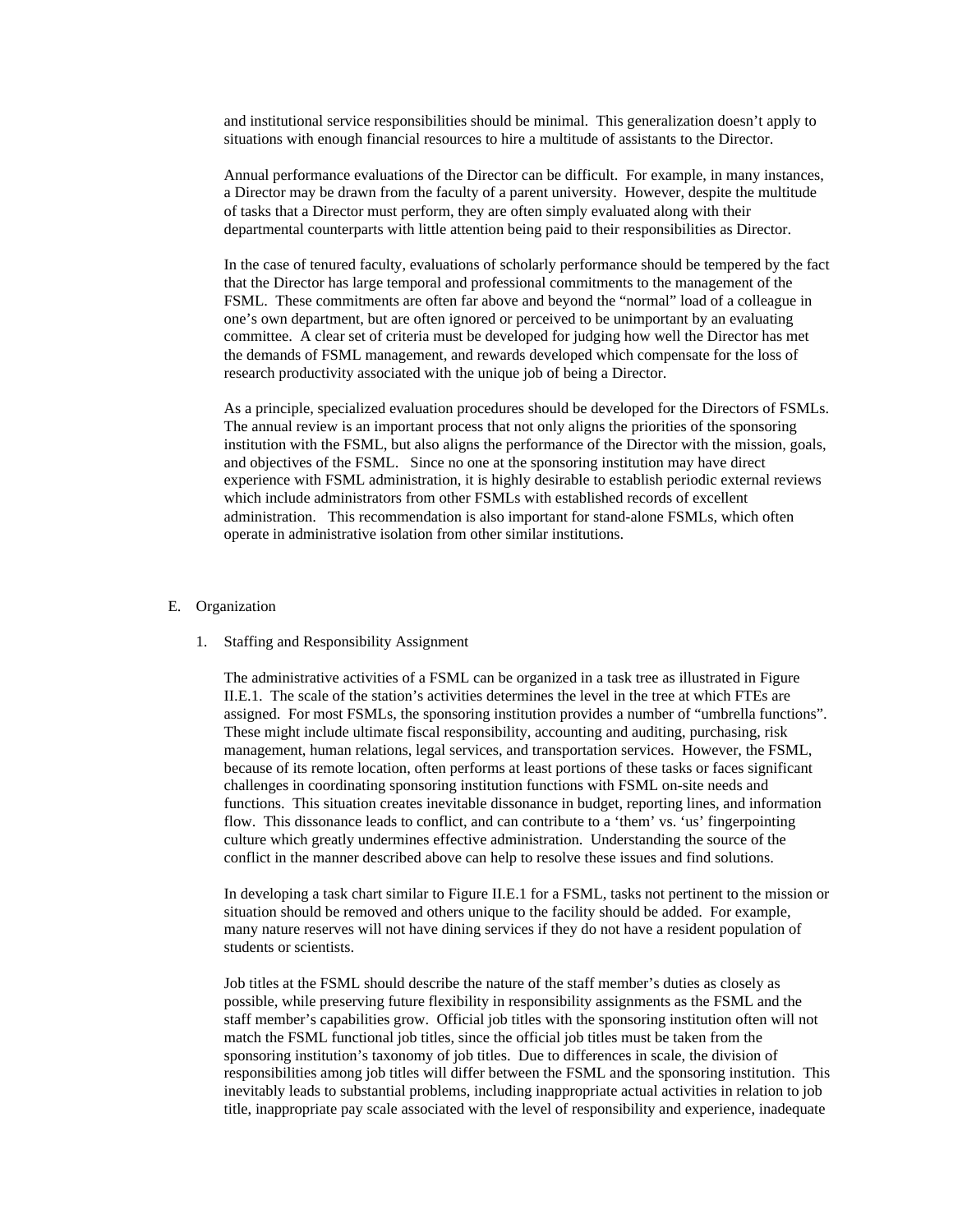avenues for pay and position advancement. Ideally, the sponsoring institution will address this by adding a set of job titles specific to the FSML personnel.





2. Organization Chart

Every FSML should develop an organization chart that links tasks that need to be performed to positions that people fill. There is no one typical organizational chart since FSMLs vary greatly in size of operation and number of personnel. See **Figure II.E.2** for a sample basic organizational chart for FSMLs.

The flow of information up the organizational chart to the sponsoring institution, and the flow of funds, expectations and information back to the FSML from the sponsoring institution, are critically important. Ideally, all information flow, budget lines, and reporting should be in parallel. When these lines are not parallel, administrators of units at the institution end up being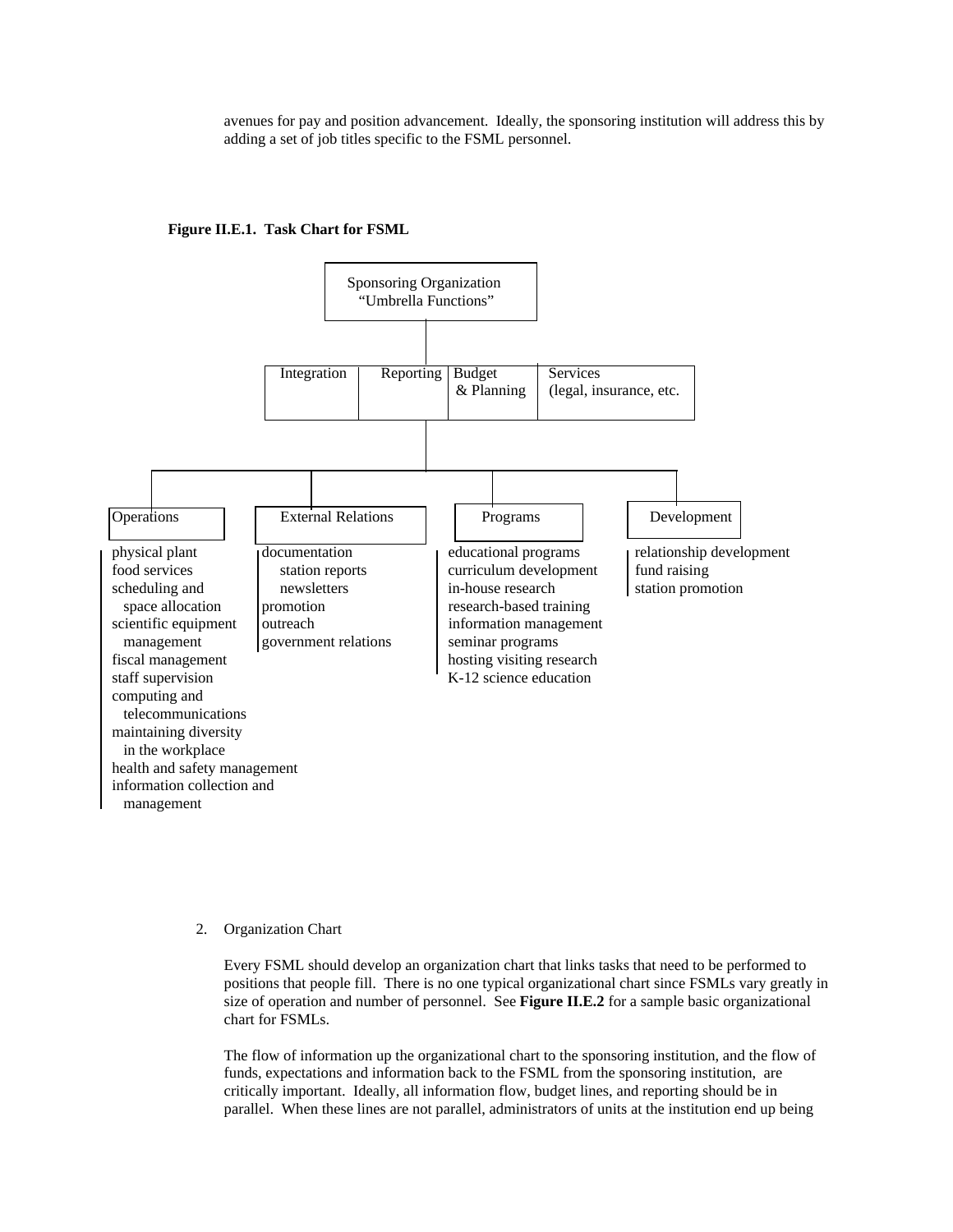asked to fund staff or activities they do not ordinarily fund. For example, the Director of a moderately large field station reports to the Chair of Biological Sciences, and the operating budget of the field station is derived entirely through that department. This field station, like all field stations, requires custodial service. On campus, custodial service is performed through Facilities Management and is off-budget for the departments. The result is that custodial services are a source of constant conflict, with the Department believing that it is not their responsibility to fund custodial services, and Facilities Management seeing the field station as a remote outpost of the department, and not their responsibility.

The Director is the primary conduit for reporting to the sponsoring institution. Typically and ideally, the Director is responsible for all aspects of FSML administration, and is formally responsible for all reporting and information flow. However, because the FSML benefits from a number of umbrella functions performed by various units within the sponsoring institution, substantial amounts of informal reporting and information are exchanged laterally between personnel FSML and sponsoring institution staff. This is a necessary evil, but can cause serious difficulties for the Director if he/she is not kept apprised of developing issues that involve the lateral interchanges with the institutional administrative units.

The Director is responsible for the execution of all aspects of administration, but delegates execution to one or more staff members. In large FSML operations, authority for day-to-day operations is delegated fully to an Associate Director. This is critical if the Director is to accomplish the complex planning, integration, recruiting, fund raising, reporting, and public relations activities which are the most critical and least effectively delegated of the Director's responsibilities.

## F. Staffing and Human Resources

1. Employee Handbook

An employee handbook is an essential item in a FSML's repertoire of administrative policies. It provides an important foundation of legal protection for not only the FSML but for its employees. An employee handbook describes some of the expectations that an FSML has for its employees. It also outlines the policies, programs, and benefits available to eligible employees. Once this document has been established, it is important to keep it up to date. Additionally, it is important that all employees are familiar with this handbook and have an individual copy for their reference.

a. Handbook basics

The establishment of an employee handbook can be a large task. However, software is available to make the task less daunting. Additionally, the available software provides valuable legal templates for many issues. A popular software package for employee handbooks is "Policies Now". It has a long-term track record, and is widely used by human resources professionals. As of the writing of this document, "Policies Now" can be purchased for under \$100. It can be found at www.amazon.com. Additionally, "Policies Now" offers handbook updates as new legislation comes into play. This service provides a valuable resource for keeping employee policies and forms up-to-date.

b. Handbook sections

Software such as "Policies Now" will assist with the development of the sections listed below. These sections are crucial portions of any employee handbook.

i. Acknowledgment form

Employee handbooks should be given to each employee for their reference. "Policies Now" provides an acknowledgment form that employees must sign upon receipt of their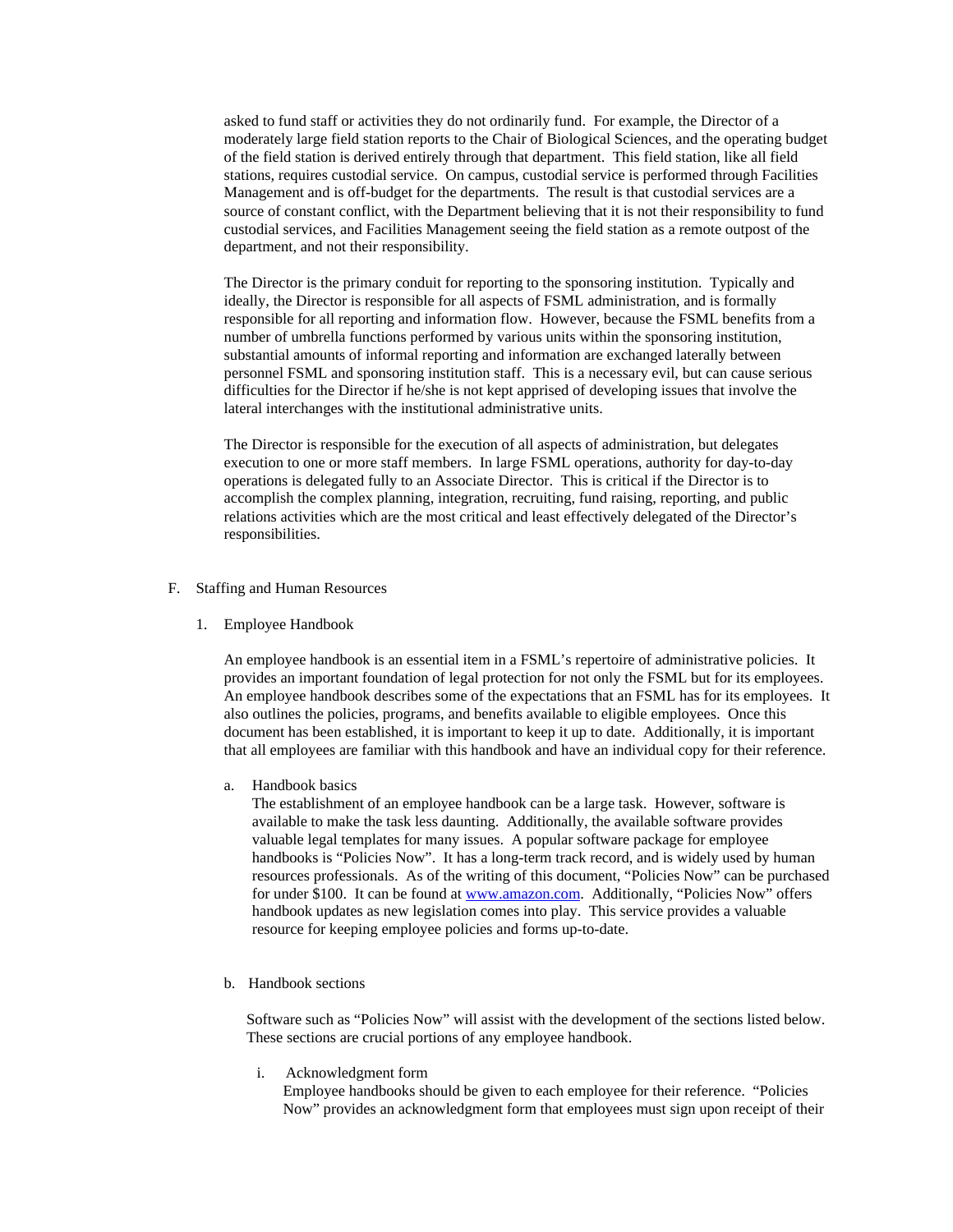handbook. This provides a written record of an employee's receipt of the handbook. It is their responsibility to be familiar with its contents.

ii. Introduction

An employee handbook should begin by providing an introduction to the FSML. It should also include an introductory statement which defines the intended use of the handbook.

iii. Employment issues

General employment issues should be discussed in this section, such as the employment selection process and job posting. More detailed employment issues include:

- Equal Employment Opportunity
- business ethics
- immigration law compliance

## iv. Employment status and records

This section may deal with items such as:

- the various classifications of employees
- personnel files
- reference checks
- probationary periods
- performance evaluations
- job descriptions
- salary administration
- promotions
- new hire/rehire policy

#### v. Employment benefits

Employees are usually keen on keeping informed of their benefits, and this section provides useful information for FSML staff. Issues discussed in this area can include:

- vacation, holidays
- sick leave
- health insurance
- any other applicable insurance coverage (life, disability)
- pension

## vi. Timekeeping/Payroll

This section provides information on the specifics necessary for payroll timekeeping. It can include information on:

- timesheets
- paydays
- payroll termination
- severance pay
- deductions
- vii. Issues of the workplace

There are many critical issues involved in the workplace, and they can be effectively addressed in this section. These issues would include:

- safety
- use of telecommunications systems
- smoking policy
- use of equipment and vehicles
- business travel expenses
- computer policy
- professional memberships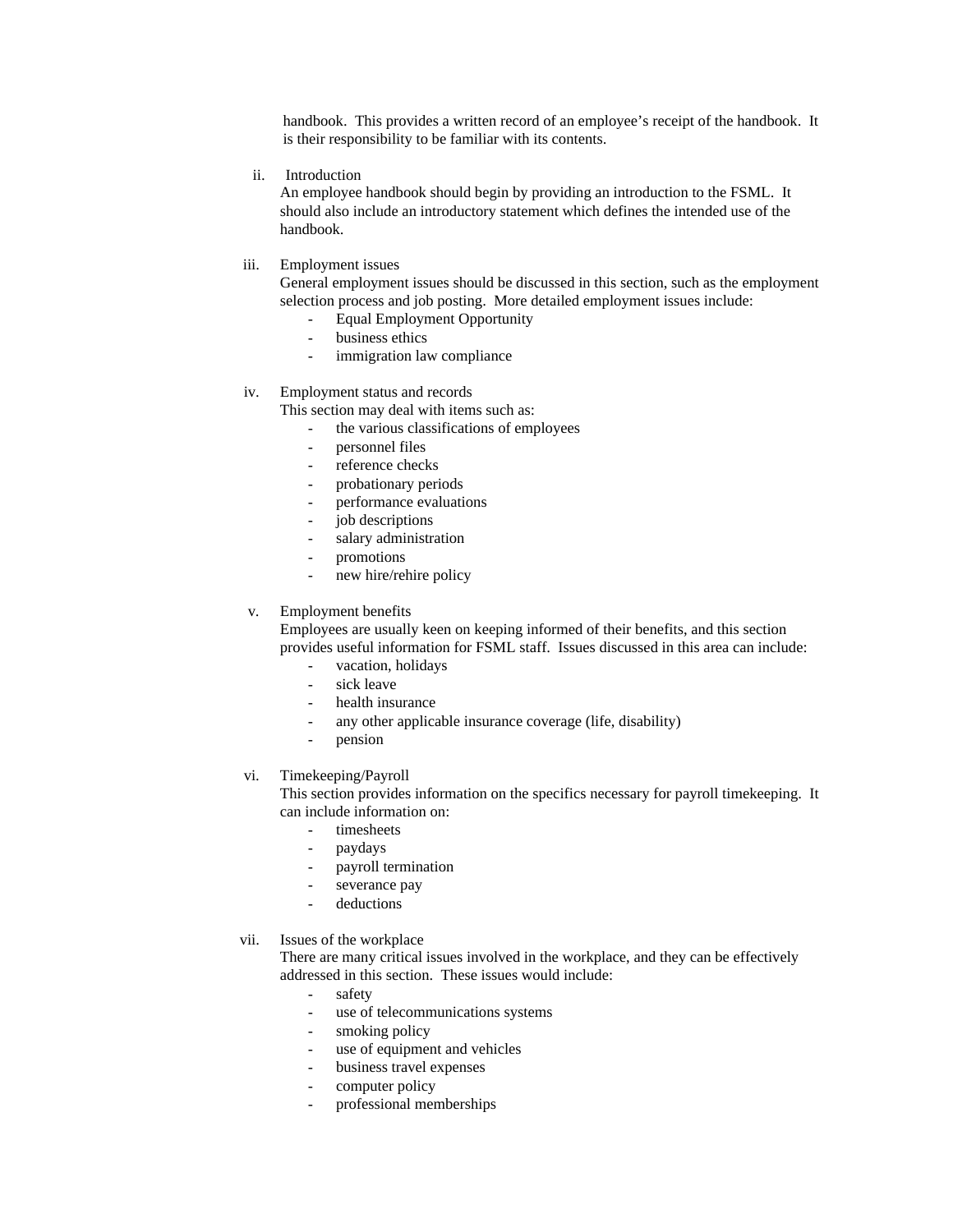## viii. Leaves of absence

The Family and Medical Leave Act (FMLA) is a federal law that is a requirement for certain employers. It provides for up to 12 weeks of unpaid leave during a 12-month period. To determine if a FSML is subject to the FMLA, please check the federal government's Department of Labor's website at www.dol.gov. Additionally, if a FSML would like to provide any other types of leave, it may define those leaves in this section.

## ix. Employee conduct and disciplinary action

It is critical to be able to provide written expectations of employee behavior and to spell out the steps involved in disciplinary action. Not only is it fair to provide employees with this information up front, it also provides a measure of legal protection for the FSML by making its policies clear and known. It is also crucial that all disciplinary actions be recorded in a written format, even if a verbal warning is given. A notation to the personnel file can be made. Again, this provides a measure of legal protection to the FSML, and it assures that everything is documented properly for the employee. Issues in this section include:

- employee conduct
- drug/alcohol use
- sexual harassment
- substance abuse policy
- progressive discipline
- x. Miscellaneous

Each FSML will have a variety of miscellaneous items that should be conveyed to its employees. Such items can include:

- recycling
- political activity policy
- suggestion program
- housing facilities

## 2. Staff Management

a. Staff challenges

There are a number of challenges that make managing staff at a FSML more difficult that in a more traditional institutional setting. These include:

- i. All the tasks of a campus are being performed by a handful of staff.
- ii. Staff easily feel overwhelmed by the number and kinds of tasks they must perform.
- iii. Staff are simultaneously serving many of the groups represented by tasks in Figure II.E.1.
- iv. Casual friendly atmosphere encourages direct interactions between users and staff.

## b. Factors limiting staff effectiveness

The following factors should be thoroughly understood by FSML management. They serve to limit considerably the potential effectiveness of staff time and energy.

- i. Prioritization is difficult.
- ii. Frequent interruptions mean more time is needed to complete routine tasks.
- iii. Personnel often feel as though everyone is their boss.
- iv. The majority of time may be devoted to serving one group, but evaluation may be based on other criteria.
- v. There is often friction between staff and users because nothing can be done "right" (perfectly) in a remote field setting.
- vi. There is often a lack of self-esteem within a harried and demoralized staff.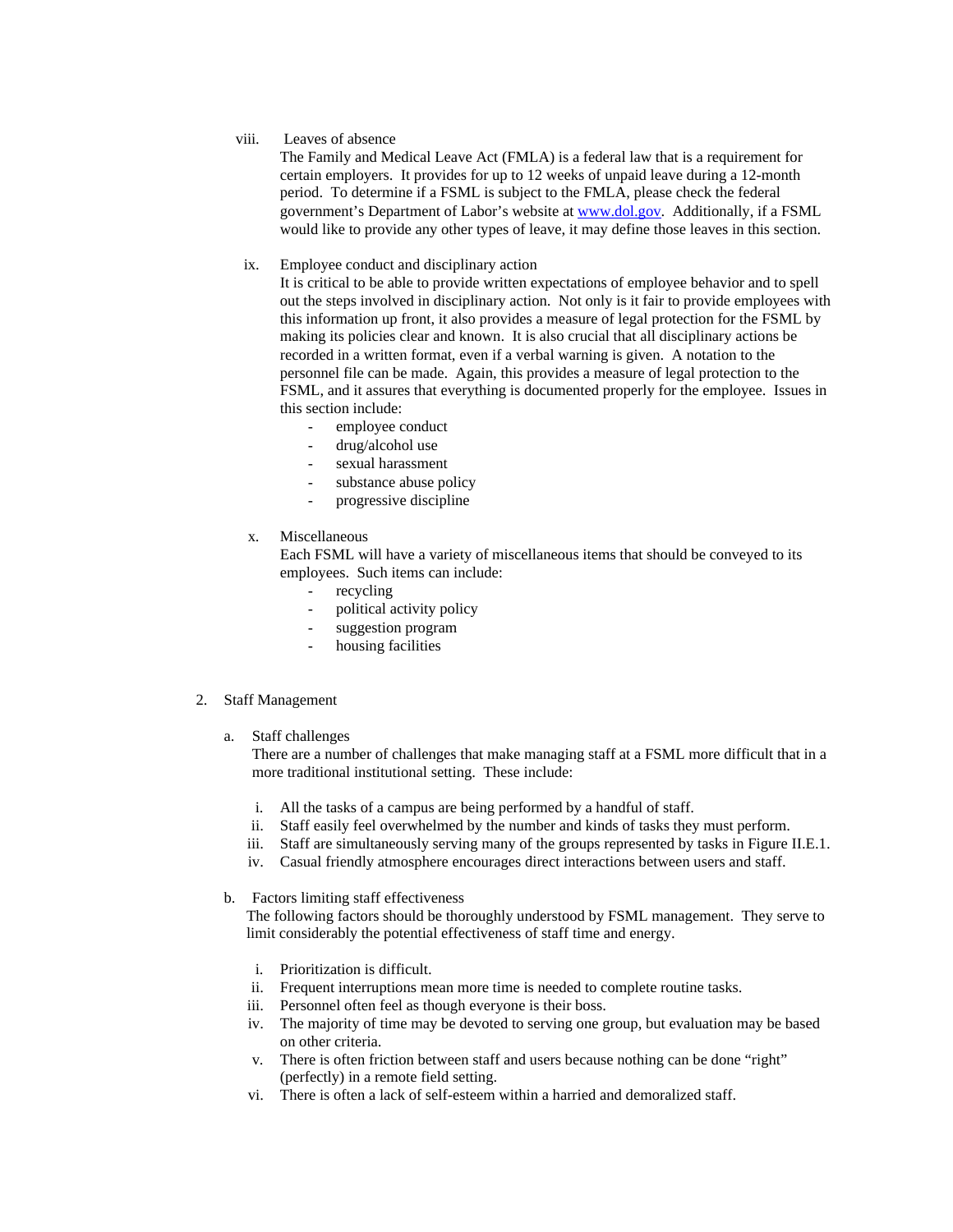- vii. There is a seemingly endless amount of work, making a sense of accomplishment impossible.
- c. Approaches to maximize staff performance and self-esteem Several approaches have proved effective at FSMLs for addressing some of these staffing issues.
	- i. Each position should have a clearly written job description. Each employee should read and know their job description.
	- ii. Regular formal evaluations should be conducted, including:
		- Self-evaluation.
		- Open two-way discussion of problem areas.
		- Praise for areas of responsibility which have been well carried out.
		- Clearly stated areas in which improvement is warranted.
		- Clearly stated goals with a timeline and criteria for establishing whether or not goals are met.
		- Clear action items for the supervisor when a need for changes in supervisory approach arise.
	- iii. Regular group staff meetings, which include:
		- Some encouragement or 'cheerleading'.
		- Review of activities in recent past. Were goals achieved? If yes, praise. If no, what prevented them from succeeding?
		- Establishment of goals and priorities for upcoming time period, including:
			- $\triangleright$  Time lines for tasks.
			- $\triangleright$  Specific assignments of responsibility.
			- $\triangleright$  Review of necessary information to be communicated during and at completion of task.
			- $\triangleright$  What to do if things spin out of control.
		- Opportunity for conflict resolution.
	- iv. Protocol for user requests for staff service
		- Solicit input from users about the immediacy of need, but don't let users control priorities for staff.
		- Establish a 'nerve center' where requests are made. This would be a point person or request form.
		- Train staff to direct user to the appropriate protocol.
		- Back up the staff when user challenges the staff member's adherence to established priorities.
	- v. Providing opportunities for training and professional advancement.

## G. General Policy Development

It may be helpful to consider the following questions when developing any policy or guidelines.

- 1. Are there any laws that may affect the development and implementation of a policy?
	- a. Are there, for example, state laws that govern employment policies? Note that public FSMLs may be subject to more regulations than private FSMLs.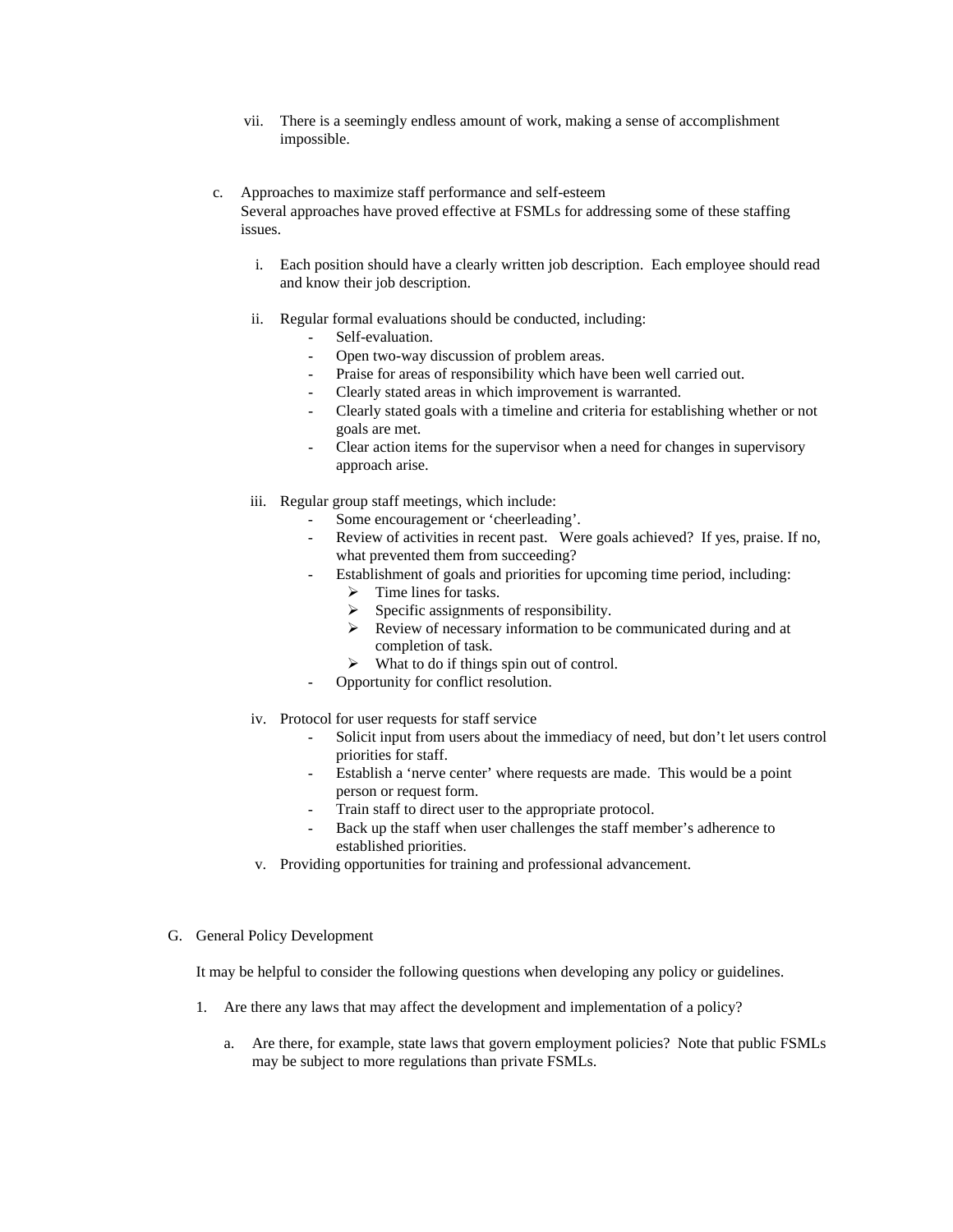- b. Are there institutional regulations or policies (including employment policies) that may be waived because of the remote nature of the FS? Do not assume that the institutional human resources administrator will be familiar with "exceptions" or "exemptions" that may apply in unique circumstances. If a particular employment policy or practice may be helpful to the FSML, try to obtain the source of such policy. Since much employment law is governed by state law, if the FSML with the beneficial policy is located in a different state, seek assistance from a human resources administrator or legal counsel to determine whether there is a similar law or regulation in your state.
- c. Will a research, instructional, or management project invoke the federal and/or state Endangered Species Act, or, for example, laws on animal care, handling of hazardous or nuclear waste, intellectual property, or any other laws?
- 2. Are there any restrictions on use of the FSML arising from a legal document?
	- a. Is there a deed restriction that requires that the FSML property be used in a certain manner? The property may be subject to a deed restriction imposed by a former owner or a donor of the property, or be subject to a conservation or agricultural easement that is held by a different entity. Limitations under deeds or easements can be narrow or broad in scope. Some examples of restrictions include a limitation on the size of facilities or a prohibition of them altogether, a restriction on the number of simultaneous residents, or a description of permitted and/or prohibited uses.
	- b. If the FSML is subject to a deed restriction or conservation easement, it is important that the FSML director understands the nature and scope of such restrictions, and most important, the consequences of non-compliance, which can be quite serious. In a worst case scenario, violations of such prohibited uses could result in the draconian loss of ownership or use of the property.
	- c. The consequences of violations of deed restrictions or terms of a conservation easement are generally governed by state law, and will depend on the terms contained in that legal document. If the deed contains language that provides for the "automatic reversion" or transfer of title of the property to the owner or some other designated third party, legal advice will be necessary in order to understand what the actual consequences may be. "Automatic reversion" typically means that, upon a material violation of the deed's restriction, title to the property automatically, without any legal proceeding, "reverts" to the owner who created the restrictions (or his/her heirs or estate).
	- d. Is there an agreement (lease, license, or other kind of use agreement), including certain kinds of Memorandums of Understandings (MOUs) that impose similar restrictions? Note that MOUs are loosely used to describe agreements that can range from an expression of intent to cooperate and share resources to the extent feasible and practicable, to binding and enforceable contracts. The language in the MOU will determine whether that agreement has any enforcement rigor.
- 3. If a FSML is part of a larger institution, what are the institution's procedures for developing and approving policies and guidelines? It is important to understand which person or institutional committee has the legal authority to approve the policy. For example, if the policy concerns safety matters, it would be advisable to seek review of the proposed policy by the institution's risk manager, who may offer helpful comments and advice. It may be instructive to learn how "policies" or "guidelines" are treated within one's institution and also by the state's courts, in order to strengthen enforcement of policies. In one state, the courts held that the state university's policies had the force of state law.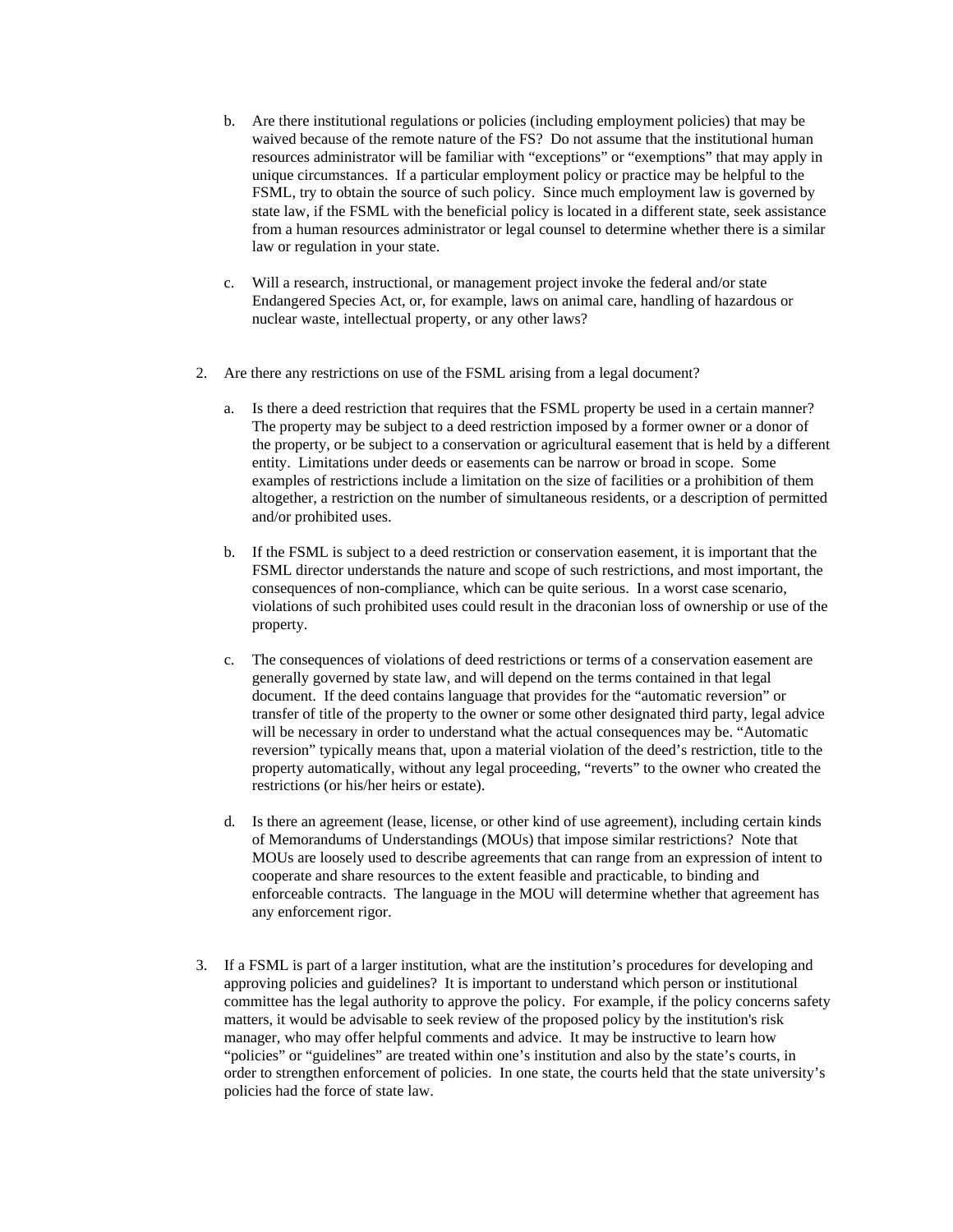- 4. Are there other factors, such as highly sensitive and unique habitat, that may necessitate formal use restrictions? For example, is the habitat sufficiently sensitive and unique (i.e., pygmy forest) to warrant a ban on manipulative research? Perhaps conservation easements or other preservation tools would be appropriate for some FSML lands.
- 5. Have there been recent changes in federal or state law that may necessitate developing new policies or revising existing ones? For example, changes in state law governing the possession of firearms on certain remote university/college properties may require new signs or rules about firearms that are consistent with the new law.
- 6. Have there been recent developments related to research that may necessitate developing new policies or revising existing ones? For example, where there is growing concern about the introduction of non-native genotypes, it may be appropriate to review and update existing policy on research.

## H. Liability and Insurance

In our highly litigious society, institutions are concerned about liability issues. This concern may be heightened when the FSML sponsoring institution is either a large state university or is otherwise well endowed, because it can be viewed as having "deep pockets" by a potential plaintiff. In certain regions of the country where lawsuits are more prevalent, institutions are far more sensitive to this issue. Lack of institutional familiarity with the FSML program can sometimes lead to problems if administrators anxiously seek to curtail certain kinds of FSML activities in an effort to reduce exposure to liability. Even though the FSML Director should not be expected to understand the intricacies of tort law, nevertheless it may be instructive to understand how institutions seek to reduce liability risk, and to have a basic understanding of any laws that may provide tort immunity for the FSML. In addressing liability issues, keep in mind two key institutional resources: the risk manager and legal counsel.

- 1. Reducing liability risk
	- a. Development of safety protocols

The simplest way to minimize tort liability is to assess the particular risks at the FSML and develop appropriate safety guidelines or protocols. It is advisable to engage the institution's risk manager in this process. That person could provide valuable assistance not just in the development of the safety rules but also in locating funds for necessary maintenance in the interest of reducing liability risk.

b. Use of waivers and releases

The use of releases or waivers for certain types of activities that are viewed as "high risk" is a common means of reducing liability risks and reducing legal costs that result from defending lawsuits, including frivolous lawsuits. These documents are intended to relieve the FSML and/or governing institution of liability for certain types of claims and lawsuits.

A signed liability release can assist with mitigating some of the risks associated with the remote sites and natural hazards that are part of most FSML experiences. Expert legal advice should be solicited in formulating a liability release. Every participant in FSML activities, including staff, visitors, researchers, family members, undergraduate or graduate students, field trip participants, and school children attending programs, should sign one.

2. Assessing Liability Immunities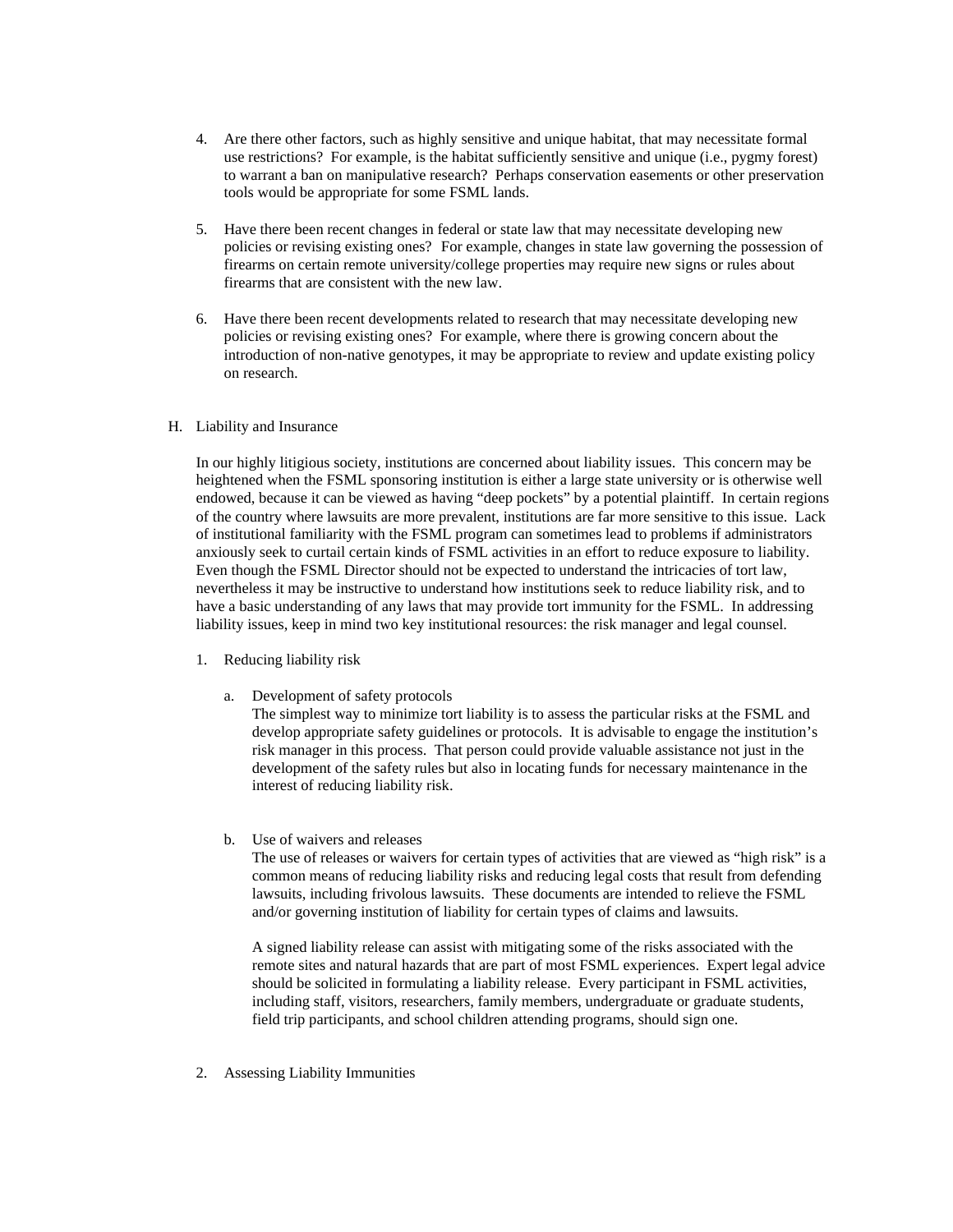Each state has a body of law relating to tort immunities. Sometimes these laws are focused on the immunities inherent in a nonprofit organization and sometimes the focus is the particular hazard, such as recreation, trails, natural features, etc. For example, usually the Board of Directors and administrative staff are indemnified from the consequences of decisions they make, except in cases of "gross *and* intentional negligence". Every FSML Director should consult an attorney experienced with these issues to request a written opinion on the nature of tort immunities that might apply to the FSML activities. This written opinion will assist greatly in properly formulating policies, waivers, releases and other documents that seek to explain risk.

3. Insurance

Many FSMLs receive insurance and liability protection from their sponsoring institution. For those that have to purchase such policies themselves, they can be a massive annual expenditure. Independent field stations often pay in excess of \$25,000 each year for insurance policies that cover the liability of trustees, staff and other decision-makers for values up to \$5 million or more.

A number of universities are self-insured, and some field station consortiums have investigated this avenue. Those FSMLs that are covered by sponsoring institutions are more likely candidates than are independent FSMLs. The costs of just one nonfatal automobile accident involving students can rapidly exceed \$500,000.

I. Consortiums and Other Formal Associations

FSMLs are generally embedded in a regional landscape of mixed ownership and usage. Some of the individuals and organizations share objectives with the FSML, and partnerships can often be productive for the FSML. These partnerships often start out informally, but as investment and dependence on the shared enterprise or resource grows, it becomes increasingly valuable to codify the relationship, making the mutual expectations and responsibilities legally explicit.

- 1. Kinds of agreements
	- a. Consortiums

A consortium in a FSML context is a formally constituted group of universities, colleges, or other entities that utilizes FSML facilities for teaching, research, and outreach activities. Some examples that may serve as guides to establishing a consortium include Au Sable Institute of Environmental Studies, Hancock Biological Station, Highlands Biological Station, Iowa Lakeside Laboratory, Malheur Field Station, Pymatuning Laboratory of Ecology, and Reis Biological Station. Each of these stations and others can be contacted to determine how their consortium was established, what are membership requirements, how much dues cost, and what their members are entitled to do at the host station. Some general aspects of a consortium are briefly mentioned below.

There is no single model under which consortiums operate. However, all FSML consortiums do have at least three goals in common:

- i. increasing visibility
- ii. increasing activity
- iii. providing a source of operating funds.

In establishing any consortium, the mission of the consortium first must be defined and should be consistent with the mission of the FSML and its home institution. A consortium that is not in line with the mission of the host institution runs a risk of failure either by not being supported by the higher administration or by overwhelming the primary mission of the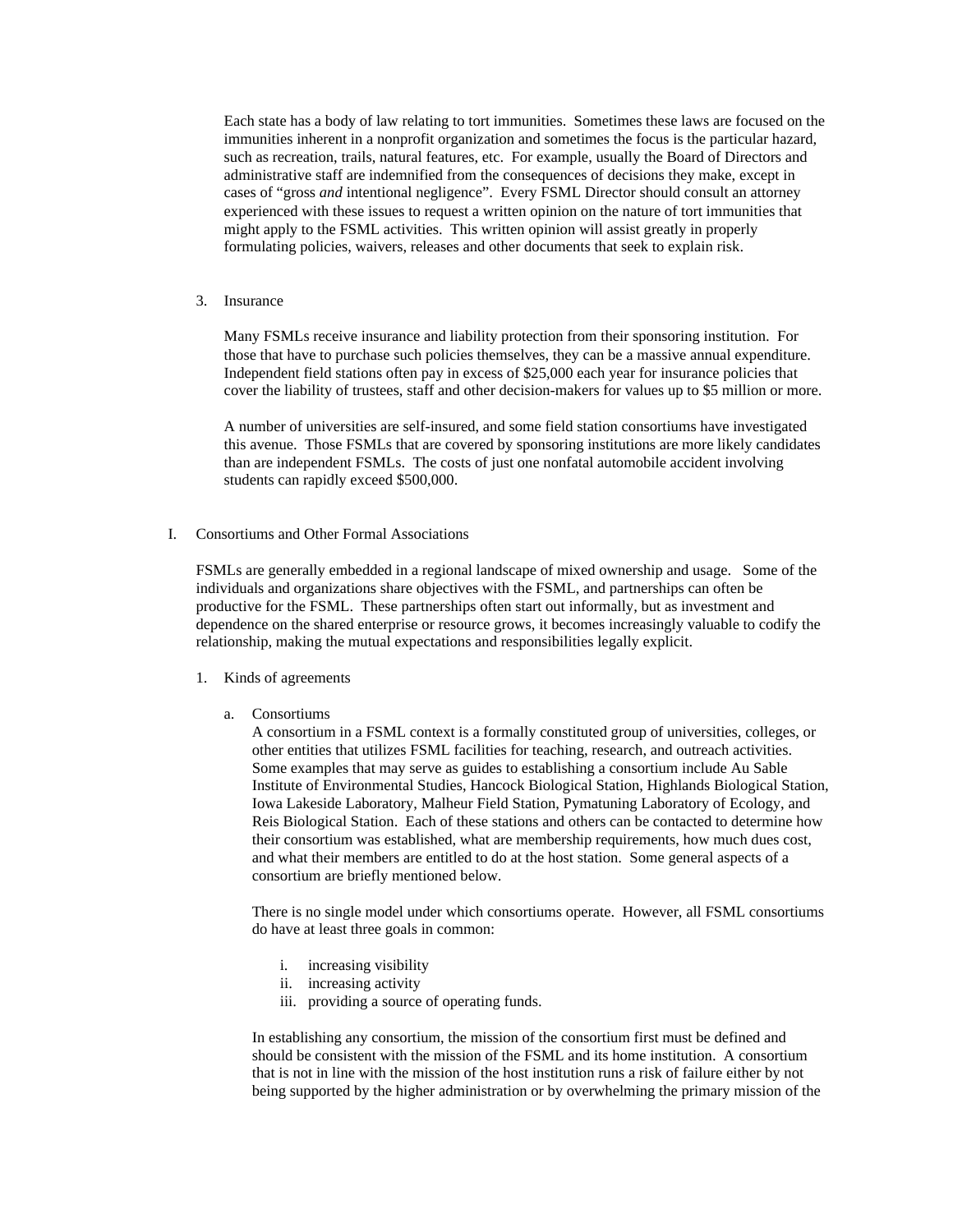FSML. The consortium should have some implied or explicit mission for biological or ecological research, education or research training.

In the simplest form, consortium members are entitled to conduct field trips throughout the year, teach summer classes, and conduct research. In most consortiums, membership implies an annual fee or at least some type of financial support from member institutions. In the Pymatuning example, support comes in the staffing of summer courses paid for by the member institutions. In other consortiums, members pay a set fee. At Hancock there are several levels of membership: full research/teaching members (\$1000/yr), teaching members  $(\$500/yr)$ , and junior college members  $(\$250/yr)$ . Junior college members utilize the facility solely for field trips throughout the academic year. Teaching members (primarily undergraduate universities) have a say in the summer courses to be offered and provide the instructor for at least one of these. Research/teaching members also are part of the summer teaching program. Further, they have use of research boats, general laboratory facilities, and assist in the acquisition of specific research equipment. Research/teaching members include not only Ph.D. granting institutions but also government agencies such as Tennessee Valley Authority and Kentucky Division of Water.

Revenues derived from consortium dues should be designed to meet basic member expenses, but memberships should be kept affordable. The real revenue stream from consortiums comes not in the dues but in the money that is generated in tuition/course fees (assuming that students register for courses through the station) and in room and board fees. If it is an active, well planned consortium, these fees can be extensive.

Establishing and maintaining a consortium requires quite a bit of work and planning, particularly in the early years. If in doubt, start small. A consortium can begin with two or three members, with perhaps no fee or a greatly reduced fee in the first year or two. Use those initial members to plan how to proceed, to determine the goals and mission of the consortium, and to plan one or two consortium activities. Initial activities could be a joint summer course, a symposium, or anything that might increase the visibility and activity levels of the station and the consortium. Let the initial group determine the structure and bylaws of the consortium. Involve higher administration wherever possible along with the provosts, deans, and chairs of the consortium members. Keep in mind that the consortium links not only the FSML programs of the members, but also the universities as a whole. Further, most often it is the dean or provost who pays the consortium membership, and that person must select from a number of consortium opportunities open to a university.

## b. Use agreements

Use agreements are legal contracts. These contracts insure the long-term viability of FSML use of adjacent real estate, and are entered into with private landowners or non-governmental and governmental agencies. Important considerations include:

- i. Limitations on acceptable uses.
- ii. Limitations on landowner's rights to engage in activities which compromise FSML activities.
- iii. Duration of agreement.
- iv. Liability issues.
- v. Exchange of information regarding use and management changes.
- vi. Access.
- vii. Built structures and permanent equipment installations.
- viii. FSML's stewardship responsibilities.
- c. Other formal agreements

There are a number of types of formal agreements, often individually called a "Memorandum of Understanding" that can be executed between a FSML and other public or private entities.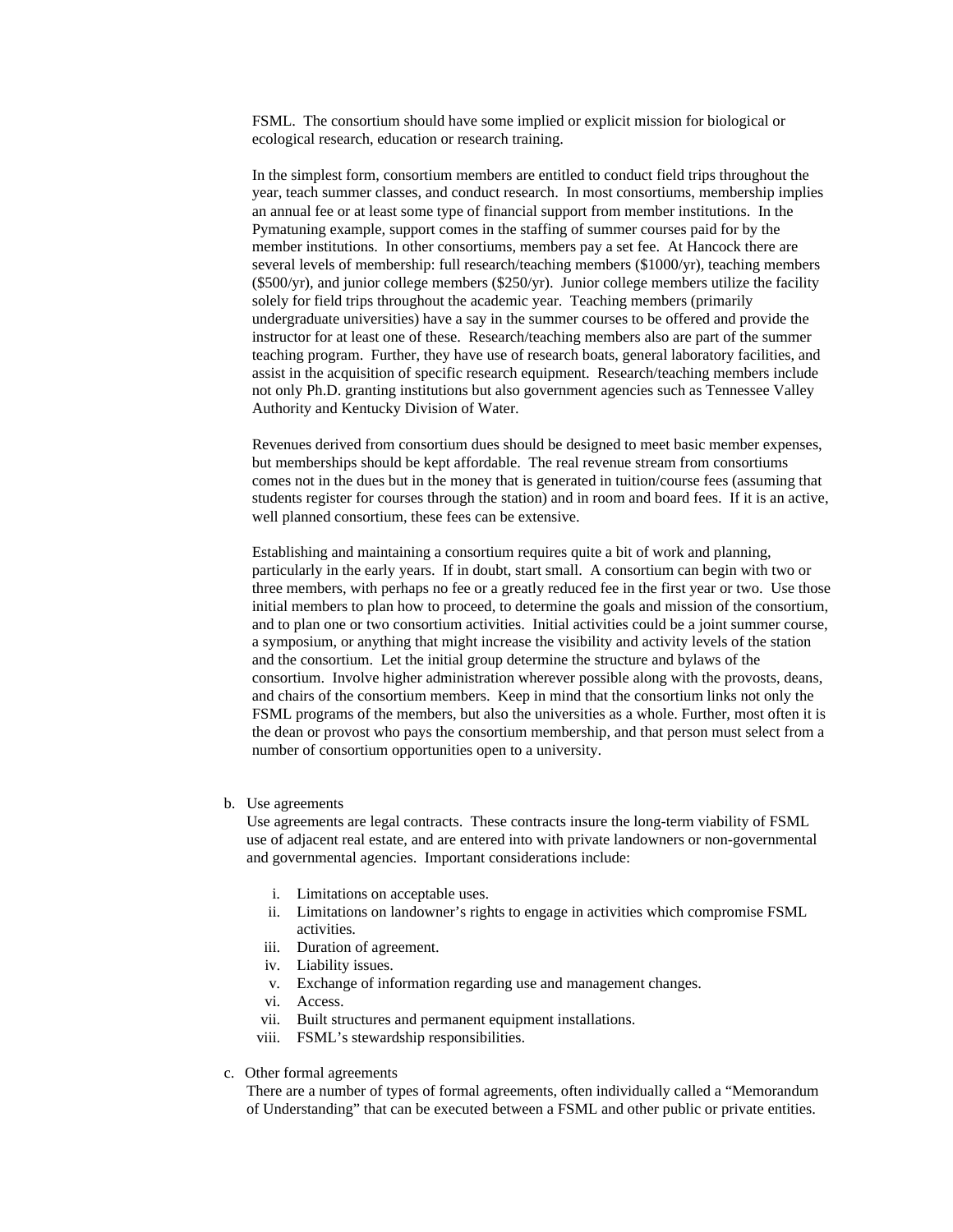For example, The US Forest Service offers opportunities for such memoranda dealing with specific issues such as trails, research uses, etc. There are also "Special Use Permits" procedures for negotiating long-term research project rights on USFS lands. Similar opportunities exist with the US Fish and Wildlife Service and other state and federal agencies. Some activities in which FSMLs routinely engage are of great interest to public agencies, such as archiving and managing biological information. Providing archival resources for government agencies has given a number of FSMLs an advantage in dealing cooperatively with the government, especially for purposes of leasing research property.

## J. Personal Behavior

The control of personal behavior falls squarely on the shoulders of the FSML administration. Issues surrounding personal behavior can be rather complex because of the isolated nature of many FSMLs. People living or working at remote sites are often not subject to the same peer constraints as provided by daily life at home. Less direct supervision of people occurs at FSMLs. Field facilities often have higher populations of less responsible college age or younger people. FSMLs often promulgate an atmosphere of informality and friendliness. Enforcement of rules and regulations at FSMLs tends to less stringent. Those in charge of enforcing rules and regulations are often not present for extended periods of time, especially at the most remote facilities.

Many policies need to be formulated for the unique situations encountered at FSMLs. The following list are those behaviors for which policies should be developed at nearly all FSMLs. This list is not exhaustive. Some policies governing personal behavior may have already been addressed in detail by the parent organization. Most FSML policies will be developed by facility staff, faculty, and users.

Policies governing personal behavior need to be widely circulated and discussed. Each person using FSML facilities should sign a statement indicating that they have read the appropriate policies and agree to abide by them. Specific sanctions for noncompliance, such as expulsion, revocation of certain privileges, cutting firewood for everyone, cleaning latrines with a toothbrush, etc., should be stated in writing. Enforcement of policies falls on all station personnel including the Director, staff, faculty, and other FSML users.

## 1. Alcohol and Drug Use

Alcohol and drug use often underlie many problems encountered with personal behavior at FSMLs. Drinking and driving is of special concern. Local, state and federal laws govern alcohol use by age, and prohibit drug use. Policies may have been developed by the parent organization that cover the same territory. Making all station personnel and users aware of drug and alcohol policies in addition to enforcing these policies rigorously will go a long way toward avoiding problems with personal behavior at FSMLs. It is tempting to be lenient with alcohol use by students, staff or visiting researchers because of the remote nature of many FSMLs. However, in most states legally the Director of the FSML is *in locus parentus* and bears the same responsibility as a bar or restaurant owner for serving alcohol to intoxicated or underage persons.

2. Pets

Individual FSML policies vary. Most commonly, however, but pets are not allowed at field facilities because they disturb wildlife, interfere with research project design by introducing variables, disturb other facility users, and raise health and safety issues (bites, allergies, etc.). Most FSMLs do not have proper facilities for the boarding of domestic pets.

3. Recreation

Many recreational opportunities are available at FSMLs. Policies must be written to control recreational activities, especially in sensitive ecological areas. These policies will be necessarily linked to health and safety issues at a particular FSML (camping on the premises, swimming, boating, diving, trail use, mountain biking, climbing, hiking in remote areas, wildlife attacks, etc.).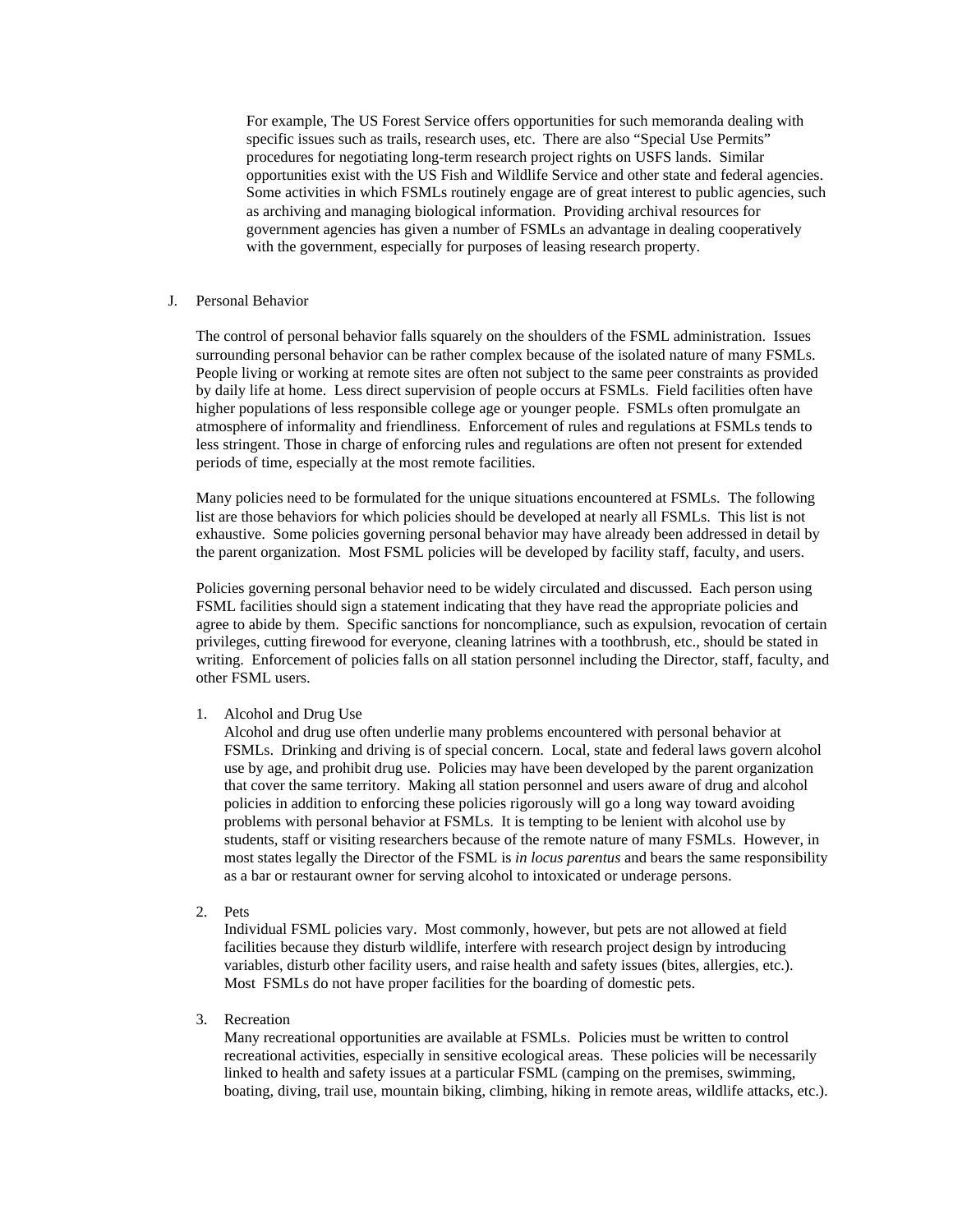Another type of recreation endemic to FSMLs is casual sexual activity. Some FSMLs provide free condom machines in neutral locations. Such an amenity could be mentioned in a personnel handbook. Otherwise, it is difficult to develop any formal policies for dealing with the many problems that result from this pervasive aspect of life at a FSML. A list of local counselors might come in handy for the inevitable questions about sexually transmitted diseases, depression, unplanned pregnancy, etc.

4. Firearms

The possession of firearms at a FSML will often be governed by its owns rules, rules of the parent organization, or by local, state and federal regulations. At some FSMLs hunting may be allowed on land under control of the FSML or on lands adjacent to the FSML. Firearms may also be present on the premises for legitimate purposes such as protection from wildlife attack or predator control. Examine all local regulations concerning gun laws carefully, with an eye toward safety of people at the facility.

5. Vehicle Usage and Permits

Many types of vehicles are brought to FSMLs by users. Policies need to be developed to address their improper use (e.g., driving on off-limit roads) and where they can be properly parked. Many FSMLs discourage unnecessary driving and provide central parking areas.

6. Quiet Hours

Work at FSMLs is often informal but very intense. It is advisable to have a strong policy governing noise and quiet hours for those who go to bed early and get up early.

7. Visitors

Policies should be developed for registering visitors and for controlling their behavior. Unruly visitors and guests, who either do not know about behavioral rules or feel as if they are not subject to them, are just as annoying and disruptive as unruly residents. Visitors must be informed that they are subject to the same rules and regulations as FSML users. Many FSMLs simply do not allow overnight visitors.

8. Sexual Harassment, Discrimination or Bullying

There are federal and state laws that can help with development of policies pertaining to these issues. Unfortunately, due to the often hierarchical nature of relationships within a research team, the opportunity for abuses of power exists at FSMLs. These issues require very careful consideration and the solicitation of legal advice. FSMLs with sponsoring institutions can often use the institutional resources available to them to address these matters. Independent FSMLs might solicit assistance from other FSMLs of similar scope and size.

9. Computer, Telephone and Internet Use

The need for policies governing these activities at FSMLs has escalated over the past few years. The best approach might be to solicit examples of policies from other FSMLs, because the variety is tremendous. Issues to consider include how residents will receive phone calls or emails, how messages are provided to them, what phones are available for calling out, whether long distance service is offered, sign-up sheets for email access, how to apportion fairly a limited number of phone lines, whether computers are available for games or social contacts, etc. These issues can rapidly become extremely contentious.

K. Safety

Every FSML should develop safety procedures and provide them in writing to all users of their facility. The goal shouldn't be to "cover your ---", but rather to do the right thing because it's ethical. Often on-site training will be required for certain safety issues. Among topics to be considered for a safety handbook are: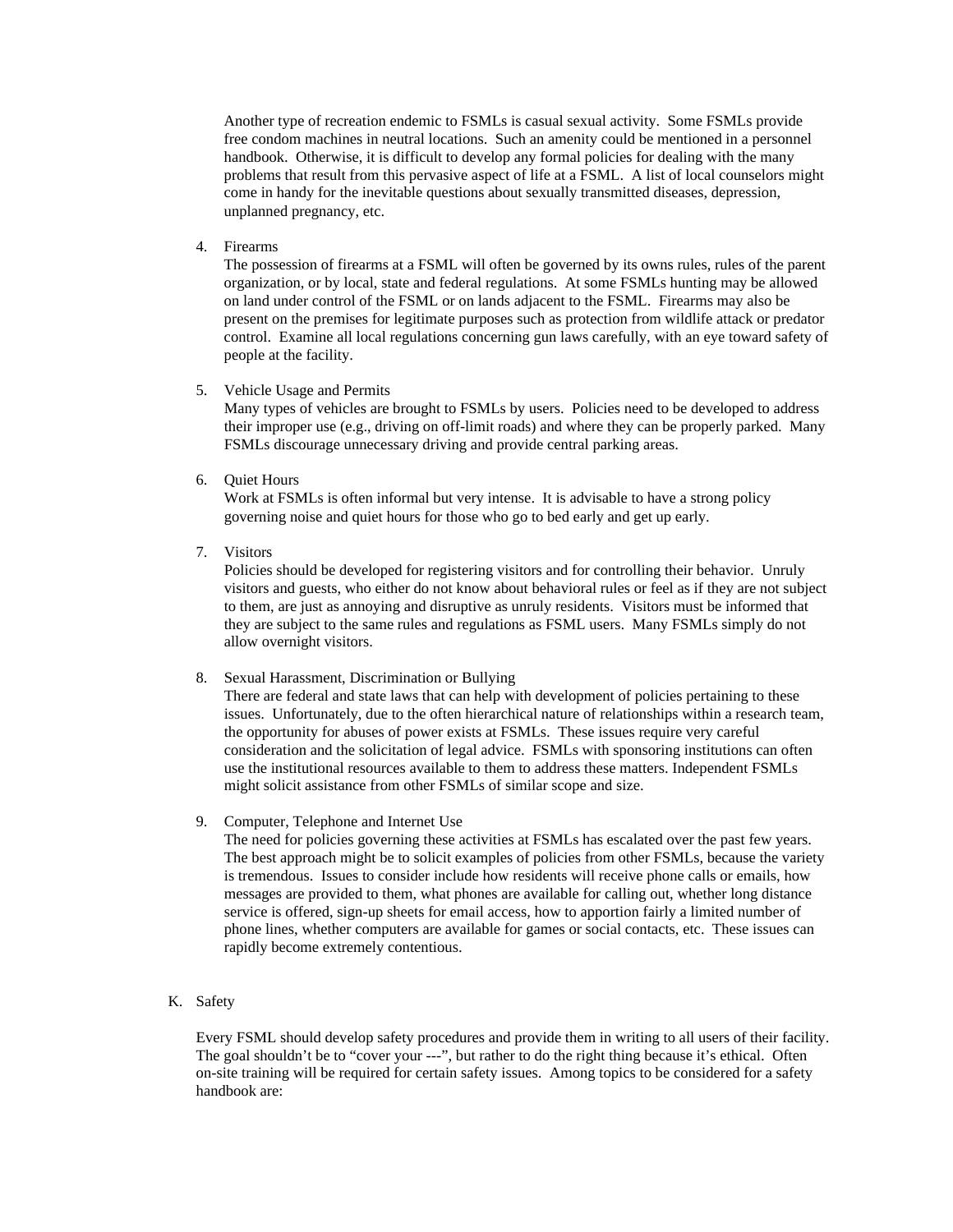#### 1. Security, trespass and law enforcement

It is important to establish procedures for dealing with criminal activity before it happens. Calling "911", having a "duty officer", suggesting nonviolent confrontation techniques, etc. are all possibilities to be considered.

## 2. Fire safety

There should be established procedures for reporting fires, spreading an alarm, evacuation, etc. Again, a "duty officer" or staff person in charge will need to be designated.

#### 3. Hantavirus, Lyme disease, poison oak/ivy, snakes, etc.

There are protocols recommended by the Centers for Disease Control for addressing hantavirus. Every FSML should post these protocols in every residence, and cite them in a safety handbook. Several hantavirus deaths have taken place at FSMLs in the past few years. Other safety precautions should be mentioned, and medical contacts listed.

## 4. Water treatment

Many FSMLs find that they are classified by their state government as a municipality when it comes to water supply. This classification is usually based on the number of simultaneous residents, and having a seasonal operation rarely justifies an exemption. A number of regulations pertaining to water treatment result from the classification. Even if a FSML is exempt from regulation for the purpose of providing domestic water, it is nonetheless important to be as certain as possible that the water supply is safe and free from contaminants. Keeping a record of regular water tests and their results is the first step in minimizing risk.

#### 5. Disposal of waste

Sewage disposal is regulated locally. Many FSMLs use septic systems, and need to be sure they can locate the cleanouts and can show that there is no contamination from aging leach fields. Some FSMLs are experimenting with biological waste disposal. Other areas of concern are liquid laboratory waste, and hazardous materials disposal. A policy of "what comes in must leave with the researcher" is most common at FSMLs, but compliance is often poor. This issue must be specifically addressed in a researcher code or handbook, and enforcement must be strict. One FSML Director inherited a secret cupboard with ancient lab chemicals from seven decades of noncompliance, including a 5-lb. disintegrating box of cyanide from 1929. Disposal was a nightmare. After a highly dangerous four-hour drive on mountain roads, it was accepted by a sympathetic researcher who slipped it into her department's official hazardous waste disposal process. This is not the recommend manner of handling hazardous waste disposal!

## 6. Scientific diving

Scientific diving is a serious safety issue for freshwater and marine laboratories. Whether or not to offer a scientific diving program is an important administrative decision. Here is a brief overview of some of the issues to consider.

#### a. Criteria

Scientific diving means diving performed solely as a necessary part of a scientific or educational activity by employees whose sole purpose for diving is to conduct scientific research tasks. Scientific diving does not include tasks associated with commercial diving, nor recreational diving outside the auspices of a scientific diving program. The Occupational Safety and Health Administration (OSHA) promulgated rules governing scientific diving (reference: Federal Register 47 FR 6335367 of 26 November 1982 and 50 FR 1046 of January 9, 1985). Federal law does not similarly govern recreational diving. To avail themselves of the exemption from the OSHA Commercial Diving Standards, scientific diving programs at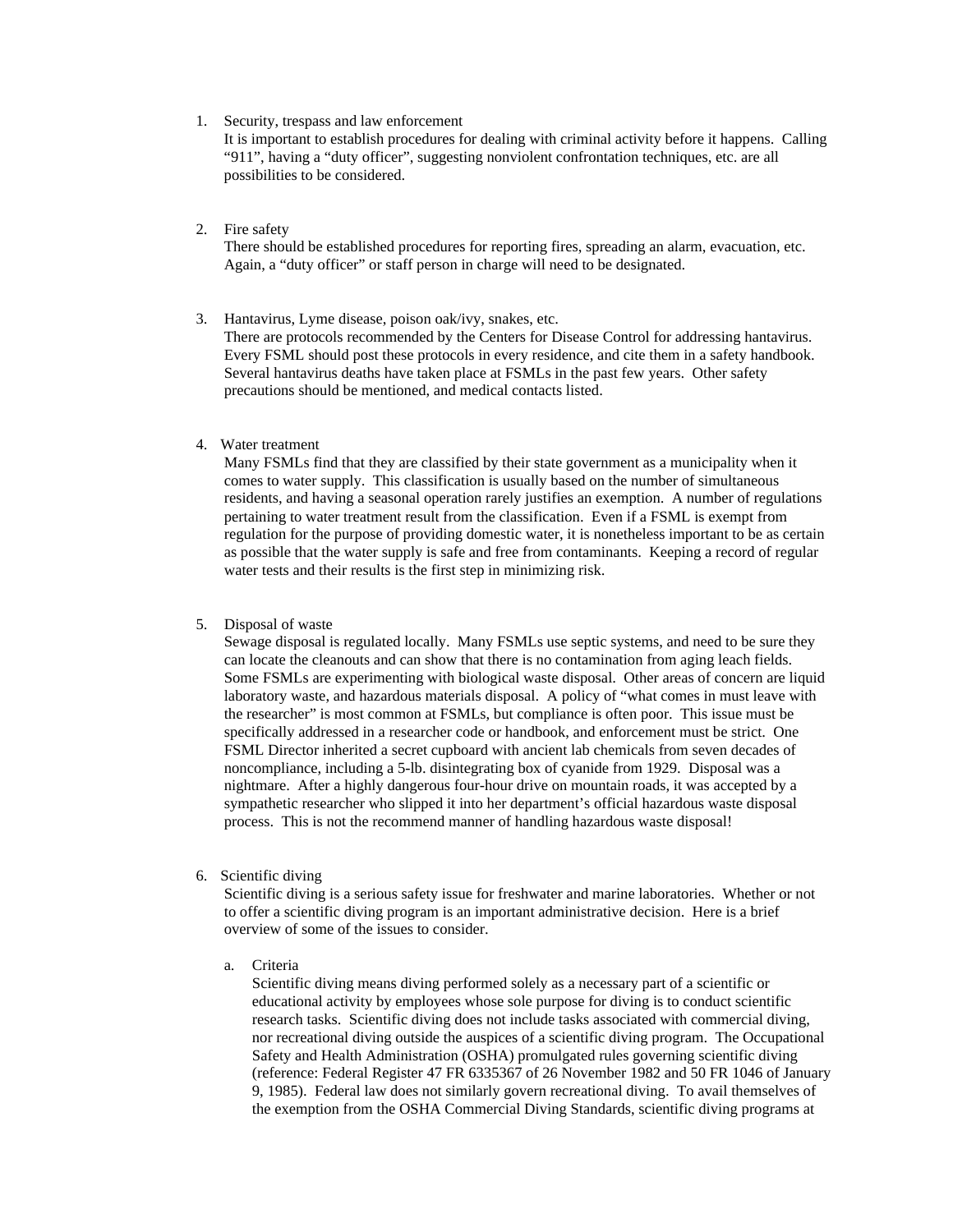research institutions, state agencies, universities and colleges must fit the definition of scientific diving, have a diving program that includes a safety manual, and have a Diving Control Board with autonomous authority of the operational aspects of the diving program. Diving programs should be very criteria-oriented. Scientific divers, based on the nature of their activities, must use scientific expertise in studying the underwater environment and therefore are scientists or scientists-in-training. The purpose of a scientific dive project is the advancement of science, and thus information and data resulting from the project are nonproprietary.

b. Establishing a scientific diving program

To apply for Organizational Membership with the American Academy of Underwater Sciences (AAUS) a member organization scientific diving manual must be created. This manual will provide for the development and implementation of policies and procedures that will enable an organization to meet requirements of local environments and conditions, as well as to comply with the AAUS scientific diving manual. A member organization's scientific diving standards shall include, but not be limited to:

- i. The complete AAUS Standards for Scientific Diving Certification and Operation of Scientific diving programs (1990) or another member organization's manual which meets or exceeds this manual.
- ii. Provide documentation of the following topics for each diving mode utilized:
	- Safety procedures for the diving operation
	- Responsibilities of the dive team members
	- Equipment use and maintenance procedures
	- Emergency procedures
- iii. Establish a Diving Control (safety) Board, where the majority of its members being active divers, which shall have, at a minimum, the authority to:
	- approve and monitor diving projects
	- review and revise the diving safety manual
	- assure compliance with the manual
	- certify the depths to which a diver has been trained
	- take disciplinary action for unsafe practices
	- require the maintenance of a diving activity log for all qualified divers
	- assure adherence to the buddy system (a diver is accompanied by and is in continuous contact with another diver in the water) for SCUBA diving
- iv. All dive team members shall have experience or training in the use of tools, equipment and systems relevant to assigned tasks, techniques of the assigned diving mode, diving operations and emergency procedures.
- v. All dive team members shall be trained in CPR and first aid (American Red Cross standard course or equivalent).
- vi. Dive team members who are exposed to or control the exposure of others to hyperbaric conditions shall be trained in diving-related physics and physiology.
- vii. Each dive team member shall be assigned tasks in accordance with the employee's experience or training.
- viii. Each dive team shall have a designated person-in-charge who shall be at the dive location in charge of all aspects of the diving operation affecting the safety and health of all the dive team members. This person shall also have experience and training in the conduct of the assigned diving operation.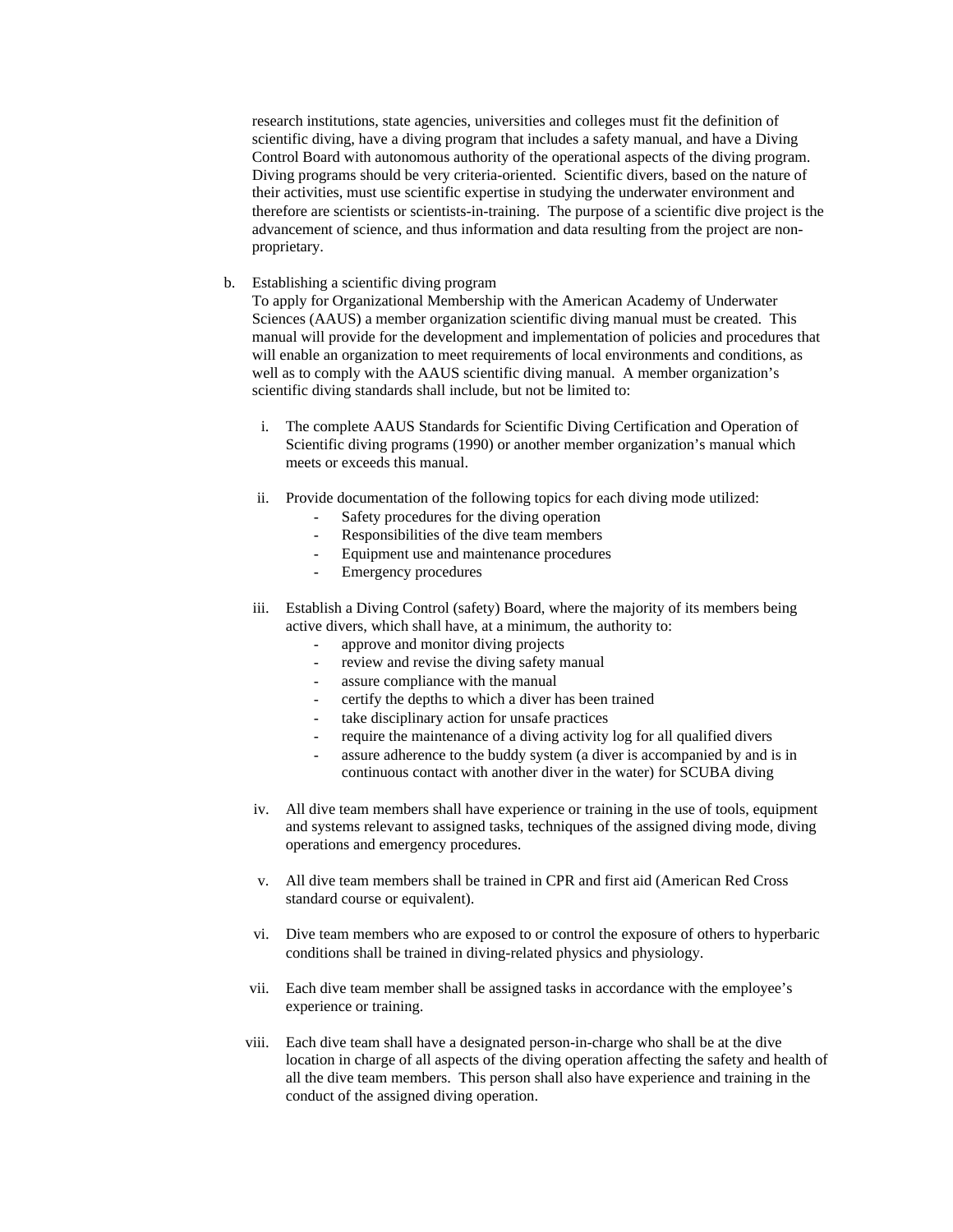- ix. The designated person-in-charge will be responsible for implementing the Safe Practices Manual. This will include:
	- Safety procedures and checklists for diving operations
	- Assignments and responsibilities of the dive team members
	- Equipment procedures and checklists
	- Emergency procedures for fire, equipment failure, adverse environmental conditions, and medical illness and injury.
- x. The designated person-in-charge will also be responsible for pre-dive procedures, which include providing:
	- a list of emergency phone numbers for the closest decompression chamber
	- a list of accessible hospitals
	- a list of physicians available
	- notice of means of transportation and the nearest U.S. Coastguard Rescue Coordination Center
	- maintenance of first-aid supplies
	- the planning of a diving operation, which will include the assessment of surface and underwater conditions, thermal protection, dive team assignments, physical fitness of dive team members and repetitive dive designation or residual inert gas status of dive team members.
	- xi. The designated person-in-charge will also conduct post-dive procedures which will include a check on the physical condition of the diver, instruct the diver to report any physical problems or adverse physiological effects and to warn the diver of the potential risks in flying after diving.

## L. Legal Issues

Many sections of this handbook address legal requirements for a variety of FSML operations. When considering contracts, agreements, and other documents that obligate the FSML in a legal manner, it is important to understand the lines of authority within the FSML sponsoring institution or independent board of directors. It is also important to learn which administrator has the authority to approve and/or execute (sign) an agreement, and bind the institution under that agreement. The Director should learn what types of legal documents, MOUs, and other documents s/he may sign, and it is advisable to have that understanding in writing, in a letter of delegated authority. If a Director signs an agreement for which s/he has no the authority, the contract could, in certain cases, be held unenforceable.

## M. Regulatory Environment

The regulatory environment at FSMLs is significant. Due to the health and safety requirements common to science instruction and the concomitant liability in dealing with students and the public in field environments, or where hazardous materials may exist, FSMLs are facing a growing number of new regulatory issues.

1. Policies

FSMLs do not operate in a vacuum. Institutional policies and state and federal laws set limits on the development and operations of FSMLs. Within the limits of these externally imposed constraints a FSML must set its own policies to govern the behavior of users and the appropriate use of its facilities. Specific facility policies should address the following, as a minimum.

- a. Environmental health and safety
- b. Land use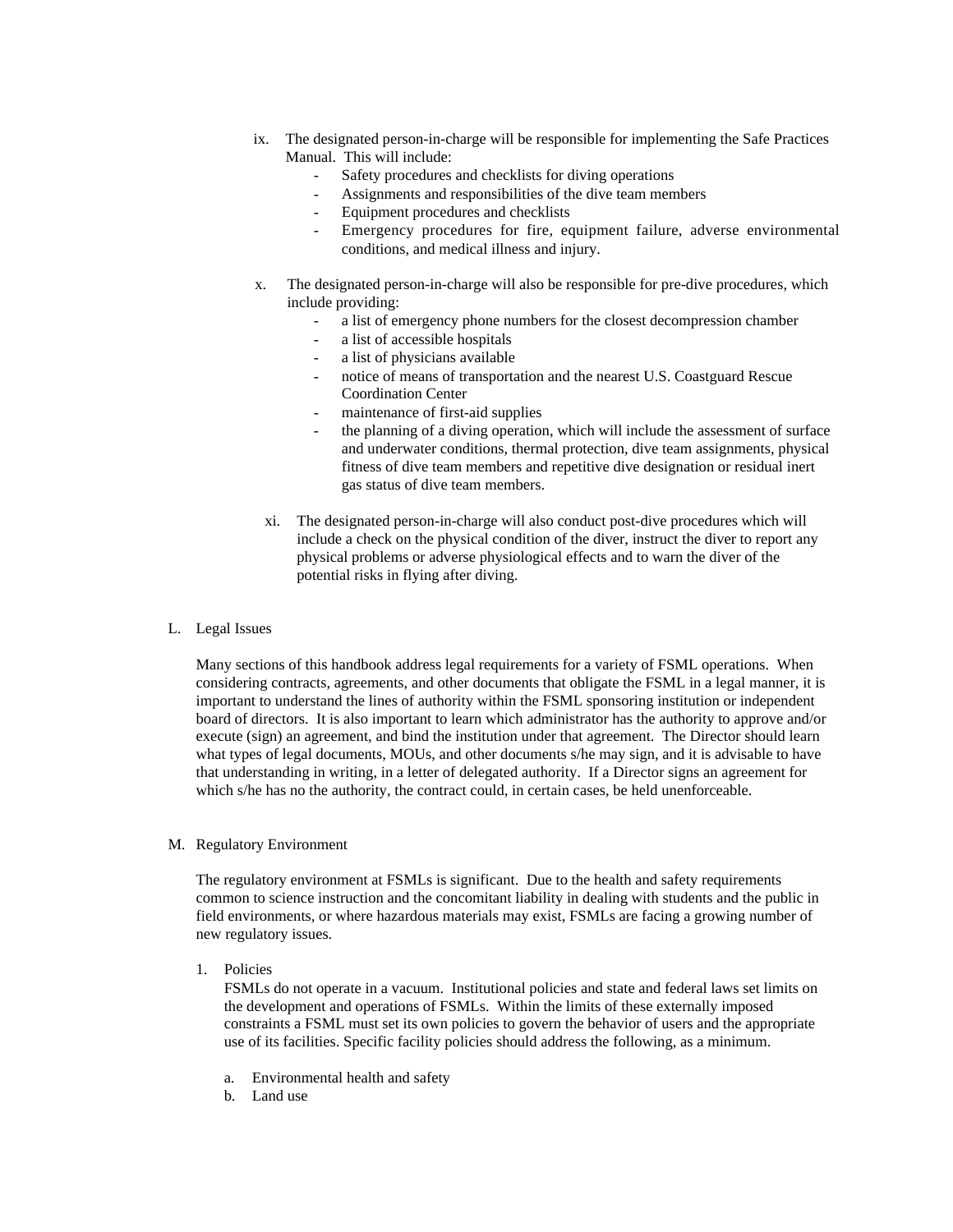- c. Equipment and vehicle use
- d. User behavior
- 2. Regulations

Regulatory issues will need to be considered during routine operations and also during planning processes at FSMLs. Some of the regulations to be addressed are:

- a. State and federal requirements relating to water supply and waste disposal, health, safety, labor, taxation, ADA compliance, personnel, and environmental quality.
- b. Special regulatory agencies, such as coastal commissions, conservation resource conservation districts, etc.
- c. Local regulatory issues such as water conservation, sewage disposal, weed control, zoning, building codes, and inspection procedures, licensing of vehicles and vessels, licensing of contractors.
- d. Fire safety regulations and the institutional, local and state levels.
- e. State, federal and local requirements relating to animal care and use of animals for research and teaching.
- f. Diving safety regulations from the American Academy of Underwater Sciences (AAUS).
- g. Vessel safety regulations from the U.S. Coast Guard.
- h. Licensing regulations for contractors.
- i. Licensing of vehicles and vessels at the local, county or state level
- j. Permits for research or educational activities on federal or state lands
- k. Miscellaneous scientific conduct permitting issues, such as bird-banding permit requirements, weed control regulations, trapping regulations, etc.
- N. Ecosystem Impacts

Many administrative decisions about programs and facilities, and especially policy formulation, can have both direct and cumulative impacts on the ecosystem of which the FSML is part. It is important to assess these impacts and decide which are acceptable and which are not. FSMLs usually are good about addressing the impacts of research activities on ecosystems, but typically ignore ecosystem issues stemming from educational, outreach and facilities management activities. Often the preparation of a land use or zoning plan brings impact issues to the forefront.

Policies to minimize damaging ecosystem impacts will need to be developed. Issues such as pets, exotic species introduction, foreign soils involved in landscaping or construction, trails and roads, transportation and deliveries, recreation, weed control, green architecture, etc. should be examined from an ecosystem impact perspective.

O. Land Management and Stewardship

Land ownership confers certain responsibilities on a FSML involving stewardship and management of land resources. Leases of land for research or educational programs may or may not involve stewardship and management obligations. Those FSMLs with significant acreage to manage find that monitoring the condition of the land and managing it to retain certain ecological values can be time consuming and expensive.

The Land Trust Alliance (www.lta.org) offers a number of resources that can assist with designing stewardship and management plans. Also, baseline monitoring protocols have been developed by the Long-Term Ecological Research Program funded by NSF (www.lternet.edu).

As is true with assessing ecosystem impacts, issues surrounding land stewardship are often ignored or given low priority. Unfortunately, inattention to stewardship can reduce significantly the research and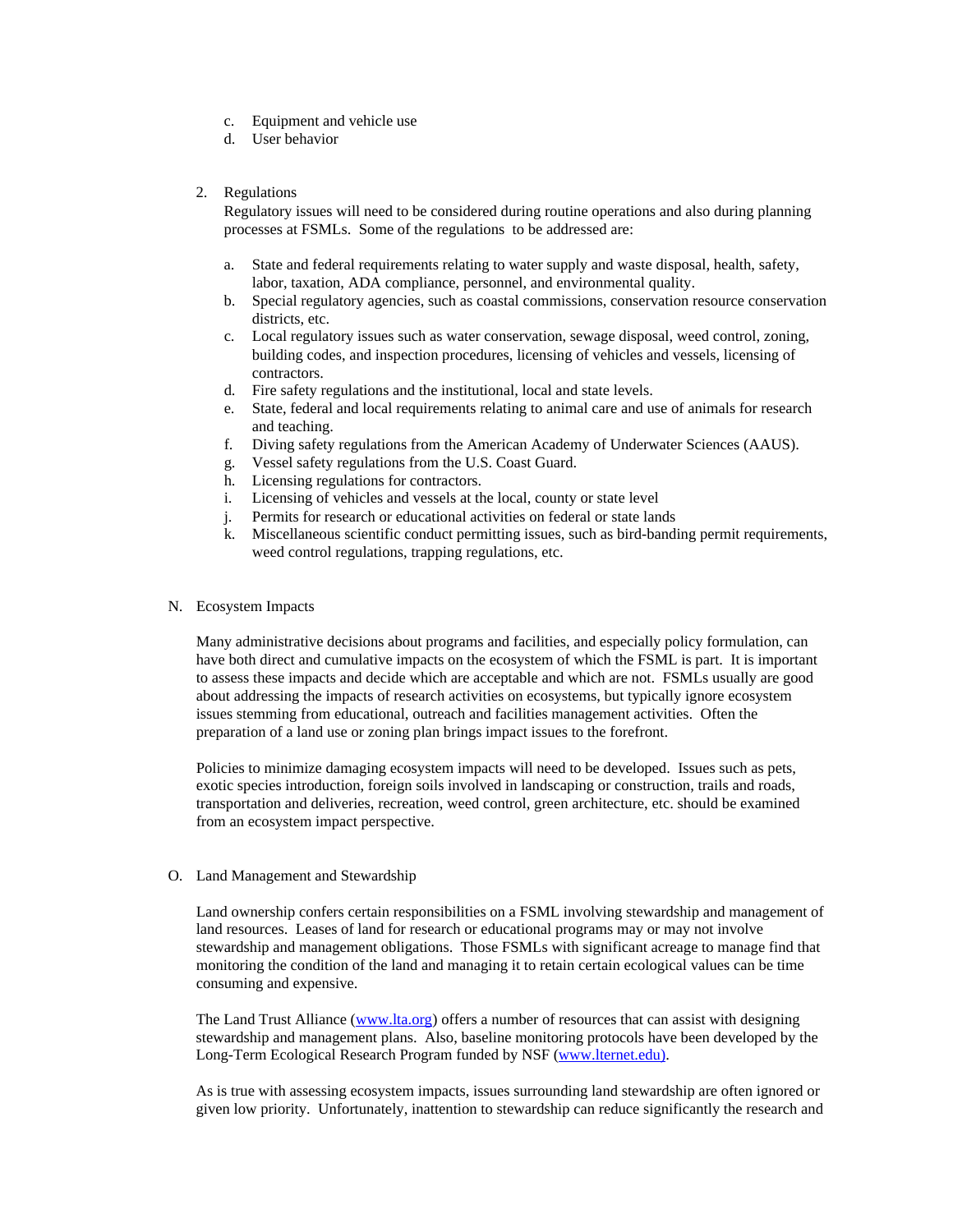educational resource values of a FSML over time. Hopefully FSML planning processes will provide land management issues with the explicit visibility that is appropriate to the importance of carefully stewarded land resources.

#### P. Volunteer programs

Most FSMLs rely on volunteers in some fashion. Board members, committee members, friends of the FSML groups, teachers and parents who accompany field trips, formal docent programs, and research intern programs are examples of volunteer programs that have been successful at FSMLs.

Managing volunteers can be extremely staff-intensive. They need to be recruited, trained and encouraged. Certain tasks are not appropriate for volunteers because of the inherent unpredictability of most volunteers as far as always being able to give their time. Some FSMLs make extensive use of volunteers but also devote a staff position to their management.

At a minimum, a FSML can keep a list of task that need accomplishing to have handy when a volunteer appears. Examples of appropriate tasks include newsletter mailings, library journal reshelving, filing, moving offices or labs, monitoring stream quality, bird-banding, data entry, giving tours, etc.

An emerging area of volunteer use is with research interns. These are students who need a summer research experience and are willing to pay their expenses in order to volunteer as a member of a research team. Some FSMLs coordinate the selection of these interns in a competitive process, and match them with scientists conducted research at the FSML who need summer assistance.

## Q. The FSML Network

The informal network of FSMLs across the country and around the world has always been useful to individual FSML Directors who need assistance with some aspect of administration. In recent years efforts are being made to formalize the network and make the connections among FSMLs explicit. A 1995 workshop attended by 33 FSML directors urged that a functioning network would provide tremendous benefit not only to FSMLs but to the nation's scientific agenda (Lohr et al. 1995). A 1999 workshop began the process of formalizing the network (Stanford and McKee 1999).

Numerous advantages accrue to individual FSMLs from being a functional node on the FSML network. Sharing of administrative information, such as this manual provides, is only one benefit. Data-sharing greatly increases the intellectual importance of the science being conducted at FSMLs. Visibility to funding agencies and politicians is enhanced. Legal and insurance issues can sometimes be resolved better as part of a larger network.

There are two organizations that facilitate the FSML network. These are the Organization of Biological Field Stations (www.obfs.org) and the National Association of Marine Laboratories (www.naml.org). The LTER Network Office (www.lternet.edu) is available to provide specific information on the hardware and software requirements for connectivity that permit maximum participation in a more formal network. The LTER Network Office staff are also accumulating information about policies and procedures that need to be developed in order to best utilize the power of the network.

## R. Public Relations

An area of administrative effort that rarely receives the explicit attention it needs is public relations. An understanding of the larger community context in which a FSML is set can be critical to FSML survival. An investment in good public relations over time can be repaid hugely when there is a crisis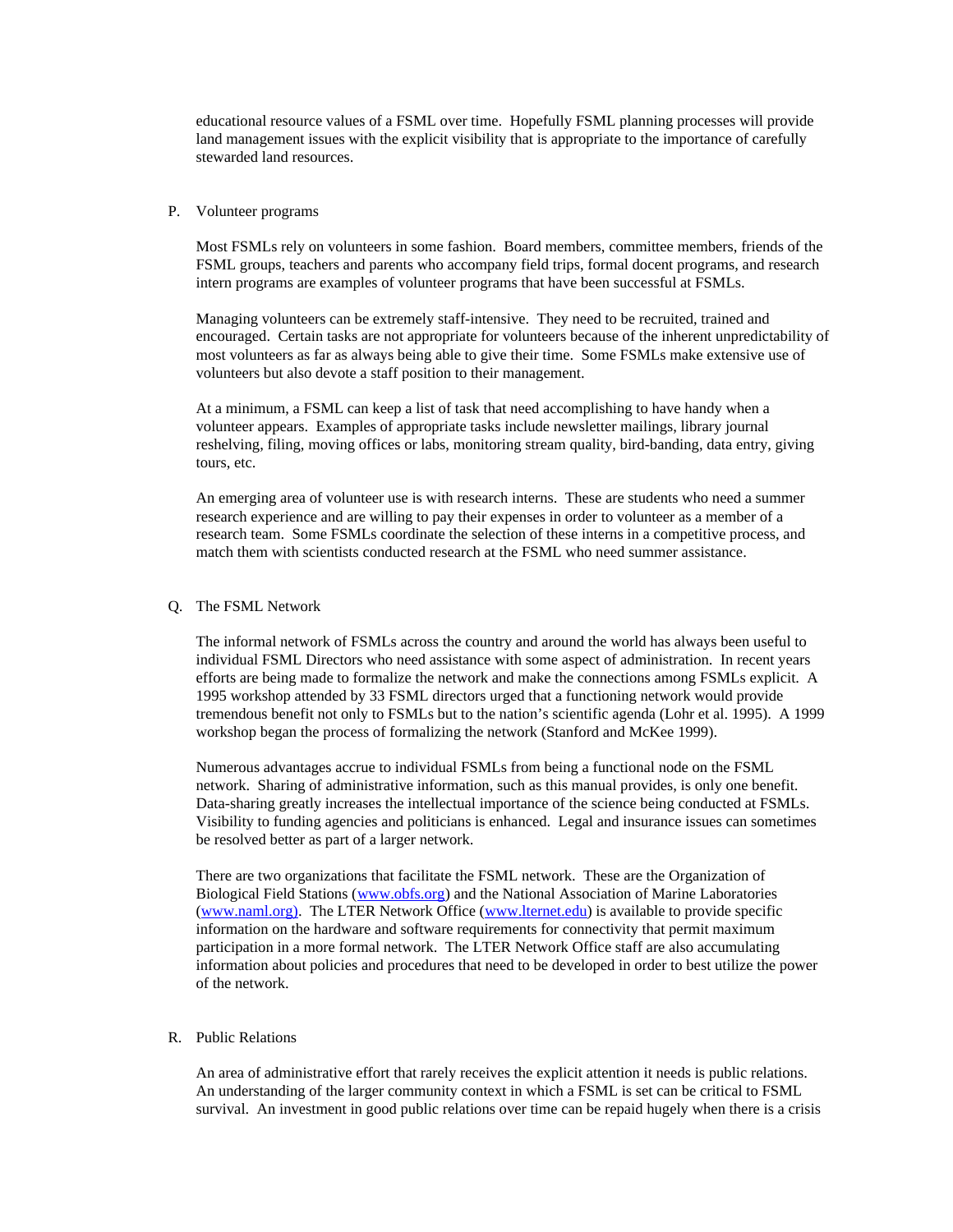threatening the FSML. Additionally, ongoing good relationships with local and regional residence can help achieve a number of goals for a FSML, from permits for roads or buildings, to leveraging funding opportunities.

Few FSML Directors are skilled at public relations. Sponsoring organizations such as museums or universities have PR departments and officers, and these people can provide needed expertise. Independent FSMLs might have to contract for PR expertise, but a few hours invested in getting expert help reviewing PR opportunities and designing a few programs can be extremely beneficial.

S. Other Administrative Policies

There seem to be an infinite number of ways that time gets wasted at a FSML. One example is in responding to telephone or written inquiries about the facility, or to information requests such as "what is the recipe for hummingbird food?" Some of these situations need explicit administrative policies, but it can be tempting to go overboard and create a specific policy for every situation. Next the FSML will have to hire a "Policy Officer" just to keep track.

Experienced directors urge perspective regarding creating policies in response to routine situations. Often finding the right staff person can solve or minimize the problem. Also, judicious use of the internet can help greatly with processing some requests. Simply refer the questioner elsewhere…

T. Emerging Administrative Issues for FSMLs

There are a number of emerging issues that should be addressed by FSML administration. These topics are increasingly complex and require gathering a great deal of information before making administrative decisions about policies and procedures. The network of FSML colleagues can provide valuable information based on recent experiences with a number of these topics. Other scientific societies are also addressing these issues and have developed protocols and other archives of information.

The following list provides some examples of emerging issues. These are worthy of consideration for a variety of reasons, including increased regulatory compliance, liability concerns, safety issues, or rapidly advancing technology. Some of these topics are hot enough that there are new funding opportunities made available to FSMLs to address them.

- 1. Invasive species and control measures relating thereto.
- 2. Protected species.
- 3. Tissue repositories.
- 4. Emerging infectious disease and other pathogens.
- 5. Local and national resource management issues affecting land use or coastal planning.
- 6. Global change.
- 7. Environmental education and appropriate sites for conducting programs.
- 8. Long-term monitoring programs that generate increased information management requirements from the accumulation of massive amounts of data.
- 9. SCUBA compliance with AAUS.
- 10. Small boat procedures and regulation by the U.S. Coast Guard or other agencies.
- U. Record-Keeping

Archiving administrative records should become an established routine for FSMLs. What to keep will depend on the nature of the FSML and whether there are responsibilities for generating academic transcripts. Long-term research records are especially important, as are lists of programs, person-days of attendance, and of course financial records. Some of the documents rarely considered but with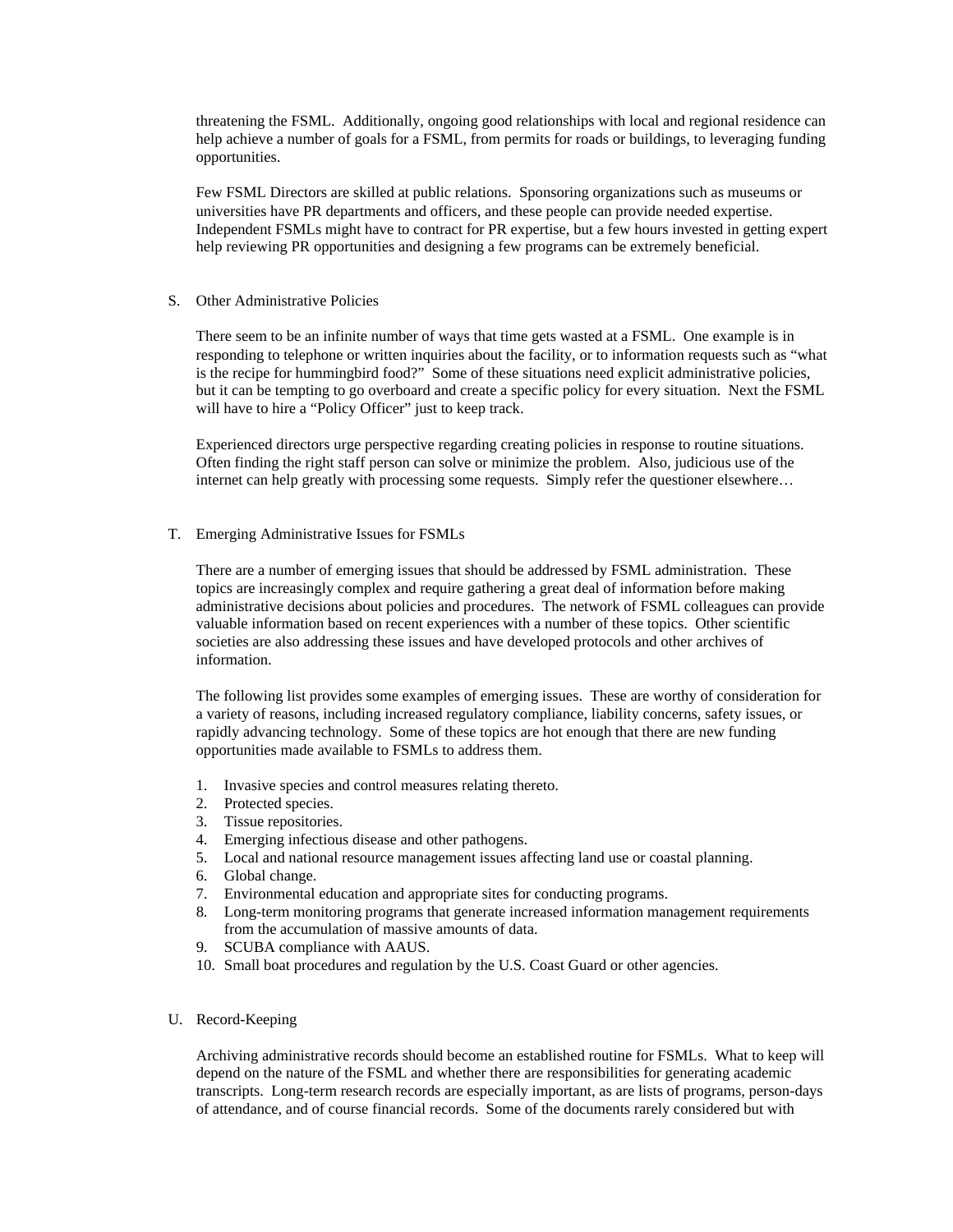tremendous importance are road records, deeds, title insurance policies and any restrictions relating thereto, and easements. Every FSML should achieve the venerable age of 100 years, and old maps and field notes will be very important to future users. Each FSML needs to determine policies about record-keeping and maintaining archives.

# **Tables, Figures and Documents for Section II – Administration**

Table II.B.4 – Reasonable Objectives Over Time *(Source: S. Lohr)* Figure II.E.2 – Basic Organizational Chart *(Source: S. Tonsor, D. Biesboer)*

Examples (fill in list as examples are provided):

| General Operations or Administrative Handbooks                                                |  |  |
|-----------------------------------------------------------------------------------------------|--|--|
| University of Oklahoma Biological Station – Policies and Procedures (Source: L. Weider, UOBS) |  |  |

- II.B. Mission Statements, Visions, Goals and Objectives
- II.C. Governance, Committees, Advisory Groups<br>II.D. Directorship (Job Descriptions, Evaluations,
- Directorship (Job Descriptions, Evaluations, etc.)
- II.E. Organization Charts
- II.F. Staff Structure, Employee Handbooks, Evaluations, Contracts
- II.G. Policy Compilations
- II.H. Liability Releases, Insurance Coverage.
- II.I. Consortium Agreements, Memoranda of Understanding, Special Use Permits, etc.
- II.J. Personal Behavior Policies (Alcohol, Pets, Recreation, Firearms, Vehicles, Visitors, Sexual Harassment, Computers,etc.)
- II.K. Safety Manuals, Hantavirus, Water Treatment, Diving, etc.
- II.L. Policies or Procedures Relating to Legal Authority Issues
- II.M. Regulatory Lists and Responses
- II.N. Ecosystem Impact Analyses
- II.O. Land Management and Stewardship Policies
- II.P. Volunteer Programs
- II.Q. FSML Netwrok Requirements
- II.R. Public Relations Plans
- II.S. Other Administrative Policies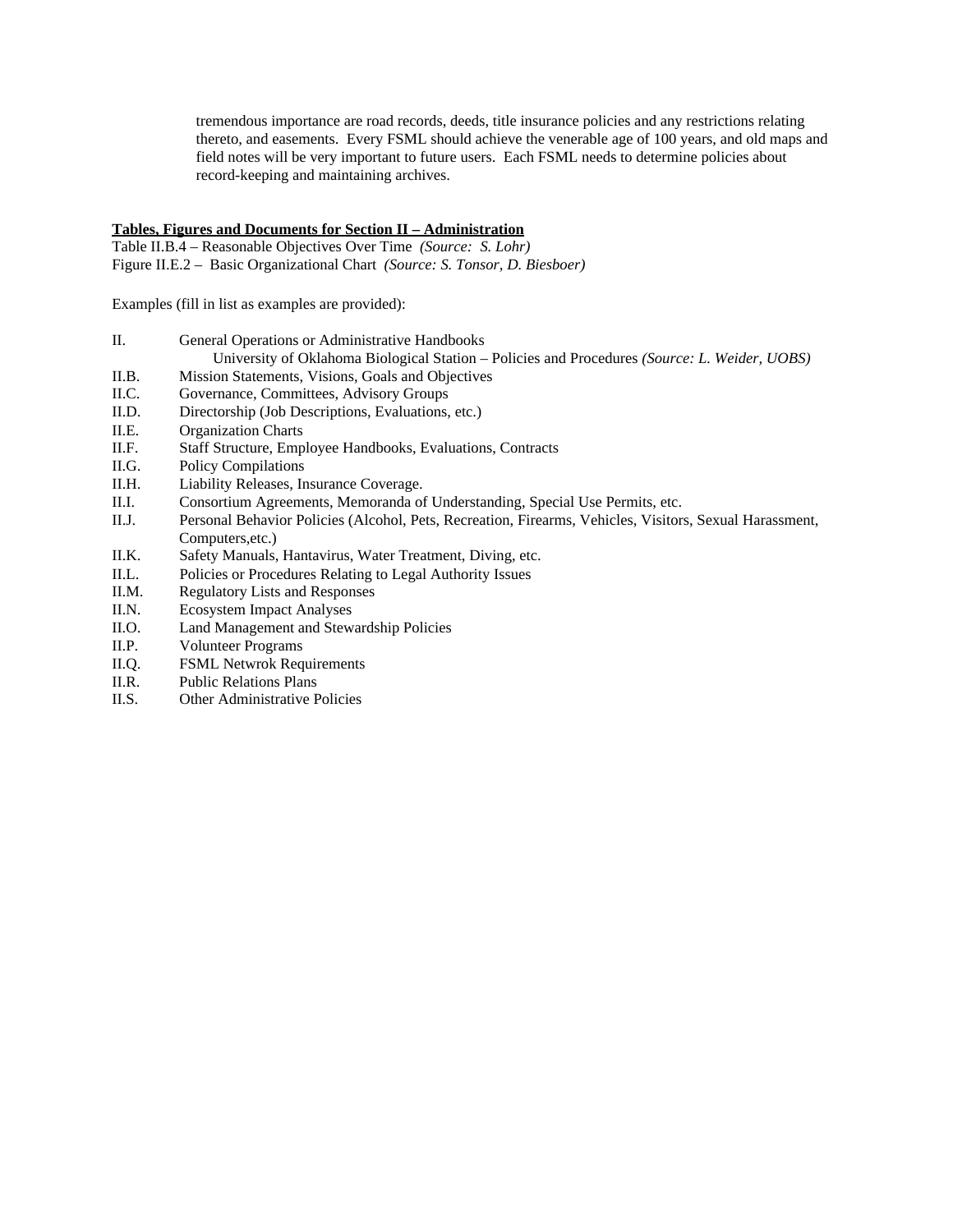# **III. Programs**

Programs at FSMLs encompass research, educational and outreach activities, and the technical requirements to support these activities. Ideally, planning processes dictate which programs will be pursued at a FSML, but in practice the process for adding programs is often quite *ad hoc*. An overall plan that allocates percentages of administrative effort, financial obligation, facility allocation or person-use days to each of these program types can be very helpful in determining whether a new program opportunity should be pursued.

Some FSMLs convene an advisory committee that helps determine content, policies and procedures for FSML programs. These committees are sometimes called "Scientific Advisory Committees" or "Academic Advisory Committees". In the narrowest application they may address only one type of program, such as a "Research Committee" or a "Curriculum Committee". However, FSMLs that have set up a broader advisory committee highly recommend the greater issue coverage because single program are not considered in isolation, but rather are examined holistically in the context of overall FSML activities.

These committees meet once every year or two, are composed of professionals from beyond the confines of the FSML, and when most effective are asked to consider planning issues proactively rather than in reaction to a specific event. For example, as part of a long-term planning effort a Scientific Advisory Committee might be convened for a two-day meeting to address whether a FSML should offer formal undergraduate research training programs. Committee members would consider the financial, social and academic advantages and disadvantages of starting and maintaining such a program, and would give the FSML Director the benefit of their collective experience and judgment.

- A. Technical Support
	- 1. Libraries
		- a. Issues

The library needs of FSMLs vary from those facilities with only a few feet of library shelf space to full-fledged libraries with full-time staff. A wide range of materials is appropriate, from a few field guides to:

Maps Books, monographs and journals Photos, slides and aerial photos Access to digital versions of photo archives, journals, books, monographs, maps and all other library materials Internet access to university library catalogs and indexing or abstracting services

There are costs associated with shelf space, room space, journal binding, subscriptions, cataloging and computational support for data access. An alternative to acquiring paper copies of journals is a subscription to electronically published and distributed journals. The field of professional librarianship offers expertise in the form of journals, monographs and consultants who can assist a FSML with determining the appropriate level of library operation and expense to serve users.

b. Staffing

Library staffing can range from some volunteer time, to part-time secretarial help to full-time professional librarians and assistants. FSMLs may be able to obtain advice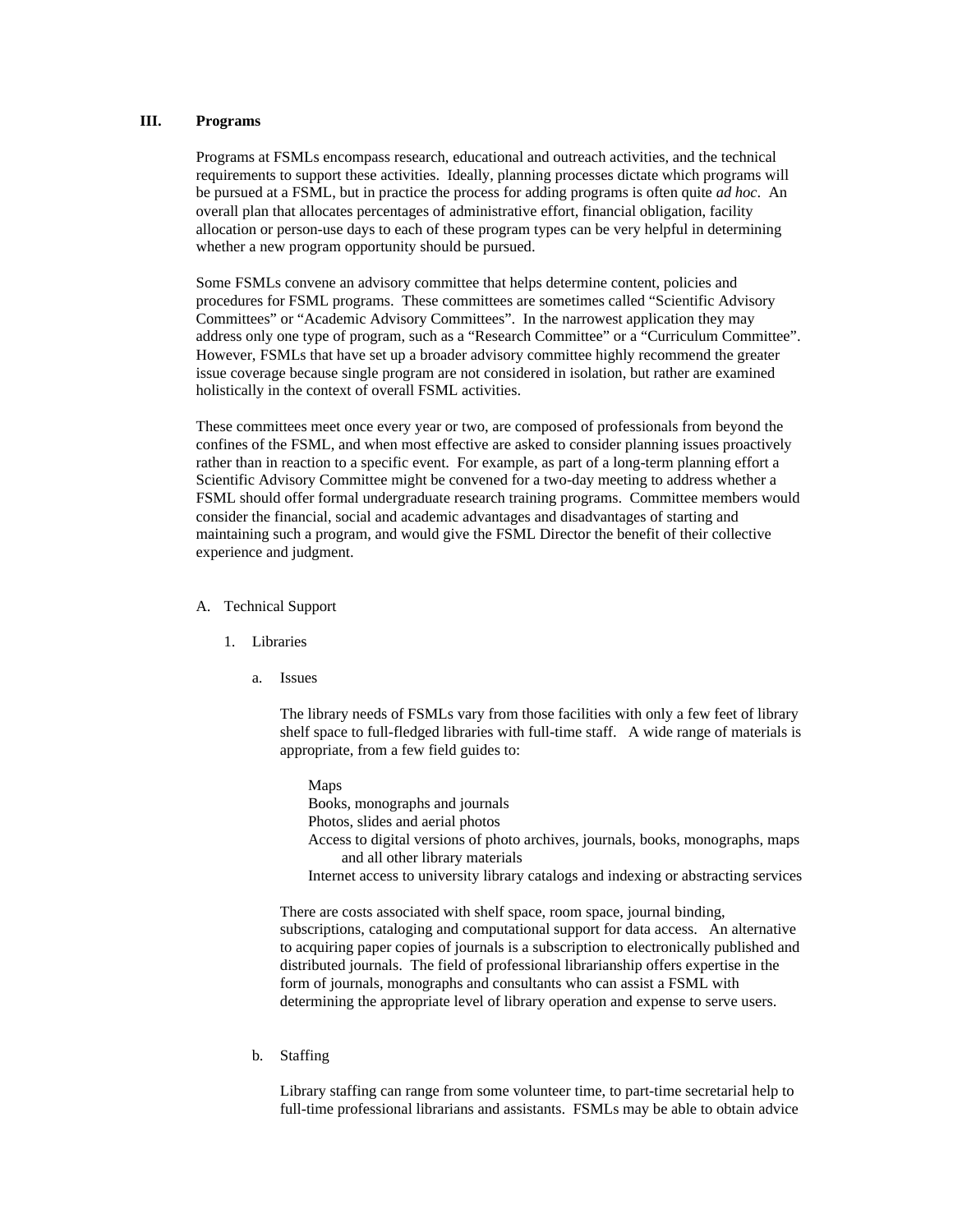and support from campus libraries. Universities with library science degree programs may have students who need to perform internships. Cooperative arrangements with other libraries may provide internet access to digital versions of journals, citation search engines (Biosis, SCISearch), interlibrary loan, etc.

c. Facilities

There are a number of specialized storage requirements for library materials. The advent of compressed shelving makes having a library in a small space much more feasible. Storage of some materials, especially archives, may generate specific requirements for temperature and humidity control.

- d. Policies
	- i. Lending, loaning, depositing and disposing of library materials Often the material at FSMLs is only available for use in the library and is not checked out, particularly at small field stations. At larger FSMLs there may be reading rooms, etc. where the material can be checked out if there is staff available for monitoring. All materials that are deposited in the library should be given to a designated staff person in order to minimize chaos. Donations of journals should be controlled through accurate record-keeping of who donates and when each issue is acquired. The exception to controlling lending and depositing is the unmonitored free-for-all paperback lending library.

Many FSML libraries exists solely because of the generosity of donors providing journals and books. However, some gifts are of only marginal utility. Someone within FSML administration needs to have the authority to accept or reject library donations. Additionally, there should be a written policy for deaccessioning materials. Some books and journals are decades old and cover a span of only a few years, and would better be given to a large university science library than taking up important space at a FSML. These difficult decisions need to be made from a well considered written policy agreed to by donors, users and administrators of the FSML library.

- ii. Copies of theses, dissertations, coursework papers and scientific papers A bound copy of any thesis or dissertation based on field work conducted at a FSML should be deposited with the station. Students and visitors should be advised of this requirement to provide copies. Additionally, an archive should be created of any papers resulting from coursework projects.
- iii. Bibliography and repository of publications

FSMLs are encouraged to compile a bibliography of all publications resulting from work conducted at the FSML. At least two copies of journal articles as well as other printed materials resulting from work at the FSML should be provided to the Director or the library. Compliance with this requirement should be a condition of continuing to work at the FSML. The cumulative body of knowledge about the FSML that results from these studies is of great importance to future scientific users.

iv. Donations of books

There is a cost associated with storage of books. For public relations reasons, donations should be encouraged, but some selection of donated material is required. A letter acknowledging a gift of books or journals that meets IRS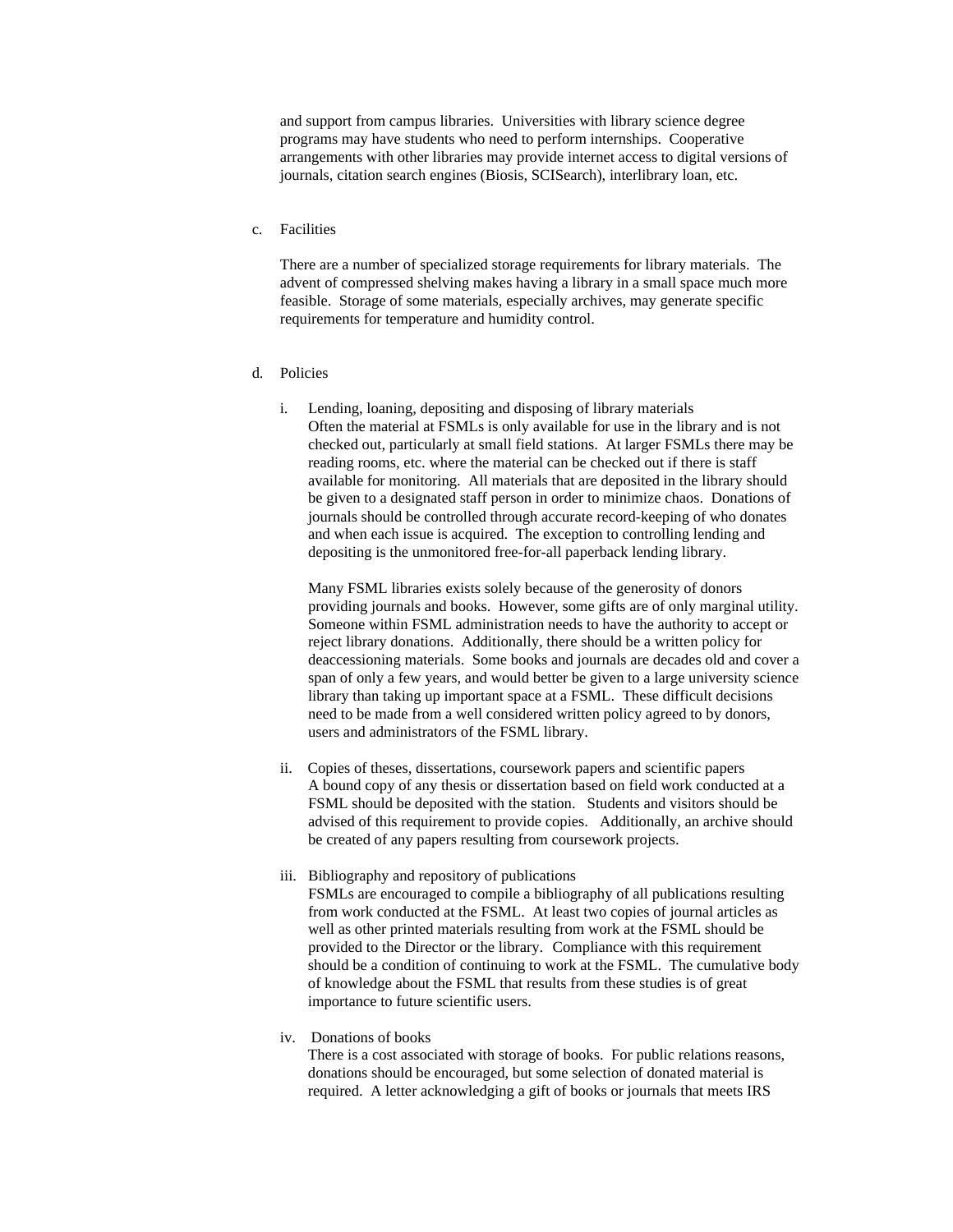requirements for charitable donation substantiation should always be provided to the donor.

- 2. Collections
	- a. Issues
		- i. Databases

For each collection of items, a database should be prepared. A wide range of collection database software is available. Most FSMLs with collections would benefit from developing partnerships with museums and following museum protocols such as those established by the American Association of Systematics.

ii. Legal issues – permits for collection and possession

Usually regional, state and federal permits are required to collect plants and animals, even if they are not listed as threatened or endangered species. Researchers should provide copies of current permits with the FSML research application forms. Often a FSML provides list of contacts in appropriate government agencies to facilitate the permit process. In some cases, it may be possible for a FSML to apply for a general permit to cover all research and teaching activity admitted or approved by the FSML. Some states require that either original permits or copies of permits be in the physical possession of collectors when they are collecting. Old specimens at FSMLs may now require possession permits. Examples of likely materials include eagle feathers, skeletal remains of native peoples, etc.

b. Staffing

Keeping track of new collections and materials to be lent can require a great deal of staff time. Collaboration with regional museums and herbariums should be developed. Perhaps volunteer labor for preparing or cataloging specimens can be found through internship programs.

c. Facilities

Facilities to store plants, animals and other specimens can be very expensive. Before committing to storing samples, a FSML should develop a long-range plan for space allocation and maintenance expenses. Tissue, soil and other collections may require expensive storage in ultra-cold freezers that require continuous electric supply. Formalin and other fluids used in collections may require special building permits and fire prevention structures. There are a number of references available describing how to store various types of plant and animal materials as well as soil, air and water samples. The proper storage of scientific collections can be very expensive and highly technical. Many FSMLs are unable to provide adequate storage opportunities for individual scientists and suggest that home institutions might be more appropriate venues to meet specimen storage needs.

- d. Policies for lending, loaning, depositing and disposing of specimens Similar to the situation for library materials, policies need to be developed and understood by all with regard to how collection materials are used. Specimens need to be tracked by staff if they are to be removed from the storage facility and loaned to scientists or other institutions. Policies should be developed for acquiring specimens and for removing them from the collection.
- 3. Information Management and Computer Facilities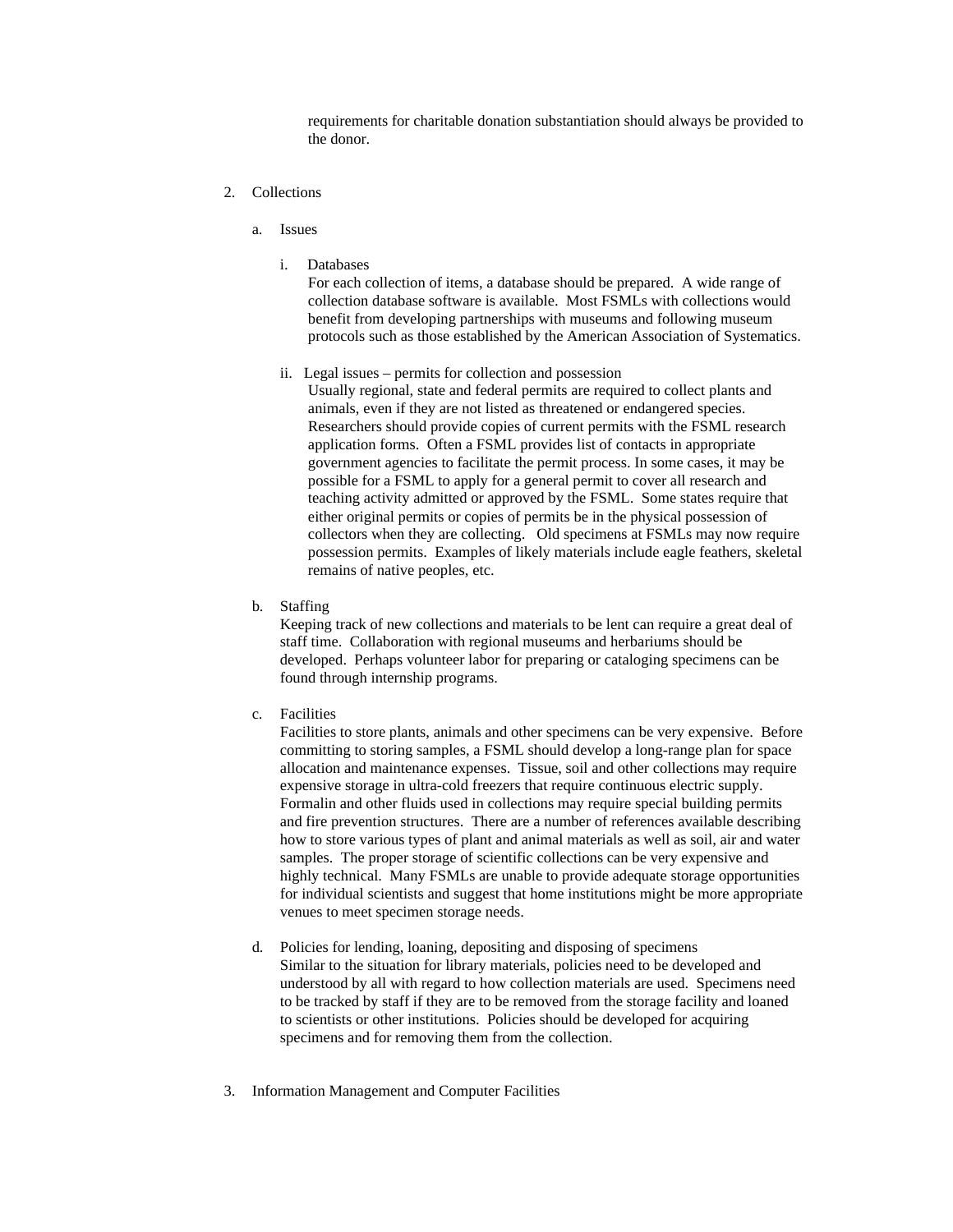- a. Issues
	- i. Cost

Costs associated with computing and information management can be significant. For FSMLs, several good reviews exist. The issues were defined and documented extensively in the workshop summary "Data and Information Management in the Ecological Sciences: Synopsis from a Field Station Perspective" (Swain and Michener 2000). The full report, called "DIMES", is also available (Michener, Porter and Stafford 1998).

ii. Connectivity

Connectivity is a very quickly evolving landscape of options. Costs are dropping and satellite technology can soon deliver good connectivity almost anywhere. FSMLs should contact their supporting institution or the OBFS liaison at the LTER office for the latest options. Often university or other sponsoring institution connections can be extended to FSMLs at reasonable costs. Independent FSMLs might investigate the possibility of securing connectivity through a nearby university or public agency.

iii. Power and lightning protection

Issues relating to the determination of power sources for computing systems are discussed extensively in the DIMES report. It is particularly important for FSMLs to have uninterrupted power supplies attached to their computers and other equipment to minimize damage associated with electrical voltage fluctuations. Some of the best lightning protection at field stations is installed at Archbold Biological Station in Florida. The Archbold system was partially funded by NSF and details about the system are available directly from Archbold staff.

iv. Maintenance and replacement

The average lifetime expectancy of a computer, either desktop or laptop, is three to five years. Budget plans should reflect limited period of utility. Short lifetime also apply to servers, hubs, routers and other network components. Printers and other peripherals may have even shorter lifetimes.

v. Information back-up

Administrative and research information at a FSML should be backed up on a regular basis and stored in two or more locations, ideally with one off-site.

vi. Functions

There can be a wide range of hardware and software at a FSML. Resources can be as basic as one PC for administration with a 56K modem on a single phone line, or as complex as a network across all the FSML facilities, an elaborate GIS lab, and fast internet connections. More elaborate systems will require some professional information technology assistance on the site as well as sufficient building space and bandwidth. It is difficult to define a minimum installation for a FSML, but the ability to provide e-mail and web access is reasonably important. The ability to grow can be severely constrained by limited bandwidth availability.

vii. Audio visual resources

Basic audio visual resources at a FSML used to include simply slide or overhead projectors and an array of computer printers and photocopiers. Today, digital photography, use of a laptop computer and a digital projector of at least XVGA quality can all greatly improve the teaching and outreach capacity of a FSML. As more outreach goes online, images from websites and digital projectors can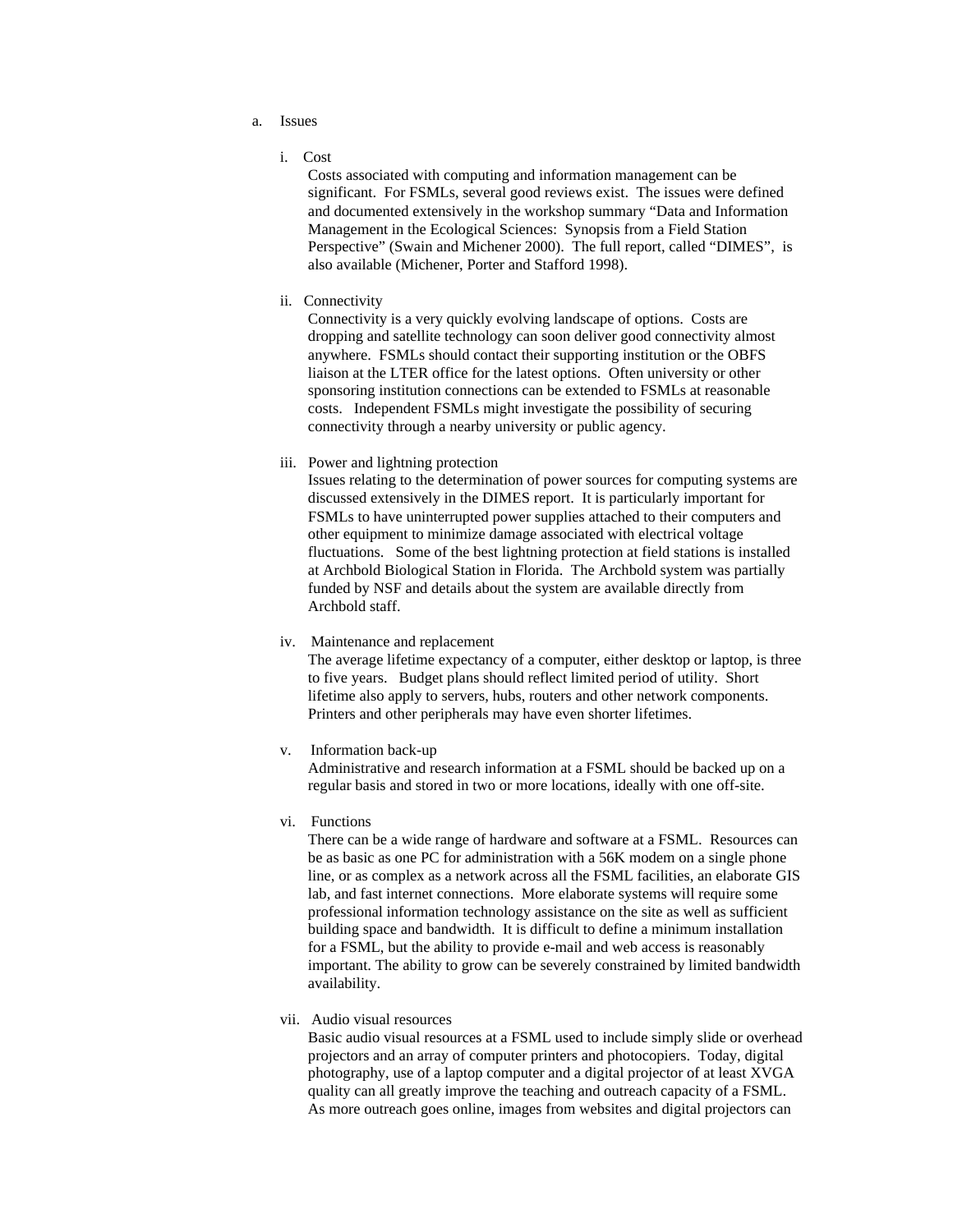be shared. By skipping the processing of film slides, presentations can be quickly assembled and shared over the internet.

viii. Distance learning and conferencing

Distance learning opportunities are embraced philosophically by some FSMLs and rejected by others. Issues to consider include the ability to reach a wide audience versus the fundamental experience gained by being outside in the field. The debate is moot for many FSMLs, however, because both distance learning and conferencing capabilities require at least partial T1 bandwidth, or at two 156K ISDN phone lines.

ix. General principles

Here are some general principles that result from direct experience at FSMLs:

- It often pays not to be at the cutting edge of technology. For example, the latest release of a software or hardware product is often rife with bugs or other problems. Furthermore, cost is at a premium for the cutting edge product. Compatibility is often an issue. Sometimes the most recent version of software is not compatible with earlier versions. However, being more than a year out of date can reduce effective communications with other scientists at other institutions.
- It is better to err on the side of more frequent back ups.
- Ease of use, access to service, and customer support are high priorities in purchasing hardware and software, particularly at remote FSMLs. It is better to purchase off the shelf, integrated components as opposed to on-site programming and fabrication.

#### b. Staffing

It is important to establish how much staff time can be allocated to support the information management needs of either visiting scientists or FSML research and administrative staff. Often considerable effort is involved in just maintaining basic infrastructure. Software updates generate a continual demand for time and support, but are necessary to keep up with the larger research community. At many FSMLs, anywhere from 10-25% of the research budget must be allocated to computing and communication support. Additional staff time must be spent consulting with visiting and resident researchers and staff to confirm the nature of information management needs over time.

Many FSMLs begin with a half-time position dedicated to information management, and let the need drive the increase in staff allocation. Funding can be derived from research or station fees, or indirect cost recovery mechanisms. Managing administrative and scientific information is not an optional activity at a FSML, but rather is a fundamental and integral part of FSML administration.

c. Facilities

Facilities can range from a single PC with a modem to a local area network linking dozens of computers to the internet. The greater the investment in computer hardware, the greater the need to invest in lightning protection, uninterruptable power system and related infrastructure and support staff. It may pay to have a private consultant work with new FSMLs or with FSMLs contemplating upgrades of computers and computational network infrastructure. For example, fiber optic networking requires specialized equipment and tools. A great deal of expertise is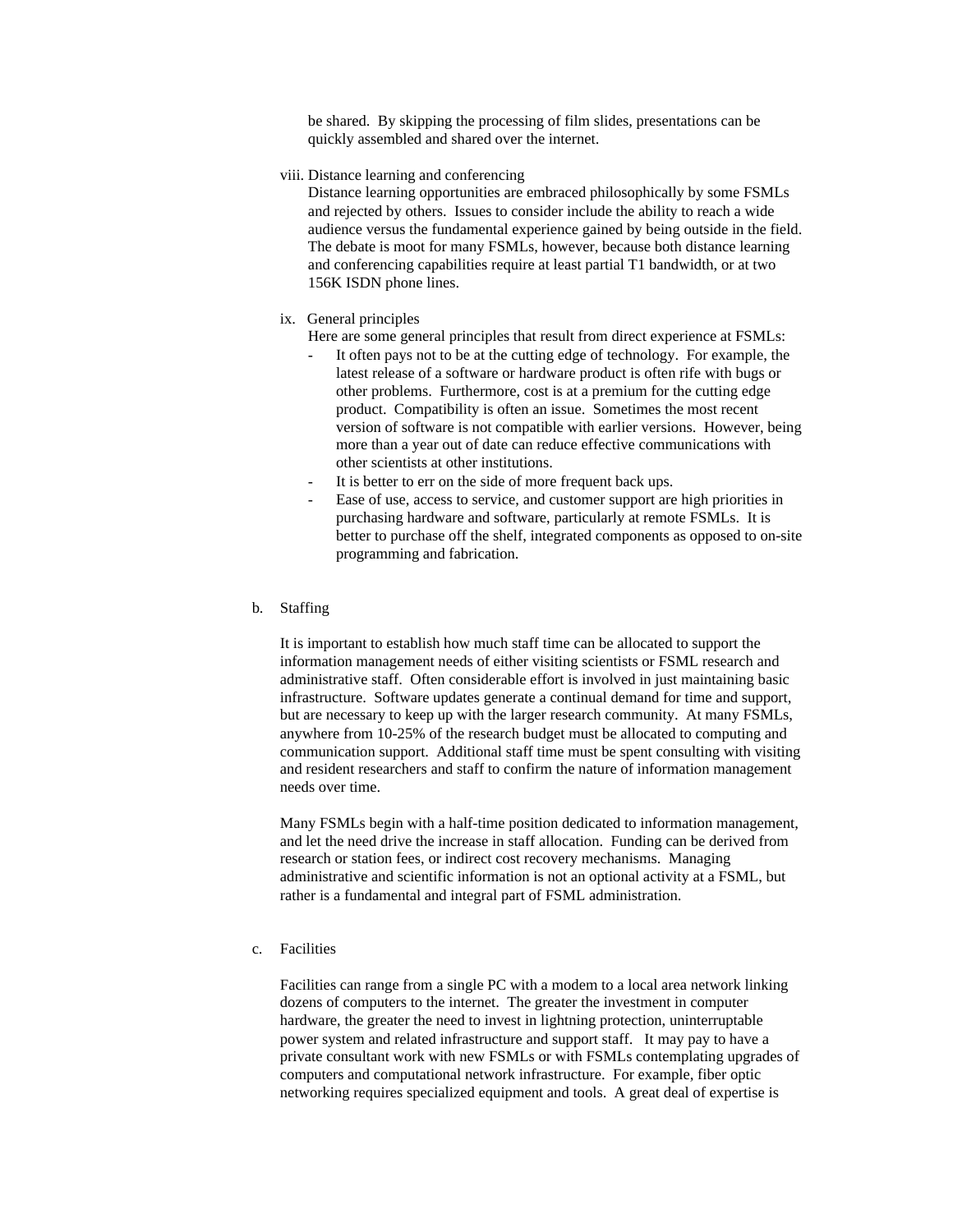available to FSMLs from the OBFS liaison position at the LTER central office at the University of New Mexico in Albuquerque.

- d. Policies
	- i. Providing consulting expertise

Each FSML should develop specific policies regarding how much FSML-paid information management staff time is allocated to consulting with staff and visiting researchers. Perhaps fee-based consulting can be provided within the FSML to help offset other information management expenses.

ii. User fees

Many FSMLs have found that a reasonable fee for visiting researchers to provide access to e-mail or the internet is acceptable (eg. \$20/user/month). Several FSMLs embed this expense in fees for general access to station facilities. Fees should reflect costs for internet access, telephone billing, etc. Additional fees may be necessary to cover supplies, media, etc. Using locking software to limit one or a few workstations to only e-mail, telnet and browsers can greatly reduce staff time to maintain computers and monitor usage. Often visiting users are unaware of how much more it costs in rural areas to secure connectivity. Internet service providers in rural Colorado, for example, pay nearly four times what ISPs in Denver pay for phone line availability.

iii. Software installation

A policy needs to be developed to prevent violation of copyrights of software on multiple machines. Installed software cannot be copied or downloaded onto other machines. The FSML as the "umbrella" organization bears the burden of violation prevention and must have a written policy in place to minimize liability exposure to copyright lawsuits.

iv. Virus protection

A policy should be implemented to install virus protection on all machines and update virus definitions on a regular basis. Web-updated virus protection software is ideal for FSMLs.

v. Access

A policy addressing access to computers, information databases and networks should be developed by every FSML. The terms of the policy will depend on FSML size, staffing and facilities. In many cases machines, software and data files can easily be password protected. Expertise is available to FSMLs from the LTER main office.

vi. Data sharing

Each station should have a clear policy on data ownership and data sharing. There are emerging rules concerning the sharing of data collected with federal research grant funds. The LTER office can provide the most recent information.

vii. Data catalog

OBFS is developing a process whereby a brief summary of each data set developed at every FSML is compiled for an OBFS data catalog. The National Association of Marine Laboratories (NAML) is also addressing institutional data sharing. Each FSML should develop a policy to encourage all scientists and students to catalog their data sets.

viii. Data repository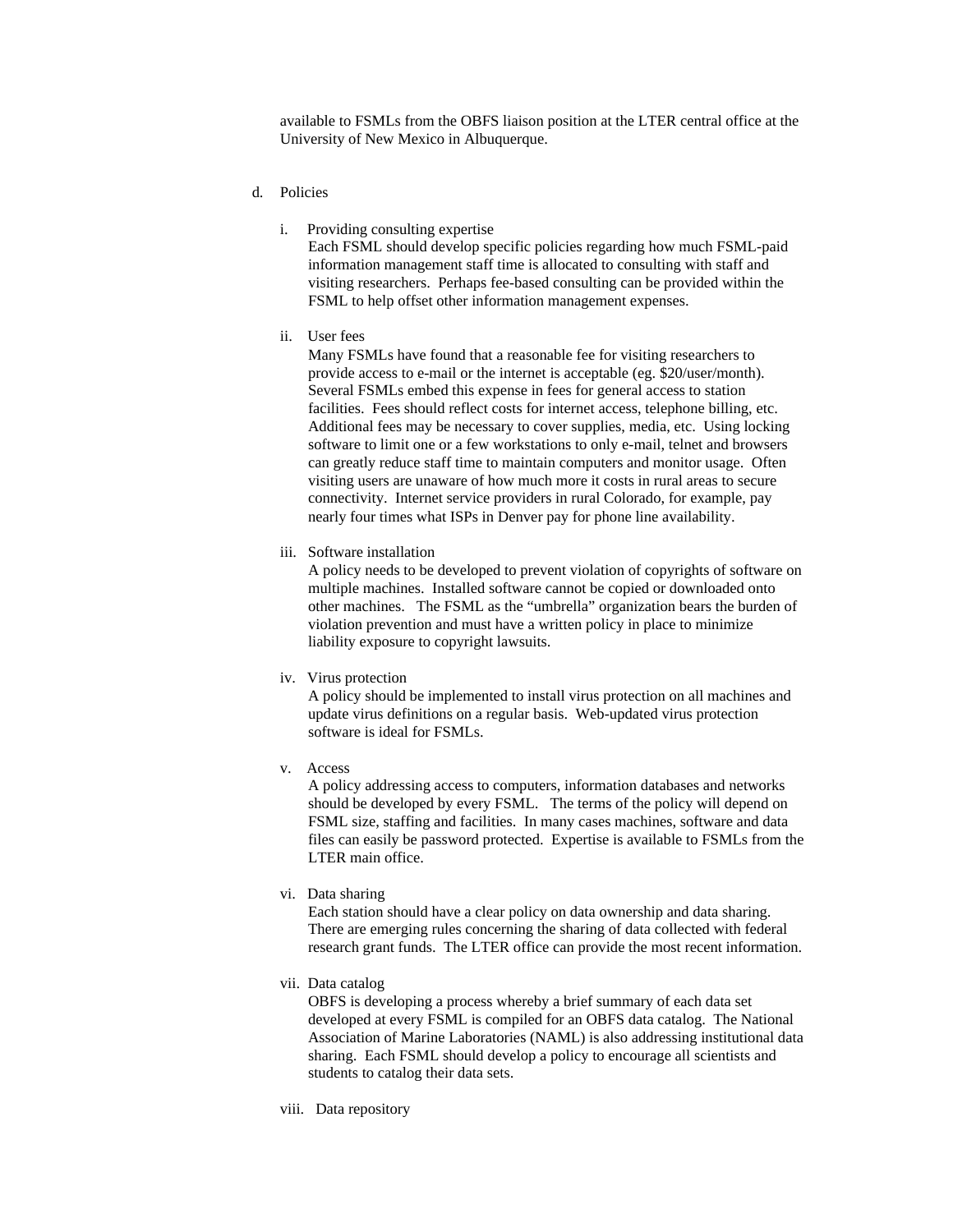Over time, it may be useful for FSMLs to archive copies of raw data and metadata (Michener et al. 1997). Each data set should be described in the FSML data catalog.

ix. Citation policy for data use

FSMLs should have a policy stating that all publications will provide adequate acknowledgment of station support and complete citations for any FSML data used.

x. Back-up and archiving FSMLs should have a policy mandating backing up and archiving administrative and research data. Ideally, data should be backed up frequently and at least one copy stored off site.

#### B. Research

- 1. Issues
	- a. Research resource allocation

FSMLs need to determine the relative allocation of resources to researchers from the sponsoring institution and visiting researchers from other academic institutions. FSMLs should recognize that the National Science Foundation tends to decline funding requests from FSMLs that do not show significant use (undefined, but approximately more than 25%) by the broader scientific community beyond the sponsoring institution. Many FSMLs are strongly supportive of extensive use of their facilities by outside researchers because of the cross-fertilization of ideas that occurs in a diverse research community. Procedures should be developed to allow decisions about resource allocations to researchers when demand for housing, labs, research sites and other facilities exceeds capacity.

b. Manipulative or non-manipulative research

FSMLs need to define which parts of the land under their influence or management shall be dedicated to manipulative or non-manipulative uses, recognizing that manipulative uses of the land may preclude other future ecological or genetic studies. All manipulative studies should be mapped so that future research conducted on previously manipulated sites can consider effects of past manipulations. If manipulative studies are conducted, plans should include some long-term markers for the manipulated sites. Also, the manipulated sites should be surveyed with GPS and entered in a GIS. Paper maps of manipulated sites can be archived as well.

c. Zoning of lands

Zoning allows stations to provide a variety of exclusive and non-exclusive uses of land under their management or influence. Each station should develop a map that is clearly understood by all which shows places that can be used by the general public, by teachers and students, lands exclusively used for research and land that can support combinations of public, teaching and research. Additionally, there should be a functional mechanism that makes it easy for researchers to mark their study plots on the map each field season. Annual updating of research sites maps should be required of all scientists and students at a FSML.

d. Long-term or short-term studies

Long-term studies can preclude the use of some land for other uses, potentially for a very long time. All long-term studies should be clearly mapped and marked so that future researchers using that land understand where the previous studies have been conducted, and what associated historical data may be available. If long-term studies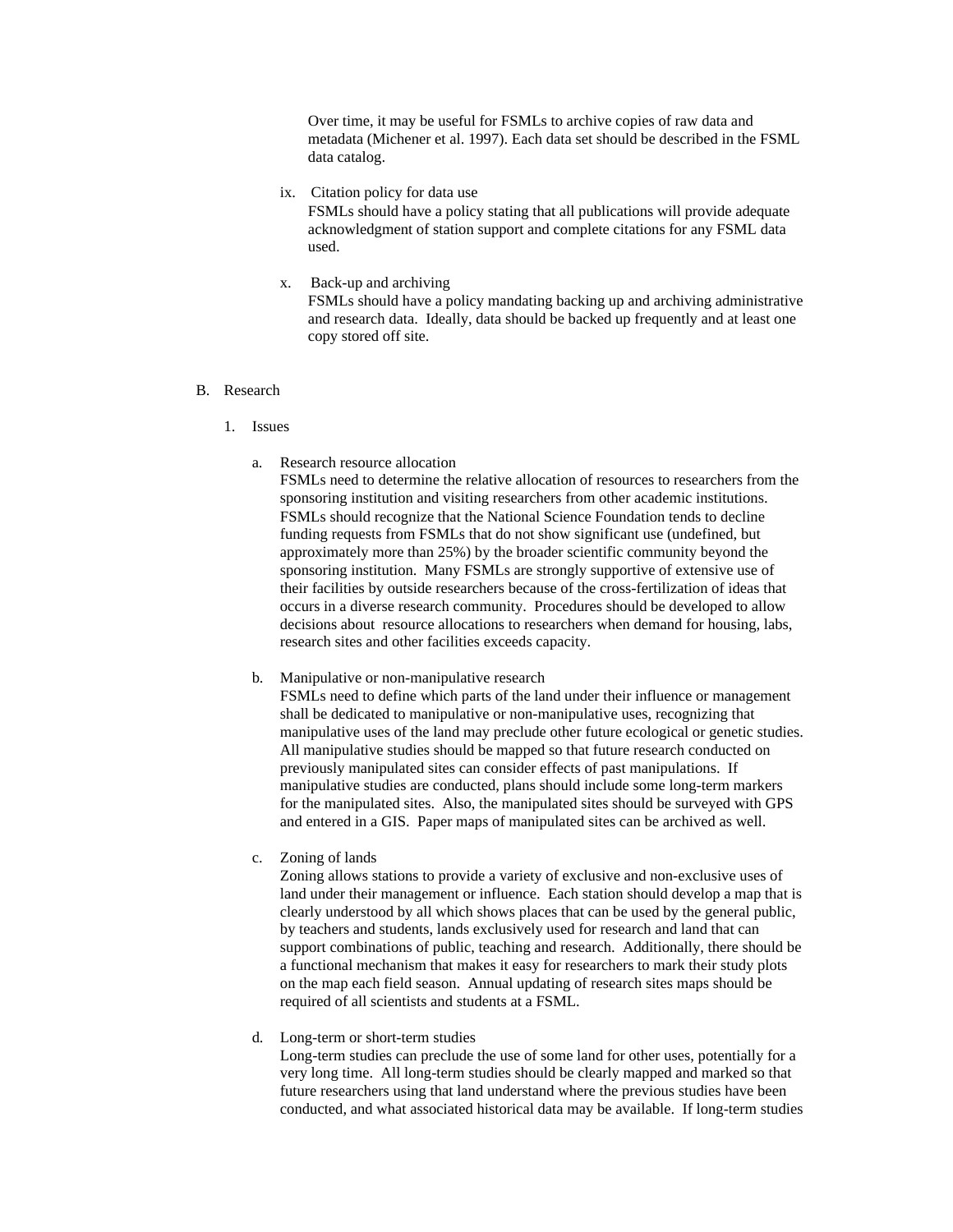are conducted, plans should include some long-term markers for the research sites. Long-term study sites should be surveyed with GPS and entered in a GIS. Paper maps of long-term sites can be archived as well.

e. Use of public lands

FSMLs may have cooperative use agreements or informal use agreements with a variety of private, state and federal lands. Each FSML should encourage a cooperative effort in tracking research with appropriate land management and resource management agencies. Formal agreements can be negotiated and working groups formed to include representatives of landowners and land managers for the geographic area of shared research interests.

f. Type of research program

Most FSMLs host research conducted by scientists at a variety of stages of professional development. These levels include projects conducted by high school students, undergraduates, graduate students, professional scientists, and public agency personnel. Each of these levels involves relatively less or more supervision from the FSML administration. Other administrative implications include who is responsible for research behavior (eg. a minor cannot legally sign an agreement to abide by a research code).

g. In-house grants, cost sharing, student support

FSMLs can provide in-house grants, cost-sharing and student support if funds are available. Even small amounts of money can make a huge difference to the success of undergraduate or graduate student research efforts. FSML grants can be used to encourage different elements of the overall research programs, if certain areas need bolstering. For example, grants could be provided to continue annual stream water monitoring efforts by independent graduate students. A postdoc position could be awarded to initiate a watershed monitoring program involving undergraduate research interns. If the sponsoring institution awards grants, it could consider providing the FSML with housing and facility maintenance costs to defray the operating expenses incurred by those who are awarded such support.

- h. Focused research themes versus general research programs FSMLs will need to determine the degree to which the station will support a wide diversity of research topics. These research program issues should be addressed through an ongoing planning process. For example, it is possible for a small group of scientists in a relatively narrow field of study to make a long-term commitment of lands to manipulative study thus precluding many future opportunities for more diverse research uses.
- i. Compatibility of research projects Consideration should be given to the nature of proposed research and its impact on other current research projects. For example, a study that proposes to introduce a population of honeybees or another pollinator would be devastating to long-term studies of plant-pollinator interactions in the same area. As more applied projects are conducted at FSMLs, issues of compatibility with observational science will become more contentious.
- 2. Staff
	- a. Stations without research staff

Many FSMLS only have staff who facilitate the research efforts of others, not staff who conduct research. Providing facilities for visiting research can require housing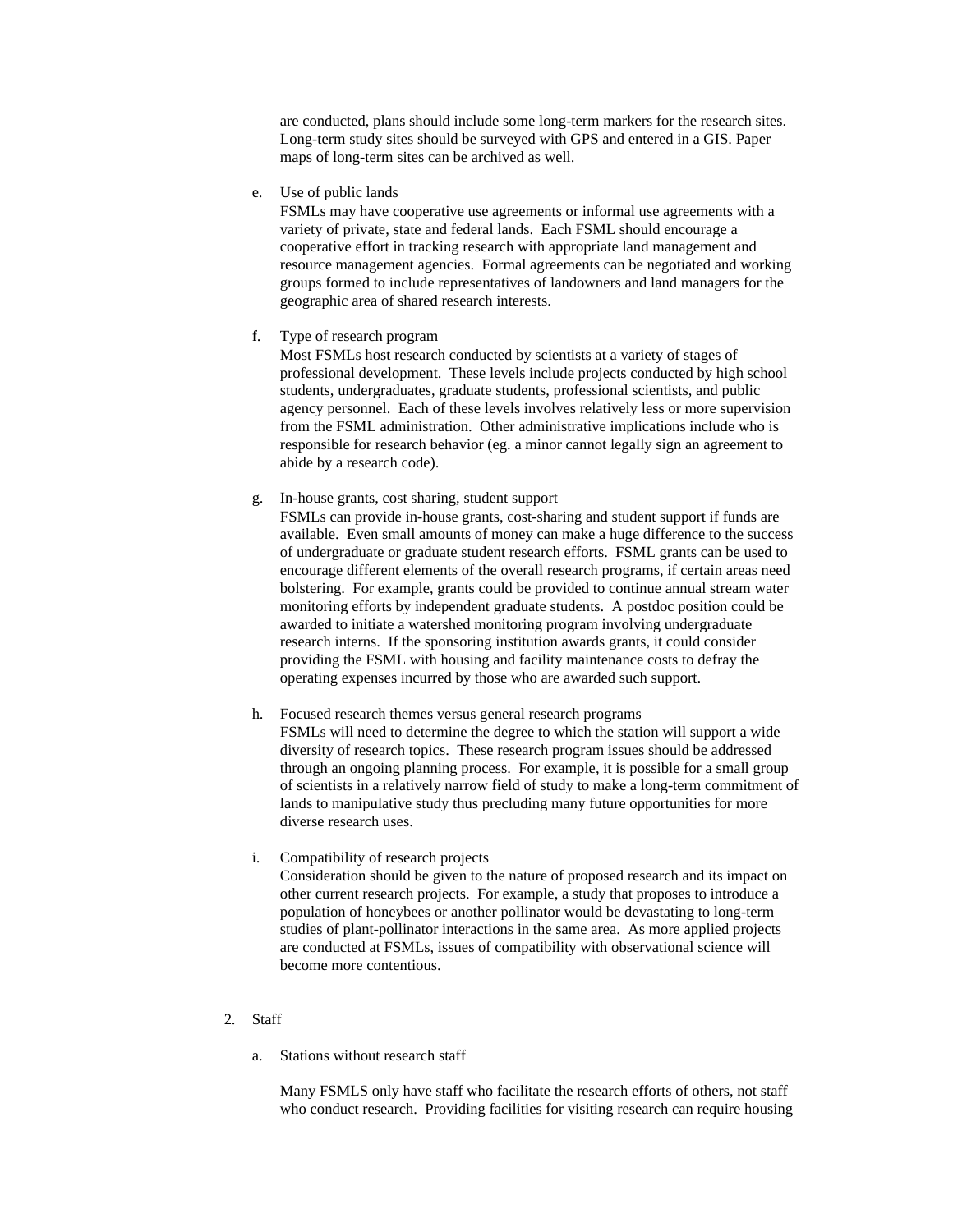interns, technicians, scientists and families and providing laboratories or other resources for these research teams.

Often a FSML creates a part-time staff position called "Research Coordinator" to focus on addressing the many needs of visiting research programs. For example, a large research group wishing to work at the FSML may develop a grant proposal for submission to a funding agency such as NSF. A staff member of the FSML should review the proposal at an early stage so that compatibility of the research, housing and other facility needs of the research program are addressed well before the project is funded. Once funding is received, an obligation has been created on the part of the FSML to provide the necessary resources for the length of the project.

b. Stations with research staff

FSMLs with in-house research programs (hereafter called sponsored research) will need to determine the relative allocation of resources their scientific staff. Any funding received by sponsored research programs generates an expectation that the necessary resources required to conduct an effective research program will be provided to the scientific staff. They will naturally assume that they have the highest priority for space allocation.

- 3. Facilities
	- a. Facility development

Decisions about facility development should be based on a plan that considers longterm carrying capacity in the context of the mission, vision, goals and objectives of the FSML. In the context of a facilities plan the relative allocation of space and other resources for research, education and outreach can be addressed.

b. Facilities needed for different research programs

Many different research programs can be pursued at a FSML. It is easy for some research users to share spaces with other programs, but other programs require segregated facilities. A recommended parameter when considering how to allocate research resources is to ask how the program in question affects other people. Is it a nocturnal research project? Will there be 10 people preparing samples in a lab at late hours, playing music while they work? Will soil samples be heated, generating offending odors? Are *emeriti* researchers who spend hours writing in their office being asked to work next to a large, noisy lab with many undergraduates coming and going? Does a research team need to be near outside faucets, greenhouses, controlled plots, animal handling facilities, etc? All of these issues will arise later in the midst of a hectic field season. Careful consideration in advance when planning space assignments can make everyone much happier.

Another facilities question is the degree to which staff from sponsored research projects can share resources with visiting researchers. This issue may be difficult to resolve, because in-house staff are in their labs daily and use resources regularly, while visitors come and go and may not be as knowledgeable about nor careful with research equipment. On the other hand, the mixing of scientific staff with visitors creates a synergy that is one of the most productive attributes of science conducted at a FSML. Thoughtfulness and consideration on the part of the FSML will go far toward minimizing potential conflicts.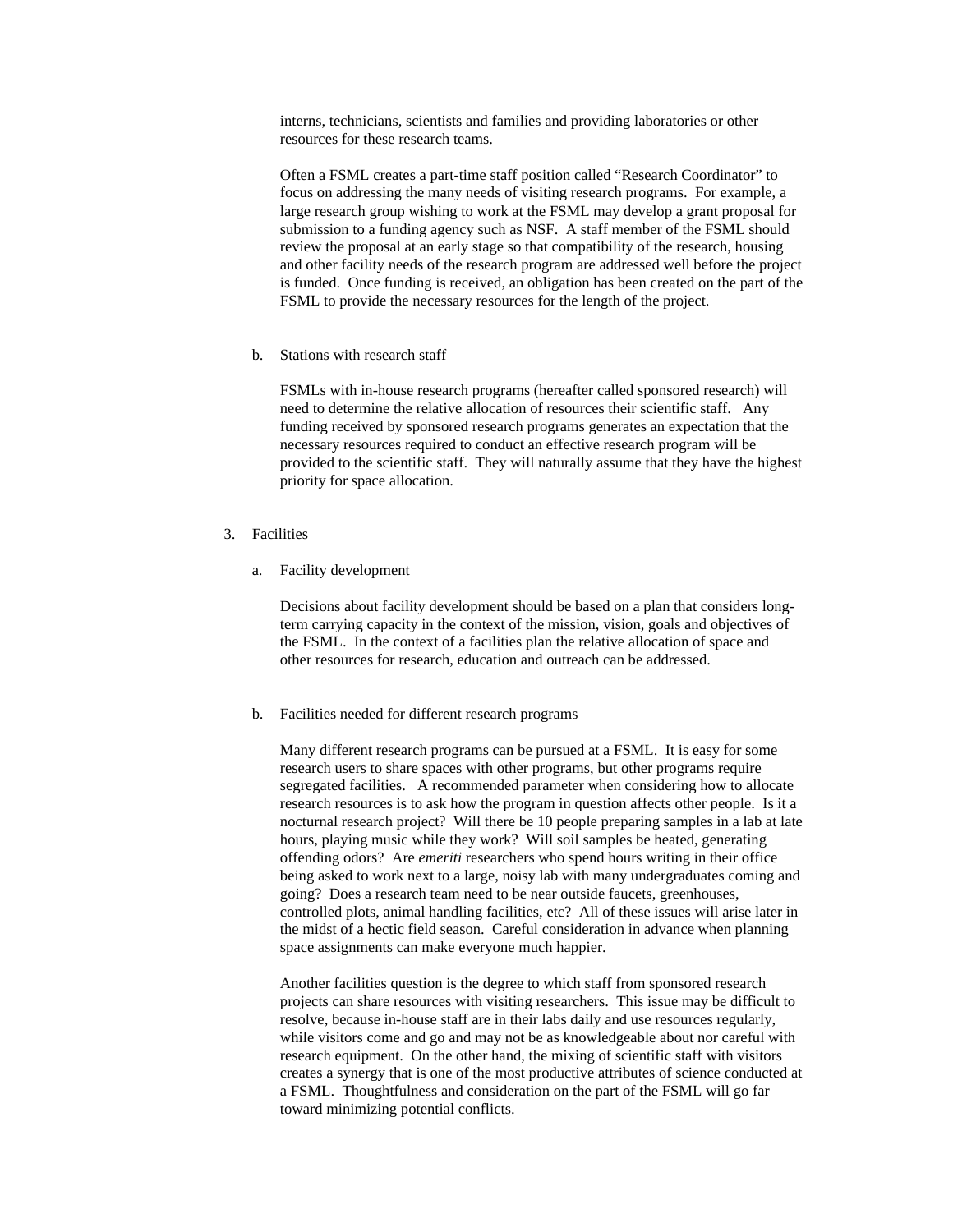c. Animal holding facilities

A FSML should decide whether animal holding and manipulation will be permitted. Most FSMLs feel an obligation to provide this service for research users of their facility. The U.S. Department of Agriculture regulates animal holding for research and teaching purposes. The local USDA officer should be consulted when planning animal facilities, because s/he will have to inspect the FSML animal facilities for compliance with federal regulations. The scientific societies have developed protocols for handling regulated species for field and laboratory experimentation. FSMLs with animal handling research projects can choose to admit those projects themselves and assemble an animal welfare committee in compliance with USDA regulations, or they can require that every researcher provide evidence of compliance with their home institution's animal handling procedures.

4. Research Policies

FSMLs need to develop a variety of policies relating to research programs. Consideration should be given to how research users at FSMLs are included in planning efforts that lead to policy formulation. Types of research policies that will be required at most FSMLs are listed below:

a. Facility allocation

Each FSML should develop policies and procedures for allocating station resources for both the short- and long-term. It is especially important to be prepared for how to respond to a greater demand for research space than can be accommodated at the FSML. Consideration needs to be given to resource needs for long-term baseline monitoring studies (meteorological, permanent vegetation productivity plots, mapped forest stands, etc.), short-term research projects (individual and small-group, 1-3 year projects, extramurally funded, Master student projects, etc.), and collaborative largescale studies ( e.g. National Acid Deposition Program, phylogenetic studies, etc.)

b. Research fees

FSMLs should develop procedures for setting fees that will assist with recovering operational costs associated with research use. Examples of fees include laboratory rental, station use fees, computing fees, overhead charges for grants run through the FSML, etc. Some FSMLs embed these fees in one overall charge and others allow extremely detailed itemization. The mechanism for collecting the fees and sanctions for nonpayment should be articulated in a manner that every user must read and abide by. Some FSMLs convene a laboratory management committee to address conflicts concerning user fees, scheduling issues, etc. for research facilities.

c. Research codes

Many FSMLs have a research code that governs research conduct. The code usually evolves from a mater plan and specifies what kinds of research are allowed at the site. Restrictions on research topics (e.g., non-native species/genes, transgenetics, etc.) are listed. Priorities for space allocation are stated. Expected standards of behavior are articulated. Requirements such as registering research plots on a map, providing copies of all necessary federal and state permits to the FSML office,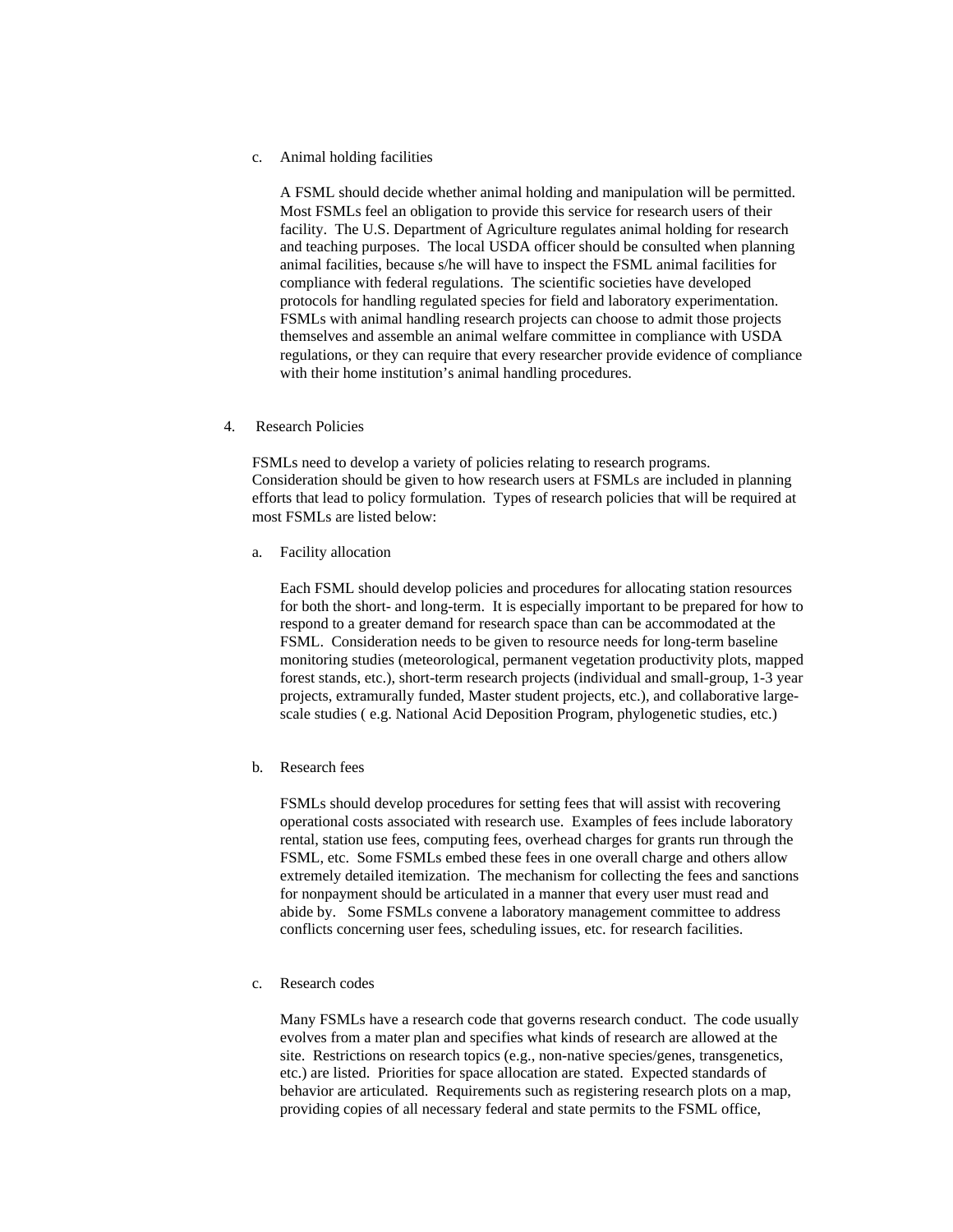depositing raw data in the FSML information archive, depositing voucher specimens in the FSML collection, depositing any publications resulting from research conducted at the FSML in the library or administrative office, etc. are listed in the research code. Usually researchers must sign that they have read the research code and agree to abide by it as part of the FSML application and admission process.

d. Research application and review process

FSMLs usually develop a formal application process that includes a form to capture information on users (name, contact information, sponsor, funding amount, duration, facility requested, land requirements, proposed locations, etc.). The application requires that users read and agree to the FSML research code. Proof of federal and state permits is often required at the time of application. Mention of any hazardous materials is required. Animal care and use applications may need to be appended, or evidence of animal protocol approvals from home institutions may need to be provided. Decisions on research project approval should not prevent or impair the future value of the FSML as a natural system, unless there is a conscious desire to make significant changes.

Formal approvals of research projects need to be specific as to their extent. Is the project admitted for three years? Five years? Forever? When is a new application required? What facilities are promised to the research project, for how long a time?

e. Termination of research projects

FSMLs should develop policies and procedures to ensure that all research materials are removed at the end of a field study. Some examples of materials often left behind include hazardous chemicals, rebar, PVC pipes, trailers, fences, flagging, wires, sensors, etc. Securing compliance with material removal requirements is very difficult and will require attentive administrative staff. In the most egregious cases, granting agencies such as NSF can be notified.

## C. Education

1. Planning

Planning efforts provide an important context for considering which educational programs are appropriate to a FSML. Plans should:

- Articulate a vision statement for FSML education and training.
- Assess strengths, opportunities, weaknesses and challenges.
- Determine appropriate categories and scales to be included in the definition of "education" programs.
- Evaluate the role of the FSML in each of the contemplated educational activities. For example, will the FSML conduct the program? Simply host it?
- Develop programmatic guidelines for time and resource allocation.
- Identify funding resources.
- Associate timelines with various projects.
- 2. Program scales to consider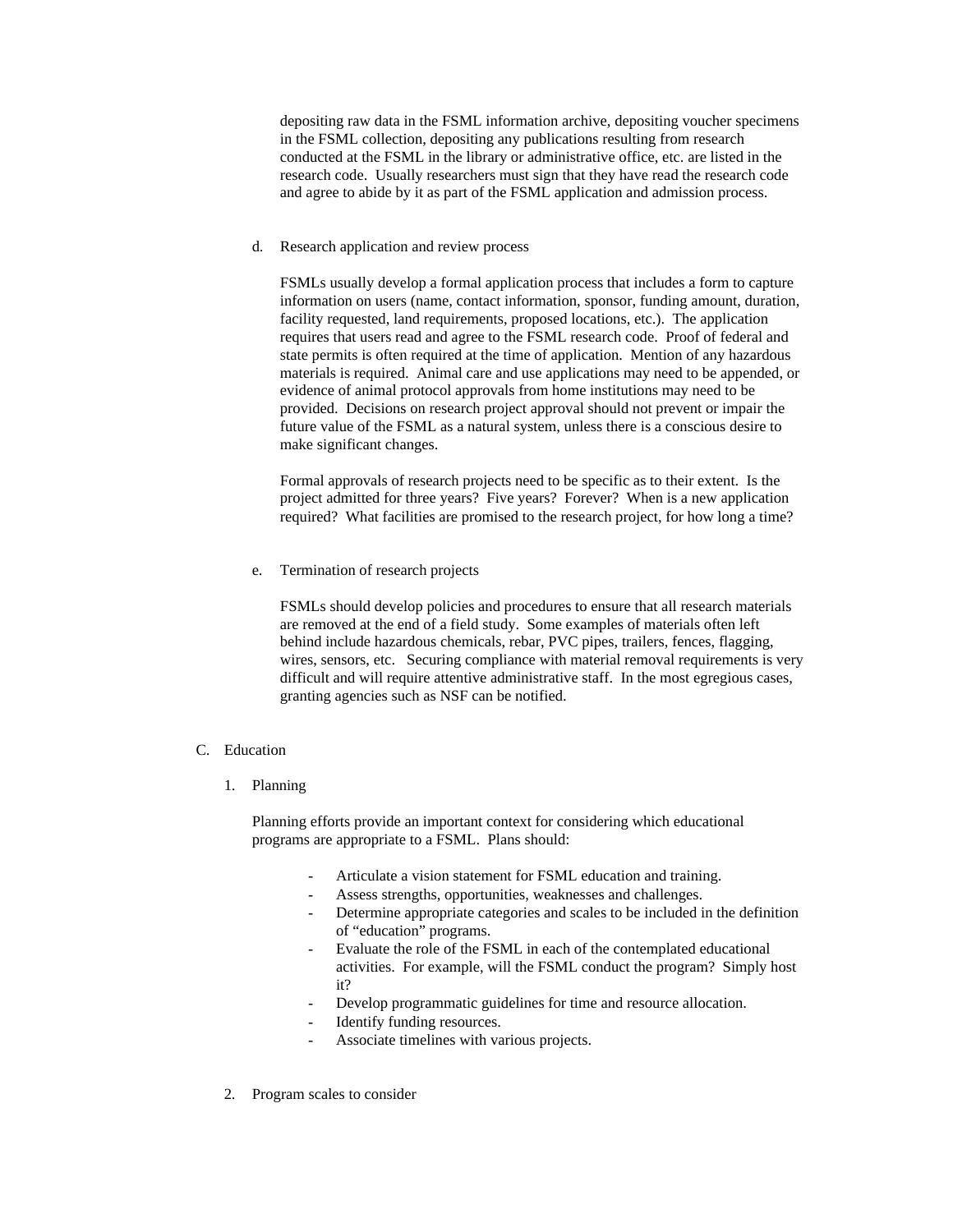a. Undergraduate education

The role of the FSML in undergraduate educational offerings should be defined. This role can range from merely offering a site for visiting classes, to sponsoring a full range of undergraduate courses from the sciences, arts, humanities or other disciplines. The level of facility use can vary for each type of undergraduate program. Uses include being a field trip destination, providing space and resources for resident courses, supporting independent studies and summer projects, participating as a required curriculum component for some majors, or providing research training in the field. Priorities will need to be determined for the variety of programs offered, and also for the source of the program (home institution, consortium members, other colleges or universities, etc.)

b. Graduate education

Many FSMLs provide facilities for graduate students to undertake thesis or dissertation projects. Sometimes the student's major professor is not in residence, and the student is an independent researcher. Formal FSML educational offerings at the graduate level include specialized seminars and training in specific advanced field or lab techniques.

c. Pre-Kindergarten – 12 (PreK-12)

Consider the definitions of education that are appropriate for the FSML. Some less formal PreK-12 programs are considered to be outreach programs. The role of the FSML in formal PreK-12 education should be carefully defined, since these programs can easily come to dominate the daily life of a FSML. Roles can vary from a partnership with school districts or individual schools, to curriculum development, to providing natural resource case studies for already established programs (Riverwatch, Project Wild, etc.), to providing a field trip destination, or to facilitating a weekend outdoor experience. There are also opportunities to receive NSF funding for providing high school students with research training opportunities.

d. Teacher training

FSMLs host teacher training programs at a number of levels. These include providing specialized training for college or university faculty, often related to new field science techniques that can be adapted to undergraduate teaching or research labs. FSMLs also participate in PreK-12 teacher training in conjunction with Schools of Education. A third category of teacher training is providing opportunities for teachers already in service to expand their knowledge. There are a number of funding opportunities at NSF for teacher training at all of these levels. FSMLs can also participate in programs such as Project FIRST (see link on the OBFS home page).

e. Public education

This category includes activities that are generated by a public school system, or in partnership with one. Activities that are solely generated by the FSML in order to inform the public about FSML activities are usually categorized as "outreach" and are discussed in the following section. There are a number of opportunities for FSMLs to participate in public education, such as:

- Natural history tours (partnering opportunities)
- Interpretative programs (docents, community ambassadors)
- Public workshops, training (e.g. bird ID, medicinal plant use, plant pressing, papermaking)
- Volunteer activities (e.g. stream restoration, exotic removal, monitoring, plant propagation)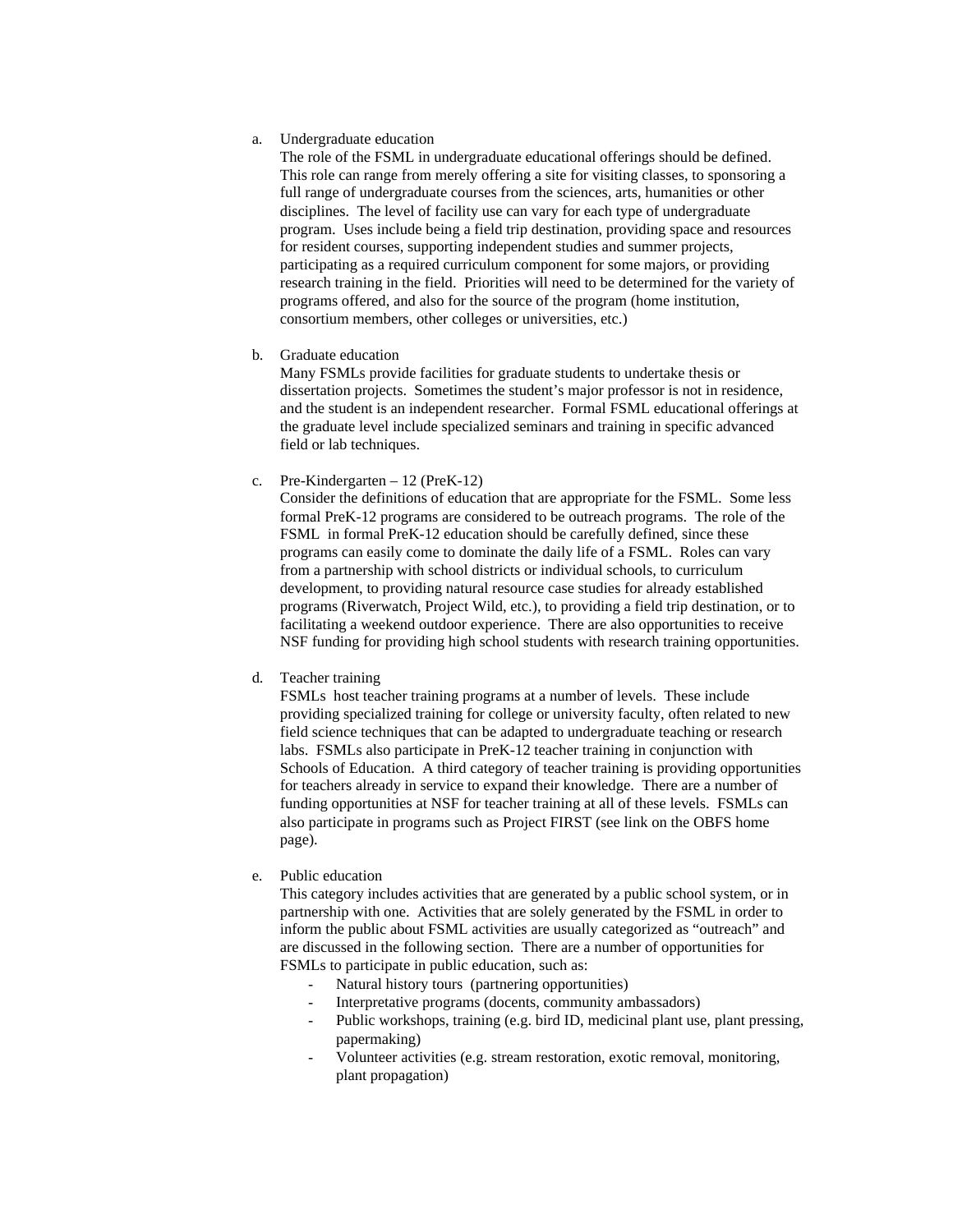Many FSMLs enter into these activities to generate some revenue, and find they are ultimately overwhelmed with requests to accommodate school groups. A careful watch should be kept on what percentage of FSML resources are devoted to participation in public education, since conflicts with research use of space and facilities are common.

f. Resource management professionals

A number of FSMLs have developed seminars or workshops for professionals who manage resources at public agencies or for large corporations. These seminars can be quite lucrative, but require a significant expenditure of administrative effort. Issues to consider include determining the role for the FSML, the nature of partnerships and how they are formally constituted, responsibilities for marketing, and responsibilities for curriculum content. Successful workshops include focused efforts addressing reasonably specific local or regional natural resource needs. There are also opportunities to provide professional certification and training in research techniques such as water quality monitoring, bird-banding, etc.

## 3. Staffing

There is an infinite array of staffing configurations for FSML education program. The first step is to identify the role and responsibilities of the FSML in each program, based on FSML priorities and funding resources. Who provides instructors? Who develops curriculum content? Who coordinates educational programs? Who gives tours or intercepts program participants in other ways? Who markets the programs? When programs evolve from partnerships with other entities, it is especially important to articulate these roles clearly.

Identify strategic projects that have clear timeframes and expectations. Differentiate between short-term and ongoing programs. Define roles for short-term staff projects. Roles include:

| <b>Title</b>                 | <b>Status</b>           | <b>Responsibilities</b>           |
|------------------------------|-------------------------|-----------------------------------|
| Academic Program             | Full time/Part time     | Coordinate research and           |
| Coordinator                  | <b>Staff Position</b>   | educational user community,       |
|                              |                         | administration, provide proposal  |
|                              |                         | support                           |
| <b>Reserve Manager</b>       | Full Time/Part Time     | Facility management, public       |
|                              | <b>Faculty Member</b>   | relations, research liaison       |
| Scientific Staff/Faculty     | <b>Adjunct Faculty,</b> | Conduct biological research,      |
|                              | <b>Instructors</b>      | publish, teach graduate students, |
|                              |                         | obtain extramural funds           |
| Environmental                | Contract, Short-term    | Develop and implement an          |
| <b>Education Specialists</b> |                         | environmental education           |
|                              |                         | curriculum                        |
| Volunteers                   | Temporary, Unpaid       | Docents, Teacher's Aide           |
| <b>Volunteer Coordinator</b> | Contract, Short-term    | Coordinate Volunteers, Events     |

# 4. Facilities

Educational facility needs should be integrated with long term programmatic objectives. Identify appropriate facilities and land resources for each type of educational program. For example, resident courses will need housing, dining facilities and classrooms.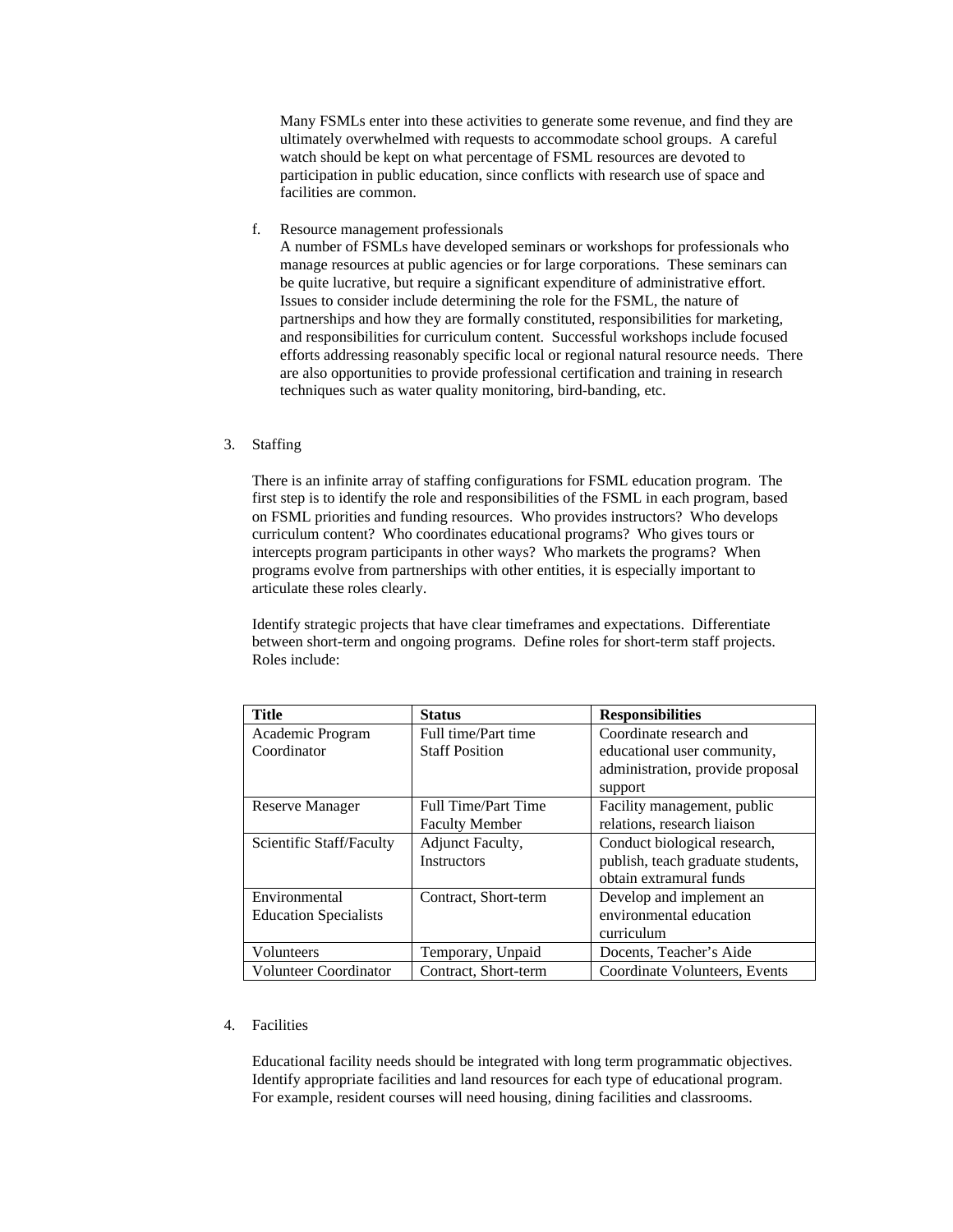Resource management professionals will need conference room facilities. Natural resource interpretation training may use trail networks, restoration sites and disturbed areas for reference comparisons.

- a. Space considerations for education and training programs include:
	- Classrooms (smart classroom, AV access)
	- Teaching labs (wet lab, darkroom, mud room, etc.)
	- Computer facilities (machines, LANs, GIS)
	- Library facilities, electronic access
	- Study areas, conference areas
	- Recreation, informal gathering areas
	- Public interpretative areas, displays
	- Food service facilities
	- Overnight housing/dorm facilities
	- Campout facilities
- b. Equipment considerations include:
	- i. Whether equipment is provided by the FSML or brought by visiting faculty or researchers
	- ii. Whether equipment is site-specific or shared open-access equipment. Lab equipment that can be shared includes TEM, spectral photometry, analytical genetic equipment, etc. Field equipment that is open-access but site-specific includes various arrays of tower instrumentation.
	- iii. Spatial configurations, such as the proximity of educational facilities to research labs, quiet areas, housing, roads, etc.
- 5. Policies

FSMLs usually develop a number of policies relating to educational programs. Careful and comprehensive advance planning for programs will help avoid the many crises that seem to arise on a daily basis during a busy field season.

a. Policies governing the development of facilities

Siting of buildings, land use plans, appropriate locations for different teaching activities, master development plans approved by local government, etc. are among the policies that govern facility development. All of these policies should sustain the core values of the FSML relative to its mission. Are interactions between user groups to be encouraged or discouraged? Is the general atmosphere to be quiet and serious or recreational?

b. Policies governing the use of facilities

Applications for each type of program should be developed. Each application will be tailored to the nature of that program. For example, a request to use facilities for class research projects on weekends might include requests for the number of students, the name of the instructor, the responsible department or other entity, a list of use fees, an agreement to provide products such as student papers resulting from the program, requirements for documentation-sharing with the FSML, a listing of site use priorities, statement of animal care policies, etc.

c. Codes of conduct

A number of FSMLs request students participating in educational programs to sign codes of conduct. Make sure the signatures are legal, i.e. with a parent or guardian signing for students under 18. Also, make sure that disciplinary action that might be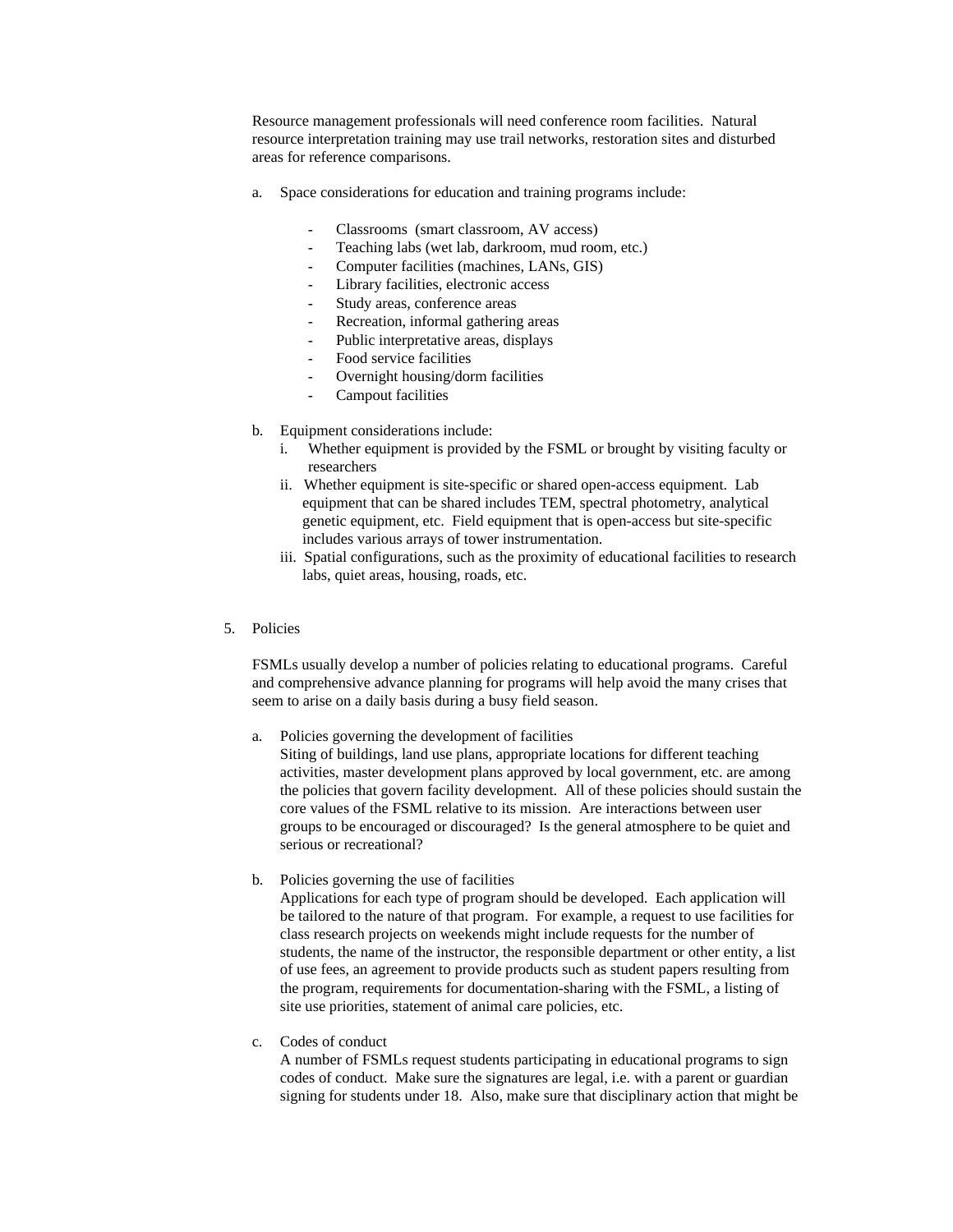taken if the code is violated is stated in writing and includes a description of the disciplinary process.

d. Policies for instructors

Instructors conducting educational programs at FSMLs need to be apprised of appropriate field behavior. Some FSMLs use their research code for this purpose, and ask that instructors sign it. Issues to be considered relate to manipulative experiments, collections, transgenetics, introduction of species, appropriate locations for research plots and large equipment (greenhouses, tanks, screen rooms, etc.), hazardous material use and disposal, permits of all types, and any government requirements at the local, state or federal level.

e. Procedures

Procedures for educational programs should be clearly defined in order to implement apply the appropriate policies. Project-based procedures will provide tracking, timelines for development, implementation, documentation and closeout processes. Teaching classes will involve not only the project-based procedures, but also an awareness of daily schedules, access to vehicles, knowledge of which FSML staff can assist, etc. It is important that communication be as direct and comprehensive as possible. Program participants need to be forthcoming about the procedures their program will involve, and FSML staff need to be explicit about expectations for adherence to various FSML policies.

D. Outreach: Public Relations, Community Relations and Professional Service

"Outreach" has many definitions. It is important that the FSML's definition of "outreach" matches the definition of "outreach" used by the sponsoring institution or funding source. NSF defines education as the transfer of scientific information. Transferring information to the general public is usually considered outreach.

If the FSML is a land grant institution, an extension component is often considered "outreach", as can be K-12 activities. Some public professional activities of FSML administrators or staff (e.g., Board of Editors, Scientific Staff for Multiple Species Conservation Planning) may be important parts of a FSML program.

A vision statement for outreach activities should be developed as part of the master planning process. Determining the nature and extent of outreach activities appropriate to the FSML will involve an assessment of strengths, opportunities, weaknesses and challenges. Evaluate the proposed FSML role and identify appropriate categories and scales to be included in outreach. Build programmatic guidelines for time and resource allocation. Use planning tools like the effort-return matrix. Identify clear funding resources and timelines associated with various scales and projects.

The desired return from outreach activities should always be weighed against the effort of time and expense involved. Many outreach activities involve great expenditures of effort for little potential return. Note that the benefits can be enhanced by making sure the names and contact information for all public participants in FSML activities are captured. It is remarkable how often this small task is ignored, and there are potentially huge benefits to fundraising and other support opportunities.

1. Scale of Outreach Activities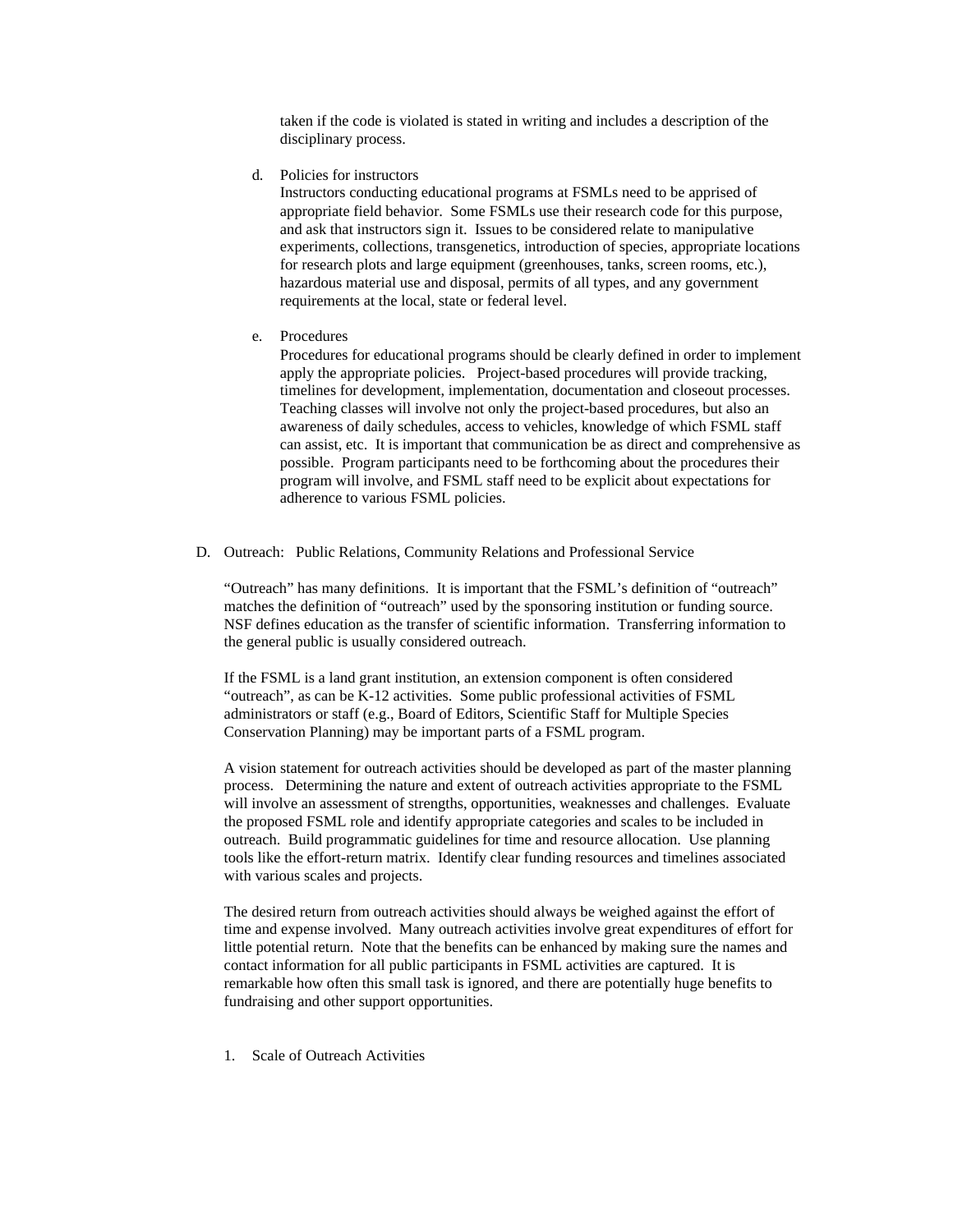Here is a list of examples of outreach activities at FSMLs. The scale of the program can be simple and involve little expenditure of time or funds, or it can be quite large and complex.

- a. Public reception create an easily located reception area and staff it so as to impart information about the FSML cheerfully, yet control general public access in the manner appropriate to the specific FSML.
- b. Media liaison either tracking content or creating content for TV, radio, newspapers.
- c. Develop marketing and recruitment strategies for FSML programs.
- d. Service organizations provide canned slide shows and other talks, host Eagle Scout projects, talk to Scouts, the Elks, Nature Centers, Garden Clubs, etc.
- e. Local conservation organizations provide speakers, host tours or workshops.
- f. Lecture series create a lecture series for the public.
- g. Local and state government serve on advisory committees, maintain appropriate relationships with elected officials.
- h. Federal government serve on advisory committees, maintain appropriate relationships with elected officials, provide scientific expertise for national initiatives.
- i. National scientific organizations serve as expert, editor, reviewer or committee member.
- j. Host regional, national or international scientific conferences.
- k. Technology transfer provide advice about the application of basic science.
- l. Public tours of FSML property and activities.
- m. Virtual tours web cams ( See: http://www.jamesreserve.org).
- n. Community days participation in clean-up events, Earth Day activities, local parades.
- o. Schmoozing activities lunch w/ donors, neighbors, cocktail parties (hosting / going), get-togethers, friendship-building and awareness-raising.
- p. Liaison with home institution key figures invite to the FSML and get to know on campus the staff from the public relations office, the media office, the development office, the campus relations office, and other key faculty and administrators.
- q. Host retreats for university departments, corporations, public agencies and others.
- 2. Staffing

When staffing outreach programs, identify the critical programmatic goals and direct staff and volunteers so that staff are engaged in highly productive efforts. Recognize that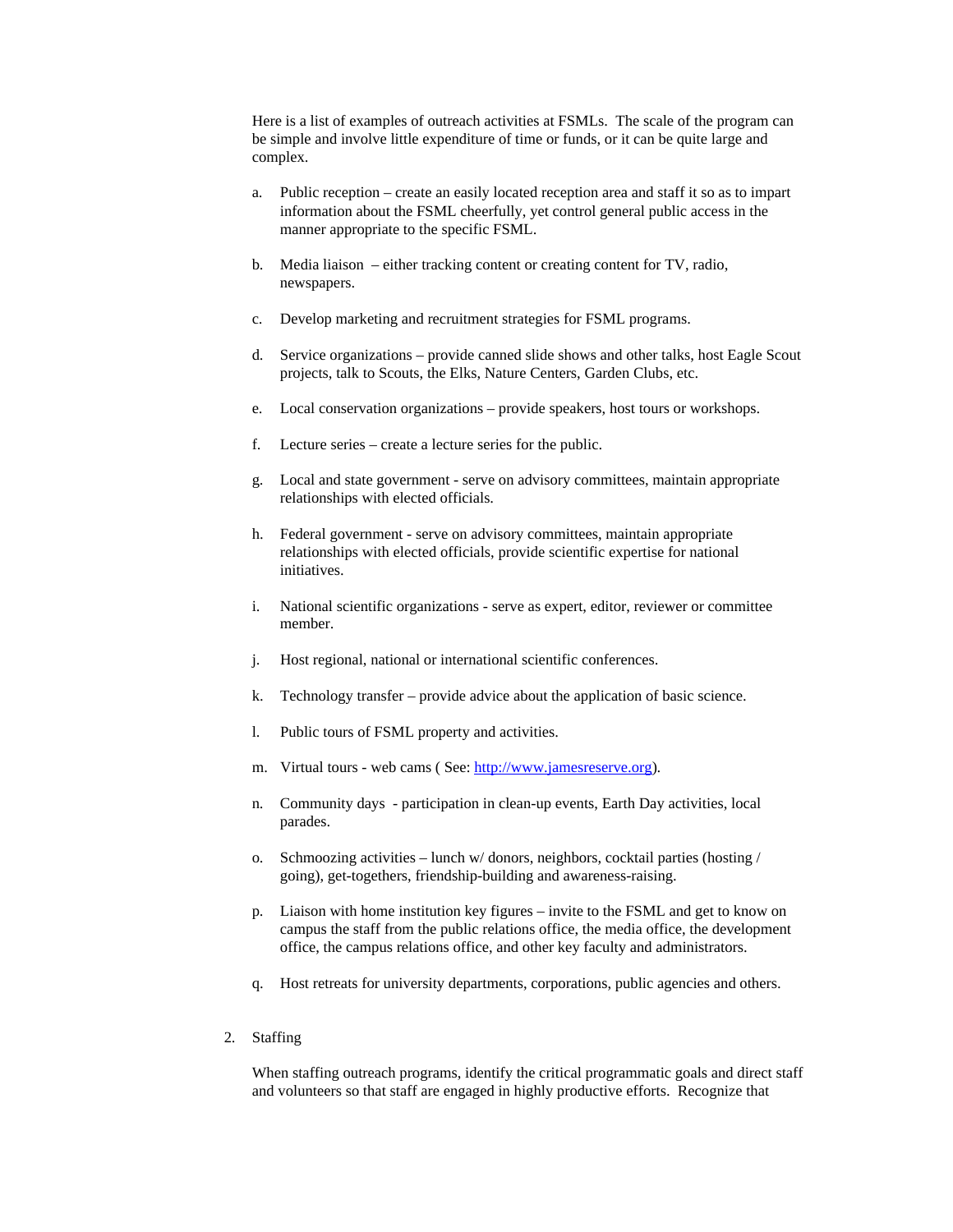there is great volunteer potential for many outreach programs, but volunteer supervision is time-consuming.

Issues to consider when staffing outreach efforts include:

- a. Identify appropriate staff for public relations and tours.
- b. Coordinate with public relations, development, media and legislative relations personnel at the sponsoring institution. Some of these functions may be entirely handled by these departments, obviating the need for FSML staff. In that case, regular communication of FSML needs, and effective monitoring of and feedback regarding institutional efforts are duties that must be assigned to FSML administrative staff.
- c. Provide staff for coordination of volunteers.
- d. Identify the level of service activity and desired outcomes of involvement for FSML scientific experts (committee meetings, science panels, advisory groups).
- e. Recognize opportunities for technology transfer and desired outcomes of involvement for FSML scientific experts.
- f. Assign a point person for information flow in and out of FSML. Duties would include generating template letters, providing canned descriptive material, tracking outreach effectiveness, etc.
- g. Assign staff for event planning and coordination.
- h. Identify strategic projects that have clear time frames and expectations. Differentiate between short-term and ongoing programs. Define roles for short-term staff projects.
- i. Where appropriate, capitalize on FSML education and research programs. Coordinate these programs with outreach activities for added value.
- j. Determine the proportional allocation of staff time to outreach.
- k. Decide which voice speaks publicly for the FSML and don't deviate. Staff can give tours, answer questions, and interpret programs to the public, but position statements and policy determinations should come from a high administrative level within the FSML. For example, in public hearings regarding adjacent land use changes, only one voice should provide the official FSML position.
- 3. Facilities

Developing facilities for outreach program requires careful planning. Some of the issues are:

- a. Public use of roads, trails, parking.
- b. A public intercept space, such as a reception area.
- c. Creating nature trails, board walks, kiosks.
- d. Signage. Note that there may be local regulations about signs.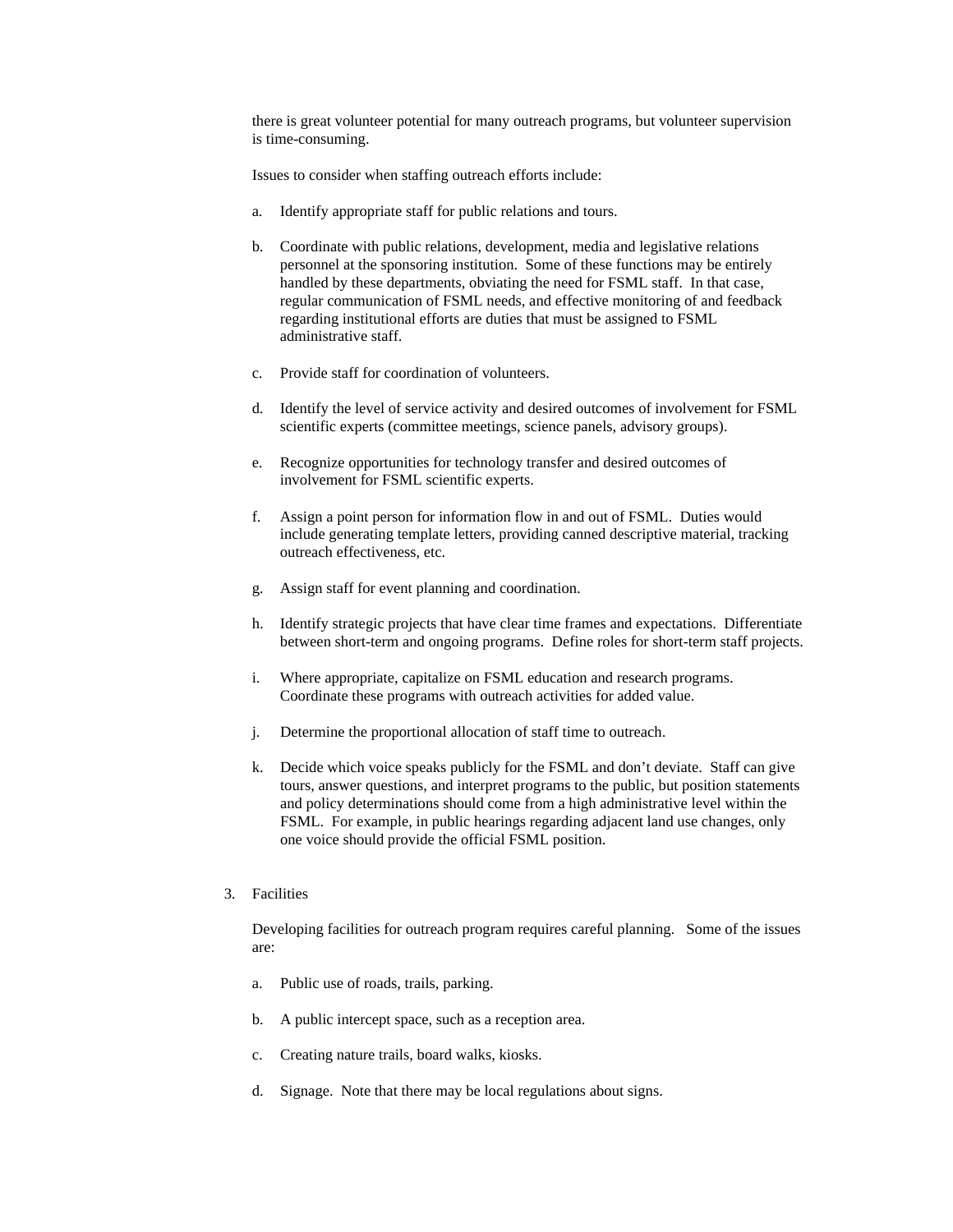- e. Gift shop or other area for retail sales.
- f. Access to a museum or interpretive area.
- g. Gathering spaces for socializing, with amenities such as good views, a fireplace, barbecue area.
- h. Core values ADA compliance, green materials, appropriate technology, fire safety, low water use.
- i. Local zoning regulations and access issues.

Some FSMLs build a nature center in an area away from active research areas to accommodate most outreach programs. Boardwalks can also minimize the impact of public visitors on research areas.

- 4. Policies
	- a. Develop and maintain a communication system with the sponsoring institution's key administrators to share information regarding outreach activities (e.g. observe university protocols for contact with elected officials).
	- b. Develop policies relating to liability and safety, such as a response time policy for emergencies in conjunction with fire or ambulance services.
	- c. Develop policies relating to the compatibility of recreational activity with FSML programs.
	- d. Develop policies regarding the amount and type of public access.
	- e. Develop application procedures and behavior expectations for all users.
	- f. Create a tracking system for outreach activities so outcomes can be determined. It should be FSML policy to evaluate the effectiveness of outreach activities. Otherwise they become a black hole for time and money, generating expectations over time that cannot necessarily be met.
	- g. Develop a policy for follow-up and thank-you procedures.

## E. Social Interactions

FSMLs often become communities of people with shared educational backgrounds and expectations. Especially when they function as a remote "campus", collegial relationships of the residents can be enhanced through some facilitation of social interactions. A specific policy for FSMLs to encourage social interactions could be developed or at least recognized in the planning process.

FSMLs should encourage the development of social interactions across social strata. This can be done in a number of ways. FSMLs could organize discussion groups for ongoing research and education, or have weekly or more frequent informal opportunities for the FSML community to meet. Actual examples from FSMLs around the country include wine-tastings, barbecues, musical concerts, coffee houses, afternoon teas, golfing tournaments, knitting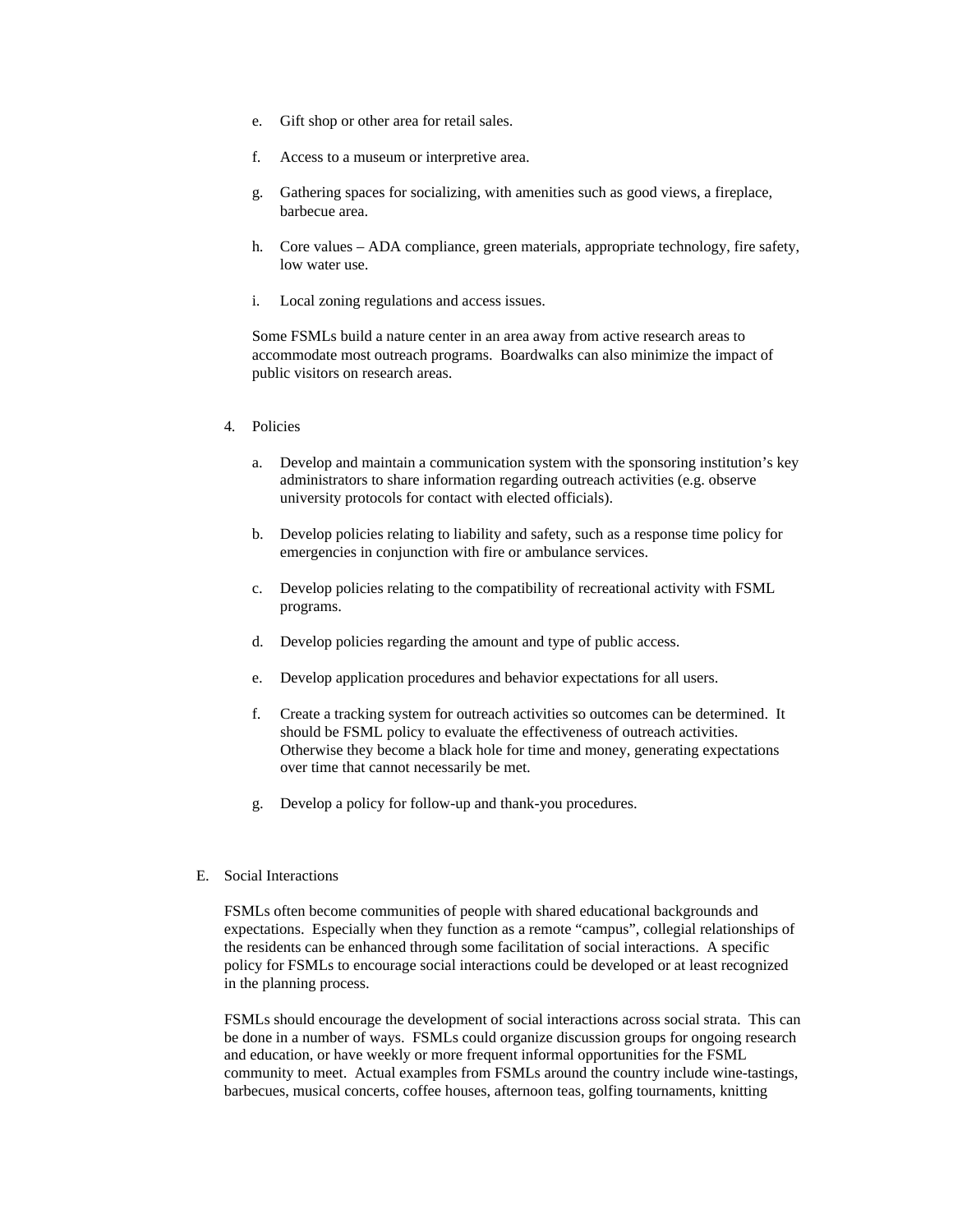clubs, language groups, no-talent shows, and sweat lodges. Some of these events can be open to the neighbors of the FSML and to interested stakeholders.

Extensive formal facilities are usually not required to promote the social atmosphere at a FSML. However, recreational areas such as volleyball courts, horseshoe pits, barbecues, decks and porches, fireplaces, ramadas, or a student lounge should be considered in the facility planning for the FSML.

## **Tables, Figures and Documents for Section III – Program**

Examples (fill in list as examples are provided):

- III. General Program Policies
- III.A.1. Library Staffing, Policies, Facilities
- III.A.2. Collections Staffing, Policies, Facilities
- III.A.3. Information Management and Computer Staffing, Policies, Facilities

LTER Data Sharing Policy *(Source: W. Michener, LTER Network)*

- III.B. Research Codes, Applications, Lists, Facilities, Policies, Fees Research Use Application *(Source: M. Stromberg, Hastings Reserve)*
- III.C. Education Programs, Policies, Applications, Forms, Fees Class Use Application *(Source: M. Stromberg, Hastings Reserve)*
- III.D. Outreach Programs, Policies, Applications, Forms, Fees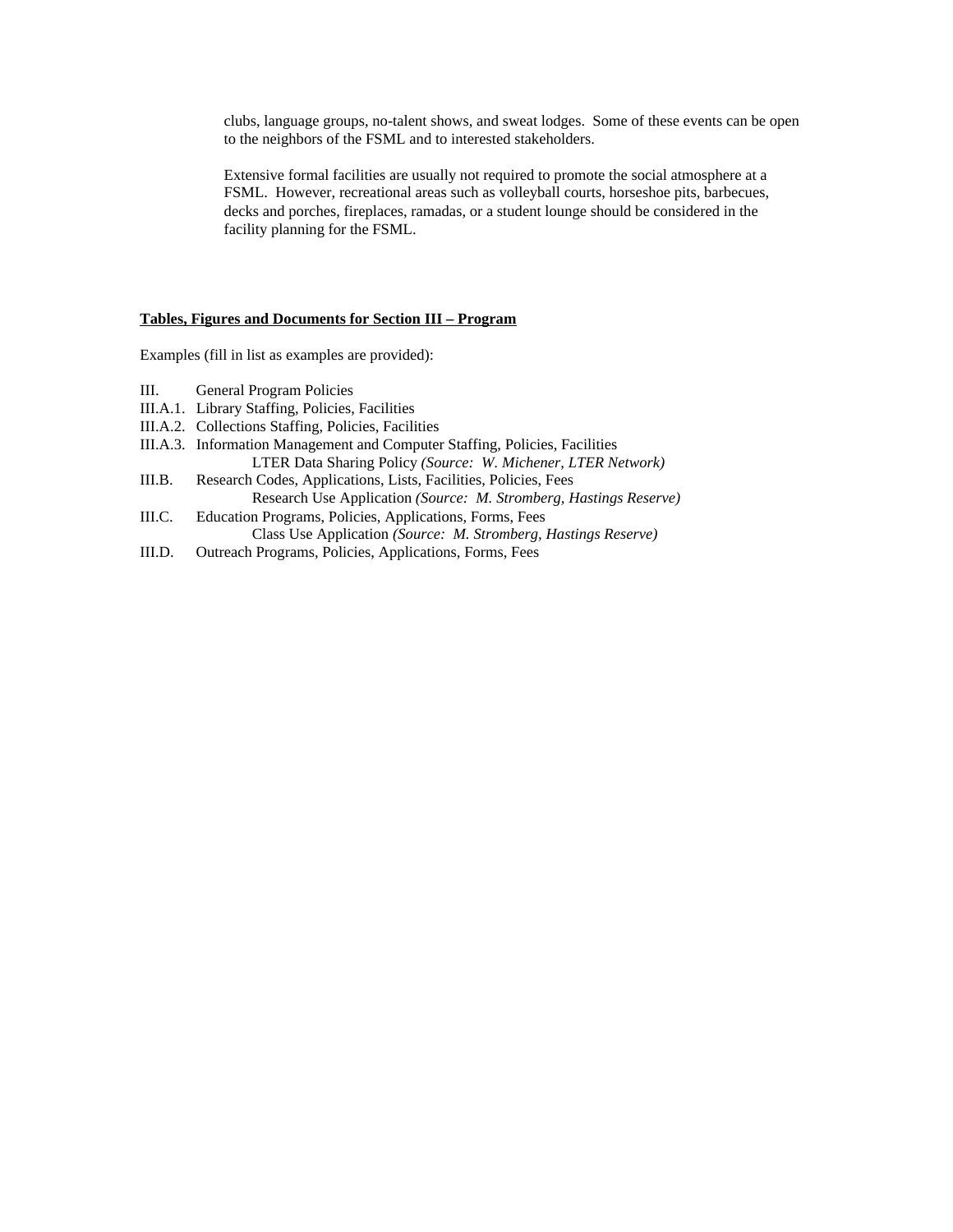## **IV. Facilities**

A. Guiding Principles

Planning, construction and maintenance of physical facilities constitute a significant component of FSML operations. While it is true that bricks and mortar facilities are not necessary for good science, it is equally true that environmental science cannot thrive without various kinds and degrees of field support. Well managed habitat and field sites are critical for successful field science endeavors. See **Figure IV.A** for a conceptual model illustrating the relationship between facilities and stewardship.

Experienced FSML directors suggest that there are some fundamental underlying principles that should guide facilities planning and development. These include:

- 1. If you can't maintain it don't build it.
- 2. Temporary facilities are permanent.
- 3. Don't expect user fees to fully cover operational costs.
- 4. Facility design requires flexibility to meet changing programs and technologies and the resulting impacts (i.e. more people = more poop). Consider that there might be a limit to the carrying capacity of the FSML.
- 5. Green technologies are desirable but the capital outlay and operational and technical requirements should be factored into any decision to use these construction techniques.
- 6. Volunteers are not free and cannot be relied upon for operations.
- 7. Deferred maintenance is often the most overlooked component to operations.
- 8. Facility planning requires personnel with appropriate skills and experience.
- 9. The operational seasonality of a FSML needs to be incorporated into facility planning.
- 10. Access to skilled maintenance assistance options, whether on campus or in town, needs to be factored into facility development considerations.
- 11. Keeping a written history of facility construction is of utmost importance. Maps and construction plans that show the location of septic cleanouts and foundation drains or illustrate wall interiors, etc. can save untold future anguish. Documenting the process that led to construction is also important. Some FSMLs have historic structures, and records relating to them assist with securing funding for renovations. Since several FSMLs are over 100 years old, and hopefully all will eventually reach that age, current modern structures will one day be historic, and written records provide an important archive.
- 12. Most FSMLs own the land on which their facility and research areas are located. However, some lease part or even all of their land resource. Additionally, some manage their own land or leased land, and some do not. Each of these ownership configurations affects the nature of facility development.
- B. Buildings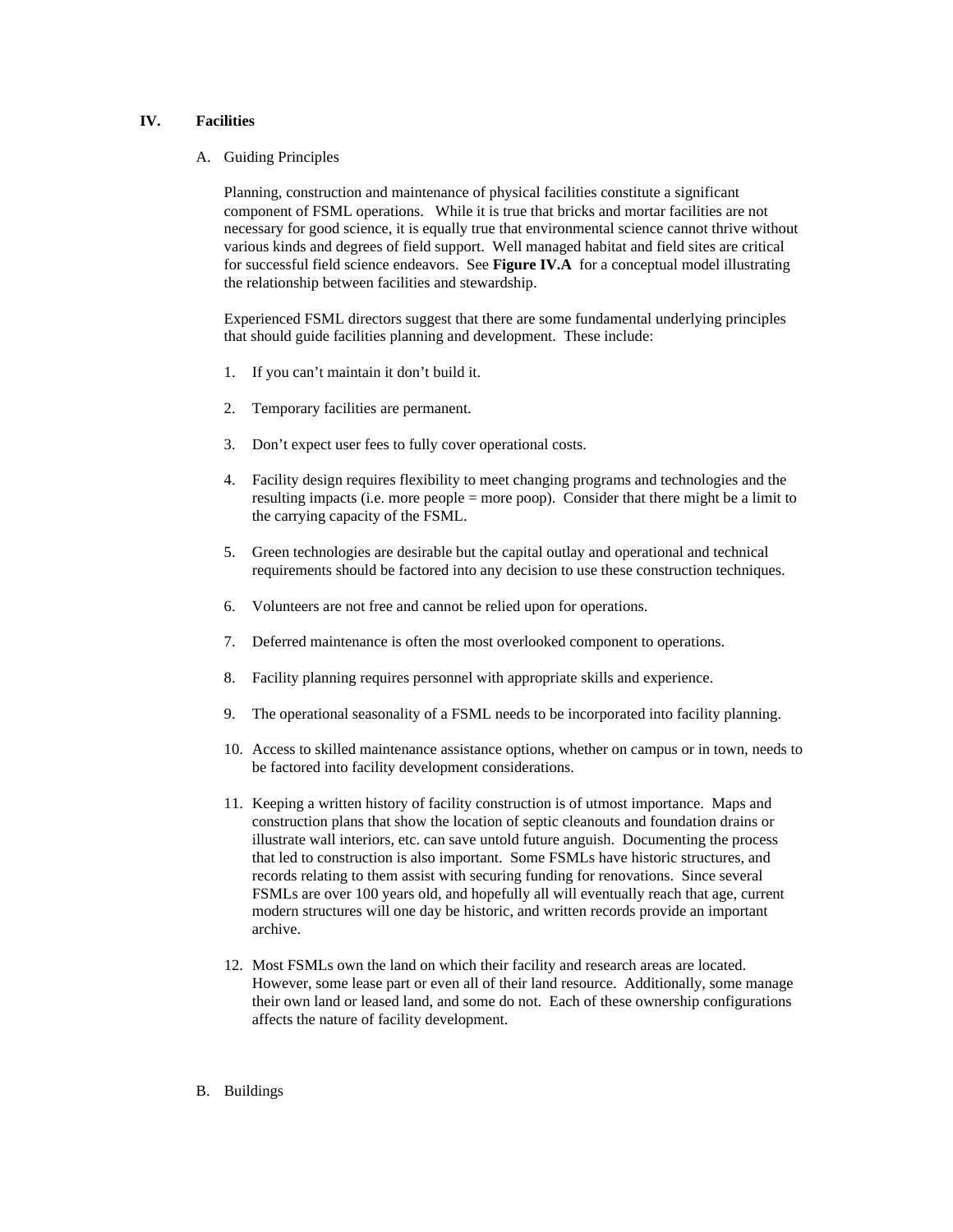Buildings refer to physical structures, whether permanent or temporary. See **Table IV.B** for some field station facility suggestions. The following categories describe facility functions requiring specific design criteria. Some of these uses may overlap depending on site- and program-specific considerations.

1. Research Facilities

Laboratories, lab/offices, greenhouses and other research facilities may need to accommodate a variety of equipment and uses requiring sufficient space, electrical service (120 TO 440v), water supply, waste discharge and other utilities. Specific research and sample preparation needs should be taken into account. Perhaps certain sample processing would be better done at a campus or other laboratory with more reliable quality controls. Sample archiving may require special storage such as cryopreservation. Reliable power backup systems are important. Laboratory safety features should be considered, such as showers, fume hoods or hazardous waste disposal.

Some field labs can be primitive, without water or even power, whereas others need a full array of utilities. Animal care and use facilities are of critical importance at FSMLs. Another consideration is whether research space is to be shared or private. The provision of storage for research gear is important. Does the FSML provide research equipment or do visiting researchers bring everything they need? All of these issues describe different levels in the spectrum of FSML facilities, from primitive field research sites to technologically sophisticated research centers.

2. Education and Training Facilities

Attention should be paid to the specific kind of educational exercises to be conducted. Appropriate facilities include everything from formal large lecture classrooms to small research labs for individualized training in specific techniques. Different educational programs will determine lab bench/counter configuration and utilities needs such as gas, air and distilled water. Research training materials such as field guides and laboratory manuals may be housed in teaching labs or a library.

3. Support Facilities

Facilities that support research and educational programs include animal care facilities, museum collections, herbaria, climate controlled environments, libraries, seminar rooms, meeting rooms, computer rooms and storage areas. Some of these facilities may have special needs, such as separate HVAC systems or humidity control features. Air handling systems will require special attention as FSMLs engage in increasing amounts of research involving invasive species, including microbes, in containment facilities.

#### 4. Administrative Facilities

Administrative offices are technically support facilities for research and educational programs, but often are considered separately as administrative areas on a land use plan. A FSML will need a reception area, director and staff offices, an area for office equipment functions, and appropriate storage for the accumulated history of applications, forms, decisions made, maps, plans, etc.

Other necessary administrative functions include those related to buildings and grounds maintenance, construction, fabrication of field equipment, docks, vessel repair, vehicle maintenance, etc.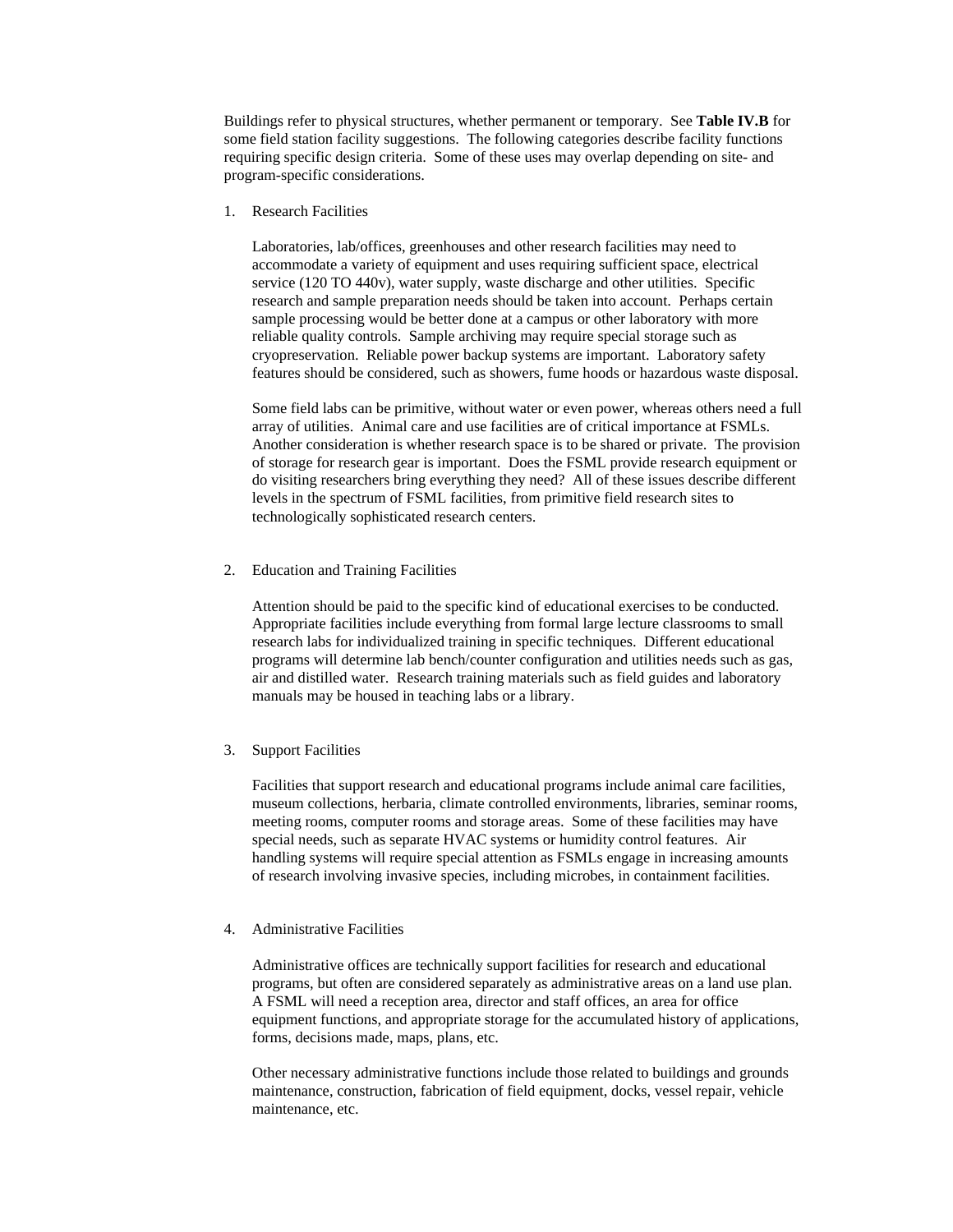5. Housing

Consideration of housing needs requires attention to station use patterns (research use vs. classes of various levels), type of clientele (resident vs. visiting) and level of service (individual or shared space/camping vs. apartments, kitchens or none). Length of stay patterns (short- vs. long-term) are also important variables to consider.

The configuration of housing is currently a topic for dynamic discussion among FSML directors. Many FSMLs have turned away from the traditional dormitory housing in favor of more flexible offerings appropriate to site and climate. For example, a small cabin can house one person desiring solitude, two unrelated students, or a couple, whereas a dormitory can be difficult for student or researcher couples. Family housing has become more important as an amenity for attracting teaching faculty, long-term visiting or staff researchers, or older students.

Construction costs and operating and maintenance requirements are considerations for planning housing. Some "green" technologies are labor-intensive and require knowledgeable residents in order to function, such as "Earthships". Other more traditional construction can result in high on-going utility expenses. Any planning for housing facilities should take into consideration these secondary expenses.

6. Food Service

Whether or not to provide food service is a significant decision. Most FSML directors suggest that food service provision is an operational nightmare and should only be done if absolutely necessary. However, a dining hall can be a "cash cow" if the problems of reliable food delivery, storage and refrigeration, staffing, and inspections as a commercial kitchen can adequately be overcome.

Like housing and laboratories, a dining hall represents a demand for reliable electricity and heating or cooking fuel. Utility expenses should be considered during cost evaluation, and also in designing mechanical systems to increase efficiency and reduce expenses.

7. Public Spaces

Spaces to which the public will have access range from reception areas to picnic facilities to specialized interpretive facilities for public educational programs. These public uses need careful design and siting considerations to mirror the FSML mission and vision, as well as to minimize conflicts with researchers and students. Design criteria for public spaces are often different then those for research settings. Often crowd control architecture is a consideration.

It is easy for a FSML to make large expenditures for elaborate structures to handle public program needs because there are numerous donation opportunities available for these programs. However, usually informal public education constitutes only 15% or less of a FSML's activity in a year. Designing public facilities to be flexible enough to accommodate other FSML programs is one way of utilizing these funding opportunities effectively. For example, a donation might be secured to fund a lecture hall for programs and evening events that interpret science to the general public, but the same facility would be available for class meetings, invited symposia, or scientific seminars.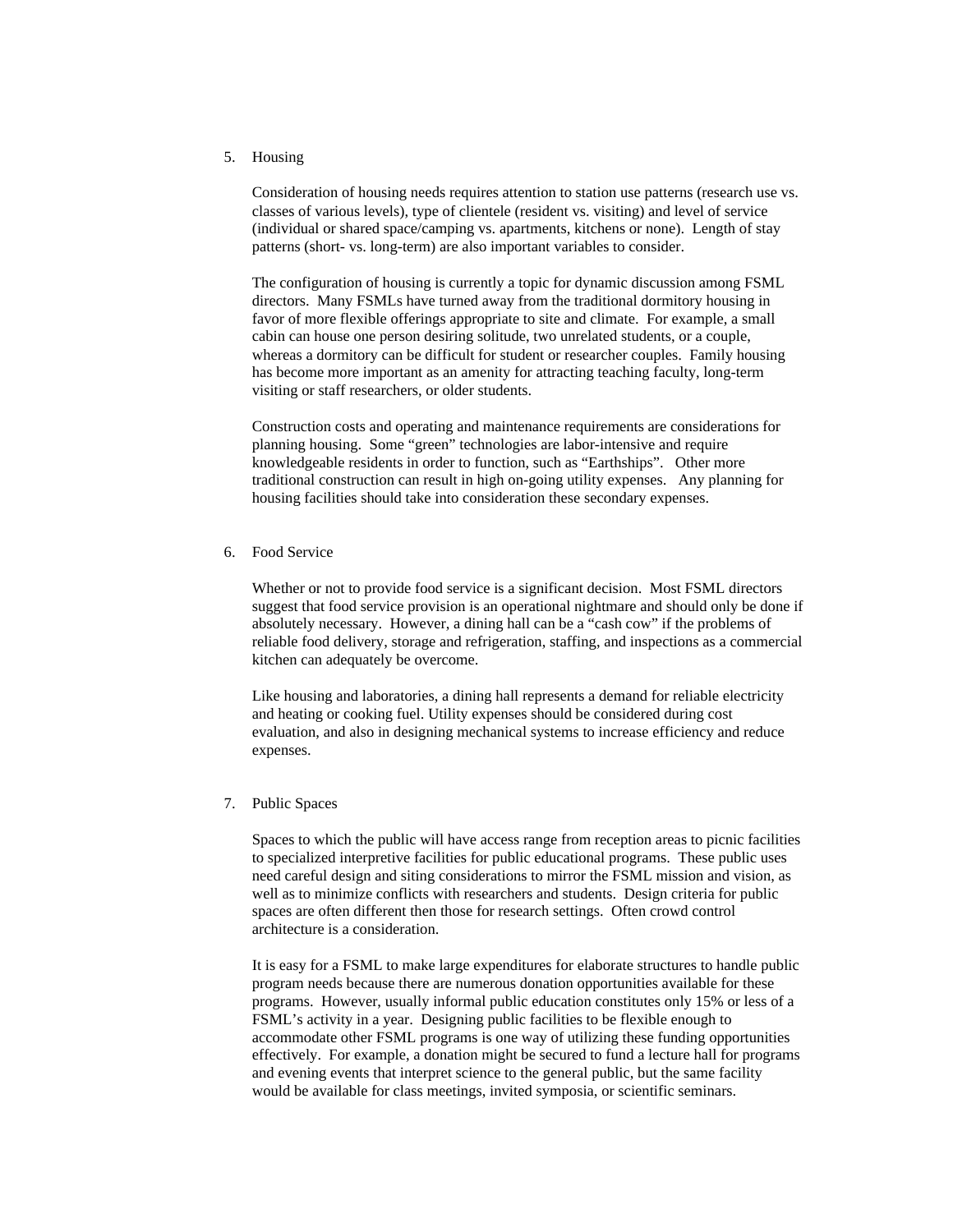#### 8. Aquatic and Marine Facilities

A FSML with aquatic and marine activities requires some specialized facilities to handle research, teaching and equipment needs. Wet labs need water supplies, purification and treatment systems, and disposal systems (drained floors or water tables) requiring attention to corrosion resistant materials. Many other issues relate to docks, such as road access, proximity of maintenance areas, and whether gas tanks, electricity, water, or storage are nearby. Diving activities require another set of facilities, such as dive lockers, training pools, gas mixes, and numerous safety features.

## 9. Roads, Parking and Trails

These transportation issues often generate the most over-looked and underestimated space requirements and environmental impacts. Many FSMLs want to minimize the number of roads on their property, but access for construction vehicles, parcel truck deliveries, food service deliveries, heavy research equipment, etc. is important to consider. Parking areas need to be established in appropriate areas. Perhaps there is no parking in front of every building, but loading and unloading is acceptable.

Trail location and maintenance involves another set of potentially contentious issues. Is only foot traffic allowed? Can bicycles use foot trails? Is walking only allowed on established trails or does it matter? Must pets be on leashes? Are trails private or open to the public? Should researchers set up plots along trails? Are trails maintained for horses? Are motorcycles or motorbikes allowed on trails? All of these policies affect the nature and location of trails at a FSML.

#### 10. Security

Like parking, security is often overlooked during FSML facility design phases. Security can take numerous forms from fencing and signage to dogs and intrusion sensors. Keying systems for buildings and gates are valuable places to invest funds during design and construction.

## C. Communication and Connectivity

Information acquisition and management require a full range of facility design considerations. Individual software platforms can support multiple functions, with the potential to integrate building, environmental and research information. Designs for new buildings and for remodels should incorporate redundant wire and fiber optic conduits or cable trays and chases to accommodate future change. The evolution of digital technology for voice communication allows for other connectivity options. Sensors for fieldwork and remote sites, including offshore moorings, can now utilize packet cell technologies for efficient real-time data acquisition. Graphic user interface (GUI) software provides new opportunities to economically support public education and outreach with local area networks or web-based data displays. All of these emerging capabilities are especially useful to FSMLs, which typically need to interpret local research and education activities with minimal or non-existent staff.

Technology developments need to be factored into the skill base of station personnel. For example, a few years ago building mechanics did not have to cope with digital devices. Now air, water flow and temperature sensors and controls are routinely based on programmable logic controllers. These same devices can be used to continuously monitor and control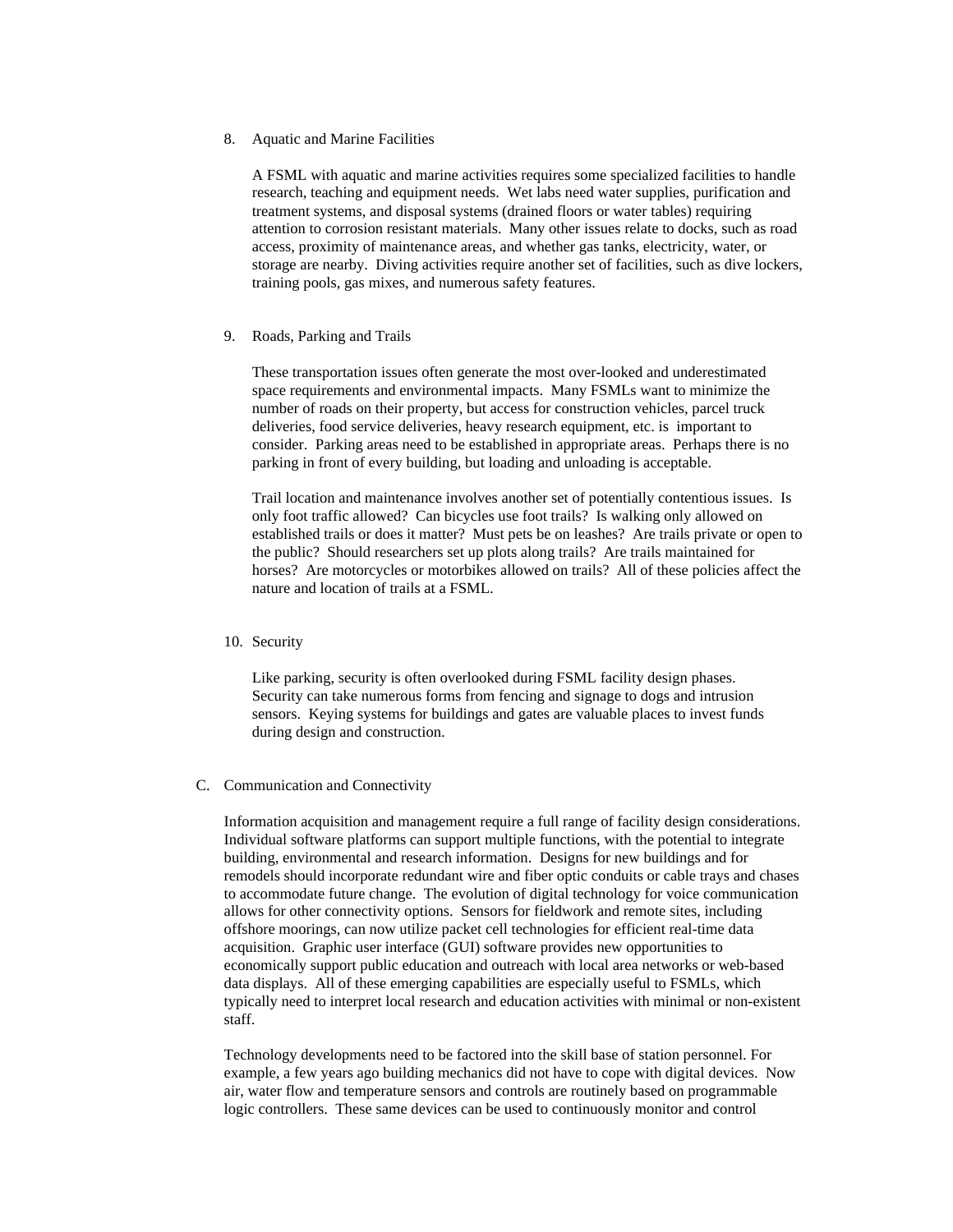individual research projects. Station management needs to understand the increasing sophistication of their facilities to properly recruit, train and supervise employees. One positive feature of digital skill development is that FSML facilities staff and research data managers can begin to assist each other to some degree.

Storage, backup and protection devices have to be planned and designed to support FSML activities and the uncertainty of climate and extreme environments usually found at field sites. Station remoteness also influences the frequency of power interruption and repair response time. Specialized equipment, such as back up power generation and appropriately sized uninterruptable power devices are often critical to a FSML's research resources.

Connectivity planning considerations include:

- 1. Internet wiring plans for locating hubs, hublets and routing devices.
- 2. How to accommodate cable or fiberoptic runs for current and future needs.
- 3. How to accommodate the internet access needs of users. For example, if a station has overnight accommodations is it feasible or desirable to provide LAN or WAN ports in housing?
- 4. How much data infrastructure is feasible before an onsite network administrator (full- or part-time) is required?
- 5. Can a LAN and environmental sensors serve as fire or intrusion alarms?
- 6. Can programmable logic controllers and environmental sensors serve as a remote interrogation capability for researchers at their home institution?
- 7. How can a FSML participate in regional or national information acquisition and management initiatives? What is the best configuration for becoming a node on the national FSML network?
- D. Equipment

Equipment inventory at a FSML ranges from hand tools to vessels and vehicles to multi-user research equipment. Equipment accessible to users is a major benefit to FSML clients, if it is properly maintained and policies are in place to make certain that it is available when users need it. In the case of multi-user equipment (e.g. chromatographs, gas analyzers, autoclaves, air stations/SCUBA cylinders, lawn mowers, field vehicles etc.) FSML administrators are faced with decisions requiring a balance between offering the right array of instrumentation versus the cost of acquisition, service contracts and eventual replacement.

FSMLs should be responsive to user needs that allow their time at the station to be efficient and productive. Sometimes items as mundane as screwdrivers and handsaws can make the difference between a week well spent and a week wasted. Hand tools have a remarkable ability to walk and can require a frustrating amount of time to locate if policies are not effective in maintaining a useful accessible inventory.

Major classes of station equipment include:

- 1. Vehicles and vessels.
- 2. Tools and shop support.
- 3. Multi-user research equipment.
- 4. Administrative, computing and office support.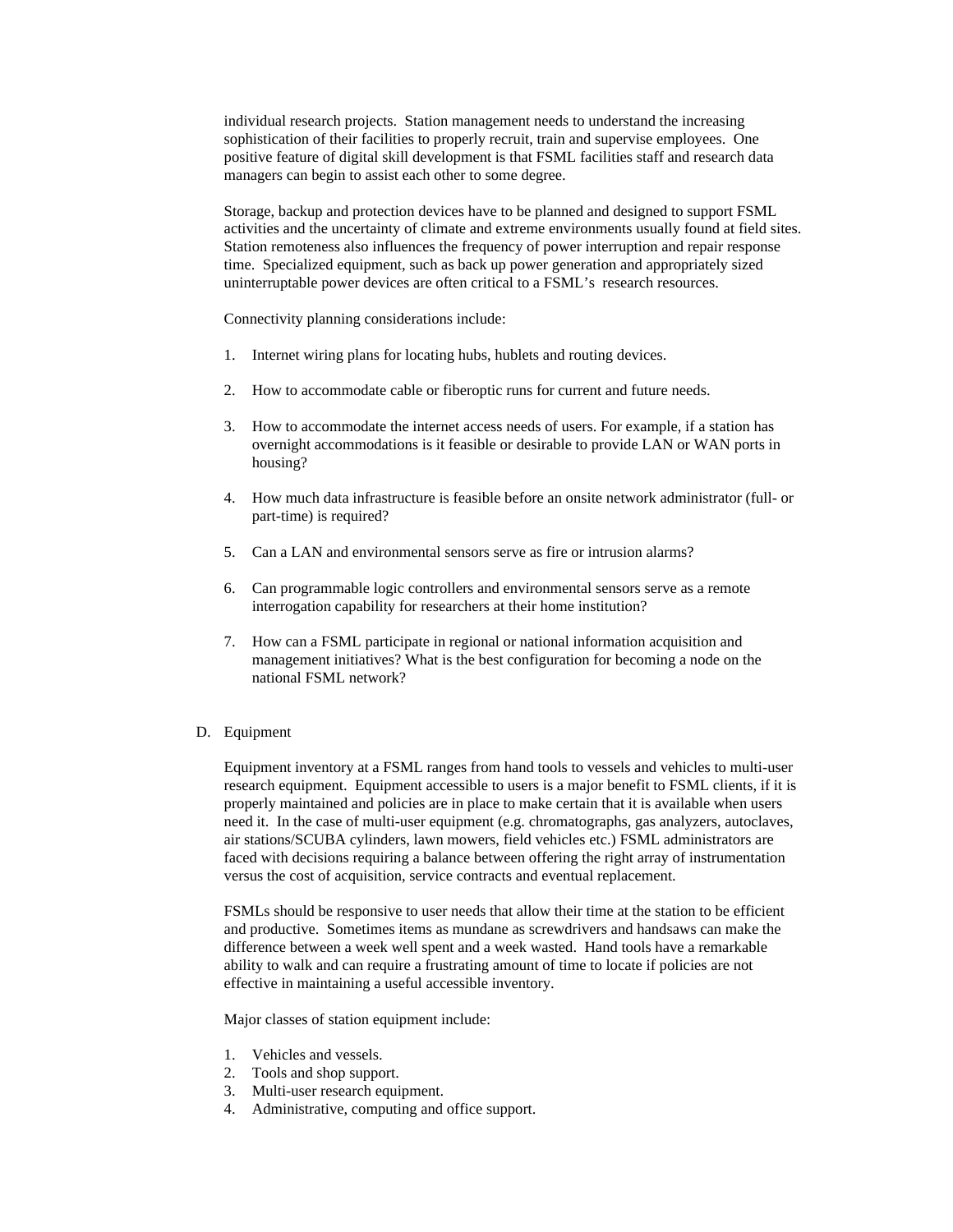## E. Habitat Resources

FSML resources include the inventory of land, water and marine habitats accessible to the station. Habitat resources vary widely among FSMLs. Some FSMLs own large areas of essentially undisturbed habitat, but others may own no land at all. FSML administrators need to consider how current user activities will affect future use and site potential. There are, however, a few general considerations that should be followed by FSMLs irrespective of ownership of the land that is used for research and teaching:

- 1. Research and teaching should not foreclose future options for use of the land.
- 2. The future should be viewed through the lens of cumulative impacts.
- 3. All sites are not appropriate for experimental manipulation or perturbation.

These issues can be addressed in Stewardship Management Plans, Zoning and Land Use Plans, and through careful consideration of access infrastructure.

The availability of water and the infrastructure costs of supplying potable water to a FSML are essential considerations for locating facilities and determining a carrying capacity for the station. An additional consideration is that water exploitation and management may also have a significant impact on the habitats surrounding the FSML.

Habitat resources vary from small to extremely large parcels of land. The stewarding of these resources needs careful attention from FSML leadership. Usually a number of conservation values important to the general public, beyond the scientific community traditionally served by the FSML, are inherent in the FSML habitat resources. Information and resources are available from local and national land trusts that will assist with preserving and managing land resources. The use of conservation easements, stewardship management plans, baseline documentation reports, and other standard land trust documents can be appropriate to FSMLs. The Land Trust Alliance provides a great deal of very useful information and guidelines (**www.lta.org**).

## F. Operations and Maintenance

FSML operations and maintenance often represent the single largest category of ongoing administrative expense. Efficient building and energy systems design can make or break a station financially. Intelligent and creative design can also increase user investment in a station, assisting with generating a loyal and dependable client group over time. Good design and pleasant climate control increases the enjoyment of the FSML experience.

Energy efficient systems allow station research and education staff to illustrate conservation and stewardship values. There are increasing opportunities for securing funds from foundations that support new construction or renovation that addresses energy conservation or uses alternative technologies.

For the purposes of planning an expenses analysis, the following categories are often used to describe operational or maintenance activities:

## 1. Annual Maintenance

This category refers to the yearly support necessary to keep a FSML operating. These funds are structured into annual operating budgets and typically provide support for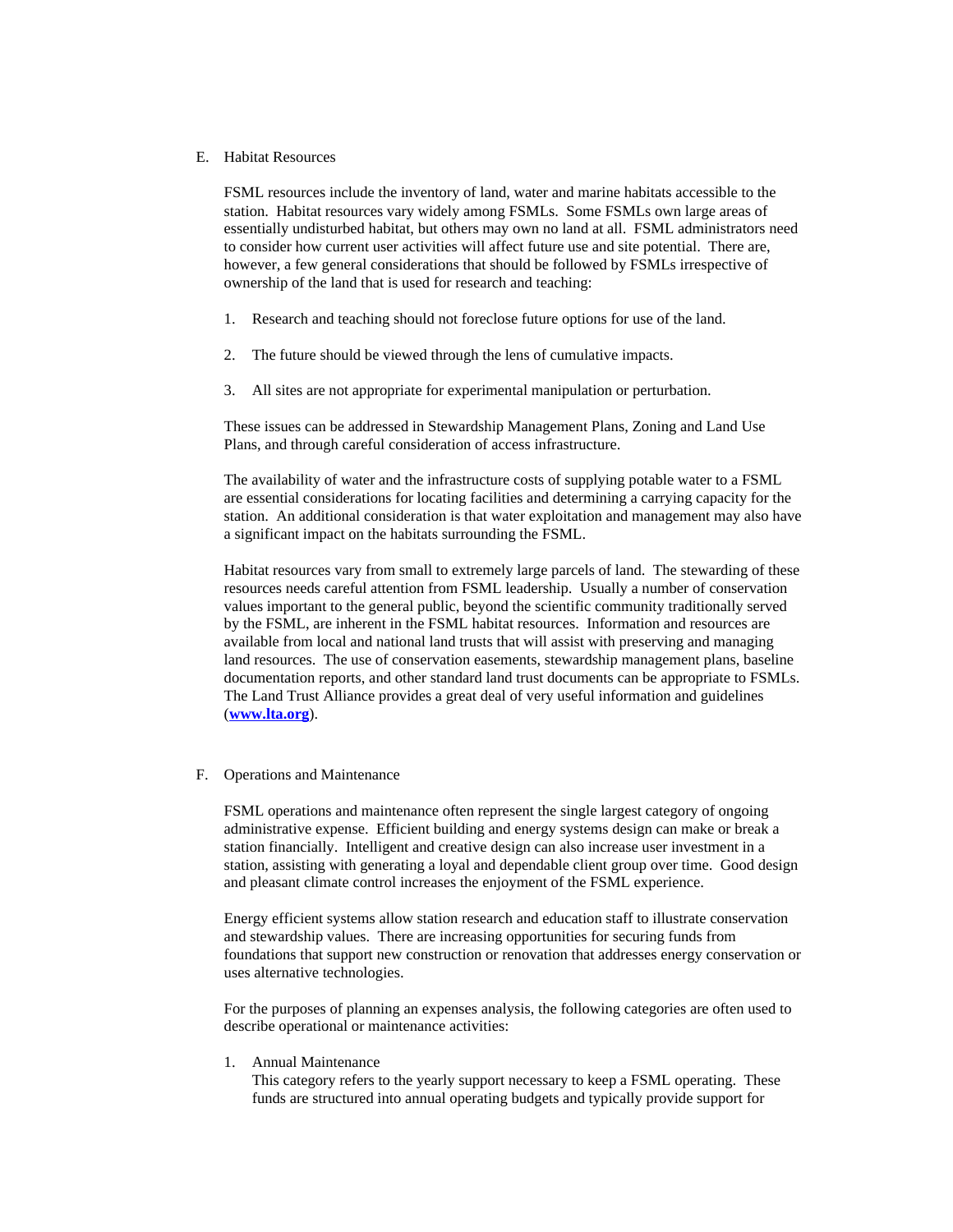facilities and custodial personnel, and for replacement of non-capital items such as plumbing and lighting fixtures, door/ window hardware, etc.

2. Deferred Maintenance

Routine projects that aren't addressed by annual O&M budget allocations are called deferred maintenance. Examples include painting or staining of exterior exteriors, reroofing or other major roof repairs, paving or graveling of roads and driveways, and other significant maintenance activities that don't occur annually. This category maybe funded out of FSML reserves, a specified fund accumulated for this purpose, or from emergency funds.

3. Minor Capital Projects

These are one-time projects of a significant nature requiring special appropriations up to \$250,000 that may need a focused budget category or perhaps a campaign or grant proposal to fund. Examples include replacement of small boats, or research or administrative vehicles, and renovation or replacement of buildings such as cabins, sheds, shops or other small buildings. Larger capital construction is considered separately in most budgets.

4. Recurring Expenses

This category may include snow removal, road or dock repair, or similar activities in response to seasonal wear and tear which are predictable in occurrence but variable in severity. There may be overlap with annual maintenance operations. Some FSMLs may include recurring expenses with annual costs. The advantage of creating distinct accounts is that if unused funds can roll over to successive fiscal years then the station may be equipped to deal with severe storm events and the resulting high costs of appropriate response and repairs.

5. Utilities

These include electrical, water, gasoline, diesel (for generators or pumps), propane or natural gas. Underground tank storage for fuel is an important siting and environmental compliance consideration. FSMLs can often benefit from special utility configurations. For example, boilers specified to operate on both diesel or propane can provide a backup fuel option if deliveries of one commodity are interrupted or road conditions create access problems. Consideration should be given as to whether utilities are buried or not, whether they services all areas of the central FSML facility or not, whether docks are served by utilities, etc.

G. Facility Policies

Policy needs have been mentioned throughout the foregoing discussion of FSML facilities. It is important for the FSML administration to incorporate users and their needs into the operation of a safe working environment. Most FSMLs develop a "User's Manual" or similar handbook that incorporates facility policies. Specific FSML policies should at a minimum cover the following considerations:

- 1. Environmental health and safety.
- 2. Land use.
- 3. Equipment and vehicle use.
- 4. Administrative support.
- 5. Public access and behavior.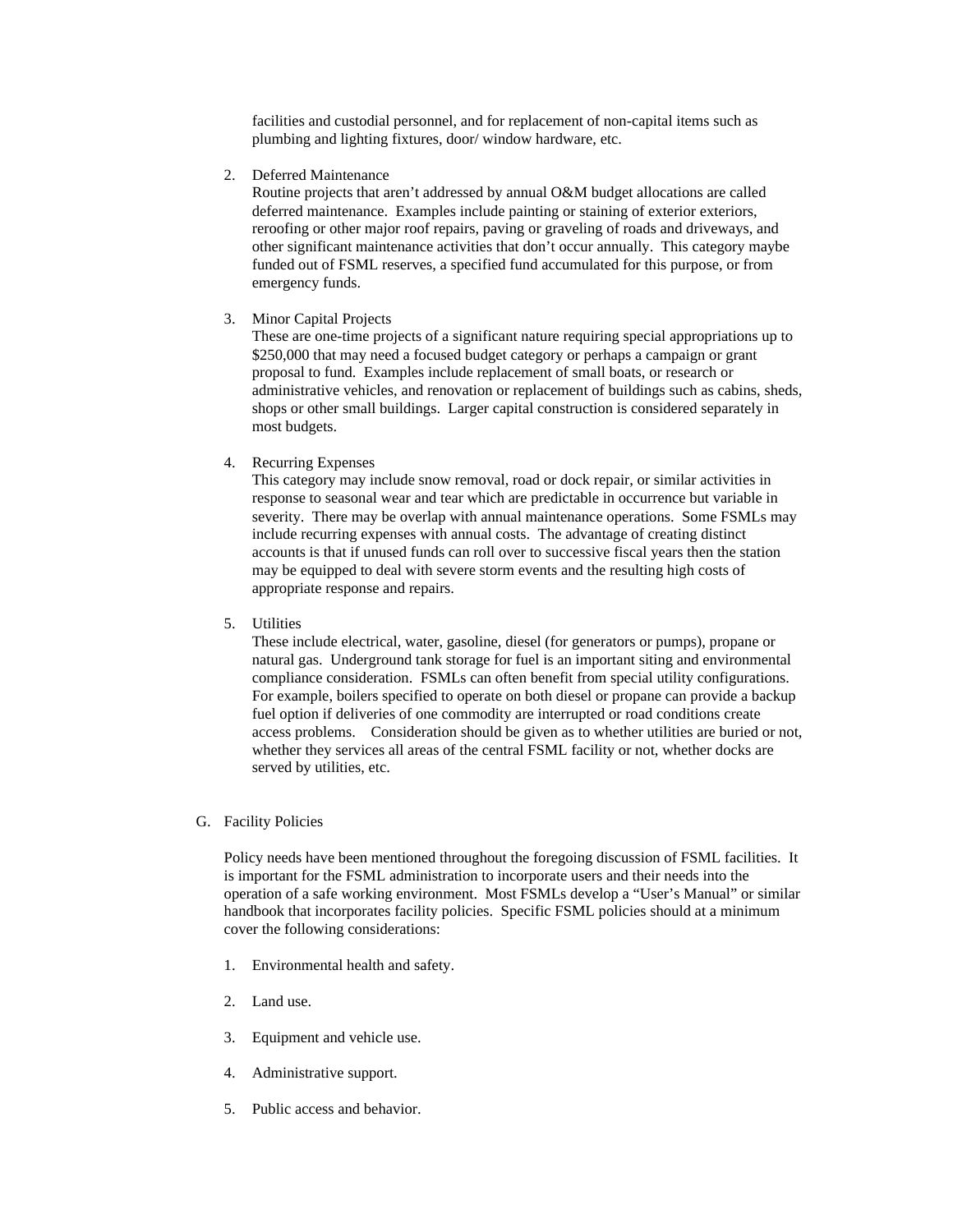6. User behavior.

In addition to the many other aspects of appropriate resident or visitor behavior, FSML users should be educated as to their individual role and responsibility regarding emergencies, including:

- a. How various functions are monitored for failures and how to respond, both during weekday times when stations typically are staffed and during evening and weekend hours.
- b. The location of emergency response equipment (e.g. fire suppression gear, first aid).
- c. Primary and secondary contact information for which type of emergency.

#### H. Site Issues

1. Site Selection for New FSMLs

A number of new FSMLs have been established over the past few years. Some have the fortunate opportunity to consider a variety of sites for their new facility. Experienced FSML directors offer some suggestions for issues to consider during the site selection process.

- a. Type of programs that will be conducted at the FSML.
- b. Ability to separate spatially any incompatible uses (eg. research labs from housing, classrooms from research labs, children's activities from research labs, etc.).
- c. Access for construction vehicles and delivery vehicles.
- d. Easy access for FSML users to research areas.
- e. Minimal impact from natural disasters (flooding, storm surge, landslides, etc.).
- f. Reasonable access to laundry, mail and package delivery, food supplies, a labor pool, and other operational services.
- g. Compatibility with neighboring properties.
- 2. New Sites for Existing FSMLs

Some existing FSMLs may need to select new sites for expanded operations, or may be offered properties for acquisition. In addition to many of the above considerations, the FSML administration should consider how management of the new site will fit into current operations, and what additional resources may be needed. The financial and logistical impacts could be greater than the potential benefits for some sites in comparison to others.

3. Appropriate Land Holdings for FSMLs

Often FSMLs are offered donations of real estate for the purpose of research or education. It is tempting to accept any and all properties, but careful evaluation needs to be made of the potential liabilities and other impacts. Sometimes the best option is to sell the gift, but donors can place restrictions that prohibit property sales.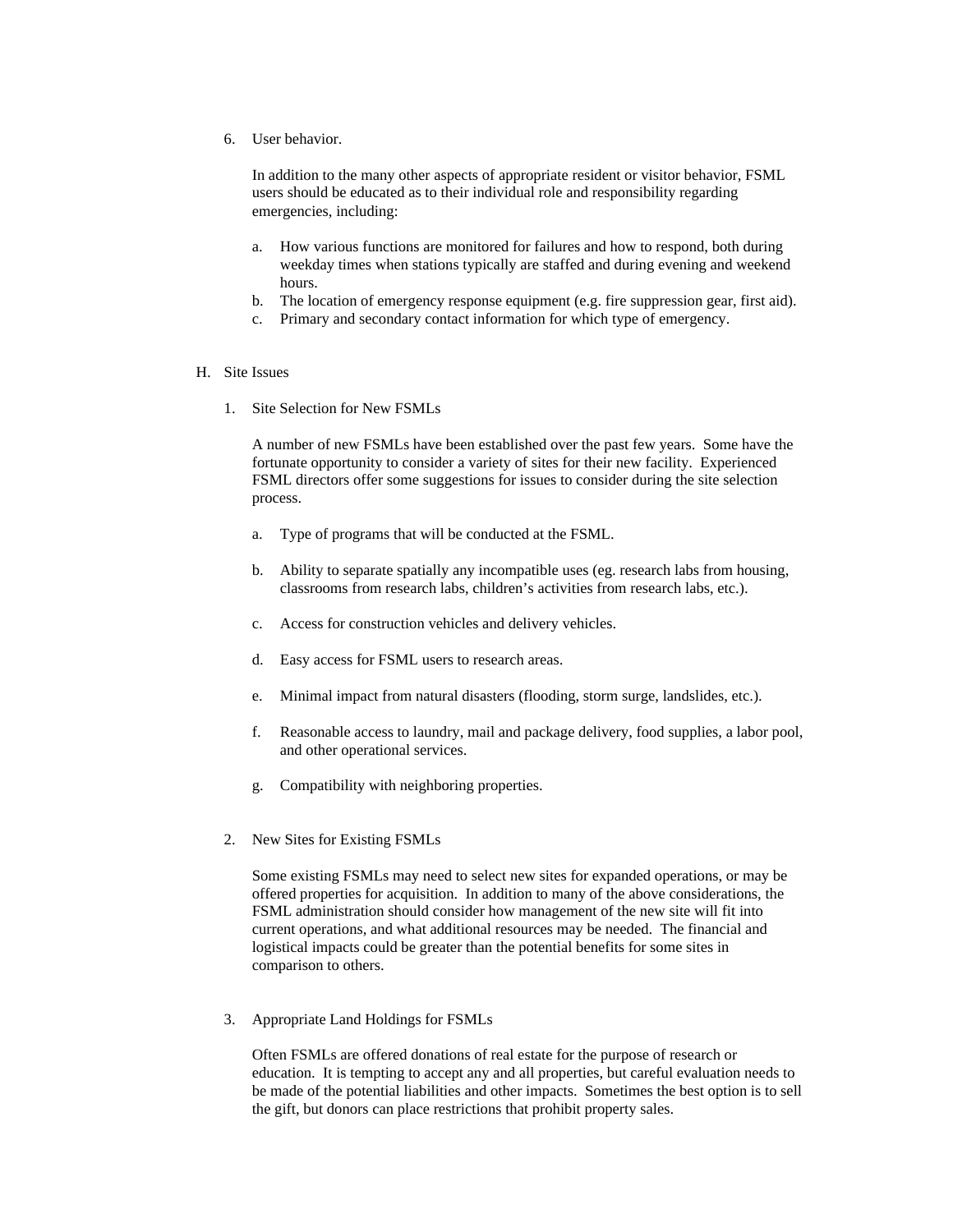Another issue to consider is the likelihood of a FSML becoming a large landowner with all of the stewardship obligations that are entailed. Perhaps another organization such as The Nature Conservancy or a local land trust would be a more appropriate owner, and lease arrangements for scientific use of properties could be made.

Local residents can become irritated if a nonprofit such as a FSML or its sponsoring institution acquires land that is then removed from the property tax roles. Many FSMLs make payments in lieu of taxes (called PILT) to offset their local financial impact.

## **Tables, Figures and Documents for Section IV – Facilities**

Figure IV.A – Conceptual Model of the Relationship between Facilities and Stewardship *(Source: P. Siri and S. Lohr)*

Table IV.B – FSML Facility Suggestions *(Source: S. Lohr, R. Lawrenz, P. Siri, S. Tonsor, D. White)*

Examples (fill in list as examples are provided):

- IV. General Facilities Handbooks
- IV.B. Building Design Criteria (Including Green Architecture)
- IV.C. Communication and Connectivity Specifications or Criteria
- IV.D. Equipment Lists, Specification, Criteria
- IV.E. Habitat Resources<br>IV.F. Facility Maintenan
- Facility Maintenance
- IV.G. Facility Policies
- IV.H. Site Selection
- IV.I. Regulatory Environment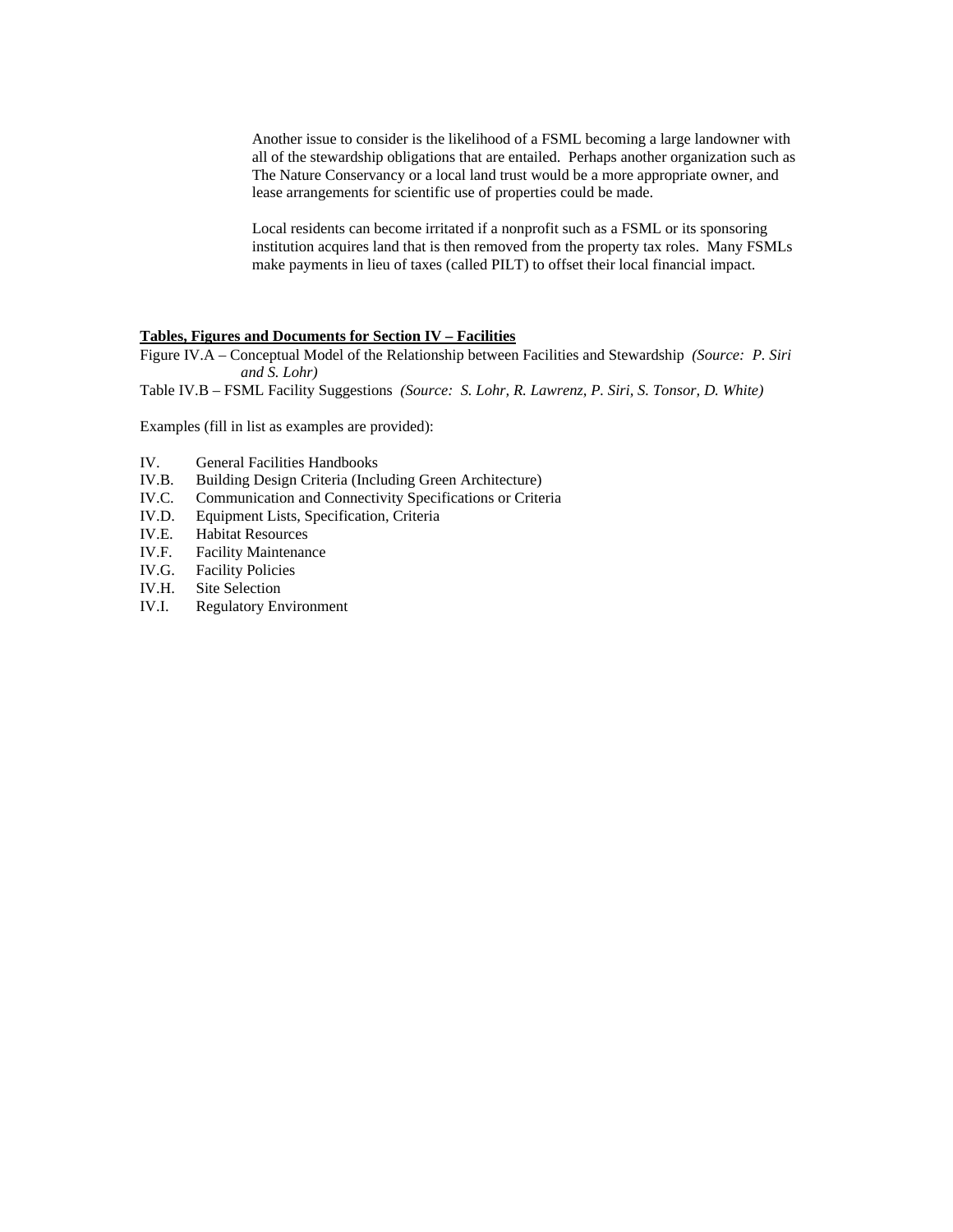# **V. Finances**

Effective long-term financial planning and control supports the vision, mission and program of a FSML. The relationships between these are schematically illustrated below:



Many FSMLs are part of a larger institution that provides financial services. Nonetheless, each FSML should understand the basic underpinnings of its financial services. Some directors even conduct "ghost" accounting themselves to be certain they thoroughly understand the financial picture presented by the governing institution. General knowledge of standard accounting practices is essential for FSML directors, since they bear the proximate, if not the ultimate, fiduciary responsibility for the financial health of their organization.

For those FSMLs that need to establish their own financial services, and also for those that wish to gain a greater understanding of FSML finances, the following items are offered for consideration.

A. Cost Centers

Cost center structures provide the framework for the control of finances for various areas of operation. Cost centers evolve from the activities at a FSML, and are composed of a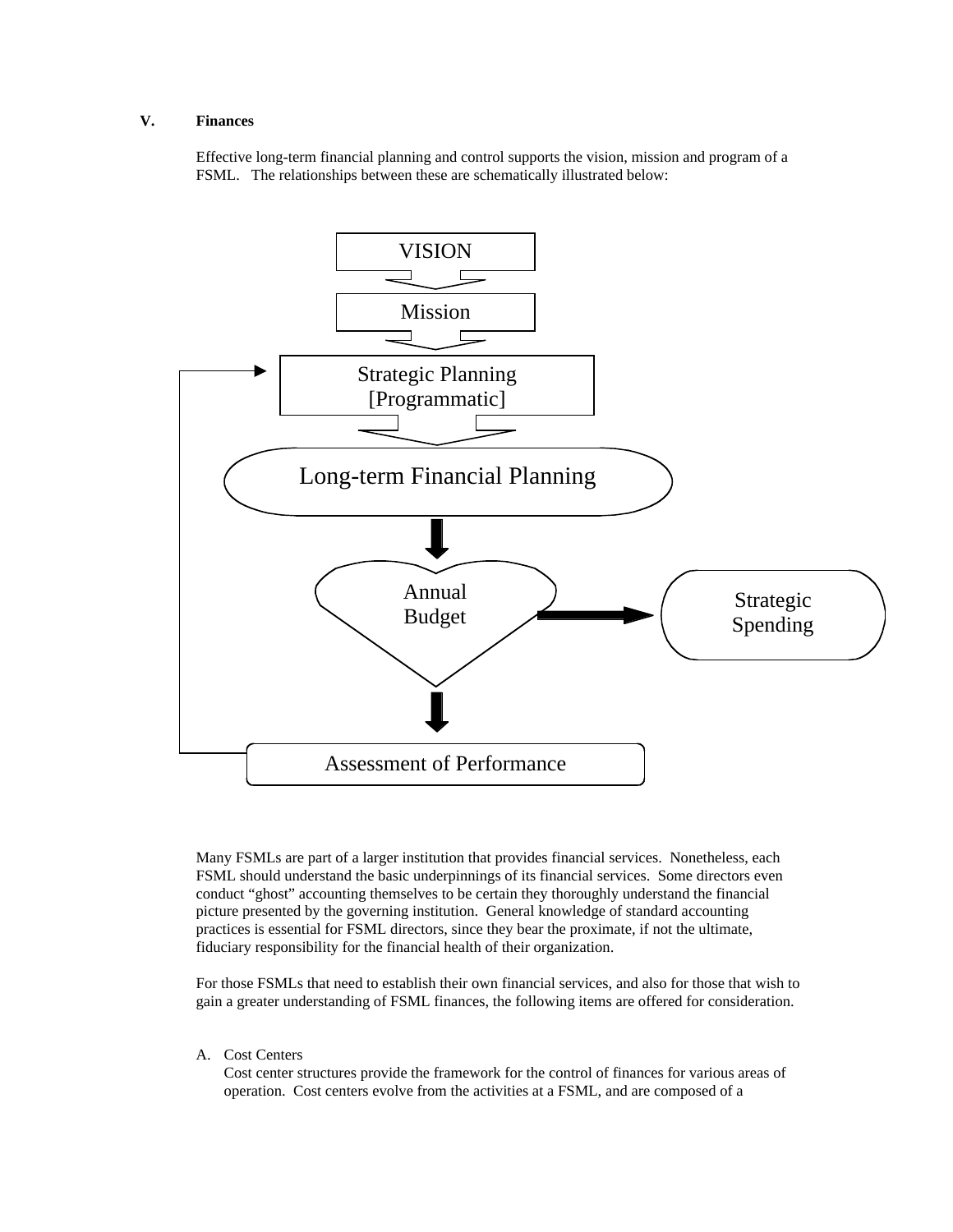sequence of numbers that categorize the information relating to that subject area in a multilevel format.

Cost center structures denote several levels of function. These structures can be unique to individual FSMLs. The first number denotes a higher level division among units. The next number, or set of numbers, provides information on the next level of detail, such as whether the cost center relates to assets, programs, operations, grants, or funds. The next number, or set of numbers, designates the activity involved, such as research, support, education, general and administration. A sample cost center structure can be found in **Table V.A.1**.

## B. Chart of Accounts

A chart of accounts provides a framework for the delineation of assets, liabilities, revenue, and expenses. Charts of accounts are composed of a sequence of numbers that categorize the information relating to the subject area in a multi-level format.

Chart of accounts structures delineate different levels of function. These structures can be unique to individual FSMLs. After the establishment of a cost center structure, the chart of accounts should be developed. In the following example four spaces are used to define the account number structure. The numbering system is as follows:

#### $1000 =$  Assets

- 1000 through 1299 is for current assets in order of liquidity.
- 1300 through 1399 is for various receivable accounts in order of liquidity.
- 1400 through 1499 is reserved for inter-fund account usage.
- 1500 through 1599 is for inventory goods.
- 1600 through 1799 is for capital purchases. Numbers ending in 0 are permanent capital assets. Numbers ending in 2 or 5 are for current year purchases only. This organization shows current capital purchases in the cost center where the purchase was made. Permanent capital assets are in cost center 1.00.0000. At the end of each year, the controller makes a recurring journal entry to transfer current capital purchases to permanent assets.
- 1800 through 1999 is used for accrued depreciation expense.

#### 2000=Accounts Payable

2000 through 2199 is for various non-payroll payable accounts.

2200 through 2799 is for the myriad of payroll related payable accounts.

2800 through 2899 is for large payables on time, such as leased vehicles and insurance.

2999=Suspense and Variance - a default account for out of balance transactions.

#### 3000=Equity and Fund Balances

3000 through 3499 is for various designated fund balance accounts. 3500 through 3599 is for various equity accounts. 3600 through 3689 is reserved for program inter-fund usage. 3690 through 3699 is for surplus or (loss) balance forward to the next year.

#### 4000=Cash Income

4000 through 4199 is for donations of cash, goods, and services. 4200 through 4299 is for grant and contract reimbursements, overhead recovery and fees. 4300 through 4399 is for interest and dividend income. 4400 through 4449 is for realized capital gains. 4450 through 4499 is for unrealized fair market value gains. 4500 through 4599 is royalty income. 4600 through 4699 is retail income. 4700 through 4799 is agricultural income. 4800 through 4899 is facilities income.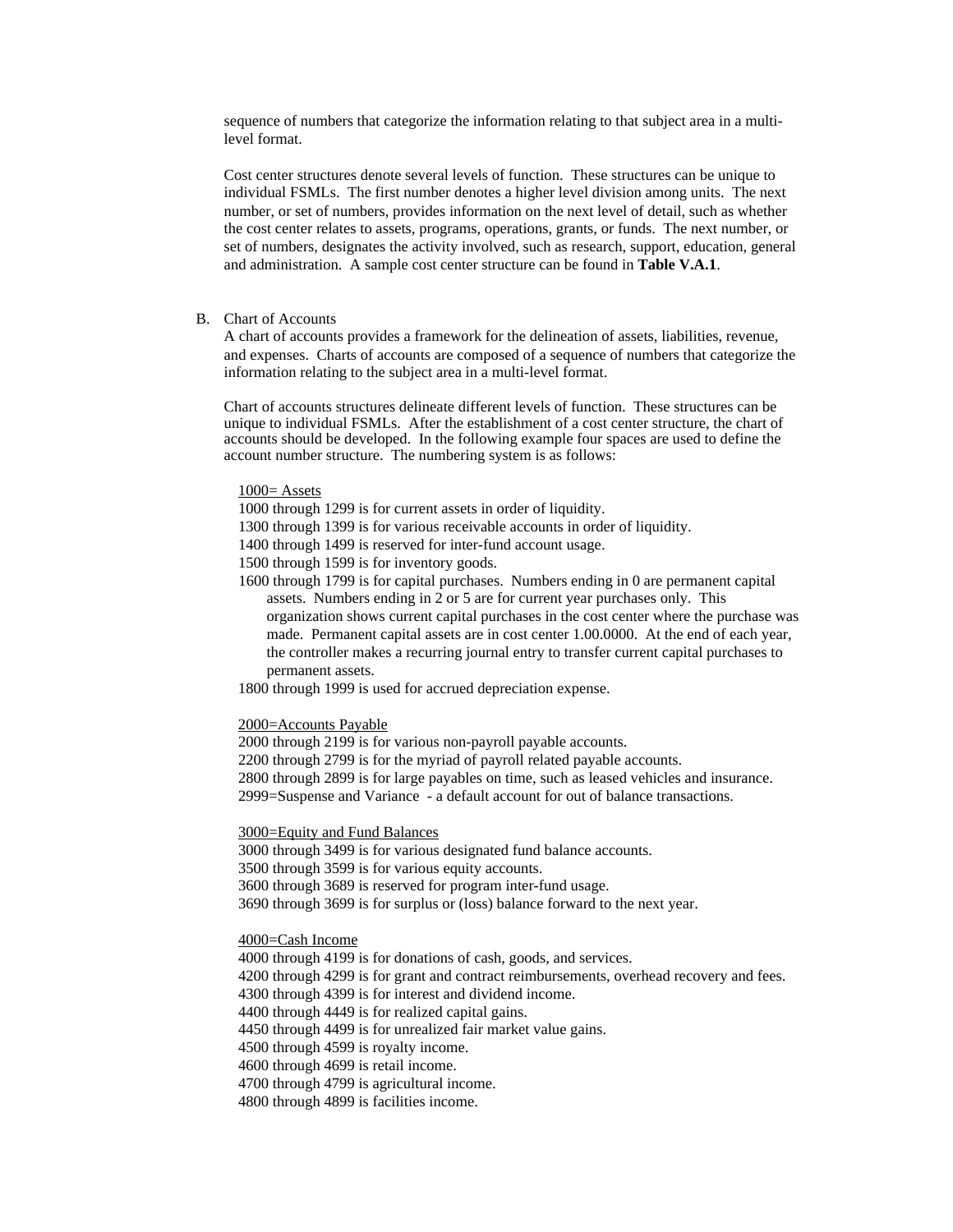4900 through 4999 is proceeds from capital sales and reimbursed claims.

5000= Non-Cash Income 5000 through 5999 is intra-company income.

6000=Payroll Expense

6000 through 6299 is salary and wage expense. 6300 through 6399 is fringe benefit expense. 6400 through 6999 is contractual expense.

## 7000=Other Expense

7000 through 7099 is tax expense. 7100 through 7199 is reserved for expansion. 7200 through 7299 is professional fee expense. 7300 through 7399 is travel expense. 7400 through 7499 is reserved for expansion. 7500 through 7599 is supplies expense. 7600 through 7699 is agricultural supplies. 7700 through 7799 is rental and lease expense. 7800 through 7899 is maintenance expense. 7900 through 7999 is occupancy expense.

#### 8000=Non-cash Expense

8000 through 8099 is intra-company transfers and expense 8100 through 8199 is intra-company grant expense. 8200 through 8299 is intra-company core expense. 8300 through 8399 is intra-company overhead expense. 8400 through 8999 is reserved for expansion.

## 9000=Non-cash Expense

9000 through 9499 is reserved for expansion. 9500 through 9699 is year-end expense. 9700 through 9799 is cost of sale adjustment expense.

## C. Budgets

The development of a budget provides crucial information for a roadmap showing where a FSML stands financially, compared to desired goals. This roadmap begins with the organizational mission and programmatic planning, which all naturally flow into the budget. The goal of the budget is to support the FSML mission.

1. Budgeting process

It is important to be able to view where you are at present in order to forecast a budget for the coming year(s). This assessment should be done for each cost center. It's helpful to begin with the current annual budget and a view of the year-to-date figures. Then the figures for the coming year can be forecast, keeping in mind the goals and projects (taken from the long-term strategic plan) of the subject cost center. Additionally, it's very useful to include a justification by each line item. This justification assists with planning for the coming year, and with ascertaining that the projected budget reflects the necessary elements delineated in the FSML strategic plan.

Aside from individual cost center budgets, it is important to have a master budget that gives an overall financial picture of the FSML. This budget should include all areas of anticipated revenues and expenses. By projecting annual operating budgets on a longterm basis, an FSML can take a proactive approach to providing support for its strategic plan. Most budgets are zero-based, which means that every item is justified and not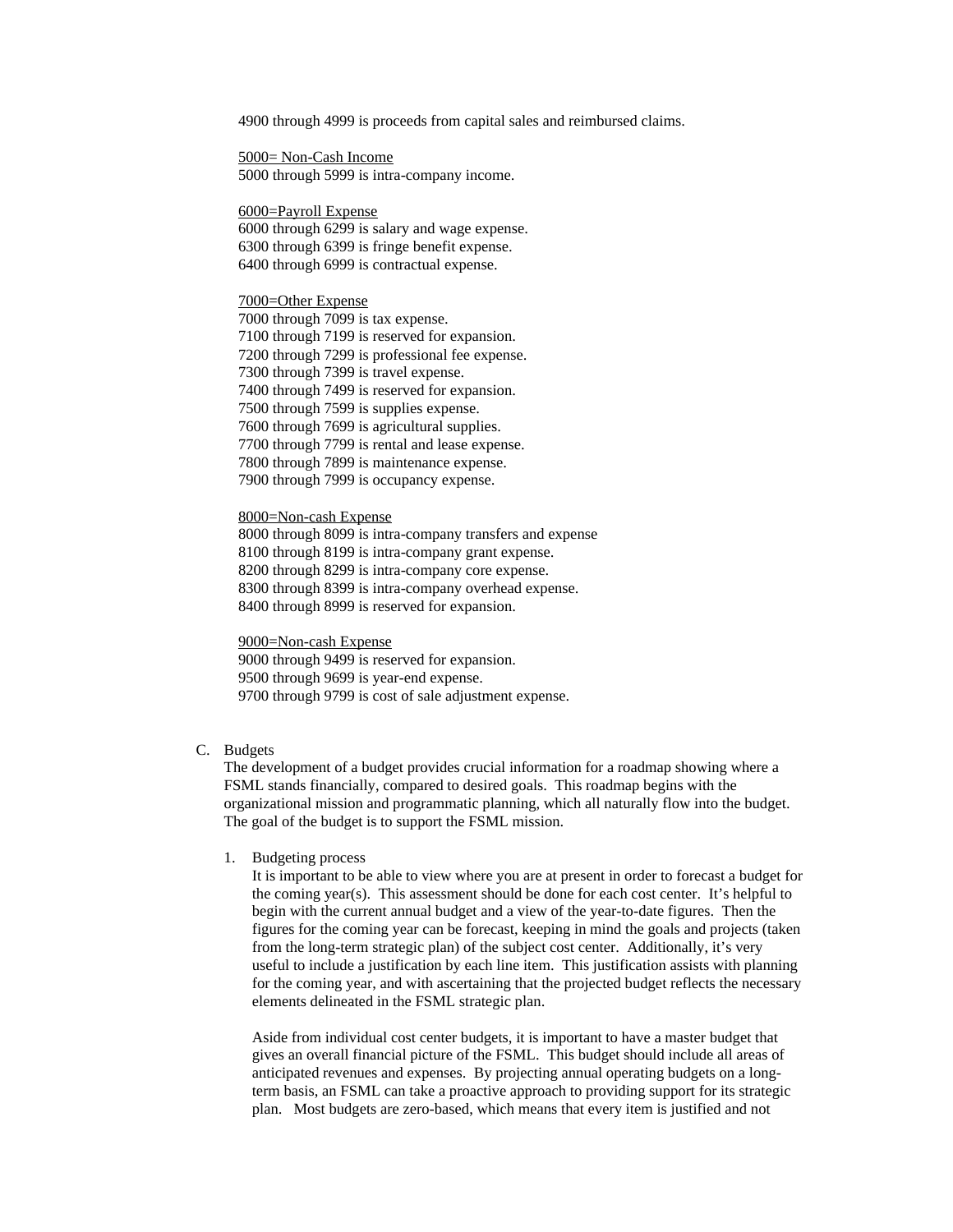simply carried over from one year to the next. Standard accounting procedures mandate that the revenue in a budget equals the expenses. If deficits are present, they are shown as shortfalls, and budgets are developed for the funding sources to cover those expenses. Remember that budgets can be revised during the fiscal year, with proper justification. Ultimately, the annual budget is reviewed and approved by the FSML Board or appropriate governing administrator.

2. Budget structure

A budget lists line items. Some examples of common line items in budgets are:

Revenue Expenses Contributions Salary (include annual salary increases) Endowment income Operations income Program income Interest income Grant income Overhead Fringe benefits (note: normally a fringe benefit rat is calculated to include Social Security, Medicare, workers' compensation costs, any unemployment tax, any health care costs, any insurance costs, any pension costs. Usually, fringe benefit costs are calculated separately f full-time and part-time staff, as different benefits apply to each group. The total of fringe costs are taken as a percentage of the total full-time salaries or part-time salaries.) Travel Supplies Maintenance **Utilities** 

Equipment

See **Table V.C.2** for a sample budget proposal.

3. Capital budgeting

Capital budgeting is as important as operations budgeting. The process of budgeting for capital improvements ties directly into overall strategic planning, and provides for longterm control of resources. Since the budgeting process must take place far in advance, estimations of acquisitions must be made. Additionally, many capital purchases should be run through an analysis of a lease versus purchase option. For more information on lease versus purchase options, see

**http://www.onlinewbc.org/docs/finance/lease\_cost.html.**

4. Three- to five-year budget forecasting

Long-term budget forecasting provides a plan for expected revenues and expected expenses based on proposed operations of the FSML. It is critical to project expenses over a long-term period so that the necessary revenue streams can be identified beforehand.

D. Grants and Contracts

In the simplest situation, researchers secure their own grant money and pay for FSML facilities and services based on a fee structure. In this case, the FSML has no involvement with any grants or contracts secured by the researcher.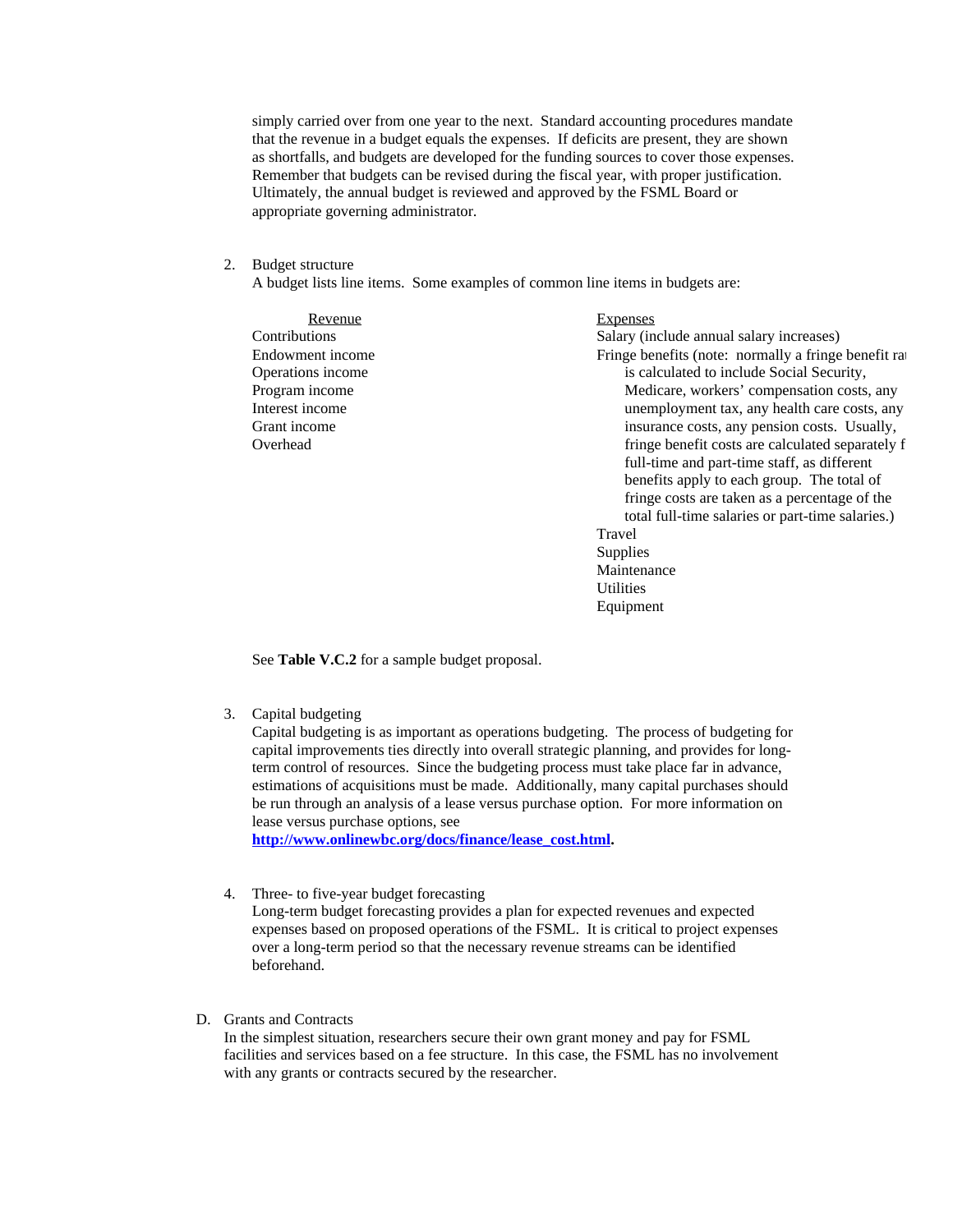More commonly, a FSML seeks grants or contracts to support staff scientists or other activities, or it even "runs" grants and contracts on behalf of visiting researchers. In this case, grants and contracts often have project years that do not coincide with the FSML's fiscal year. For instance, a FSML may have a calendar year fiscal year, and receives a federal grant for a two-year period (24 months) that begins on October 1. The first year of the grant would be appropriately prorated for the last three months of that fiscal year. The second year of the grant would be prorated for a full year. And the third year of the grant would be prorated for nine months of that fiscal year, thus completing the 24 months. Additionally, it is important to track the grant/contract's project year budget. This would cover the project across the fiscal years of the FSML and ensure that expenses do not exceed revenues.

Independent FSMLs that handle grants can often negotiate overhead rates directly with the funding source. FSMLs with governing institutions usually have to negotiate indirect cost recovery with their own home institution, from within institutionally mandated overhead rates. An awareness of all of the contributions the home institution makes to the operation of the FSML is useful during these negotiations. For example, many FSMLs that are part of universities or museums receive support in the form of liability insurance, legal defense, accounting services, development offices, public relations services, physical plant personnel, and administrative staffing. Knowing the value of these contributions as related to the provision of the on-site administrative presence for which grant and contract overhead amounts are intended can be critical to successful negotiations for indirect cost recovery.

E. Cost Recovery Policies

Some FSMLs need to recover 100% of the cost of their operations, and others are subsidized at some level by a governing institution. Regardless of whether there is a subsidy or not, every FSML needs to know exactly what its expenses are, and where the funds come from to meet those expenses. Subsidy decisions should be conscious, not subliminal. Cost recovery should be custom tailored for each FSML. However, there are a number of guiding principles that are useful when establishing cost recover strategies and policies.

- 1. Determination of activities for which fees to recover costs should be applied
	- a. Facility use: lab space, office space, classroom space, lodging, dining, other.
	- b. Equipment and instrumentation: analytical chemistry instrumentation, diving gear and air, microscopy time.
	- c. Transportation: vehicle use, boat time, snowmobile, etc.
	- d. Infrastructure costs: phone, fax, photocopying, Internet, computing, database user fees
	- e. Education: tuition, laboratory fees, personnel costs (faculty, teaching assistants, etc.)
	- f. Outreach: personnel time, materials and supplies, facility use, per sample contract costs, consulting fees
- 2. Determination of appropriate usage fee. (Note: As a precedent, it is better to have a set fee and make a waiver or offer a scholarship, rather than not having a fee).
	- a. Important not to set fees so high that they discourage use or limit research productivity.
	- b. Consider introductory offers of fee waivers or reductions for first time users or those working to obtain preliminary results for preparation of research grants.
	- c. Consider fee waivers for students in the form of scholarships.
	- d. Consider quantity discounts for frequent or heavy users.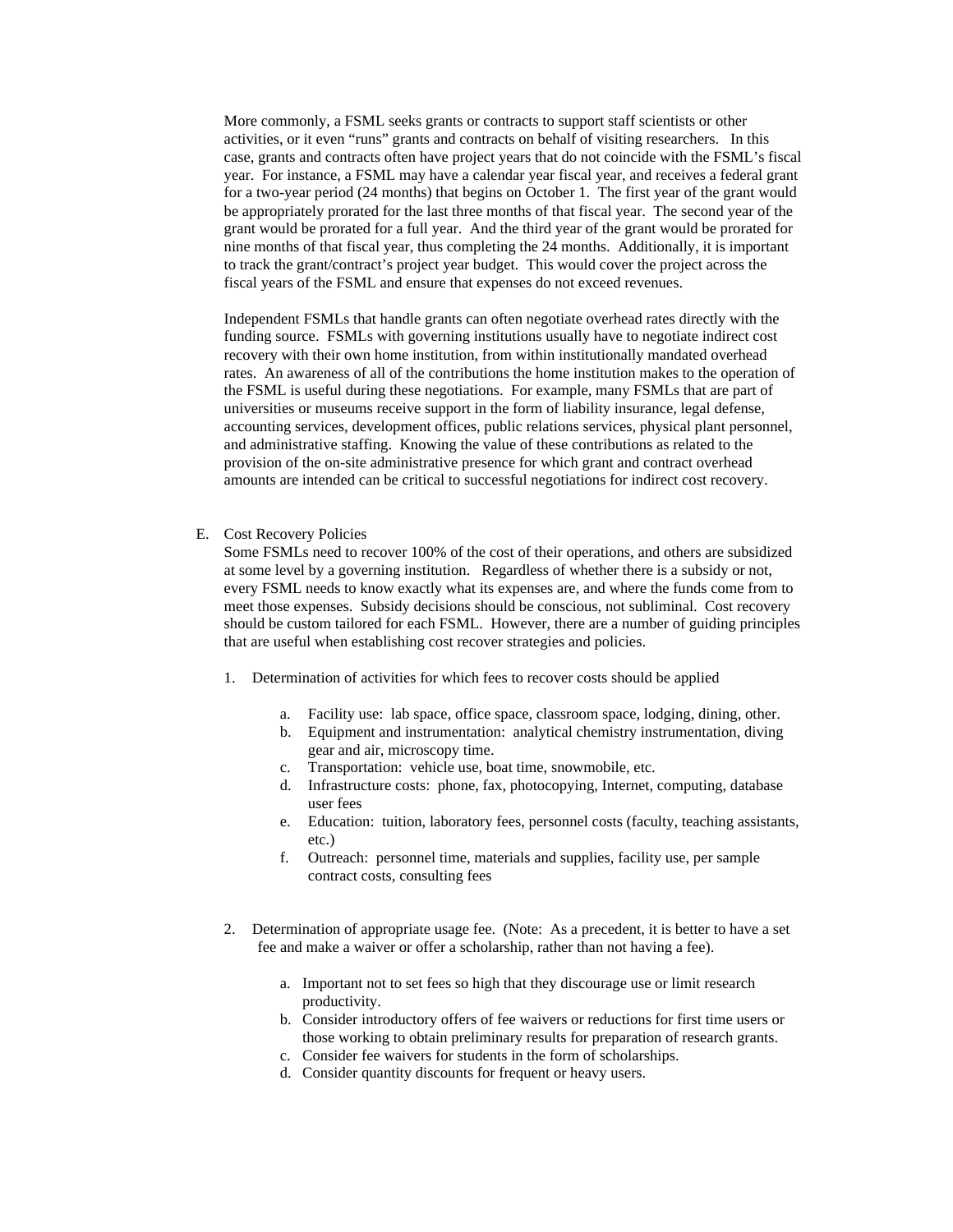- e. Have fees that take into account costs of service contracts for instrumentation, materials and supplies, and replacement costs of equipment when ultimately needed.
- f. Consider setting up different usage fees depending on the user, i.e. internal versus external users; academic fees versus corporate/industry fees).
- 3. Consider setting up designated accounts for each major type of fee.
- 4. Negotiate cost sharing on grants and contracts if applicable.
- 5. Establish indirect cost rates for grants, contracts, gifts, to provide relief from overhead costs. See federal guidelines on Circular A-122 "Cost Principles for Non-Profit Organizations" at **(www.whitehouse.gov/OMB/grants/index.html)** If indirect cost rates are set by upper administration, negotiate appropriate return to FSML for overhead costs incurred.
- F. Software Tools

The use of spreadsheets and accounting software greatly increases the ease of establishing, tracking and forecasting finances. There are many useful spreadsheet programs available for purchase. Microsoft's Excel and Corel's Quattro are two examples. Once familiarity is achieved with the use of one spreadsheet program, those skills are easily transferable to other spreadsheets.

Additionally, there are several very helpful accounting programs that can assist FSMLs who must (or wish to) track their own accounts. Some examples of accounting software include:

> **Infinity Power by DataPro (www.dpro.com) SBT Pro Series by ACCPAC (www.sbt.com) MAS 90 Accounting Software (www.2020software.com) Accware Online (www.2020software.com) Accubooks 2000 (www.accubooks2000.com) Quickbooks by Intuit (www.quickbooks.com) Peachtree (www.2020software.com)**

G. Financial Reports

Financial reports provide periodic updates on the financial position of individual cost centers as well as the overall financial condition of the FSML. Whether an FSML is part of a broader system where financial reports are produced for them, or whether they must produce reports themselves on a monthly basis, it is helpful to review a comparison of budgeted income and expense to the year-to-date actual income and expense. This review is referred to as an income and expense statement. In order for these statements to be meaningful, it is important to accurately record the income and expenses as they arise.

1. Income and expense statements

Income and expense statements should be prepared monthly and should note the year-todate income and expenses, the annual budget, and the percentage of actual funds as compared to budget. Any large percentage deviations (anything more than 10% off of where it should be) should be looked at carefully. Most frequently a deviation represents a timing issue within the fiscal year. Additionally, consolidated income and expense statements can be developed. These statements can provide an overview of several related cost centers.

While the detail of each individual account number within each cost center is important, ultimately the bottom line number can often be the most critical figure. At the end of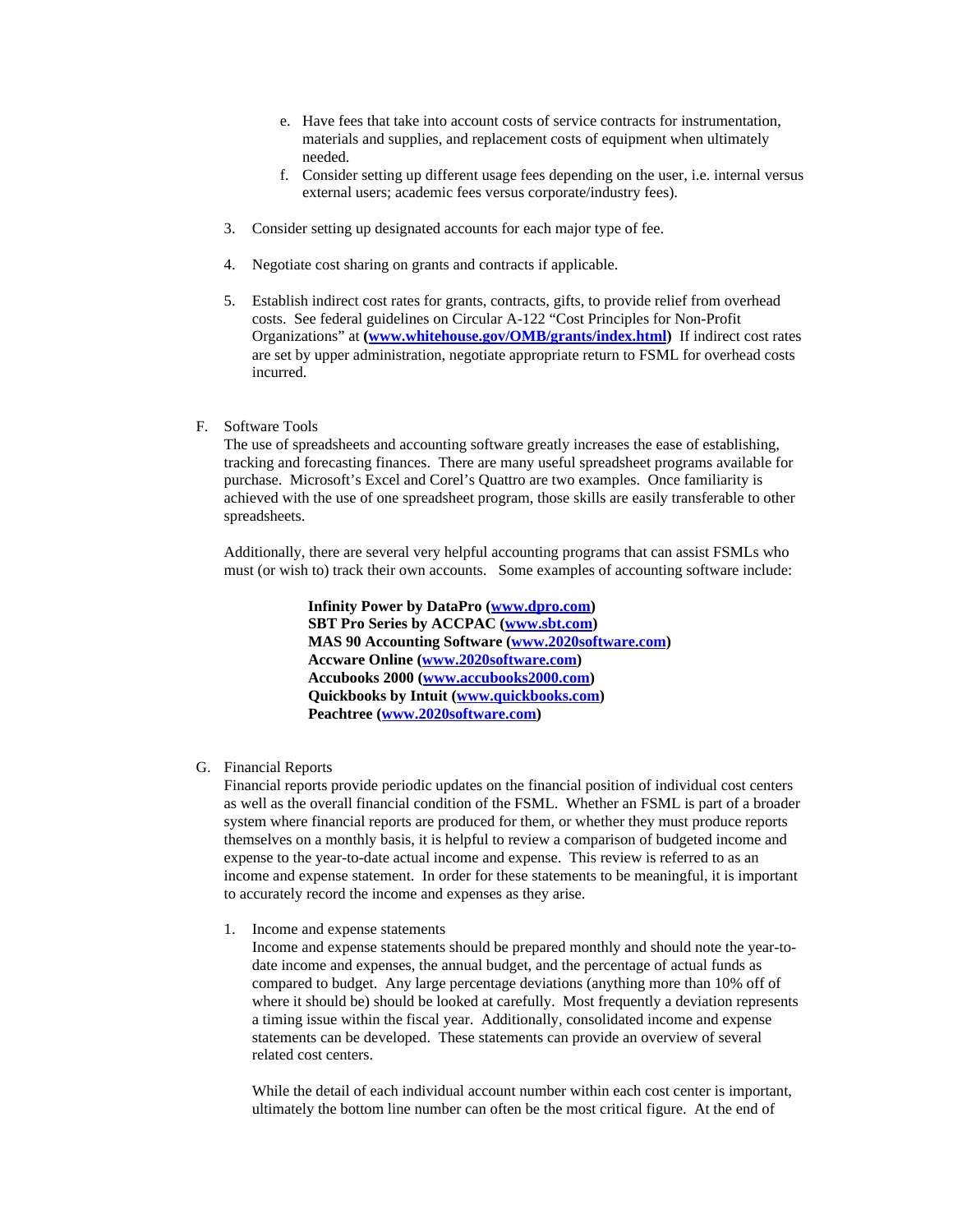each income and expense statement, there is a line showing the net surplus/net deficit. This figure will ultimately show the user how much they have left to spend, or if they are overspent **Table V.G.1** provides an example of an income and expense statement.

2. Balance sheet

The creation of a balance sheet is also important for a FSML that must track its own assets and liabilities. All of the accounting software examples mentioned above provide the capability to track assets and liabilities, using the cost centers and chart of accounts that were discussed previously, to produce balance sheet reports. Ideally, total assets will be increasing from year to year. These reports show the overall financial condition of the FSML. **Table V.G.2** provides an example of a balance sheet.

H. Financial Policies

Financial policies are put into place largely to allow management to monitor operations, identify and control risks, and generate pertinent information, both financial and nonfinancial, for guiding actions dictated by the strategic plan. The nature of policies depends on a number of factors, including size, complexity, organizational structure and management philosophy. Many FSMLs are under the auspices of a larger institution that determines these financial policies. However, it is still important to understand the basic underpinnings of these policies. See **Figure V.H.** for an example of Financial Operating Policies. For those FSMLs that need to establish policies on their own, the following issues are offered for consideration:

1. Internal controls

Internal controls provide for the validation, accuracy, and completeness of financial operations. All financial transactions should be reviewed by an informed individual, and a determination should be made as to their validity. All financial documents should be part of a controlled system of numbering and filing. Financial documents should be rigorously checked for accuracy and completeness by an informed individual.

2. Segregation of duties

Where possible, it is strongly recommended that there be a separation of fiscal duties, so that no one piece of paper is handled from beginning to end by one person. Given staff constraints, this may not always be possible. However, it is always advisable to have some sort of a check and balance system in place when dealing with financial documents.

3. Authorized signatures

For each cost center, there should be an authorized signer, who is usually the individual responsible for that cost center. A dollar limit should be set for each authorized signer, based upon their needs and responsibilities. However, an upper limit for management review must be set. **Table V.H.3** shows a sample signature matrix.

The authorized signer for checks is most often the Executive Director. For the purpose of internal controls, it is advisable that the individual in charge of the accounting function for the FSML not be an authorized signer for checks. Often there is an upper limit for the authorized signer of checks. Consideration should be given to establishing a dollar level whereby two signatures would be required for disbursements in excess of such dollar level. Usually anything above \$5,000 would require a second authorized signature from a list of designated secondary signers.

4. Cash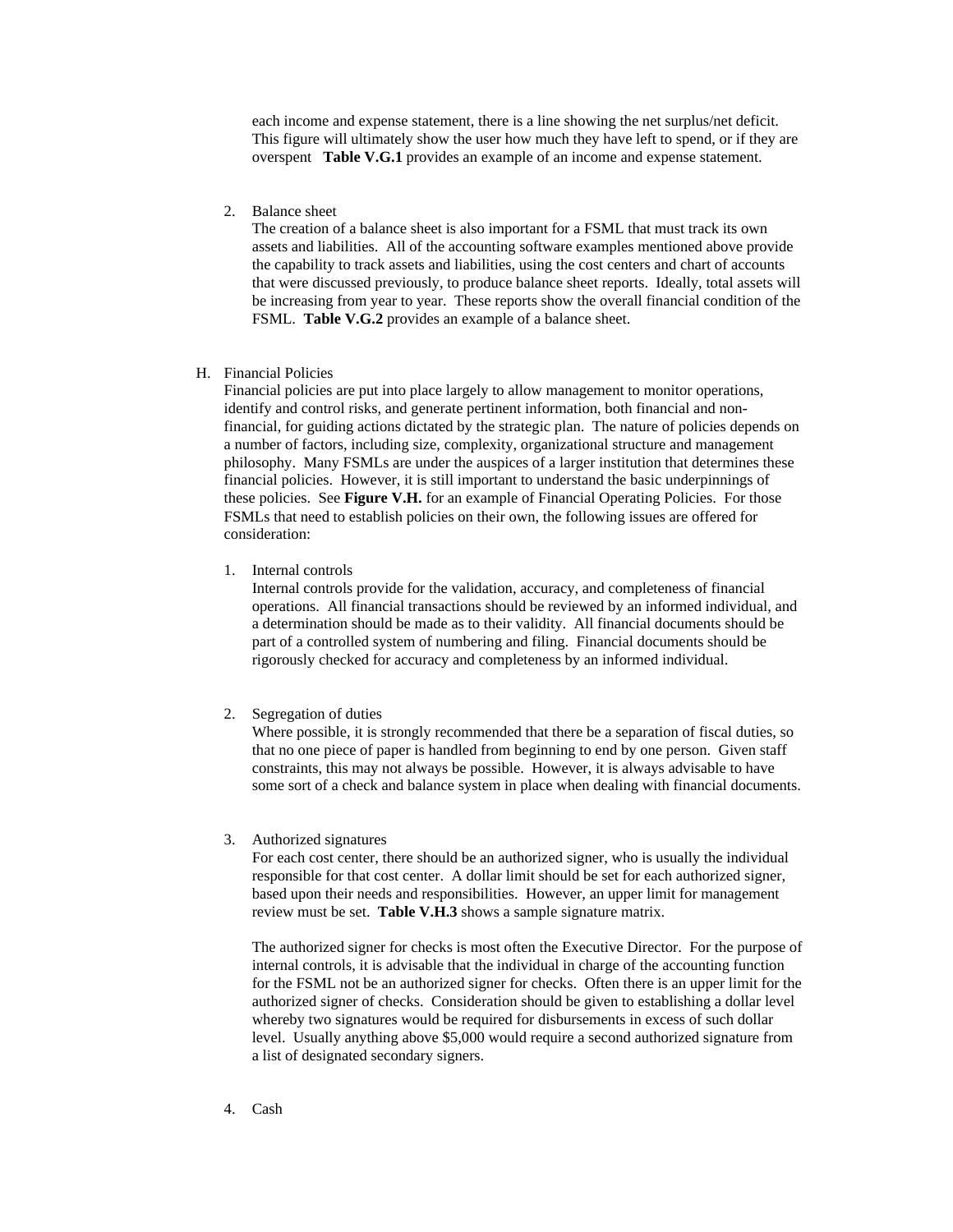a. Cash management

It is important to maintain an effective system of cash management that anticipates cash needs and plans adequately to satisfy them. Cash is required to pay for all assets and services purchased and to meet future obligations as they come due. A sufficient level of cash should be kept available to meet those requirements. Therefore, it is important to be able to forecast revenue and expenses in order to meet cash needs.

b. Cash receipts

Control should be established over all cash and checks received, and they should be deposited promptly into the proper bank account. Cash receipts should be protected from misappropriation. When cash or checks are received by mail, the individual receiving and opening the mail should prepare a list of receipts, to include the name, amount, any invoice number, date, and total. A separate individual should be responsible for the recording and deposit of these receipts. In the case of donations, it is important to provide acknowledgment to the donor within a reasonable period, such as two weeks from receipt of the donation.

c. Bank accounts

Financial accounts should only be opened with the approval of the appropriate designated individuals, usually a Board President and Treasurer. All bank signature cards should include their signatures. The Executive Director should also be a signatory on the general checking account and any payroll accounts. No more than \$100,000 total should be kept in any single financial institution, including all branches thereof. This is the limit of funds that the FDIC guarantees in any single bank.

5. Purchasing

The determination of needs for goods and services should be made by appropriate personnel and according to guidelines for the individual FSML. For instance, many guidelines include the requirement of three bids for any purchases over \$5,000. Exceptions to this policy may be made on a case by case basis. Purchase requisition forms should be completed. See **Figure V.H.5** for an example of a purchase requisition form. Proper approval should be obtained. It is important for the authorized signer to review any purchase requisitions that he/she did not originate.

a. Purchase orders

Purchase orders should be produced based on the purchase requisitions. See **Figure V.H.5.a** for a sample purchase order. Records of purchase orders should be kept either in a spreadsheet format, or more formally within the appropriate accounting software.

b. Receipt of goods

The physical receipt of all purchased goods should be the responsibility of either the person who placed the order or a designated receiving department. The receiving function should involve inspection of goods for conformity with specifications on purchase orders. Receipt and acceptance of a shipment should be documented on a receiving report or on the packing slip which should then be routed to the person who produced the purchase order, so that he/she may record this receipt, and to the accounting department for payment.

6. Accounts payable

The recording of assets or expenses should be performed by an employee independent of the ordering and receiving functions, if the size of the FSML allows for this segregation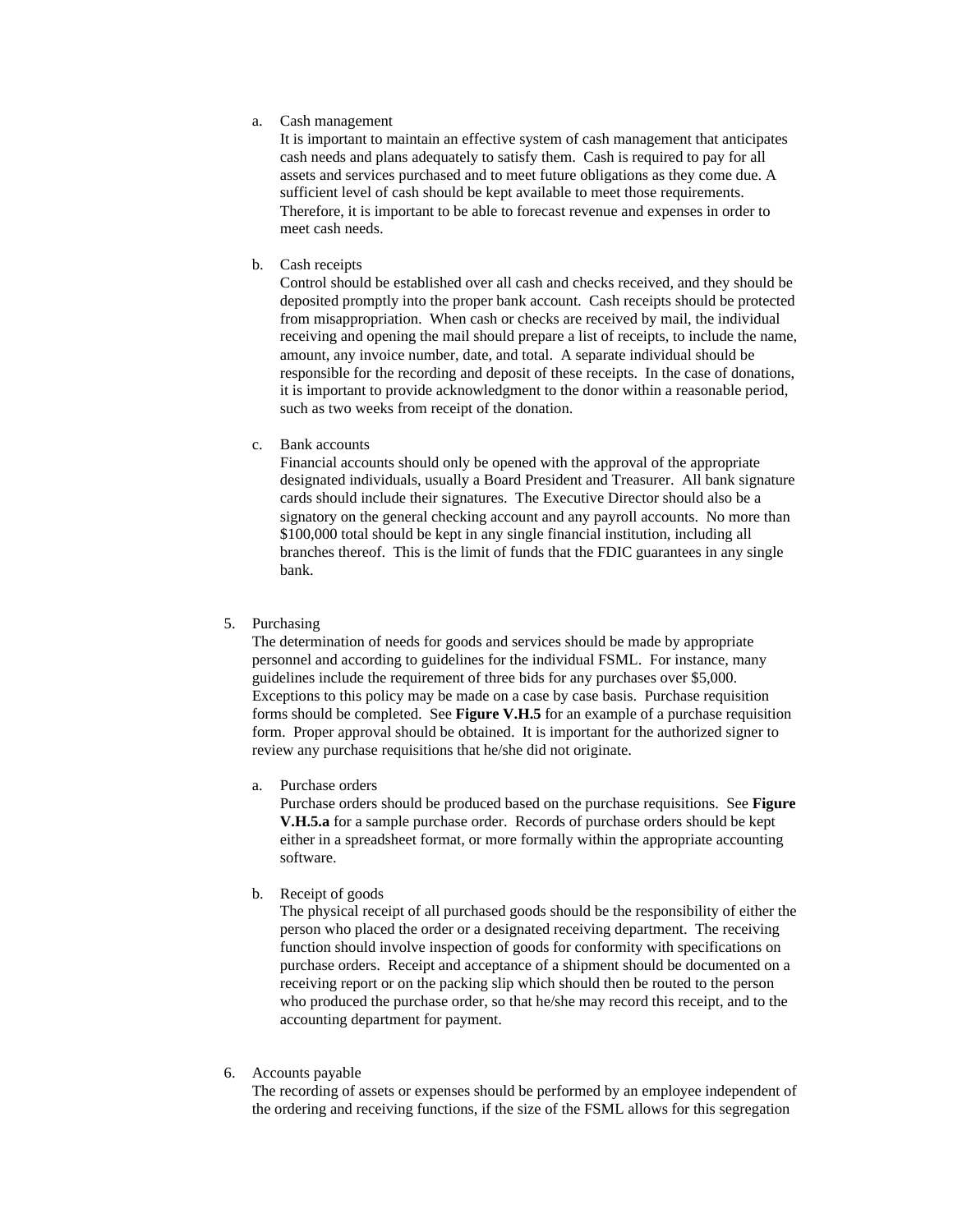of duties. The amounts recorded should be based on vendor invoices for the related goods or services. The vendor invoices should be in agreement with an approved purchase order. Additionally, evidence of receipts must be available before a vendor may be paid.

# 7. Payroll

Files should be maintained in which employee pay history is documented and withholding authorizations are kept. Payment for wages and salaries should be made only to employees at a previously authorized rate of pay. Some FSMLs have formal employment agreements with of work performed. Timecards or timesheets should be kept that show the time devoted to various tasks for various cost centers. See **Table V.H.7** for an example of task activity codes. See **Figure V.H.7** for an example of a timesheet. It is important to be familiar with federal and state wage and labor laws as they apply to exempt and non-exempt personnel. It is equally important to understand thoroughly the federal and state laws regarding what constitutes compensation for salaried or contracted personnel, and what role the provision of housing, meals, vehicles, etc. plays in compensation. Information on these issues can be obtained at www.shrm.org and at the U.S. Department of Labor's website at www.dol.gov/elaws.

## 8. Funds and reserves

An operating fund should be maintained for daily expenses that meet most projected routine expenses. An operating reserve fund should be established that can cover three to six months of operating expenses without additional revenue. Additionally, accounts can be established to hold funds for specific projects or purposes that must be spent in specific locations, or for known upcoming projects for which matching funds must be accumulated. Each state may have different regulations regarding held institutional funds for private or nonprofit corporations. It is advisable to check with the appropriate Department of State.

#### 9. Property, physical plant and equipment

All additions to property, physical plant and equipment should be properly authorized. These items include the following broad asset types:

- a. Land
- b. Buildings and production facilities
- c. Machinery and equipment
- d. Furniture, fixtures, and office equipment
- e. Computer equipment
- f. Vehicles

Accurate records should be maintained of the cost and accumulated depreciation of property, physical plant and equipment. Repair expense should be distinguished from expenditures for improvements, additions, renovations, alterations, and replacements. Expenditures are repair expense if they do not materially add to the value of the property and do not materially prolong the life of the property. Repair costs that increase the value of property, prolong its life, or adapt it to a new or different use are capital expenditures. Examples would include replacing a roof, reconditioning machinery, or replacing a vehicle's engine.

10. Depreciation

There are some generally accepted depreciation methods that can be used to allocate an asset's cost (less salvage value) over its useful life. They include: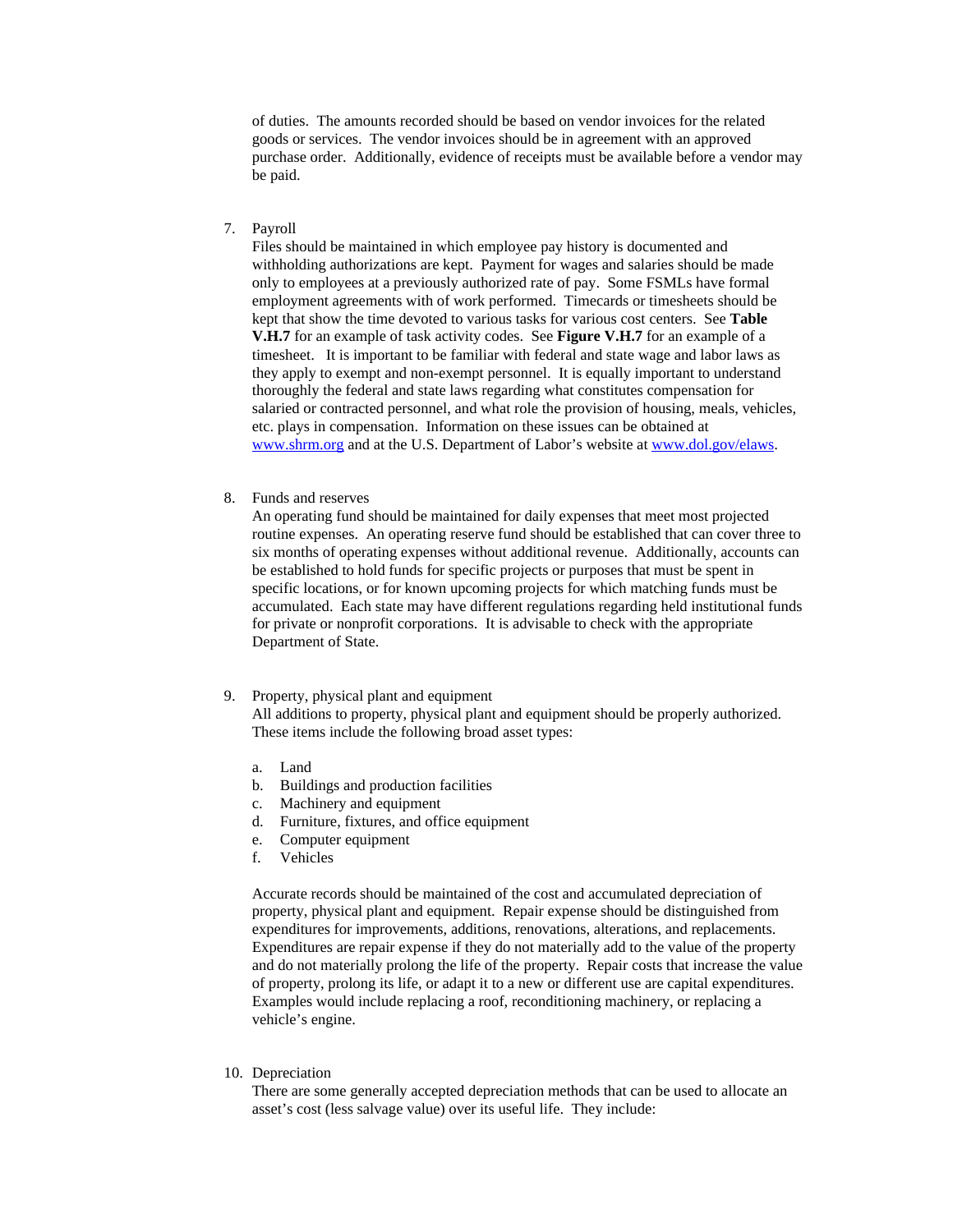- a. Straight line an equal amount of the cost of an asset is allocated to each accounting period in its useful life
- b. Half year convention an equal amount of the cost of an asset is figured for each year of its useful life. In the first year, half of the amount is charged, and an additional year is used at the end of the useful life for the other half. Each year in between is charged the full amount.
- c. Declining balance a larger portion of the asset's net cost in the earlier periods of its useful life and a smaller amount in the later periods

For further information on depreciation, please see http://www.conetic.com/fjpman/fjpman00000029.html and http://www.bized.ac.uk/stafsup/options/deprec.htm

11. Inventory Identification

At the time of acquisition, all assets should have been identified, tagged, and entered into the detailed fixed asset ledger. The tag should be placed in a visible area. The tags provide a clear method of tracing the asset to the fixed asset ledger. A physical inventory should be performed on an annual basis to match the tagged assets to the fixed asset ledger.

12. Disposal

No item of property, physical plant or equipment should be removed from the premises without recording the disposal in a written format. The item should also be removed from the appropriate asset account, and the related accumulated depreciation (including depreciation to the date of disposal) should be removed from the allowance for depreciation account. Additionally, the profit or loss, adjusted for the cost of removal, should be recorded as an income (gain) or expense (loss).

I. External Audits

An external audit can provide an independent opinion as to the condition of the finances of the FSML. The retention of an external auditor can provide a valuable resource of information during the fiscal year. Issues relating to accounting, or to the management of accounting procedures, can be addressed by an external auditor. Additionally, when submitting proposals for funds to various agencies, it is helpful to have a report of an independent auditor to accompany the grant proposal. This report gives the potential funding agency or foundation assurance that the funds they provide will be properly managed.

External audits may be conducted by local CPA firms or by larger regional/national firms. There are varying levels of detail that the firm may be contracted to provide. To begin with, usually the Board of the FSML appoints an audit committee. This committee then reviews proposals from potential auditors solicited by the FSML. The level of detail required is set, and a fee is negotiated. Once a firm has been selected, it is useful to establish a close working relationship with the auditor who will be reviewing the finances of the FSML. This person will be available to guide the FSML through various scenarios and ultimately, to the proper financial procedures.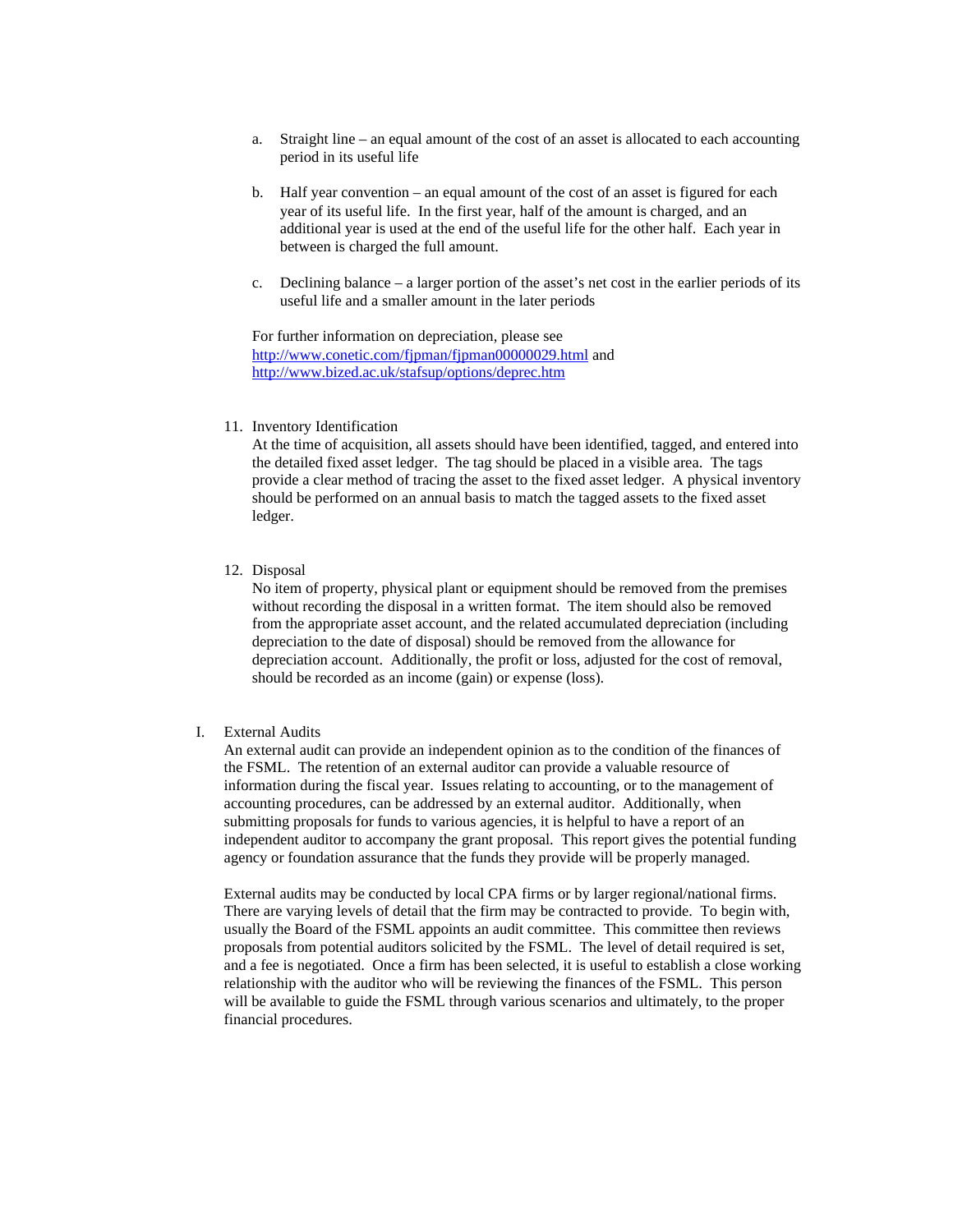## J. Endowments

Endowments may be available for or accumulated by FSMLs. Endowment funds can be used in a variety of ways, depending upon the terms of the endowment. There are also different formats in which endowments can be made. The format is often determined by the donor.

1. Investment

Once an endowment is established, the Board Treasurer usually develops an investment policy for the long-term maintenance of these funds, which is formally adopted by the Board. A written investment policy is crucial to successful perpetuation of endowment funds. The Board usually delegates supervisory oversight of the endowment to a finance committee within the Board. An investment policy usually includes:

- a. Delegation of authority
- b. Standards (state standards, if applicable)
- c. Investment objectives
- d. Risk tolerance
- e. Asset mix
- f. Short-term reserves
- g. Gifts (if applicable)
- h. Asset quality
- i. Asset diversification

See **Figure V.J.1** for a sample investment policy.

2. Long-range investment strategy

The Board Treasurer and the finance committee should decide upon an investment management strategy. The selection of the investment manager should be made by this group. The criteria for an annual review of the investment manager should also be established.

3. Protection of principal

The principal amount used to establish an endowment is to remain protected. The only funds to be used are those that are generated through investments. A portion of the income from each endowment should be retained each year as a protection against inflation, so that erosion of the principal doesn't occur. For example, if an endowment earns 5% as a 10-year average, and if inflation averages 2%, a long-term strategy might decree that 3% of each endowment is available annually for distribution.

K. Funding Sources

A variety of different funding sources and strategies are employed by FSMLs. In general, funding sources can be separated into to two major categories, internal or external. The major funding sources within these categories are briefly described below. See **Table V.K** for a list of potential funding sources.

- 1. Internal funding sources
	- a. Annual budget

FSMLs that are affiliated with universities are often provided with an annual budget that covers basic operational costs (e.g. personnel, operations and maintenance). These budgets are usually determined on an annual basis and are often related to contributions that the FSML makes towards supporting the mission of the university. Development of a strategic plan by a FSML that clearly delineates specific objectives, directly links these with the budget, and demonstrates the ability to use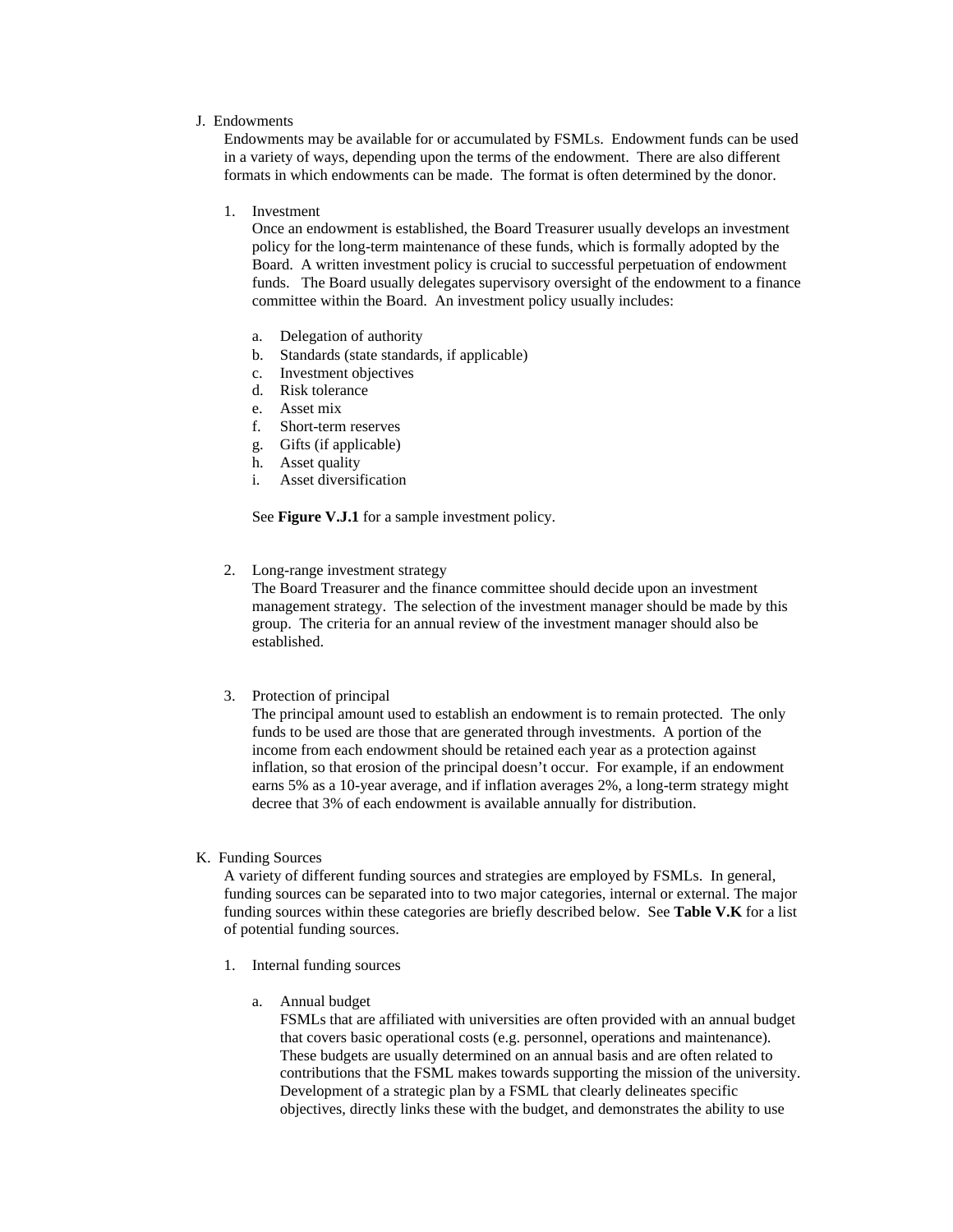funds for leveraging additional funding is valuable for soliciting internal institutional financial support.

b. Cost recovery and indirect cost return

All FSMLs should develop cost recovery and indirect cost return strategies and policies. The idea behind cost recovery is to recover actual costs that are incurred through activities at FSMLs. Usually the goal is to have user fees recover reasonable expenses, but not necessarily generate institutional profits. The goal of indirect cost return is to provide support for direct overhead costs incurred by the FSML.

c. Endowment income

The establishment of an endowment to support activities at FSMLs is an important potential source of a sustained long-term revenue stream. Significant fundraising efforts are often required to obtain the principal for an endowment. Restricted or unrestricted endowments can be established. Restricted endowments are designated for specific activities, such as student internships, an endowed faculty chair, a visiting scientist program, etc. Fundraising for unrestricted endowments that permit flexibility in spending the endowment income is often more difficult, since there is not a specific project or intended use that a donor can associate directly with the gift. Individual giving is usually the major source for the establishment of an endowment.

- 2. External Funding Sources
	- a. Local, regional, state and federal agencies

Almost all scientists are engaged with proposal writing to obtain funding for research projects. In the environmental area, common funding agencies include NSF, DOE, EPA, NASA, ONR, etc. In addition to obtaining funds for individual research projects there are numerous opportunities for graduate student training grants, educational reform, interdisciplinary centers, postdoctoral and graduate fellowships, instrumentation and facilities development.

b. Foundations

There are a large number of foundations that are possible funding sources for activities being carried out at FSMLs. Foundation grants or gifts are possible to obtain for education, research and outreach. In some instances it is only possible to apply for foundation support if you have been "invited" to do so. This often requires initially establishing a relationship with the foundation. However, there are also many foundations that can be applied to for funding based on an announced program or acceptance of letters of inquiry.

c. Contracts

Funds obtained under contracts are usually tightly restricted and designated for the accomplishment of specific tasks. Contract funding is frequently obtained from industry, but there are also opportunities from local, regional, state or federal entities. There are several considerations in relationship to contract funding, such as possible limitations in publication of results, duration of the contract, or potential applied nature of research. FSMLs should consider the desired percentage of funding from different external sources to achieve an overall balance that reflects the goals and mission of the FSML.

## d. Individuals (planned giving, endowment, gifts)

Acquiring resources from individuals is an important opportunity for FSMLs. If affiliated with a university or museum, cultivation of individuals and actual gift requests are usually coordinated and facilitated by institutional development staff. Regardless of the specific type of FSML, fundraising from individuals requires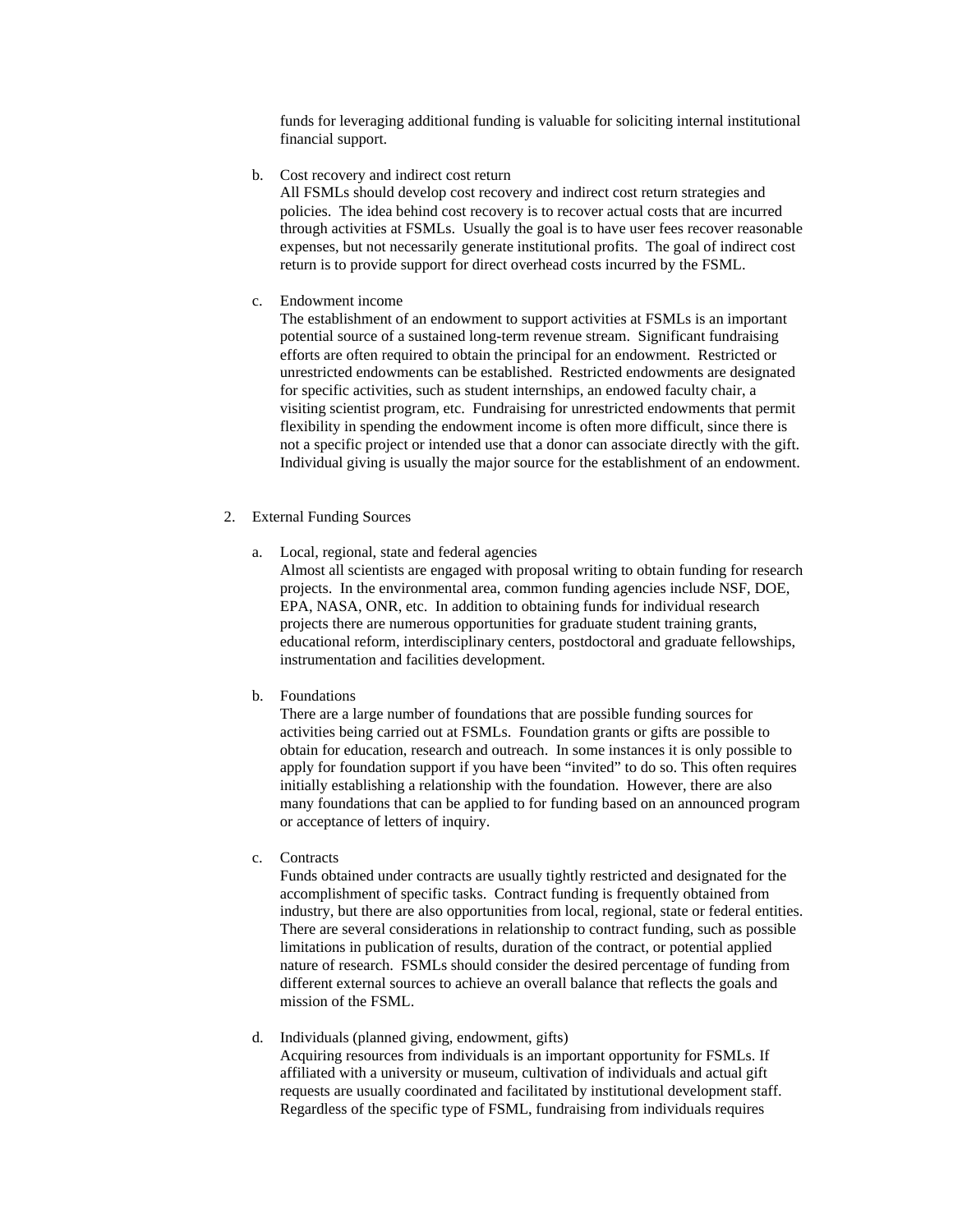establishment of a relationship with the individual. It is beneficial to have the potential donor visit the FSML for first-hand exposure to the exciting activities that are ongoing. Stewardship related to individual donors is critical for long-term fundraising success. Alumni, employees, community members and other friends are the most likely individuals for giving.

e. Annual campaign, memberships

The ability to raise funds routinely on an annual basis can be accomplished through an annual campaign and/or memberships. An annual effort is a way to begin the establishment of local friendships while building a sense of community. Such an effort also serves as a way to introduce people to the activities and benefits provided by the FSML. Through the involvement of the community in public events such as tours, public seminar series and volunteer opportunities, memberships and annual giving can serve as a forum for outreach. Annual campaigns also constitute a mechanism for establishing relationships that over time can develop into potential major donations.

f. Congressional appropriations

An opportunity that should be explored by FSMLs is the possibility of congressional appropriations. A number of factors influence whether trying to secure this type of funding is feasible. These factors include university priorities, relationships that have been established with senators and congressmen, and potential impacts for the state and nation. Securing this type of funding requires a significant amount of lobbying, the ability to provide compelling explanations in relatively simple terms, strong relationships with appropriate officials, and quite a bit of luck.

g. In-kind gifts

A possible funding source can be in the form of in-kind gifts from industry, which might donate equipment, instrumentation, computer hardware and software, etc. Establishment of corporate and industry relationships enhances such possibilities. The ability to use in-kind gifts for training or education of a large number of students strengthens such requests.

3. Fundraising Policies

Some thought should be given to how donations are solicited, cultivated and acknowledged. FSMLs within larger institutions can benefit greatly from establishing a good working relationship with their institution's development office. Ideally one specific development officer will become responsible for providing fundraising assistance to the FSML. Standalone FSMLs will need to consult references within the fundraising and philanthropic fields to locate effective policies and philosophies.

#### **Tables and Figures for Section V – Finances**

| Table V.A.1 -    | Cost Center Structure (Source: S. Pettine)                |
|------------------|-----------------------------------------------------------|
| Table V.C.2 -    | Budget Proposal (Source: S. Pettine)                      |
| Table V.G.1 -    | Income and Expense Statement (Source: S. Pettine)         |
| Table V.G.2 -    | Balance Sheet (Source: S. Pettine)                        |
| Figure V.H -     | Financial Operating Policies Source: S. Lohr)             |
| Table V.H.3 -    | Signature Authorization Matrix (Source: S. Pettine)       |
| Figure V.H.5 -   | Purchase Requisition Form (Source: S. Pettine)            |
| Figure V.H.5.a - | Purchase Order (Source: S. Pettine)                       |
| Table V.H.7 -    | Task Activity Codes (Source: S. Pettine)                  |
| Figure V.H.7 -   | Timesheet (Source: S. Pettine)                            |
| Figure V.J.1 -   | Investment Policy (Source: S. Lohr)                       |
| Table V.K -      | List of Possible Funding Sources <i>(Source: S. Lohr)</i> |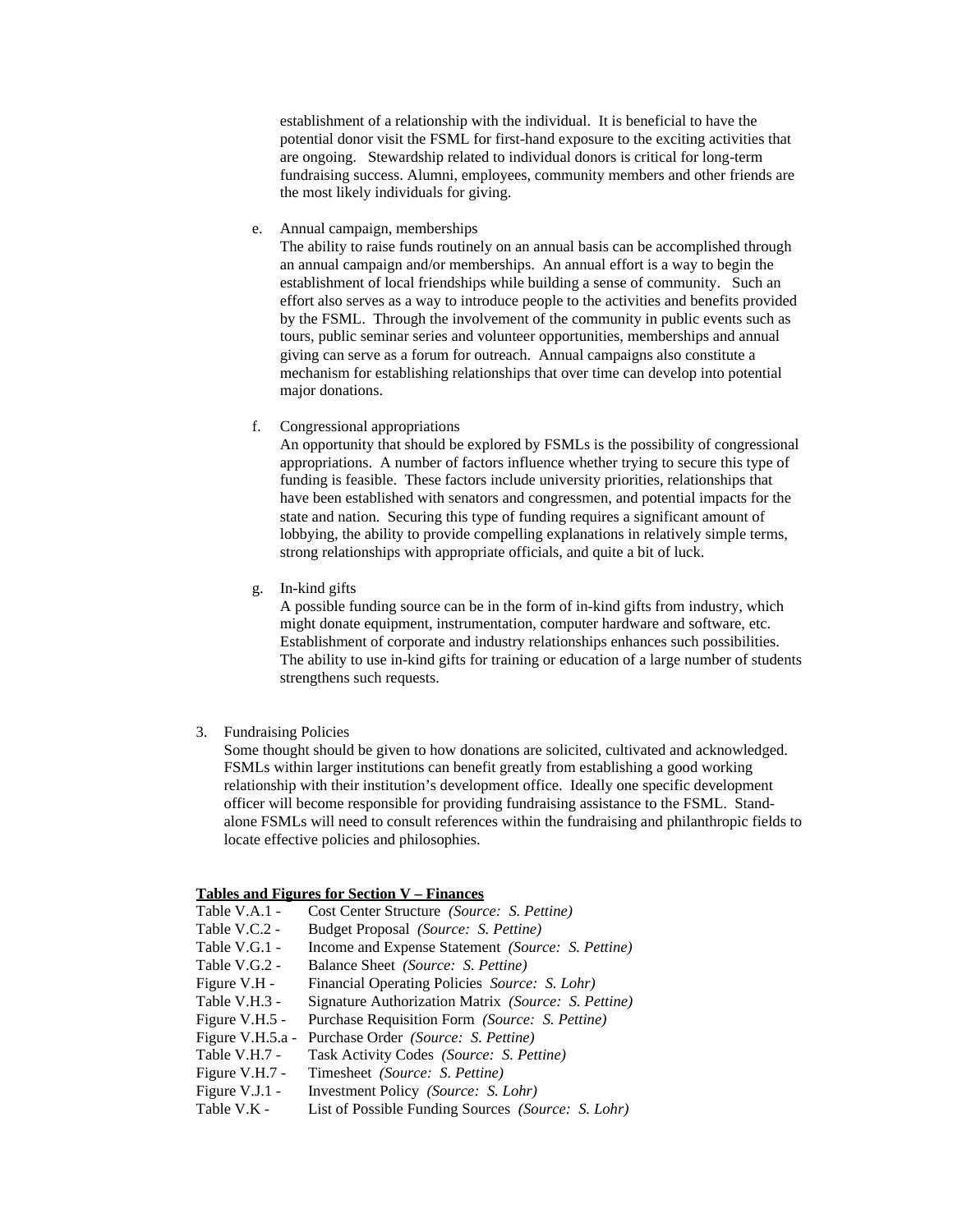Examples (fill in list as examples are provided):

- 
- V.A. Cost Centers<br>V.B. Charts of Acc V.B. Charts of Accounts<br>V.C. Budgets
- **Budgets**
- V.D. Grants and Contracts<br>V.E. Cost Recovery Policie
- Cost Recovery Policies, Fee Structures
- V.F. Financial Software Tools
- V.G. Financial Reports<br>V.H. Financial Policies,
- V.H. Financial Policies, Purchase Orders, Requisitions, Inventory Control, etc.
- V.I. External Audits<br>V.J. Endowment Doc
- V.J. Endowment Documents<br>V.K. Lists of Funding Sources
- Lists of Funding Sources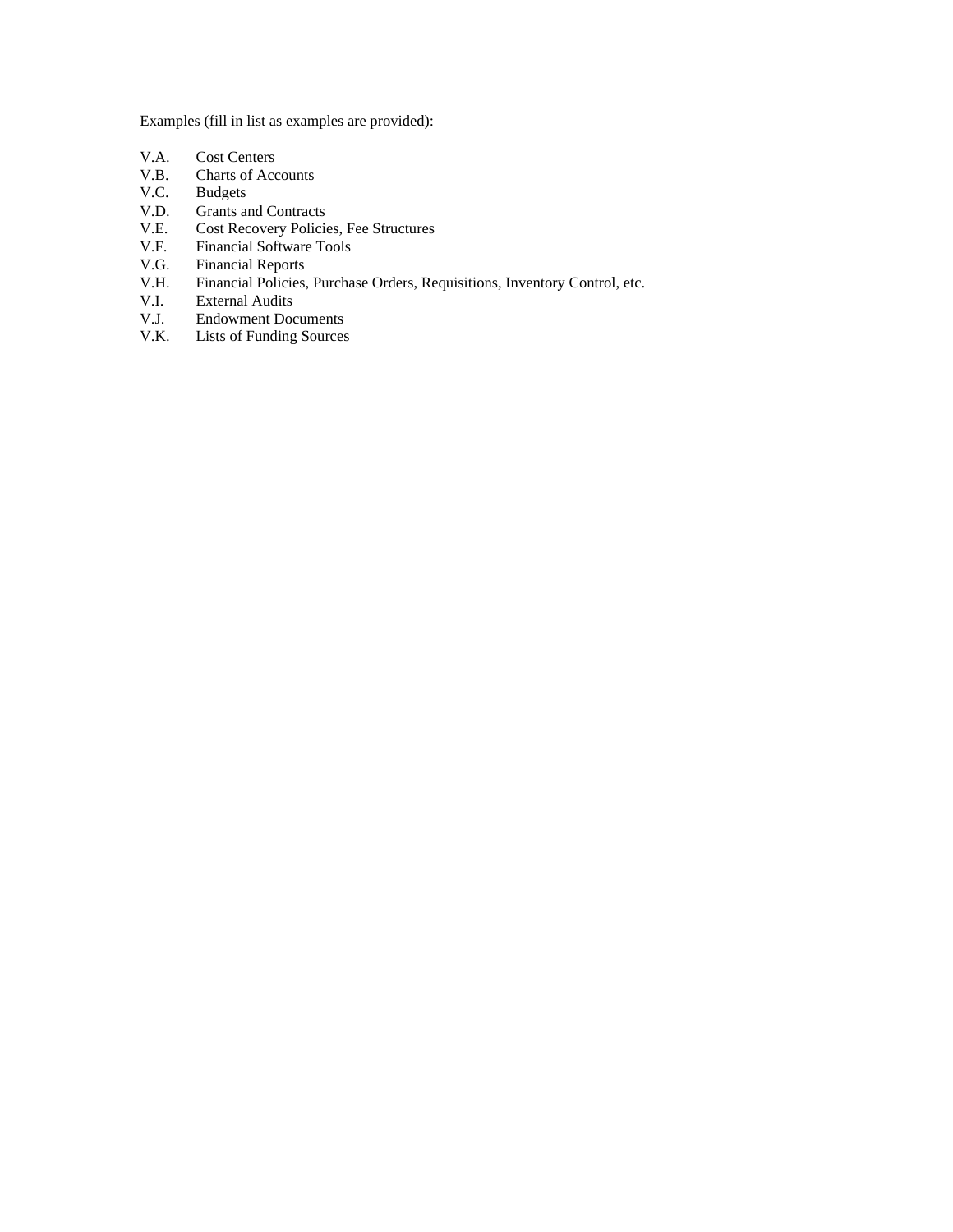# **Bibliography**

- Barrett, T.S. and S. Nagel. 1996. Model Conservation Easement and Historic Preservation Easement, 1996. Washington, DC: Land Trust Alliance. 120 pp.
- Bryson, J.M. 1995. Strategic Planning for Public and Nonprofit Organizations. New York: John Wiley and Sons.
- Bryson, J.M. and F.K. Alston. 1996. Creating and Implementing Your Strategic Plan. New York: John Wiley and Sons.
- Byrd, N.J. 2000. Director s Guide to Best Practices: Examples from the Nature and Learning Center Profession. Dayton, OH: Association of Nature Center Administrators. 327 pp.
- Connors, T.P. ed. 1993. The Nonprofit Management Handbook: Operating Policies and Procedures. New York: John Wiley and Sons.
- DeKuyper, M.H. 1998. Trustee Handbook: A Guide to Effective Governance for Independent School Boards (Seventh Edition). Washington, DC: National Association of Independent Schools. 203 pp.
- Drucker, P.F. 1990 Managing the Nonprofit Organization. New York: Harper Collins Publishers.
- Gelatt, J.P. 1992. Managing Nonprofit Organizations in the  $21<sup>st</sup>$  Century. New York: Oryx Press.
- Gorentz, J.B. ed. 1992. Data Management at Biological Field Stations and Coastal Marine Laboratories, Report of an Invitational Workshop, April 22-26, 1990. Michigan State University: W.K. Kellogg Biological Station, 3700 East Gull Lake Dr., Hickory Corners, MI 49060. 110 pp.
- Greenfield, J.M. 1991. Fundraising: Evaluating and Managing the Fund Development Process. New York: John Wiley and Sons.
- Greenfield, J.M. 1996. Fundraising Cost Effectiveness: A Self-Assessment Workbook. New York: John Wiley and Sons.
- Houle, C.O. 1989. Governing Boards. Washington, DC: National Center for Nonprofit Boards. 223 pp.
- Lind, Brenda. 1991. The Conservation Easement Stewardship Guide: Designing, Monitoring, and Enforcing Easements. Washington, DC: Land Trust Alliance. 107 pp.
- Lohr, S.A. et al. 1995. A New Horizon for Biological Field Stations and Marine Laboratories. Rocky Mountain Biological Laboratory, Miscellaneous Publication No. 3. Crested Butte, CO: RMBL, Box 519, Crested Butte, CO 81224. 36 pp. (Also available online at www.obfs.org)
- Michener, W.K., J.H. Porter and S.G. Stafford. 1998. Data Information Management in the Ecological Sciences: A Resource Guide. LTER Network Office, Univ. of NM, Albuquerque, NM. (Available online at www.ecoinformatics.org).
- Michener, W.K. et al. 1997. Nongeospatial metadata for ecology. Ecological Applications 7(1):330-342.
- Rusmore, B. et al. 1997. A Source Book for Executive Directors (fifth edition). Takoma Park, MD: Institute for Conservation Leadership.
- Smith, Bucklin and Associates. 1994. The Complete Guide to Nonprofit Management. New York: John Wiley and Sons.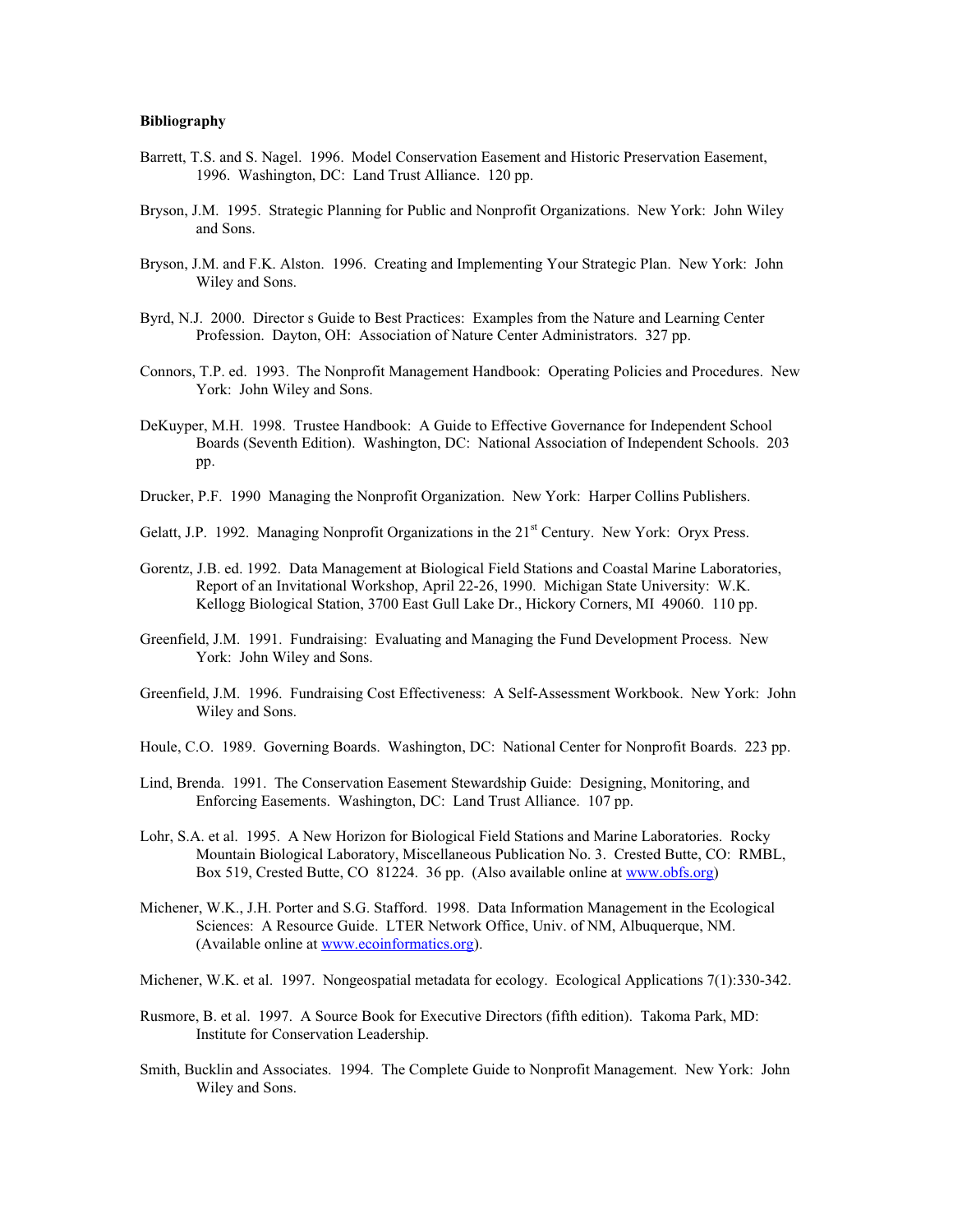- Stanford, J.and A. McKee. 1999. Networking the Organization of Biological Field Stations (OBFS): An Action Plan for Environmental Research and Monitoring. Results of a Workshop May 17022, 1998 at The Natrional Center for Ecosystem Analysis and Synthesis, Santa Barbara, CA. (Available online at www.obfs.org). *[Note: This is also called the Field Station 2000 Initiative .]*
- Swain, H.S. and W. K. Michener. 2000. Data and Information Management in the Ecological Sciences: Synopsis from a Field Station Perspective. Draft available from the LTER Network Office, University of New Mexico, Albuquerque, NM.

#### **Organizations**

- Aspen Publishers, Inc. Address: 200 Orchard Ridge Dr., Suite 200, Gaithersburg, MD 20878. Telephone: (800)234-1660, fax: (800)901-9075, website: www.aspenpublisher.com.
- CompassPoint Nonprofit Services. Address: 706 Mission Street, 5<sup>th</sup> Floor, San Francisco, CA 94103-3113. Telephone: (415)541-9000, website: www.compasspoint.org. The organization s Nonprofit Genie on the website is a source for answers to frequently asked questions (FAQs) about nonprofit management.
- The Foundation Center. Address: 79 Fifth Avenue, New York, NY 10003. Telephone: (212)620-4230, website: www.fdncentr.org. The Foundation Center publishes *The Foundation Directory*.
- The Grantsmanship Center. Address: P.O. Box 17720, 1125 W. Sixth St., Fifth Floor, Los Angeles, CA 90017. Telephone: (800)421-9512 or (213)482-9860, fax: (213)482-9863. The Ganstmanship Center offers courses in grant proposal writing at various locations nationally each year. For a free subscription to *The Grantsmanship Center Magazine* write to List Manager at the above address.
- Institute for Conservation Leadership (ICL). Address: 6930 Carroll Ave., Suite 420, Takoma Park, MD 20912. Telephone: (301)270-2900, fax: (301)270-0610, email: icl@icl.org, website: www.icl.org. The ICL offers programs on executive director development, strategic planning, board development, fundraising, and other programs.
- Land Trust Alliance. Address: 1331 H. Street NW, Suite 400, Washington, DC 20005. Telephone:  $(202)638-4725$ , fax:  $(202)638-4730$ , email:  $lta@lta.org$ , website: www.lta.org.
- Long Term Ecological Research Program, Network Office. Address: Dept. of Biology, University of New Mexico, Albuquerque, NM 87131-1091. Telephone: (515)272-7316, fax: (505)272-7080, email: Office@LTERnet.edu, website: www.lternet.edu. OBFS liason at the LTER Netwrok Office is Dr. William Michener.
- National Science Foundation, Field Station and Marine Laboratory Program. Address: Dr. Gerald Selzer, BIO/DBI, National Science Foundation, 4201 Wilson Blvd., Arlington, VA 22230. Telephone:  $(703)292-8470$ , email:  $gselzer@nsf.gov$ , website: www.nsf.gov.

National Association of Marine Laboratories. Website: www.naml.org.

- National Center for Nonprofit Boards (NCNB). Address: 1828 L Street NW, Suite 900, Washington, DC, 20036. Telephone: (202)452-6262 or (800)883-6262, fax: (202)452-6299, email: ncnb@ncnb.org, website: www.ncnb.org.
- National Association of Independent Schools. Address: 1620 L Street NW, Washington, DC 20036-5605. Telephone: (202)973-9700, fax: (202)973-9790, website: www.nais-schools.org.